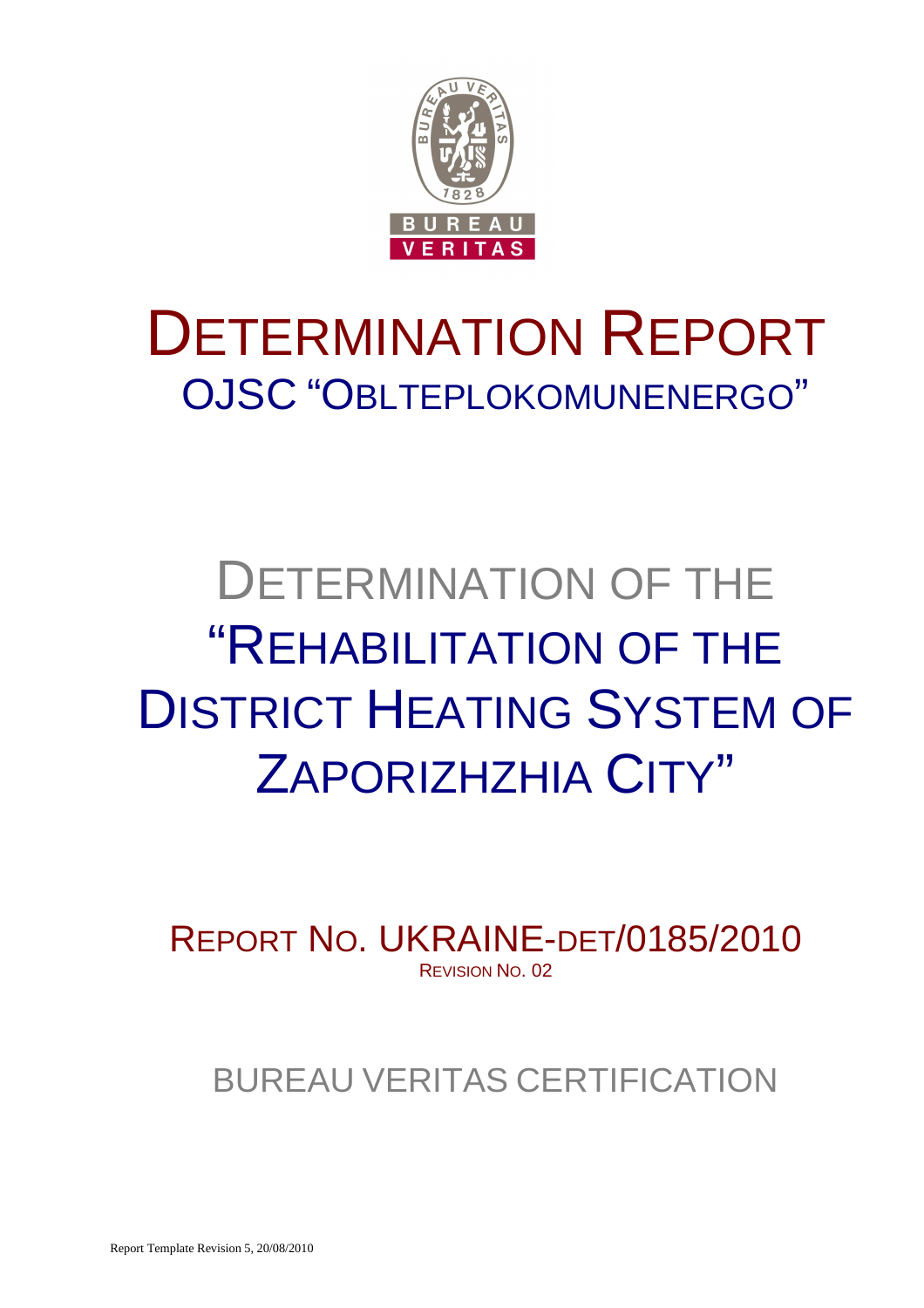

#### DETERMINATION REPORT "REHABILITATION OF THE DISTRICT HEATING SYSTEM OF ZAPORIZHZHIA CITY"

| Date of first issue:<br>03/12/2010 | Organizational unit:<br>Bureau Veritas Certification<br><b>Holding SAS</b> |  |
|------------------------------------|----------------------------------------------------------------------------|--|
| Client:                            | Client ref.:                                                               |  |
| OJSC "Oblteplokomunenergo"         | Barbarov Ia.A.                                                             |  |

#### Summary

Bureau Veritas Certification has made the determination of the «Rehabilitation of the District Heating System of Zaporizhzhia City" project of OJSC "Oblteplokomunenergo" located in Zaporizhzhia city. Ukraine, on the basis of UNFCCC criteria for the JI, as well as criteria given to provide for consistent project operations, monitoring and reporting. UNFCCC criteria refer to Article 6 of the Kyoto Protocol, the JI rules and modalities and the subsequent decisions by the JI Supervisory Committee, as well as the host country criteria.

The determination scope is defined as an independent and objective review of the project design document. the project's baseline study, monitoring plan and other relevant documents, and consisted of the following three phases: i) desk review of the project design and the baseline and monitoring plan; ii) follow-up interviews with project stakeholders; iii) resolution of outstanding issues and the issuance of the final determination report and opinion. The overall determination, from Contract Review to Determination Report & Opinion, was conducted using Bureau Veritas Certification internal procedures.

The first output of the determination process is a list of Clarification and Corrective Actions Requests (CL and CAR), presented in Appendix A. Taking into account this output, the project proponent revised its project design document.

In summary, it is Bureau Veritas Certification's opinion that the project correctly applies Guidance on criteria for baseline setting and monitoring and meets the relevant UNFCCC requirements for the JI and the relevant host country criteria.

| Report No.:<br>UKRAINE-det/0185/2010                                                                                                                                                       |                 | Subject Group:<br>JI |                 | Indexing terms                                                                           |
|--------------------------------------------------------------------------------------------------------------------------------------------------------------------------------------------|-----------------|----------------------|-----------------|------------------------------------------------------------------------------------------|
| Project title:<br>«Rehabilitation of the District Heating System of<br>Zaporizhzhia City"                                                                                                  |                 |                      |                 | Climate Change, Kyoto Protocol, JI, Emission<br>Reductions, Determination                |
| Work carried out by:<br>Oleg Skoblyk – Team Leader, Verifier, Technical<br>Specialist<br>Igor Kachan – Team Member, Verifier<br>Denis Pishchalov - Team Member,<br>Financial<br>Specialist |                 |                      |                 | No distribution without permission from the<br>Client or responsible organizational unit |
| Work verified by:<br>Ivan Sokolov - Internal Technical Reviewer                                                                                                                            |                 |                      |                 | Limited distribution                                                                     |
| Work signed by:<br>Ivan Sokolov - Operational Manager                                                                                                                                      |                 |                      |                 | <b>BureaurVeritas Certification</b><br><b>Hotding SAS</b>                                |
| Date of this revision:<br>20/12/2010                                                                                                                                                       | Rev. No.:<br>02 | 83                   | Number of pages | Unrestricted distribution                                                                |

1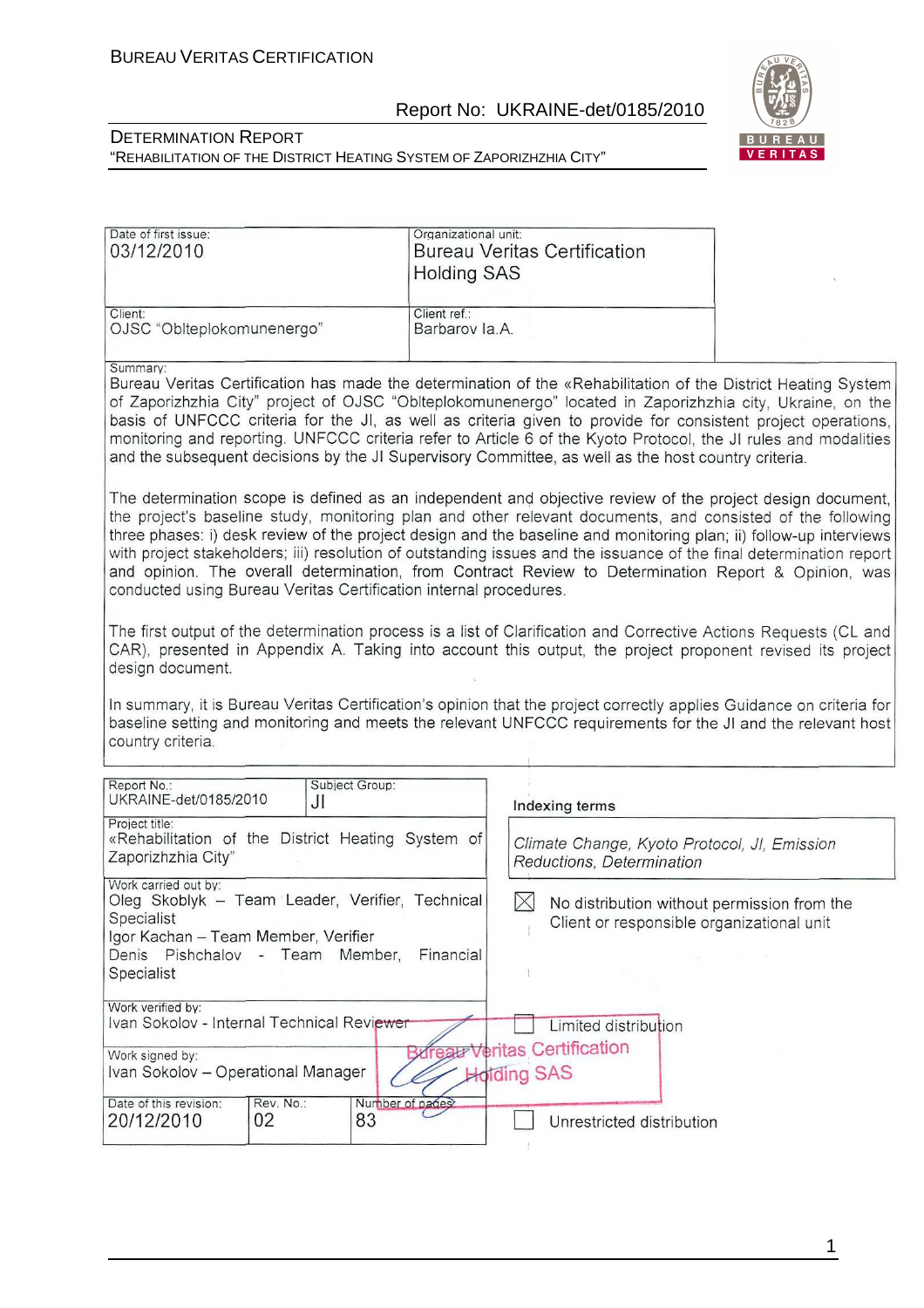2

Report No: UKRAINE-det/0185/2010

#### DETERMINATION REPORT "REHABILITATION OF THE DISTRICT HEATING SYSTEM OF ZAPORIZHZHIA CITY"

# **Table of Contents Page 2018**

| $\mathbf{1}$<br>1.1<br>1.2<br>1.3                                                        | Objective<br>Scope<br>Determination team                                                                                                                                                                                                                                                                                                                                                                                                                                                 | 3<br>3<br>3<br>3                                              |
|------------------------------------------------------------------------------------------|------------------------------------------------------------------------------------------------------------------------------------------------------------------------------------------------------------------------------------------------------------------------------------------------------------------------------------------------------------------------------------------------------------------------------------------------------------------------------------------|---------------------------------------------------------------|
| $\overline{2}$<br>2.1<br>2.2<br>2.3                                                      | <b>Review of Documents</b><br>Follow-up Interviews<br>Resolution of Clarification and Corrective Action Requests                                                                                                                                                                                                                                                                                                                                                                         | 4<br>$\overline{4}$<br>5<br>5                                 |
| 3<br>3.1<br>3.2<br>3.3<br>3.4<br>3.5<br>3.6<br>3.7<br>3.8<br>3.9<br>3.10<br>3.11<br>3.12 | Project approvals by Parties involved (19-20)<br>Authorization of project participants by Parties involved (21)<br>Baseline setting (22-26)<br>Additionality (27-31)<br>Project boundary (32-33)<br>Crediting period (34)<br>Monitoring plan (35-39)<br>Leakage $(40-41)$<br>Estimation of emission reductions or enhancements of net<br>removals $(42-47)$<br>Environmental impacts (48)<br>Stakeholder consultation (49)<br>Determination regarding small scale projects (50-57)<br>22 | 6<br>6<br>6<br>6<br>8<br>9<br>9<br>10<br>17<br>17<br>21<br>22 |
| 4                                                                                        | SUMMARY AND REPORT OF HOW DUE ACCOUNT WAS<br>RECEIVED PURSUANT TO<br><b>TAKEN</b><br>COMMENTS<br>OF a<br>PARAGRAPH 32 OF THE JI GUIDELINES 23                                                                                                                                                                                                                                                                                                                                            |                                                               |
| 5                                                                                        |                                                                                                                                                                                                                                                                                                                                                                                                                                                                                          |                                                               |
| 6                                                                                        |                                                                                                                                                                                                                                                                                                                                                                                                                                                                                          |                                                               |
|                                                                                          | APPENDIX A: COMPANY JI PROJECT DETERMINATION<br><b>PROTOCOL</b>                                                                                                                                                                                                                                                                                                                                                                                                                          |                                                               |

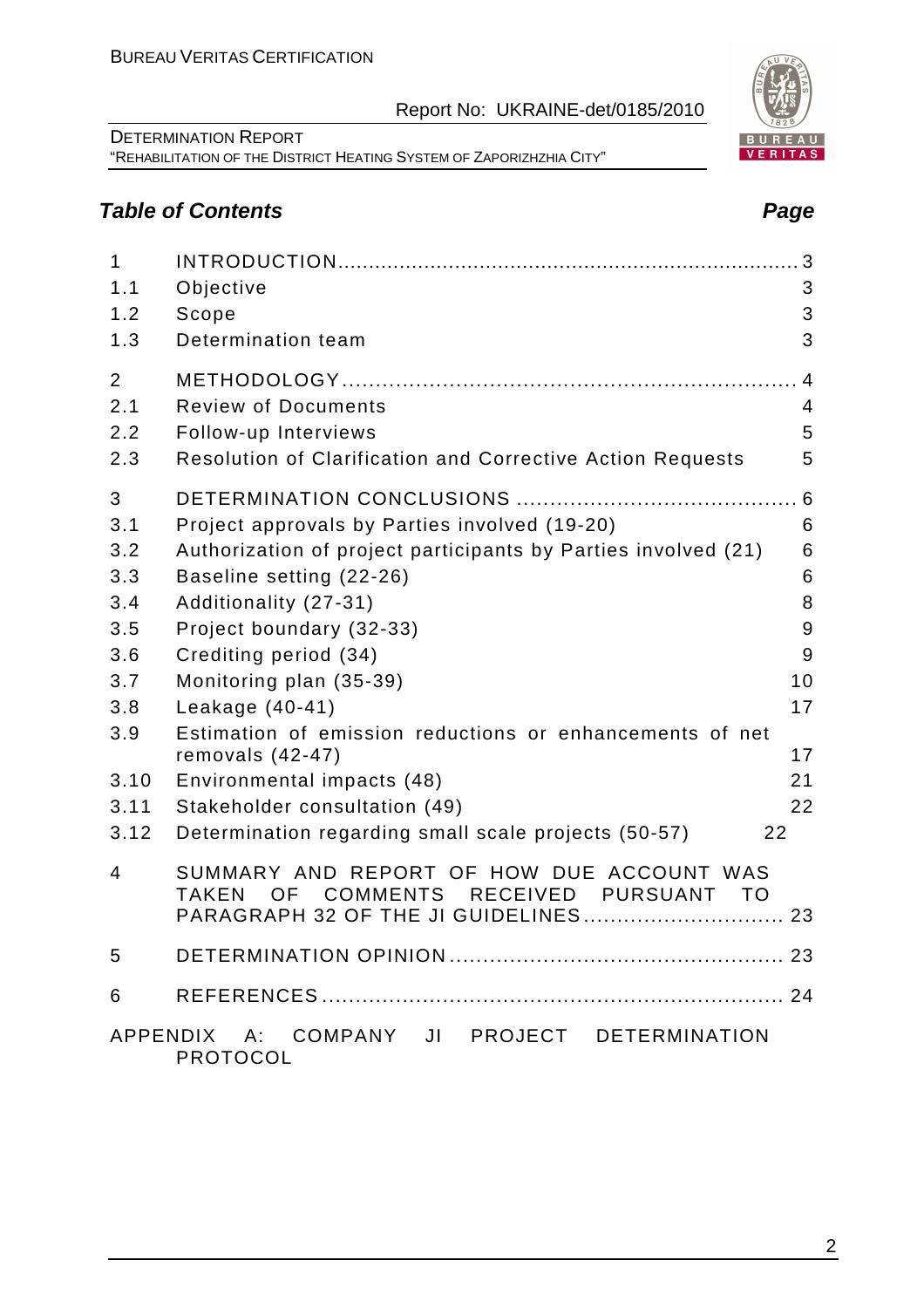

DETERMINATION REPORT "REHABILITATION OF THE DISTRICT HEATING SYSTEM OF ZAPORIZHZHIA CITY"

# **1 INTRODUCTION**

OJSC "Oblteplokomunenergo" has commissioned Bureau Veritas Certification to determinate its JI project «Rehabilitation of the District Heating System of Zaporizhzhia City" (hereafter called "the project") in Zaporizhzhia city, Ukraine.

This report summarizes the findings of the determination of the project, performed on the basis of UNFCCC criteria, as well as criteria given to provide for consistent project operations, monitoring and reporting.

# **1.1 Objective**

The determination serves as project design verification and is a requirement of all projects. The determination is an independent third party assessment of the project design. In particular, the project's baseline, the monitoring plan (MP), and the project's compliance with relevant UNFCCC and host country criteria are derminated in order to confirm that the project design, as documented, is sound and reasonable, and meet the stated requirements and identified criteria. Determination is a requirement for all JI projects and is seen as necessary to provide assurance to stakeholders of the quality of the project and its intended generation of emissions reductions units (ERUs).

UNFCCC criteria refer to Article 6 of the Kyoto Protocol, the JI rules and modalities and the subsequent decisions by the JI Supervisory Committee, as well as the host country criteria.

# **1.2 Scope**

The determination scope is defined as an independent and objective review of the project design document, the project's baseline study and monitoring plan and other relevant documents. The information in these documents is reviewed against Kyoto Protocol requirements, UNFCCC rules and associated interpretations.

The determination is not meant to provide any consulting towards the Client. However, stated requests for clarifications and/or corrective actions may provide input for improvement of the project design.

# **1.3 Determination team**

The determination team consists of the following personnel:

Oleg Skoblyk

Bureau Veritas Certification Team Leader, Climate Change Verifier Technical Specialist

Igor Kachan Bureau Veritas Certification Team Member, Climate Change Verifier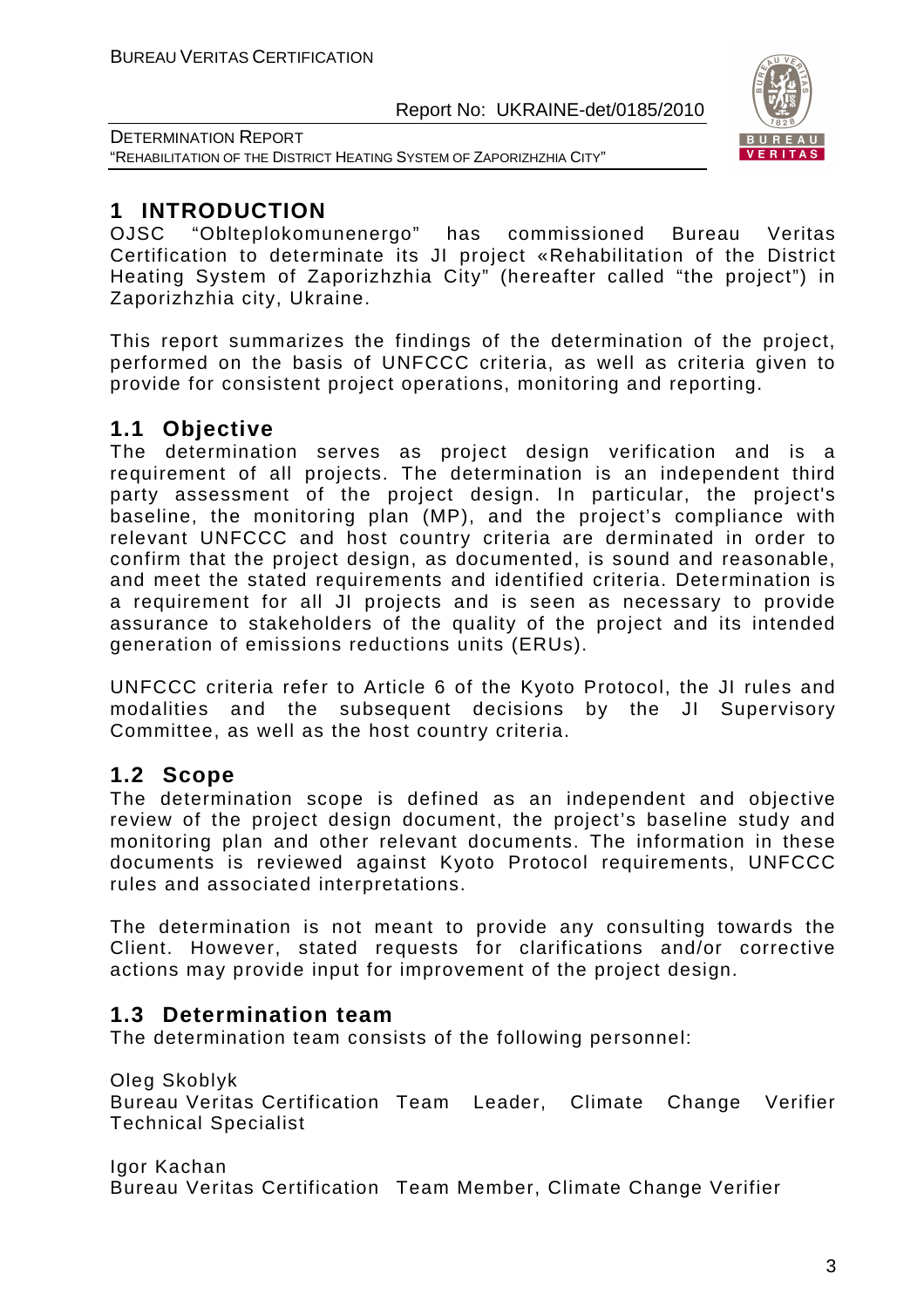DETERMINATION REPORT "REHABILITATION OF THE DISTRICT HEATING SYSTEM OF ZAPORIZHZHIA CITY"

Denis Pishchalov

Bureau Veritas Certification, Financial Specialist

Ivan Sokolov

Bureau Veritas Certification, Internal Technical Reviewer

# **2 METHODOLOGY**

The overall determination, from Contract Review to Determination Report & Opinion, was conducted using Bureau Veritas Certification internal procedures.

In order to ensure transparency, a determination protocol was customized for the project, according to the version 01 of the Joint Implementation Determination and Verification Manual, issued by the Joint Implementation Supervisory Committee at its 19 meeting on 04/12/2009. The protocol shows, in a transparent manner, criteria (requirements), means of determination and the results from determining the identified criteria. The determination protocol serves the following purposes:

- It organizes, details and clarifies the requirements a JI project is expected to meet;
- It ensures a transparent determination process where the determiner will document how a particular requirement has been determined and the result of the determination.

The completed determination protocol is enclosed in Appendix A to this report.

### **2.1 Review of Documents**

The Project Design Document (PDD) submitted by OJSC "Oblteplokomunenergo" and additional background documents related to the project design and baseline, i.e. country Law, Guidelines for users of the joint implementation project design document form, Guidance on criteria for baseline setting and monitoring, Kyoto Protocol, Clarifications on Determination Requirements to be Checked by a Accredited Independent Entity were reviewed.

PDD «Rehabilitation of the District Heating System of Zaporizhzhia City" project of OJSC "Oblteplokomunenergo" version 01 was submitted on 10/11/2010.

To address Bureau Veritas Certification further corrective action and clarification requests following the site visit, OJSC "Oblteplokomunenergo" revised the PDD and resubmitted it on 10/12/2010, the latter PDD version 03 is considered final.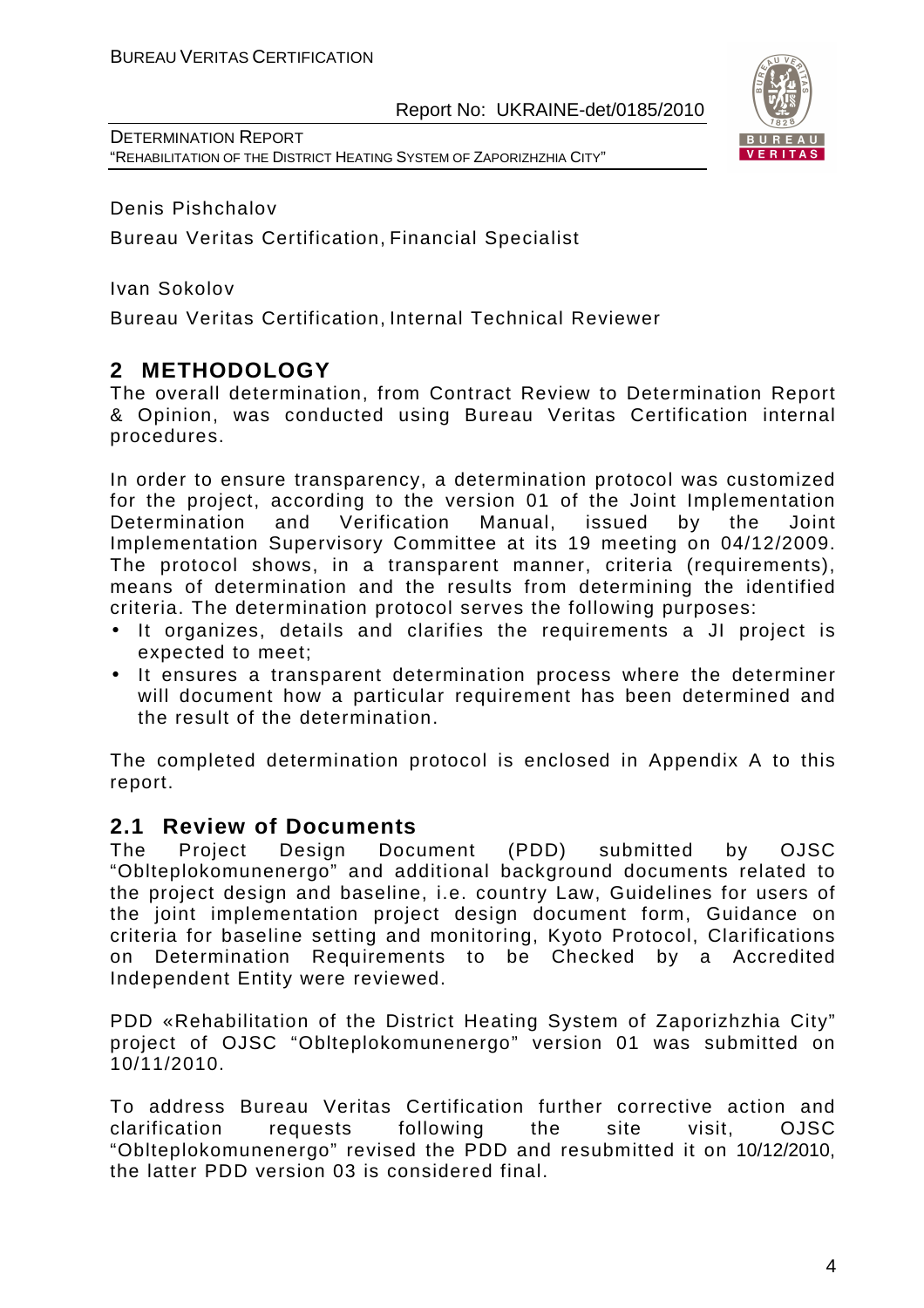

DETERMINATION REPORT "REHABILITATION OF THE DISTRICT HEATING SYSTEM OF ZAPORIZHZHIA CITY"

The determination findings presented in this report relate to the project as described in the PDD versions 01, 03.

# **2.2 Follow-up Interviews**

On November 18, 2010 Bureau Veritas Certification performed on-site visit interviews with project stakeholders to confirm selected information and to resolve issues identified in the document review. Representatives of Concern "Mis'ki teplovi merezhi" and Institute of Engineering Ecology were interviewed (see References). The main topics of the interviews are summarized in Table 1.

| Interviewed organization | <b>Interview topics</b>                                                            |
|--------------------------|------------------------------------------------------------------------------------|
| Concern "Mis'ki teplovi  | Implementation schedule<br>⋗                                                       |
| merezhi"                 | Project management organisation<br>⋗                                               |
|                          | Evidence and records on reconstruction and new equipment and its<br>⋗<br>operation |
|                          | <b>Environmental Impact Assessment</b><br>≻                                        |
|                          | Project monitoring responsibilities                                                |
|                          | Monitoring equipment<br>≻                                                          |
|                          | Quality control and quality assurance procedures<br>⋗                              |
|                          | Environmental impacts affected<br>≻                                                |
|                          | Local authorities and public opinion<br>➤                                          |
| <b>CONSULTANT</b>        | Applicability of methodology<br>⋗                                                  |
| Institute of Engineering | <b>Baseline and Project scenarios</b><br>⋗                                         |
| Ecology                  | Barriers analysis<br>≻                                                             |
|                          | Additionality justification<br>➤                                                   |
|                          | Common practice analysis<br>➤                                                      |
|                          | Monitoring plan<br>➤                                                               |
|                          | Conformity of PDD to JI requirements                                               |

**Table 1 Interview topics** 

# **2.3 Resolution of Clarification and Corrective Action Requests**

The objective of this phase of the determination is to raise the requests for corrective actions and clarification and any other outstanding issues that needed to be clarified for Bureau Veritas Certification positive conclusion on the project design.

Corrective Action Requests (CAR) is issued, where:

(a) The project participants have made mistakes that will influence the ability of the project activity to achieve real, measurable additional emission reductions;

(b) The JI requirements have not been met;

(c) There is a risk that emission reductions cannot be monitored or calculated.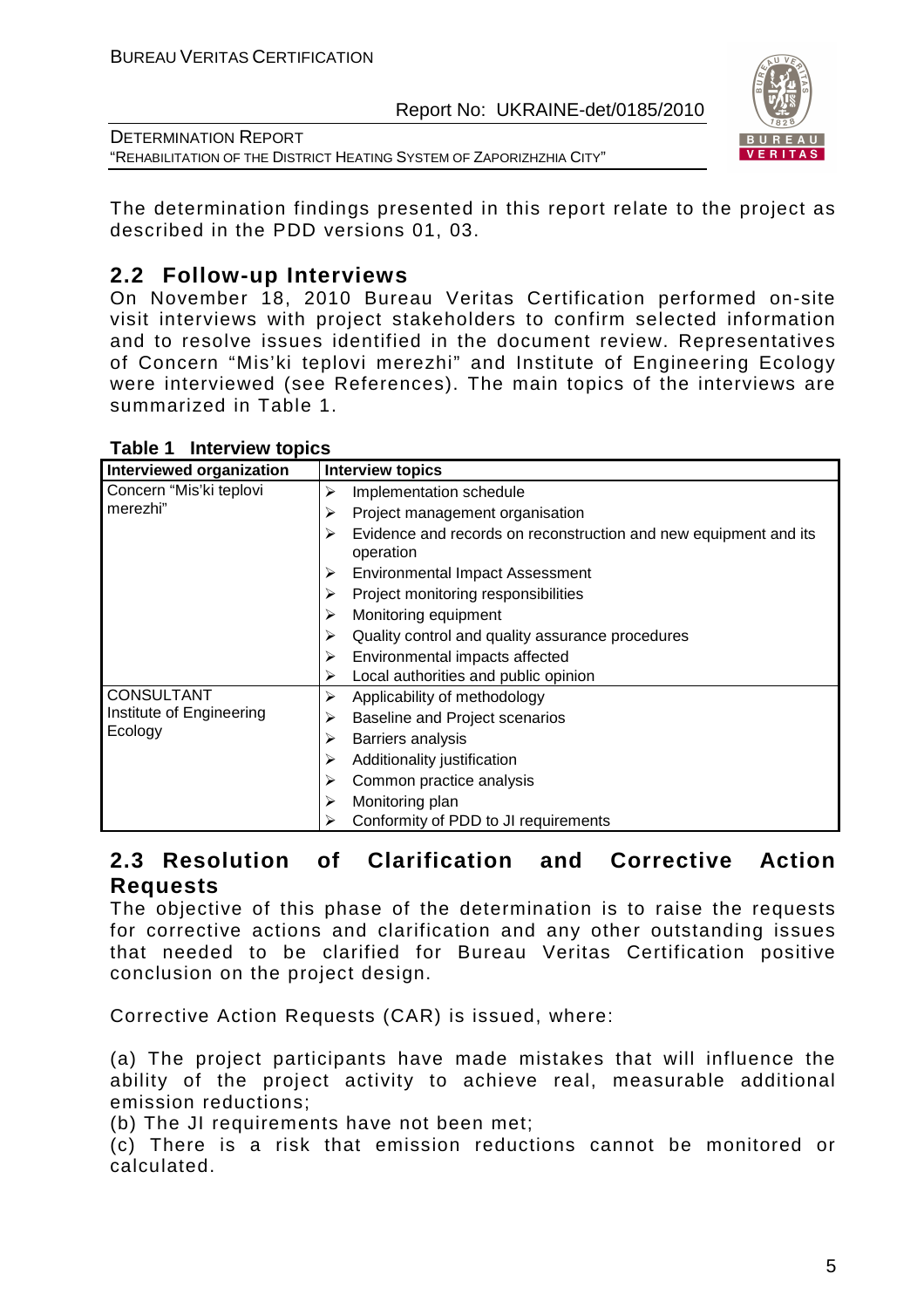

DETERMINATION REPORT "REHABILITATION OF THE DISTRICT HEATING SYSTEM OF ZAPORIZHZHIA CITY"

The determination team may also use the term Clarification Request (CL), if information is insufficient or not clear enough to determine whether the applicable JI requirements have been met.

To guarantee the transparency of the verification process, the concerns raised are documented in more detail in the verification protocol in Appendix A.

# **3 DETERMINATION CONCLUSIONS**

In the following sections, the conclusions of the determination are stated.

The findings from the desk review of the original project design documents and the findings from interviews during the follow up visit are described in the Determination Protocol in Appendix A.

The Clarification and Corrective Action Requests are stated, where applicable, in the following sections and are further documented in the Determination Protocol in Appendix A. The determination of the Project resulted in 36 Corrective Action Requests and 13 Clarification Requests.

# **3.1 Project approvals by Parties involved (19-20)**

The project has already been supported by the Government of Ukraine, namely by the National Environmental Investment Agency of Ukraine, which has issued a Letter of Endorsement for the JI Project (#1900/23/7 dated 16.11.2010). Bureau Veritas Certification received this letter from the project participants and does not doubt its authenticity.

After receiving Determination Report from the Accredited Independent Entity the project documentation will be submitted to the National Environmental Investment Agency of Ukraine for receiving a Letter of Approval.

### **3.2 Authorization of project participants by Parties involved (21)**

The participation for the OJSC "Oblteplokomunenergo" listed as project participant in the PDD will be authorized by the National Environmental Investment Agency of Ukraine through its written project support explicitly stating the name of the legal entity.

# **3.3 Baseline setting (22-26)**

The PDD explicitly indicates that JI specific approach was the selected approach for identifying the baseline. It has been elaborated Institute of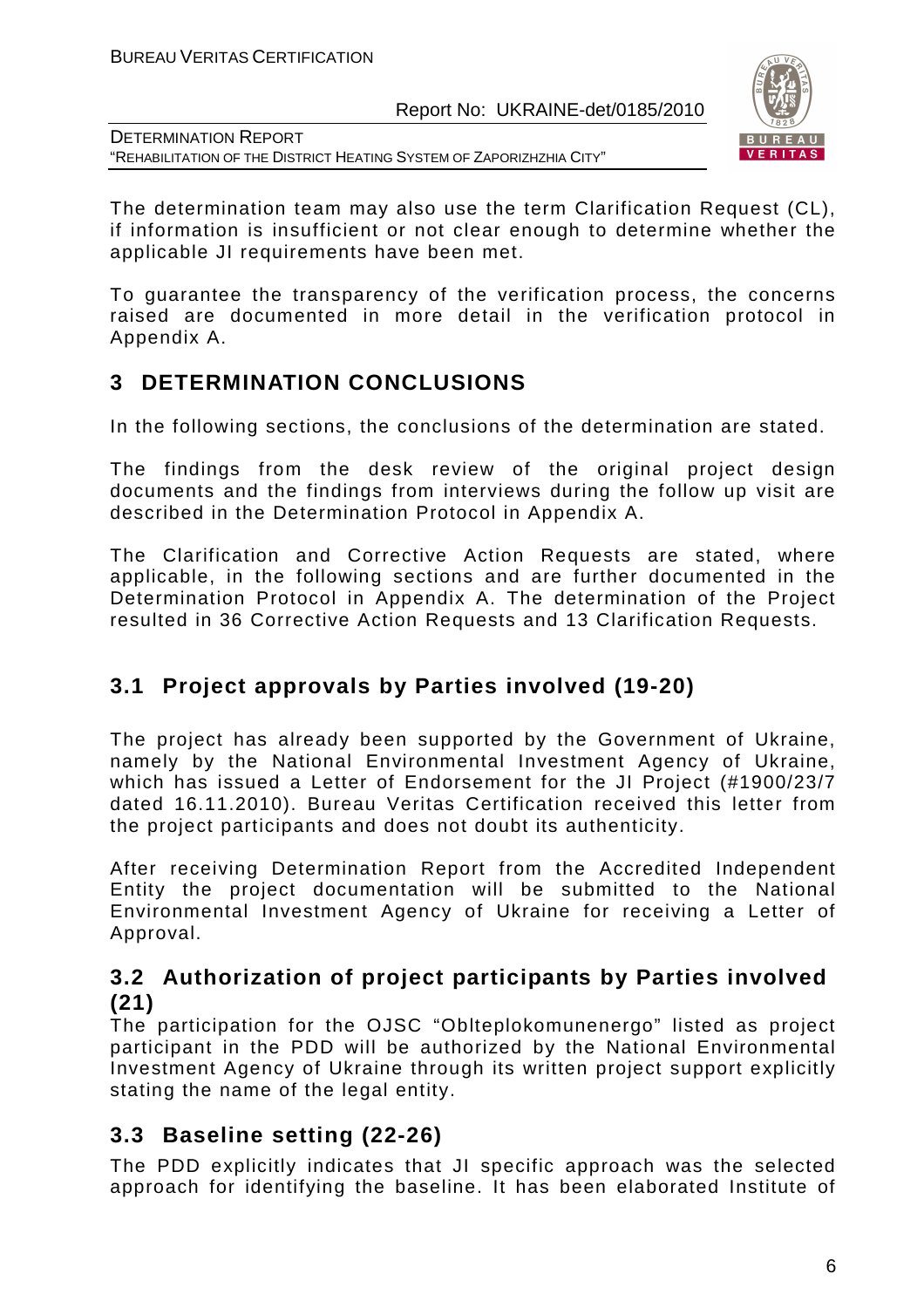

DETERMINATION REPORT "REHABILITATION OF THE DISTRICT HEATING SYSTEM OF ZAPORIZHZHIA CITY"

Engineering Ecology of Ukraine, approved by the International Academy of the Environment and applied in JI projects «Rehabilitation of the District Heating System of Zaporizhzhia City", "Rehabilitation of the District Heating System in Chernigiv city», "Rehabilitation of the District Heating System in Crimea» and "Rehabilitation of the District Heating System in Kharkiv City», which received their final determination at JISC.

The PDD provides a detailed theoretical description in a complete and transparent manner, as well as justification, that the baseline is established:

- (a) By listing and describing the following plausible future scenarios on the basis of conservative assumptions and selecting the most plausible one:
	- a. The first alternative is continuation of the current situation (no project activity or other alternatives undertaken), i.e. business-as-usual scenario with minimum reconstruction works, approximately balanced by overall degradation of the District Heating System.
	- b. The second alternative is to make reconstruction works (the proposed project activity) without JI mechanism.
	- c. The third alternative is the shortened project activity, without any of the non-key type of activity, for example elimination of frequency controllers installation, etc., from the project.
- (b) Taking into account relevant national and/or sectoral policies and circumstances, such as sectoral reform initiatives, local fuel availability, power sector expansion plans, and the economic situation in the project sector. In this context, the following key factors that affect a baseline are taken into account:
	- high priority of heat supply sector for the national energy saving policy declared by the Ukrainian Government of Ukraine and stated in the State Program of Communal Economics Restructuring and Development for 2004-2010 (Ukrainian Law "On heat supply" No. 2479-VI from 09.07.2010), Ukrainian Law "On energy saving" No. 74/94-VR from 01.07.1994 and Ukrainian Law "About amendments to the Ukrainian Law "On energy saving" No. 1026-V from 16.05.2007. New Law of Ukraine "On heat supply" No. 2633-IV from 02.06.2005 which regulate relations on the heat supply market and stipulates for the implementation of energy saving measures and more efficient technologies.
	- high price of the fuel, in particular natural gas which is nearly 95 % of fuel type used in Ukraine for the needs of the municipal heat supply;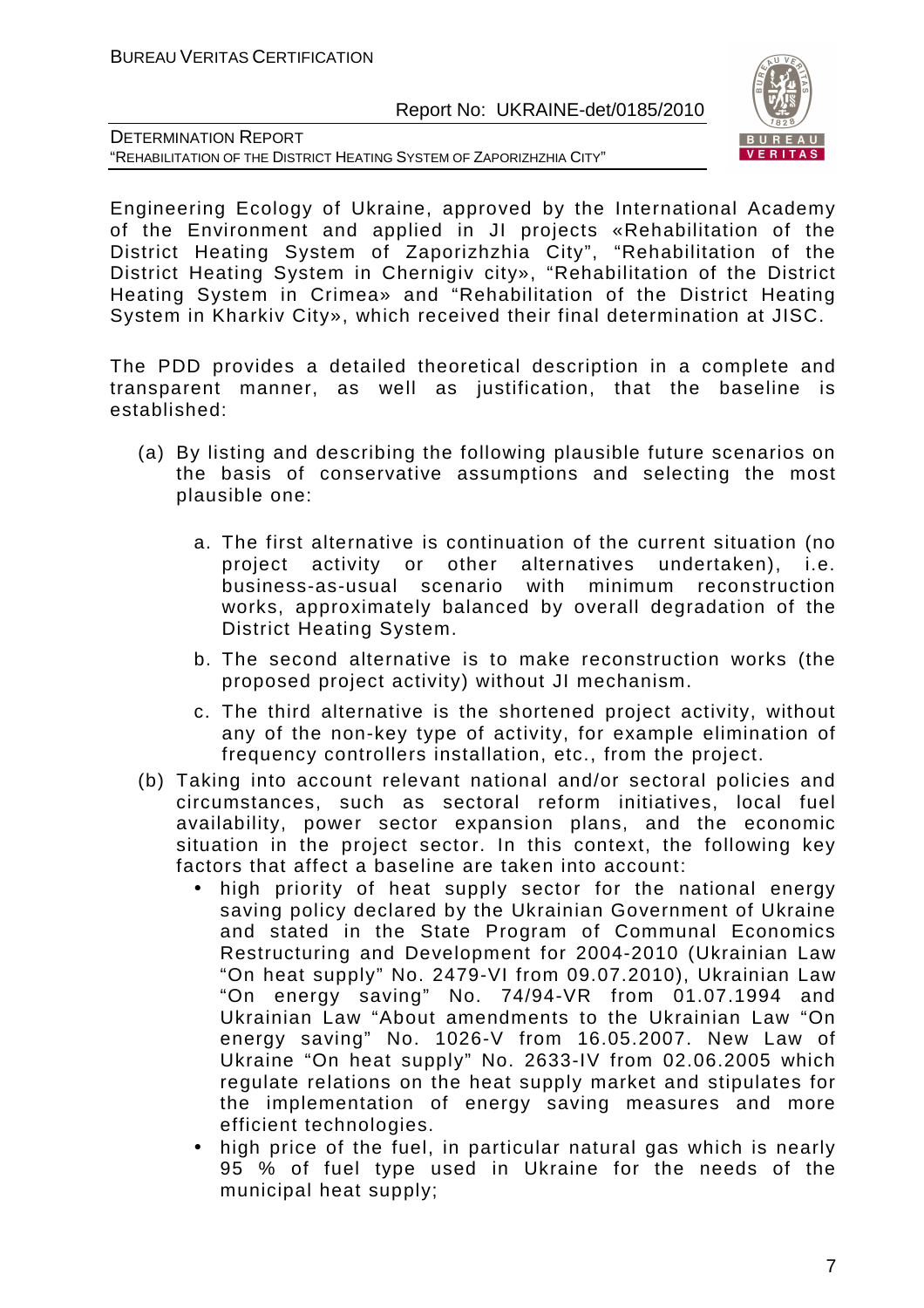

DETERMINATION REPORT "REHABILITATION OF THE DISTRICT HEATING SYSTEM OF ZAPORIZHZHIA CITY"

- the amount of fuel consumption is calculated for the conditions in which normative parameters of heat and hot water supply are provided. Implementation of continuous monitoring of its quality (measurement of internal temperature in the specific buildings as well as registration of residents' complaints for the poor-quality heat supply) is foreseen. This increases the control for the qualitative heat supply for the consumers and excludes deliberate reduction of heat consumption, and, in such a way, of fuel consumption with the purpose of increasing generation of GHG emissions reduction units;
- lack of monitoring devices for heat and heat-carrier consumption in the municipal boiler-houses presents the main complication for implementation of the JI projects on district heating in Ukraine. In this context, and taking into consideration essential load changes in the boilers, constant fuel consumption measurement taken by the highly accurate measurement equipment, provides for more it's assure more exact data for calculations.

# **3.4 Additionality (27-31)**

Traceable and transparent information that an AIE has already positively determined that a comparable implemented under comparable circumstances (same GHG mitigation measure, same country, similar technology, similar scale) would result in a reduction of anthropogenic emissions by sources that is additional to any that would otherwise occur and a justification why this determination is relevant for the project at hand was provided. At present, in addition to this project there are at least 4 Projects of Heat Supply Systems Rehabilitation with application of JI mechanisms in Ukraine: Heat Supply Systems in Chernigiv region, Donetsk region, Autonomous Republic of Crimea and Kharkiv city.

The most recent version of the "Tool for the demonstration and assessment of additionality" (version 05.2) approved by the CDM Executive Board was used. All explanations, descriptions and analyses are made in accordance with the selected tool or method.

The following additionality proofs are provided:

- 1. there are three alternative scenarios to the project activity identified;
- 2. іnvestment analysis used simple cost analysis;
- 3. the identified financial, technological and organisational barriers would credibly prevent the implementation of the proposed project activity undertaken without being registered as a JI activity;
- 4. the common practice analyses carried out by the PP's, complementing the investment and barrier analysis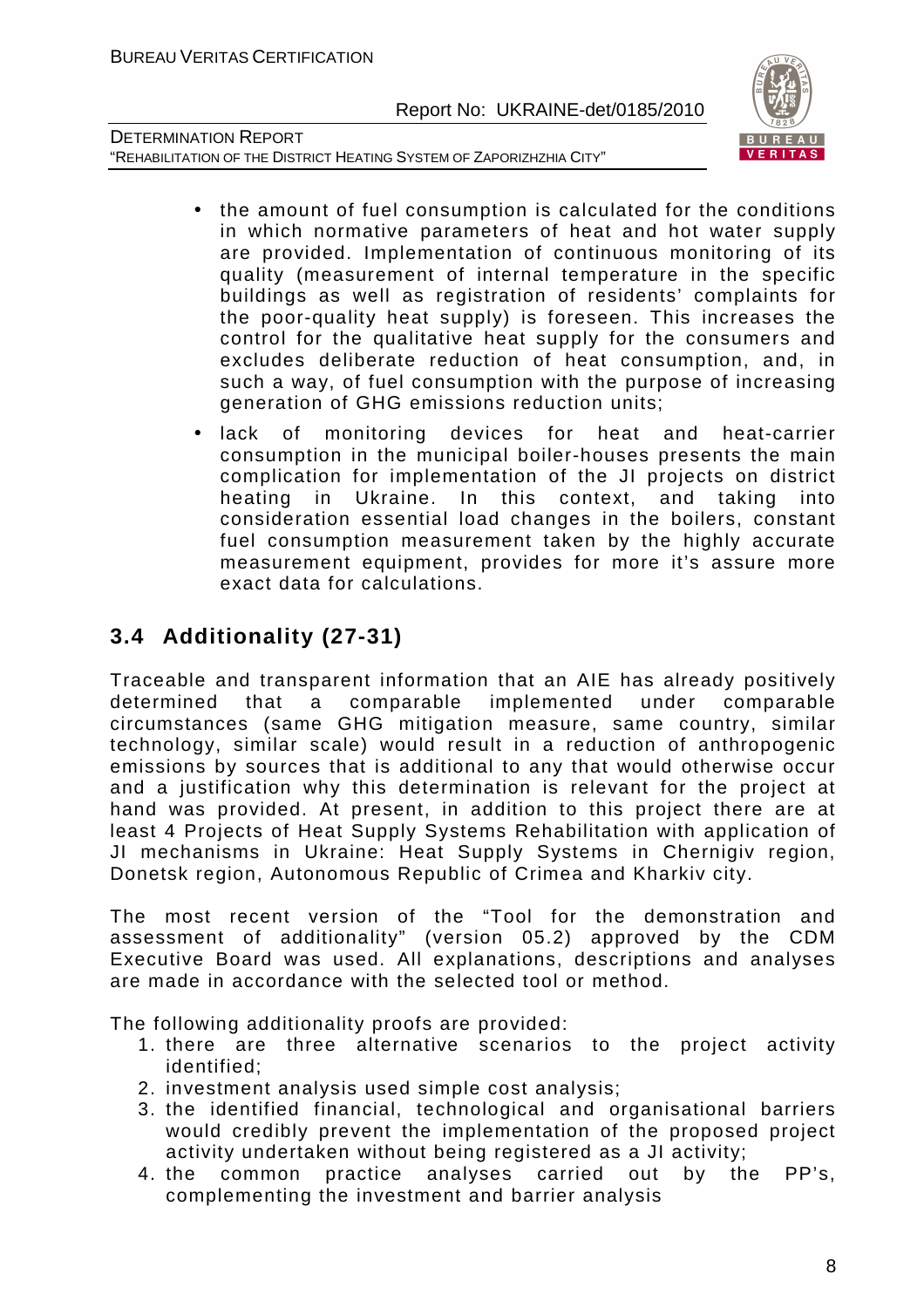



DETERMINATION REPORT "REHABILITATION OF THE DISTRICT HEATING SYSTEM OF ZAPORIZHZHIA CITY"

Additionality is demonstrated appropriately as a result of the analysis using the approach chosen.

# **3.5 Project boundary (32-33)**

The project boundary defined in the PDD, encompasses all anthropogenic emissions by sources of greenhouse gases (GHGs) that are:

- (i) Under the control of the project participants:
	- СО2 emissions of boiler-houses belonging to Concern "Mis'ki teplovi merezhi" in the process of fuel burning for heating and hot water supply.
- (ii) Reasonably attributable to the project:
	- СО2 emissions related to electric energy production for electrical grid in the amount consumed by the boiler-houses for heat and hot water production, wherein energy-saving measures will be introduced;

The delineation of the project boundary and the gases and sources included are appropriately described and justified in the PDD

# **3.6 Crediting period (34)**

The PDD states the starting date of the project as the date on which the implementation or construction or real action of the project will begin or began, and the starting date is 11/04/2005, which is after the beginning of 2000.

The PDD states the expected operational lifetime of the project in years and months, which is 24 years or 288 months.

The PDD states the length of the crediting period in years and months, which is 25 years or 300 months, and its starting date as 01/01/2006, which is the date the first emission reductions or enhancements of net removals are generated by the project.

The PDD states that the crediting period for the issuance of ERUs starts only after the beginning of 2008 and does not extend beyond the operational lifetime of the project.

The PDD states that the extension of its crediting period beyond 2012 is subject to the host Party approval, and the estimates of emission reductions or enhancements of net removals are presented separately for those until 2012 and those after 2012 in all relevant sections of the PDD.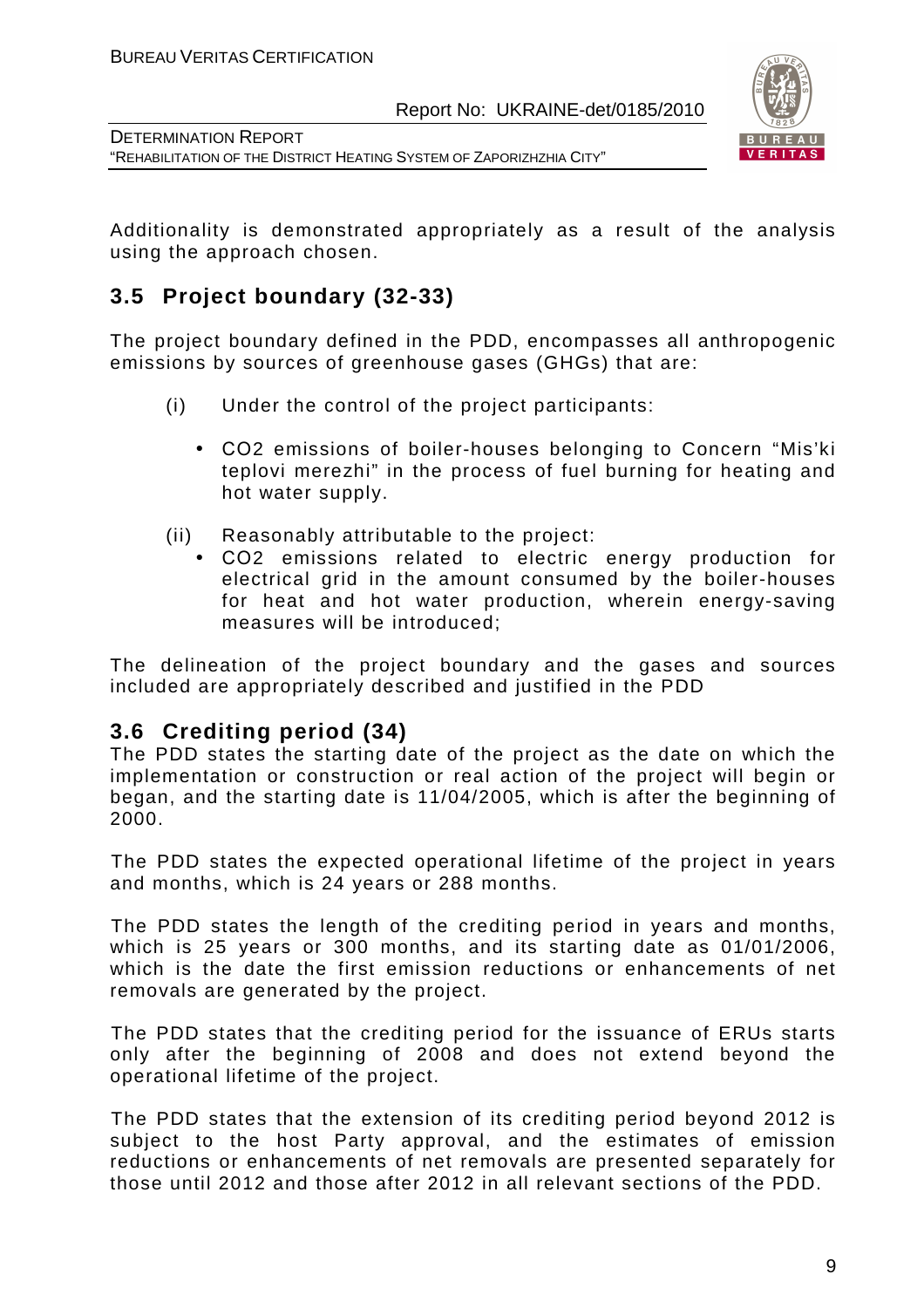

DETERMINATION REPORT "REHABILITATION OF THE DISTRICT HEATING SYSTEM OF ZAPORIZHZHIA CITY"

# **3.7 Monitoring plan (35-39)**

The PDD, in its monitoring plan section, explicitly indicates that JI specific approach was the selected.

The monitoring plan describes all relevant factors and key characteristics that will be monitored, and the period in which they will be monitored, in particular also all decisive factors for the control and reporting of project performance, such as fuel saving.

The monitoring plan specifies the indicators, constants and variables that are reliable (i.e. provide consistent and accurate values), valid (i.e. be clearly connected with the effect to be measured), and that provide a transparent picture of the emission reductions or enhancements of net removals to be monitored such as:

- 1. Fuel consumption by boiler-houses (Natural gas)
- 2. Heat value of natural gas
- 3. Average external temperature during heating season
- 4. Average internal temperature during heating season
- 5. Quantity of hot water supply consumers
- 6. Total Heating area
- 7. Average heat-transfer factor of the buildings in base year
- 8. Heating area of buildings (existed in base year) with improved heat insulation in reporting year
- 9. Heating area of new buildings connected to the heat supply system (it is conceded that such buildings have new improved heat insulation) in reporting year
- 10. Heat-transfer factor of the buildings with new thermal insulation
- 11. Duration of heating period
- 12. Duration of hot water supply period
- 13. Maximal connected load for heating services
- 14. Connected load for hot water supply
- 15. Standard specific discharge of hot water at personal account
- 16. СО2 emission factor
- 17. Conversion factor for average load within heating period
- 18. Electric energy consumption by the boiler-houses, wherein frequency regulation are planned
- 19. Power production by new installed cogeneration units

The monitoring plan draws on the list of standard variables contained in appendix B of "Guidance on criteria for baseline setting and monitoring" developed by the JISC, such as  $BE_Y$ ;  $PE_Y$ ;  $EF_{CO2}$ ;  $EF_{CO2ELEC}$ , y; GWP;  $EF_{NG}$ ; d;  $ECV$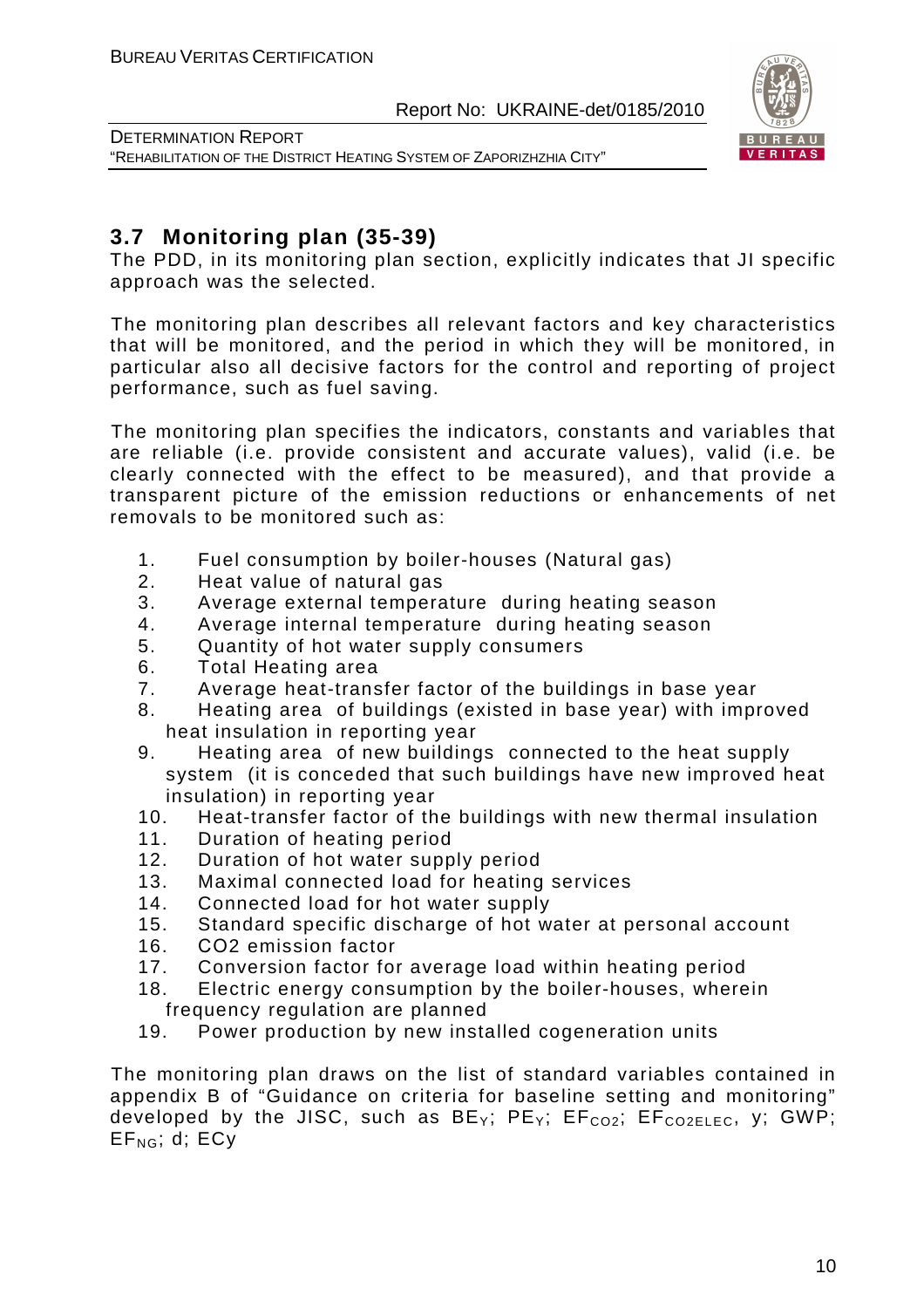

| <b>DETERMINATION REPORT</b>                                          |
|----------------------------------------------------------------------|
| "REHABILITATION OF THE DISTRICT HEATING SYSTEM OF ZAPORIZHZHIA CITY" |

The monitoring plan explicitly and clearly distinguishes:

(i) Data and parameters that are not monitored throughout the crediting period, but are determined only once (and thus remain fixed throughout the crediting period), and that are available already at the stage of determination, such as;  $EF_{CO2}$ ; GWP;  $EF_{NG}$ 

(ii) Data and parameters that are not monitored throughout the crediting period, but are determined only once (and thus remain fixed throughout the crediting period), but that are not already available at the stage of determination, such as:

1. Average heat-transfer factor of the buildings in base year

- 2. Heat-transfer factor of the buildings with new thermal insulation
- 3. Standard specific discharge of hot water at personal account

(iii) Data and parameters that are monitored throughout the crediting period, such as:

- 1. Fuel consumption by boiler-houses (Natural gas)
- 2. Heat value of natural gas
- 3. Average external temperature during heating season
- 4. Average internal temperature during heating season
- 5. Quantity of hot water supply consumers
- 6. Total Heating area
- 7. Heating area of buildings (existed in base year) with improved heat insulation in reporting year
- 8. Heating area of new buildings connected to the heat supply system (it is conceded that such buildings have new improved heat insulation) in reporting year
- 9. Duration of heating period
- 10. Duration of hot water supply period
- 11. Maximal connected load for heating services
- 12. Connected load for hot water supply
- 13. Conversion factor for average load within heating period
- 14. Electric energy consumption by the boiler-houses, wherein frequency regulation are planned
- 15. Power production by new installed cogeneration units

The monitoring plan describes the methods employed for data monitoring (including its frequency) and recording depending on its kind. It is provided in comprehensive manner in Tables for the key-parameters in Section B.1. of the PDD.

The monitoring plan elaborates all algorithms and formulae used for the estimation/calculation of baseline emissions and project emissions/removals or direct monitoring of emission reductions from the project, leakage, as appropriate, such as: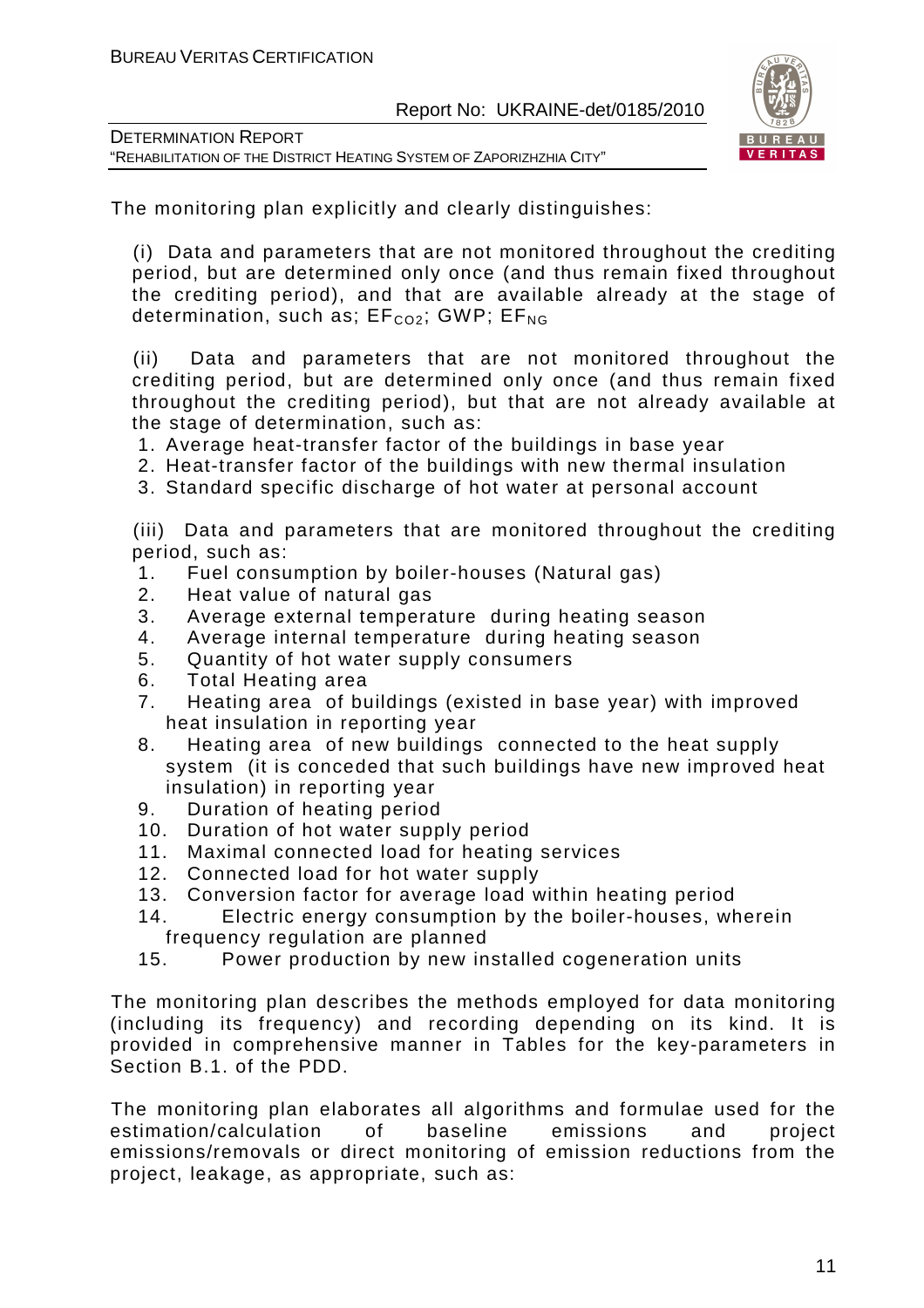

DETERMINATION REPORT "REHABILITATION OF THE DISTRICT HEATING SYSTEM OF ZAPORIZHZHIA CITY"

| <b>Formula 1 – Total emission reduction (ERUs)</b> |                                                                                                                                                                                                                        |  |  |
|----------------------------------------------------|------------------------------------------------------------------------------------------------------------------------------------------------------------------------------------------------------------------------|--|--|
|                                                    | $ERUs = \sum [E_i^b - E_i^r];$ [t CO <sub>2</sub> e]                                                                                                                                                                   |  |  |
|                                                    | ERUs - Total annual emission reduction [t $CO2el$ ]<br>$E^b$ <sub>i</sub> - Baseline CO <sub>2</sub> emissions [t CO <sub>2</sub> e]<br>$E_i^r$ - CO <sub>2</sub> emissions in the reported year [t CO <sub>2</sub> e] |  |  |
|                                                    | The sum is taken over all boiler-houses (i) which are included into the project                                                                                                                                        |  |  |

#### **Project emissions**

| <b>Formula 2</b> - Emissions in the reported year $(E')$ |                                                                                                                                                                                                                                                                                                                                                                       |  |  |
|----------------------------------------------------------|-----------------------------------------------------------------------------------------------------------------------------------------------------------------------------------------------------------------------------------------------------------------------------------------------------------------------------------------------------------------------|--|--|
|                                                          | $E_i^r = E_{1i}^r + E_{cons}^r$ ; [t CO <sub>2</sub> e]                                                                                                                                                                                                                                                                                                               |  |  |
|                                                          |                                                                                                                                                                                                                                                                                                                                                                       |  |  |
|                                                          | $E_{1i}^{\dagger}$ – CO <sub>2</sub> emissions due to fuel consumption for heating and hot water supply<br>service for an i boiler-house in the reported year, t CO <sub>2</sub> e;<br>$E_{\text{cons}}$ , $\frac{1}{1}$ – CO <sub>2</sub> emissions due to electric power consumption from greed by the i<br>boiler-house in the reported year, t CO <sub>2</sub> e. |  |  |

**Formula 3 –**  $CO<sub>2</sub>$  **emissions due to fuel consumption for heating and hot water supply** service for an i boiler-house in the reported year,  $(E_{1i})$  $E_r = \sum (B_{r(i)} * NCV_{r(i)} * EF_{CO2, NG})$ , [t  $CO_2$ e]  $B_{ri}$  – amount of fuel consumed by a boiler-house in the reported year, ths m<sup>3</sup> or tons;  $NCV_{ri}$  – Average annual Net Calorific Value , GJ/ths.m<sup>3</sup> (GJ/t) EF  $_{CO2, NG}$  – carbon emission factor, tCO<sub>2</sub>/GJ;

**Formula 4 –** CO<sub>2</sub> emissions due to electric power consumption from greed by the i boiler-house in the reported year ( $E_{\text{cons i}}$ <sup>r</sup>)

 $E_{\text{cons i}} = P_r^* E F_{\text{CO2,ELEC,c}}$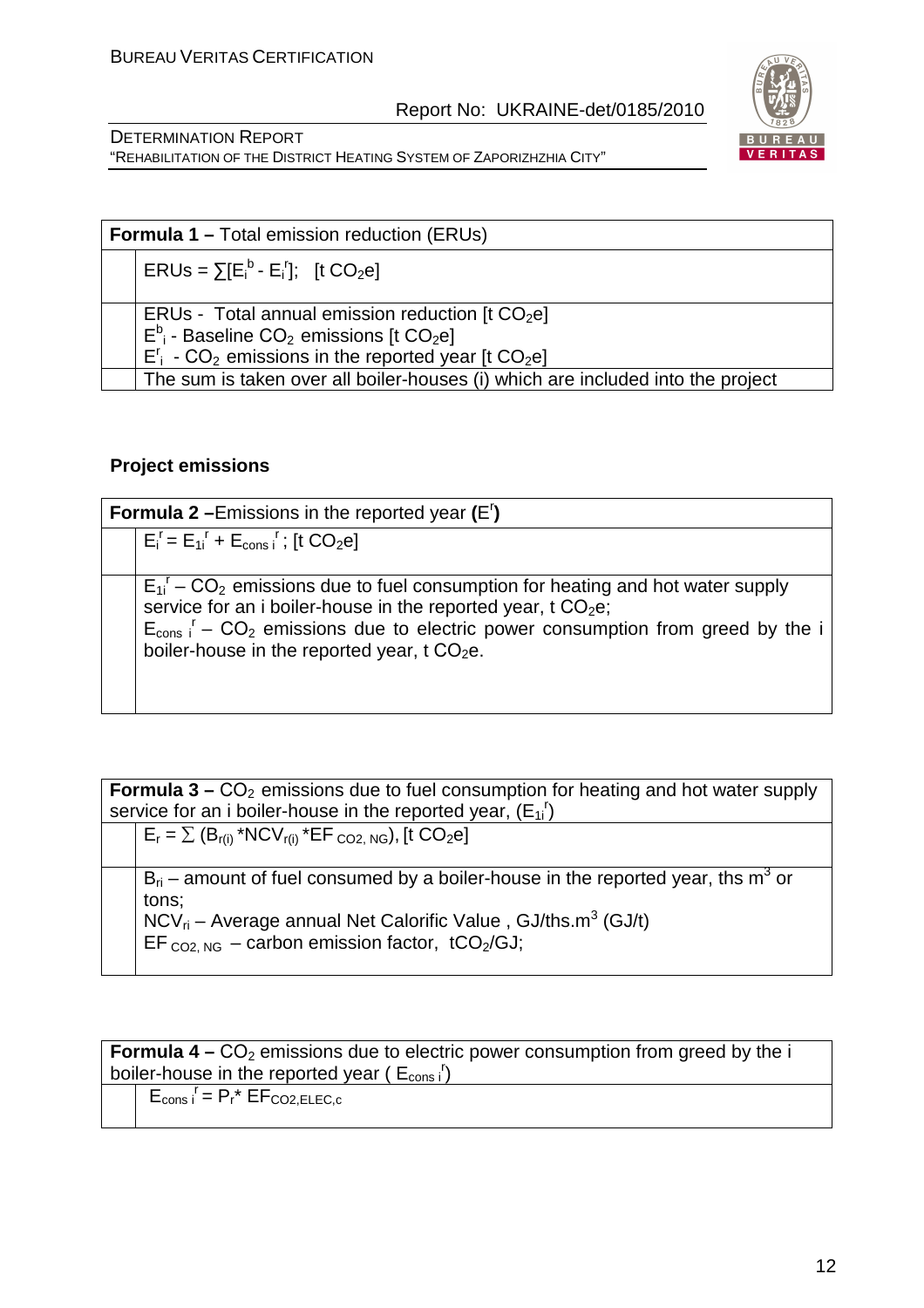

DETERMINATION REPORT "REHABILITATION OF THE DISTRICT HEATING SYSTEM OF ZAPORIZHZHIA CITY"

 $P_r$  – electric power consumption by the boiler-houses with energy saving measures implemented, MWh;  $EF_{CO2, ELEC,c}$  – Carbon Emission factors for reducing electricity consumption in Ukraine,  $tCO<sub>2</sub>e/MWh$ ;

#### **Baseline emissions**

**Formula 5 –** Annual baseline emissions (E<sub>b</sub>)  $E_i^b = E_{1i}^b + E_{gen i}^b + E_{cons i}^b$  [t CO<sub>2</sub>e]  $E_{1i}^b$  – baseline CO<sub>2</sub> emissions due to fuel consumption for heating and hot water supply service for an i boiler-house,  $t$  CO<sub>2</sub>e;  $E_{gen i}^b - CO_2$  emissions due to electric power generation associated to the project for an i boiler-house in the base year (consumed from greed, amount to be substituted in the reported year), t  $CO<sub>2</sub>e$ ;  $E_{\text{cons}}$ <sup>b</sup> – CO<sub>2</sub> emissions due to electric power consumption from greed by the i boiler-house in the base year,  $t$  CO<sub>2</sub>e.

**Formula 6 –** Baseline CO<sub>2</sub> emissions due to fuel consumption for heating and hot water supply service for an i boiler-house,  $(E_{1i}^b)$  For the case when in the base year the hot water supply service was provided (independent of this service duration,  $(1-a_b) \neq 0$ ), the formulae for  $E_1^b$  is:  $E_1^b$  = NCV<sub>b</sub>\* EF <sub>CO2,NG,b</sub> \* $[B_b^* a_b^*K_1^*K_h + B_b^*(1-a_b)^*K_1^*K_w]$ , where the first term in brackets describes fuel consumption for heating, and the second one – fuel consumption for hot water supply. For the case when in the base year the hot water supply service was absent at all  $((1-a<sub>b</sub>) = 0)$ , and in the reported vear this service was provided (due to improvement of heat supply service quality for population), the formulae for  $E_1^b$  is:  $E_1^{\{b\}} = NCV_b^* EF_{CO2,NG,b}^* E_{b}^* a_b^*K_1^*K_h + B_r^* (1-a_r)^*K_1^*K_{w0}$  $NCV_b -$  Average annual Net Calorific Value in the base year, GJ/ths.m<sup>3</sup> (GJ/t); EF  $_{CO2,NG,b}$  – carbon emission factor, KtCO<sub>2</sub>/TJ;  $B_b$  – amount of fuel consumed by a boiler-house in the base year, ths m<sup>3</sup> or tons;  $K_1$ ,  $K_h = K_2^* K_3^* K_4$ ;  $K_w = K_5^* K_6^* K_7$  – adjustment factors;  $a<sub>b</sub>$  – portion of fuel (heat), consumed for heating purposes in the base year;  $(1-a<sub>b</sub>)$  – portion of fuel (heat), consumed for hot water supply services in the base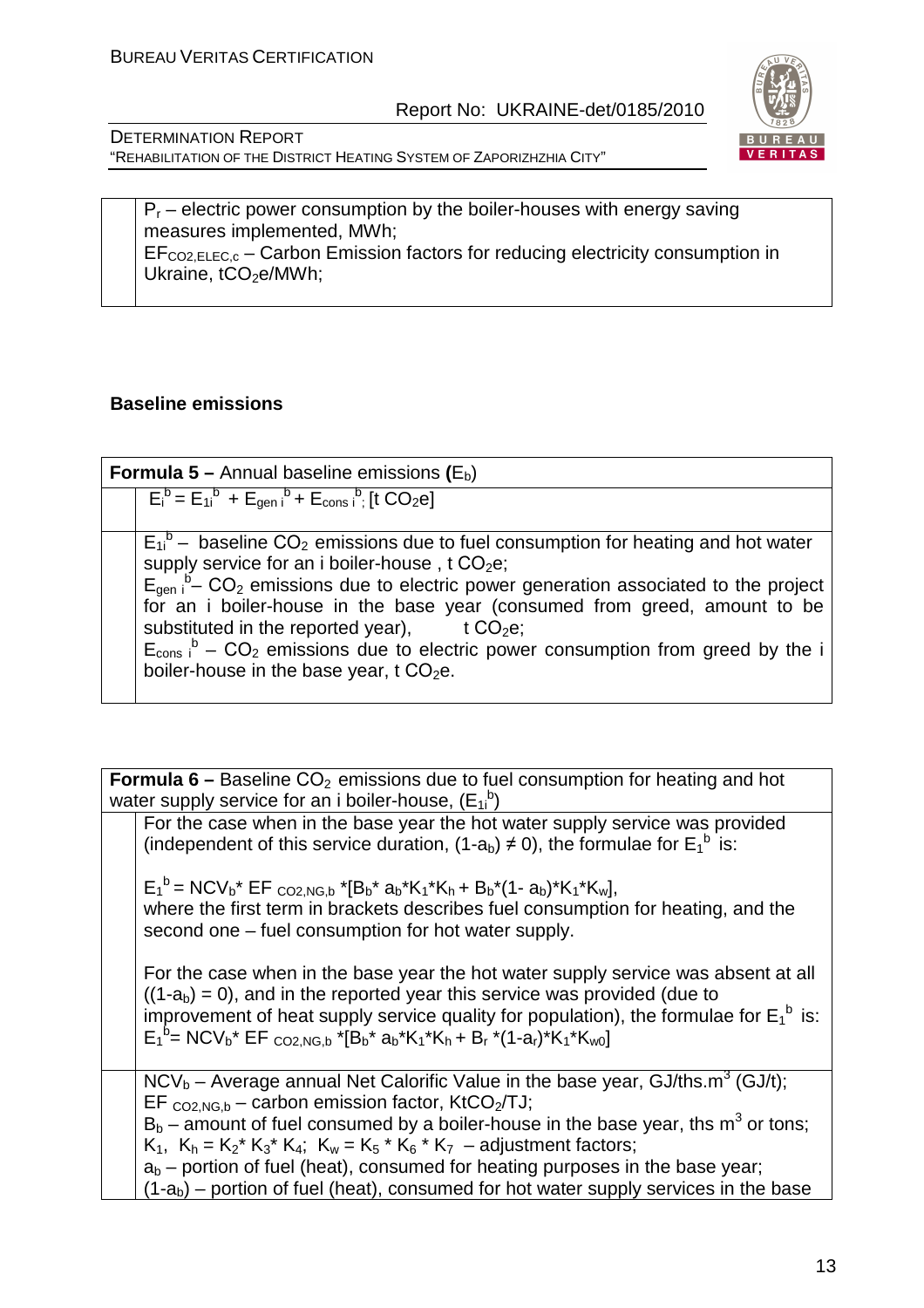

DETERMINATION REPORT "REHABILITATION OF THE DISTRICT HEATING SYSTEM OF ZAPORIZHZHIA CITY"

year;

 $a<sub>r</sub>$  – portion of fuel (heat), consumed for heating purposes in the reported year.

**Formula 7** – Portion of fuel (heat), consumed for heating purposes in the base year  $(a<sub>b</sub>)$ 

 $a_b = L_h^{b*} q^* N h^{b} (L_h^{b*} g^* N h^{b} + L_w^{b*} N_w^{b});$ 

 $L_h^b$ – maximum connected load required for heating in the base year, MW;  $L_w^b$  connected load required for hot water supply service in the base year, MW; g – recalculating factor for average load during heating period (usually 0.4-0.8);  $\overline{N}$   $h^b$  duration of heating period in the base year, hours;  $N_w^b$  – duration of hot water supply service in the base year, hours.

| <b>Formula 8 –</b> Portion of fuel (heat), consumed for heating purposes in the reported                                                                                                                                             |  |  |  |
|--------------------------------------------------------------------------------------------------------------------------------------------------------------------------------------------------------------------------------------|--|--|--|
| year $(ar)$                                                                                                                                                                                                                          |  |  |  |
| $a_r = L_h^{r*} q^* N_h^{r} / (L_h^{r*} g^* N_h^{r} + L_w^{r*} N_w^{r})$                                                                                                                                                             |  |  |  |
| $L_h^{\prime}$ maximum connected load required for heating in the reported year, MW;<br>$L_w$ – connected load required for hot water supply service in the reported year,<br>MW:                                                    |  |  |  |
| $g$ – recalculating factor for average load during heating period (usually 0.4-0.8);<br>$N_h^r$ duration of heating period in the reported year, hours;<br>$N_w^r$ duration of hot water supply service in the reported year, hours. |  |  |  |

**Formula 9 –** Change in the lower heating value  $(K_1)$  $K_1=NCV_b/NCV_r$  $NCV_b -$  Average annual Net Calorific Value in the base year, GJ/ths.m<sup>3</sup> (GJ/t); NCV<sub>r</sub> – Average annual Net Calorific Value in the project year, GJ/ths.m<sup>3</sup> (GJ/t);

**Formula 10 – Temperature change factor (K<sub>2</sub>)**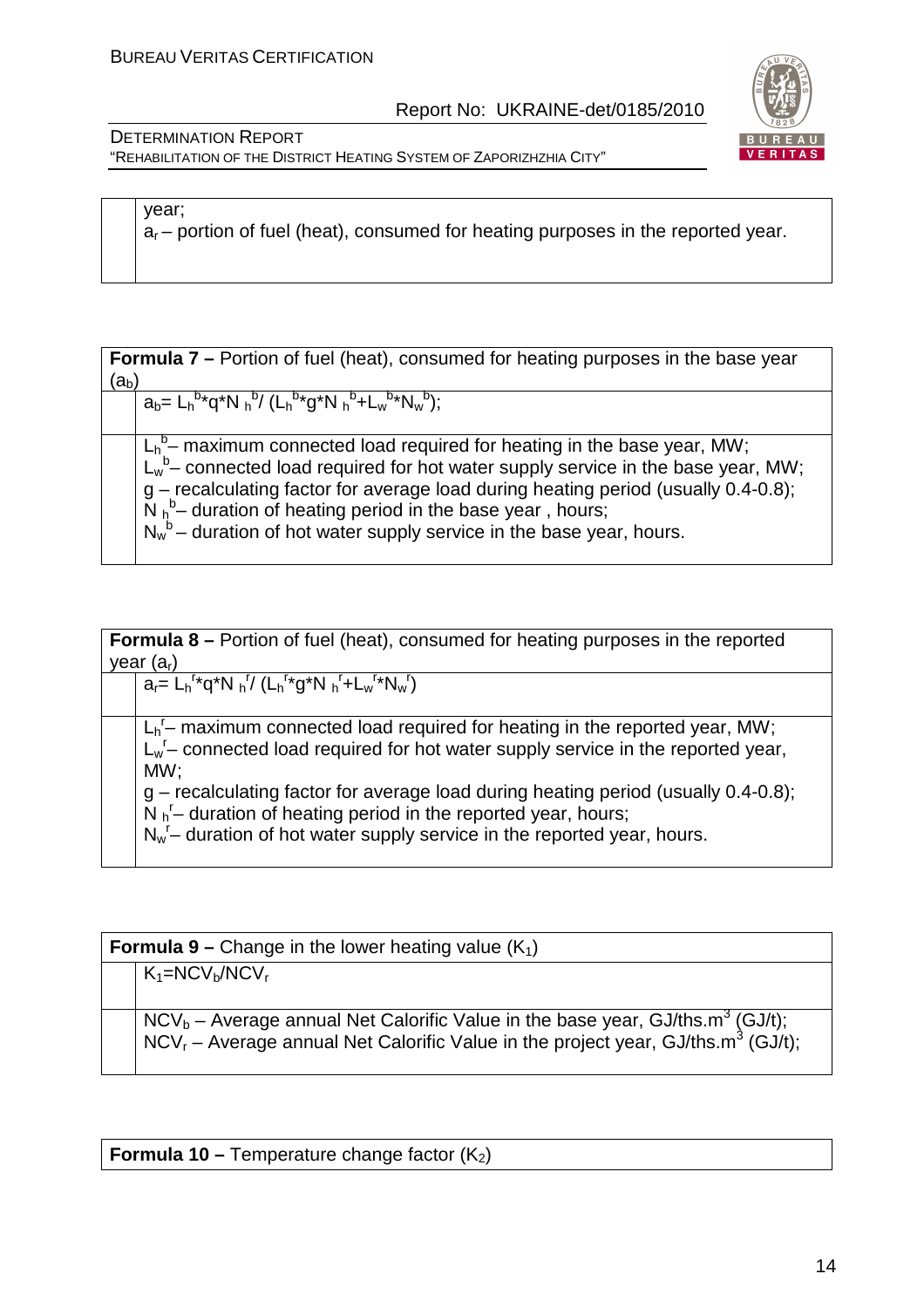DETERMINATION REPORT "REHABILITATION OF THE DISTRICT HEATING SYSTEM OF ZAPORIZHZHIA CITY"



 $K_2 = (T_{\text{in }r} - T_{\text{out }r}) / (T_{\text{in }b} - T_{\text{out }b})$ 

 $T_{\text{in }r}$  – average inside temperature for the heating period in the reported year, K (or  $^0C);$ 

 $T_{\text{in }b}$  – average inside temperature for the heating period in the base year, K (or  $^{0}C);$ 

 $T_{\text{out}}$  – average outside temperature for the heating period in the reported year, K (or  $^0C$ );

 $T<sub>out b</sub>$  average outside temperature for the heating period in the reported year, K (or  ${}^{0}C$ )

| <b>Formula 11 –</b> Heating area and building thermal insulation change factor $(K_3)$ |                                                                                                                                                                                                                                                                                                                                                                                                                                                             |  |  |
|----------------------------------------------------------------------------------------|-------------------------------------------------------------------------------------------------------------------------------------------------------------------------------------------------------------------------------------------------------------------------------------------------------------------------------------------------------------------------------------------------------------------------------------------------------------|--|--|
|                                                                                        | $K_3 = [(F_{hr} - F_{hrr} - F_{hrr})^* k_{h b} + (F_{hrr} + F_{hrr})^* k_{hn}] / F_{hb}^* k_{hb}$                                                                                                                                                                                                                                                                                                                                                           |  |  |
|                                                                                        | $F_{h,b}$ – heating area in the base year, m <sup>2</sup> ;<br>$F_{hr}$ – heating area in the reported year, m <sup>2</sup> ;<br>$F_{\text{hnr}}$ – heating area of new buildings connected to DH system (assumed with the<br>new (improved) thermal insulation) in the reported year, $m^2$ ;<br>$F_{h\,tr}$ – heating area of buildings (previously existed in the base year) in reported<br>year with the renewed (improved) thermal insulation, $m^2$ ; |  |  |
|                                                                                        | $k_{h b}$ – average heat transfer factor of heated buildings in the base year, (W/m <sup>2*</sup> K);<br>$k_{h,n}$ – heat transfer factor of heated buildings with the new thermal insulation (new<br>buildings or old ones with improved thermal insulation), $(W/m^{2*}K)$ .                                                                                                                                                                              |  |  |

| <b>Formula 12 – Heating period duration change factor (<math>K_4</math>)</b> |                                                                                                                                                        |  |  |
|------------------------------------------------------------------------------|--------------------------------------------------------------------------------------------------------------------------------------------------------|--|--|
|                                                                              | $K_4=N_{hr}/N_{hb}$                                                                                                                                    |  |  |
|                                                                              | $N_{\text{hb}}$ duration of heating period in the base year, hours<br>$\vert$ N <sub>br</sub> – duration of heating period in the reported year, hours |  |  |

| <b>Formula 13 – Number of customers change factor (K</b> <sub>5</sub> ) |  |  |
|-------------------------------------------------------------------------|--|--|
|-------------------------------------------------------------------------|--|--|

 $K_5 = n_{wr} / n_{wb}$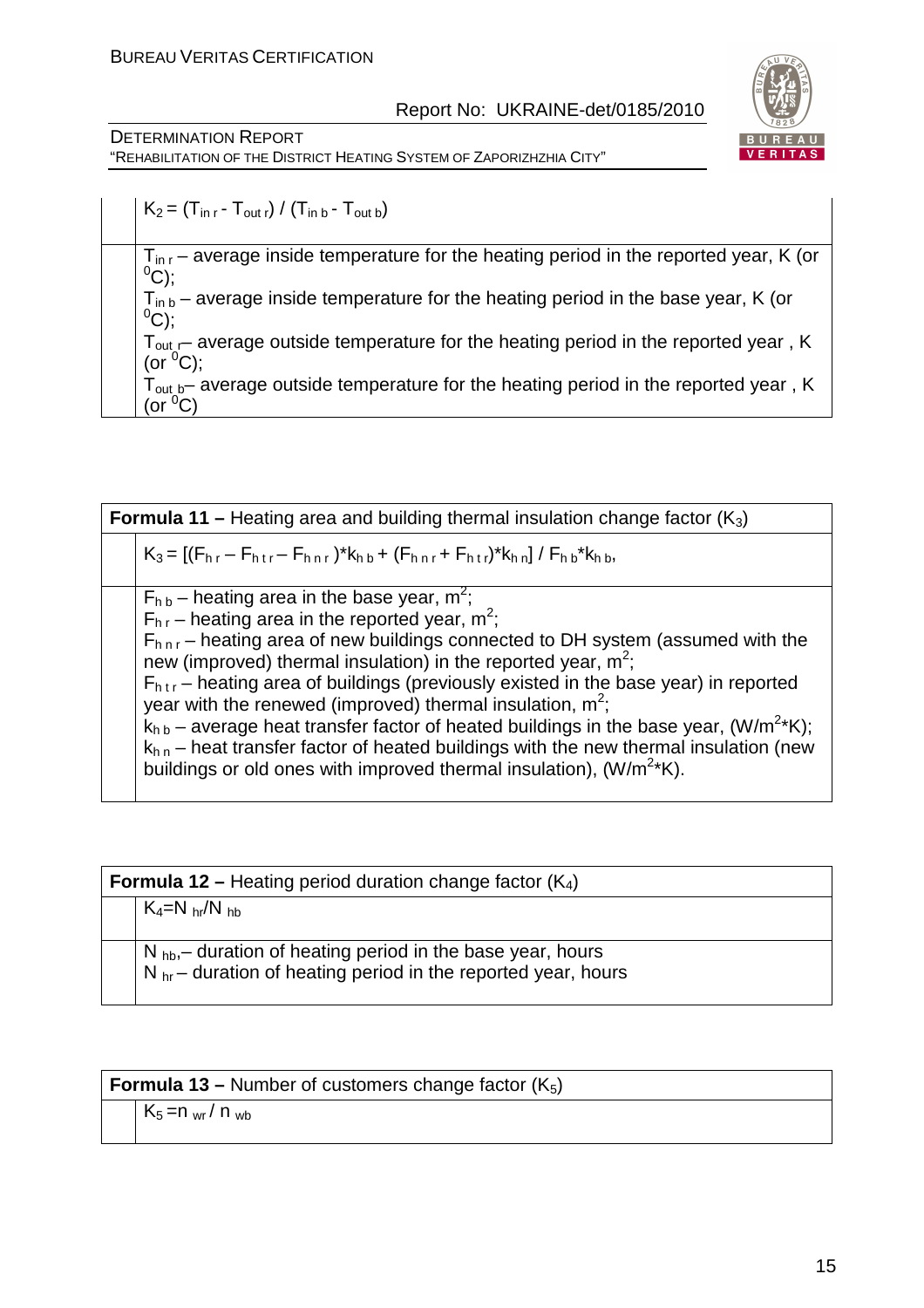

DETERMINATION REPORT "REHABILITATION OF THE DISTRICT HEATING SYSTEM OF ZAPORIZHZHIA CITY"

 $N_{wb}$ , – number of customers in base year;  $N_{wr}$  – number of customers in the reported year

**Formula 14 –** Standard specific discharge of hot water per personal account change factor  $(K_6)$ 

 $K_6 = v_{w r} / v_{w b}$ 

 $v_{wr}$  – standard specific discharge of hot water per personal account in the reported year, (in heat units, kWh/h);

 $V_{w, b}$  – standard specific discharge of hot water per personal account in the base year, (in heat units, kWh/h).

 $K_7 = N_{wr} / N_{wb}$ 

 $N_{\text{wr}}$  duration of hot water supply service in the reported year, hours.  $N_{wb}$  – duration of hot water supply service in the base year, hours.

| <b>Formula 16 –</b> $CO2$ emissions due to electric power generation associated to the                                                                                                           |  |  |  |  |
|--------------------------------------------------------------------------------------------------------------------------------------------------------------------------------------------------|--|--|--|--|
| project for an i boiler-house in the base year $(E_{\text{gen i}}^b)$                                                                                                                            |  |  |  |  |
| $E_{gen}^{\ b} = W_b^* E F_{CO2, ELEC, q}$                                                                                                                                                       |  |  |  |  |
| $W_b$ – scheduled electric power production by the all new CHP units, MWh;<br>$EF_{CO2,ELEC, \alpha}$ – Carbon Emission factor for electricity generation in Ukraine,<br>tCO <sub>2</sub> e/MWh: |  |  |  |  |

| <b>Formula 17 –</b> $CO2$ emissions due to electric power consumption for an i boiler-house |                                                                                                                                                                                                                                                                           |  |  |  |
|---------------------------------------------------------------------------------------------|---------------------------------------------------------------------------------------------------------------------------------------------------------------------------------------------------------------------------------------------------------------------------|--|--|--|
|                                                                                             | in the base year $(E_{\text{cons}}^{\text{b}})$                                                                                                                                                                                                                           |  |  |  |
|                                                                                             | $E_{\text{cons}}^{\text{b}} = P_{\text{b}}^* E F_{\text{CO2,ELEC}}$                                                                                                                                                                                                       |  |  |  |
|                                                                                             | $P_b$ – electric power consumption by the boiler-houses where energy saving<br>measures are scheduled to be implemented in the base year, MWh;<br>$EF_{CO2,ELEC~c}$ – Carbon Emission factors for reducing electricity consumption in<br>Ukraine, tCO <sub>2</sub> e/MWh; |  |  |  |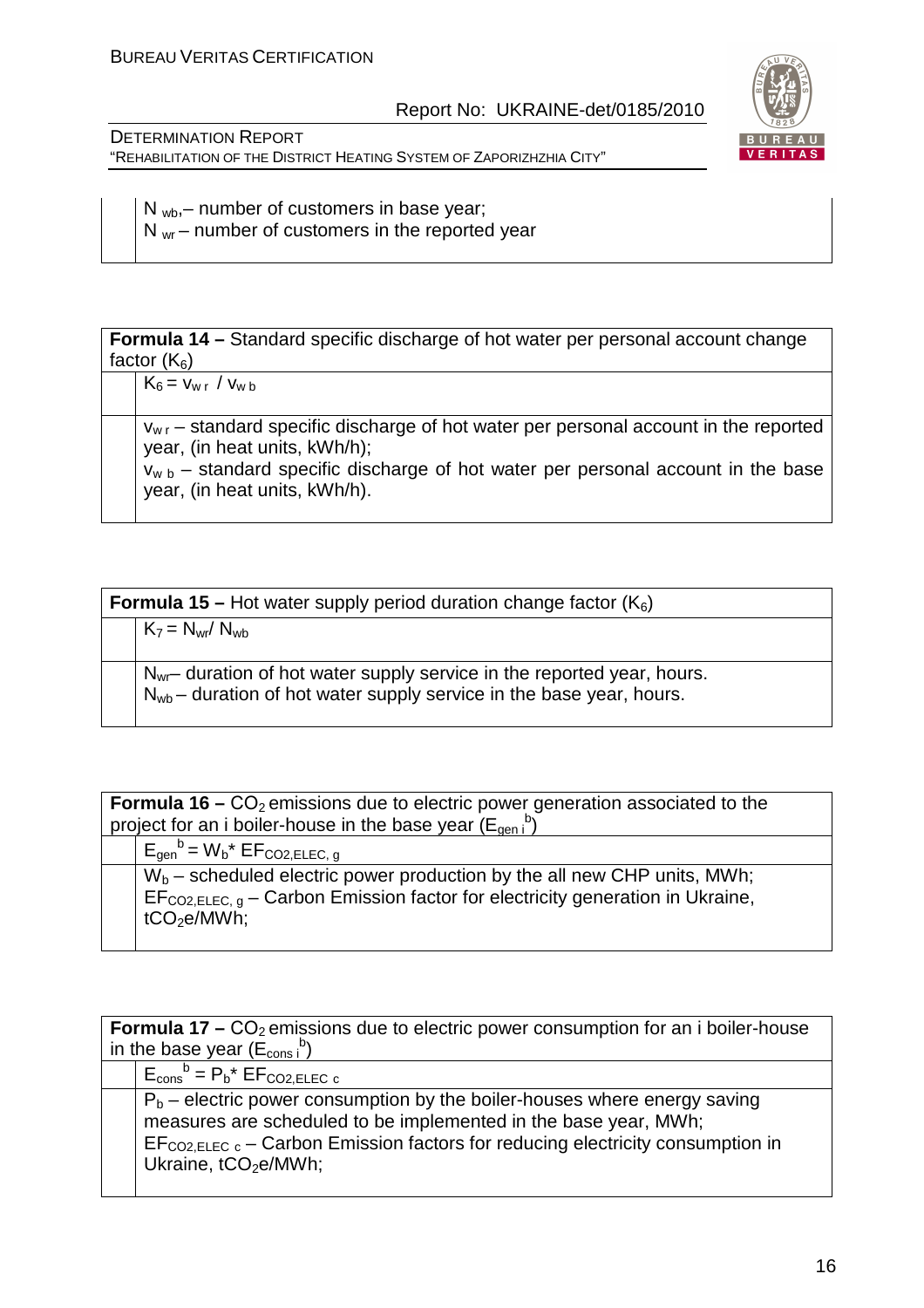

DETERMINATION REPORT "REHABILITATION OF THE DISTRICT HEATING SYSTEM OF ZAPORIZHZHIA CITY"

The monitoring plan presents the quality assurance and control procedures for the monitoring process. Table 1 of Annex 3 of the PDD provides the information about type of equipment, calibration procedure and procedure of actions in case of malfunction.

Data monitored and required for verification are to be kept for two years after the last transfer of ERUs for the project.

The monitoring plan clearly identifies the responsibilities and the authority regarding the monitoring activities. The roles and responsibilities of the persons involved to monitoring process are described in full in Annex 3 and vividely demonstrated on the Scheme of data collection for Monitoring Report (Fig.An.3).

On the whole, the monitoring report reflects good monitoring practices appropriate to the project type.

The monitoring plan provides, in tabular form, a complete compilation of the data that need to be collected for its application, including data that are measured or sampled and data that are collected from other sources (e.g. official statistics, IPCC, commercial and scientific literature etc.) but not including data that are calculated with equations

The monitoring plan indicates that the data monitored and required for verification are to be kept for two years after the last transfer of ERUs for the project.

### **3.8 Leakage (40-41)**

The PDD appropriately describes an assessment of the potential Indirect external leakage of CO2, СН4, N2O generated by fuel production and its transportation and appropriately explains that they are neglected, as they are not under the direct control of the enterprise.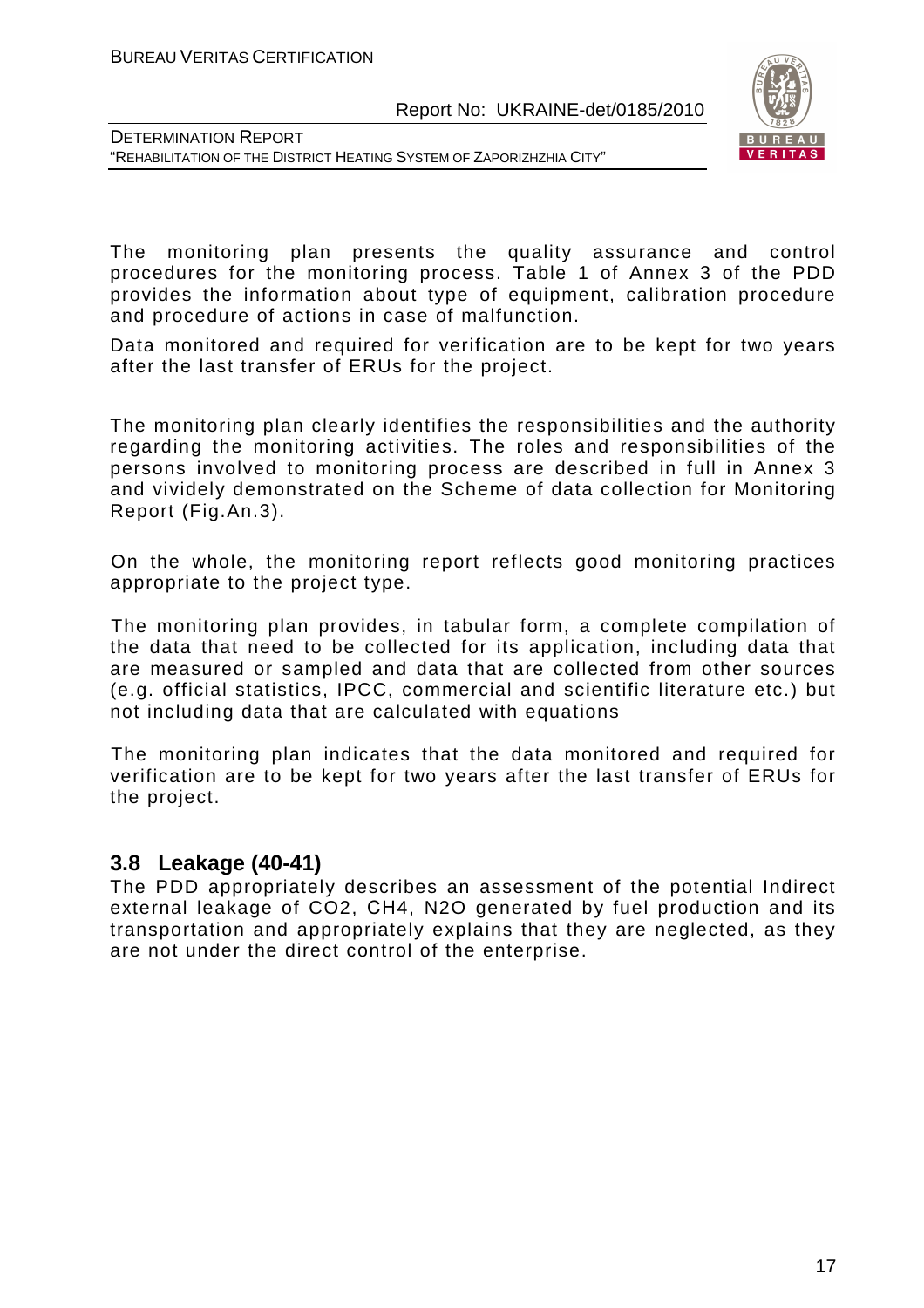

DETERMINATION REPORT "REHABILITATION OF THE DISTRICT HEATING SYSTEM OF ZAPORIZHZHIA CITY"

# **3.9 Estimation of emission reductions or enhancements of net removals (42-47)**

The PDD indicates assessment of emissions in the baseline scenario and in the project scenario as the approach chosen to estimate the emission reductions generated by the project.

The PDD provides the ex ante estimates of:

(a) Emissions for the project scenario (within the project boundary), which are:

| Length of the crediting period | <b>Years</b>                               |
|--------------------------------|--------------------------------------------|
| 2006-2030                      | 25                                         |
|                                | <b>Estimate of emission for the</b>        |
| Year                           | project scenario in tonnes CO <sub>2</sub> |
|                                | equivalent                                 |
| 2006                           | 834 751                                    |
| 2007                           | 812 484                                    |
| <b>Subtotal 2004 - 2007</b>    | 1 647 235                                  |
| 2008                           | 788 649                                    |
| 2009                           | 771 028                                    |
| 2010                           | 746 645                                    |
| 2011                           | 684 892                                    |
| 2012                           | 729 333                                    |
| <b>Subtotal 2008 - 2012</b>    | 3720547                                    |
| 2013                           | 729 333                                    |
| 2014                           | 729 333                                    |
| 2015                           | 729 333                                    |
| 2016                           | 729 333                                    |
| 2017                           | 729 333                                    |
| 2018                           | 729 333                                    |
| 2019                           | 729 333                                    |
| 2020                           | 729 333                                    |
| 2021                           | 729 333                                    |
| 2022                           | 729 333                                    |
| 2023                           | 729 333                                    |
| 2024                           | 729 333                                    |
| 2025                           | 729 333                                    |
| 2026                           | 729 333                                    |
| 2027                           | 729 333                                    |
| 2028                           | 729 333                                    |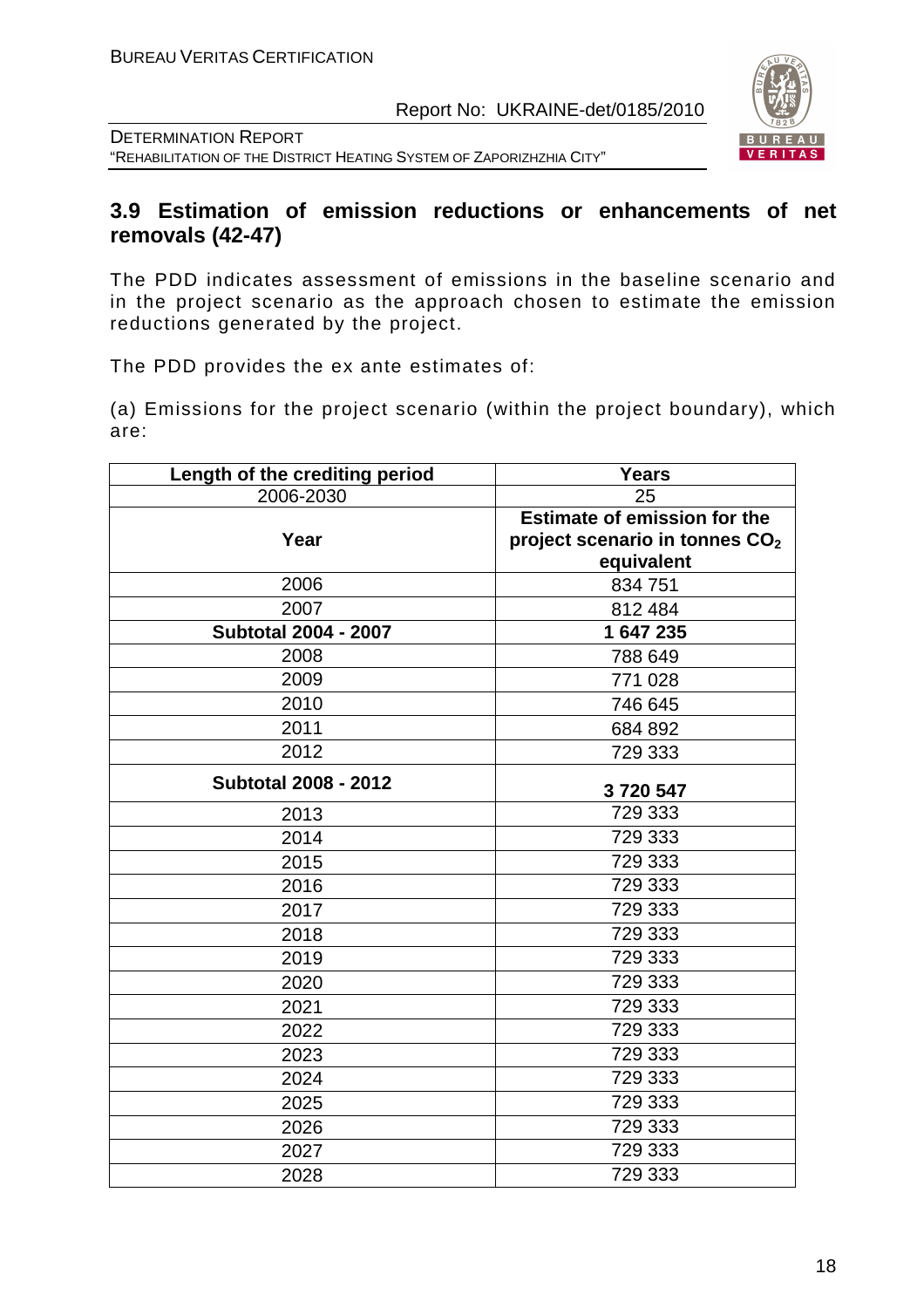

| 2029                                                   | 729 333    |
|--------------------------------------------------------|------------|
| 2030                                                   | 729 333    |
| <b>Subtotal 2013 - 2030</b>                            | 13 127 994 |
| Total estimated emission (tones of $CO2$<br>equivalent | 18 495 776 |

- (b) No leakage is expected during the project activity;
- (c) Emissions for the baseline scenario (within the project boundary), which are:

| Length of the crediting period | <b>Years</b>                        |
|--------------------------------|-------------------------------------|
| 2006-2030                      | 25                                  |
|                                | <b>Estimate of emission for the</b> |
| Year                           | baseline scenario in tonnes         |
|                                | $CO2$ equivalent                    |
| 2006                           | 874 207                             |
| 2007                           | 874 207                             |
| <b>Subtotal 2004 - 2007</b>    | 1748414                             |
| 2008                           | 874 207                             |
| 2009                           | 874 207                             |
| 2010                           | 874 207                             |
| 2011                           | 874 207                             |
| 2012                           | 1 010 399                           |
| <b>Subtotal 2008 - 2012</b>    |                                     |
|                                | 4 507 228                           |
| 2013                           | 1 010 399                           |
| 2014                           | 1 010 399                           |
| 2015                           | 1 010 399                           |
| 2016                           | 1 010 399                           |
| 2017                           | 1 010 399                           |
| 2018                           | 1 010 399                           |
| 2019                           | 1 010 399                           |
| 2020                           | 1 010 399                           |
| 2021                           | 1 010 399                           |
| 2022                           | 1 010 399                           |
| 2023                           | 1 010 399                           |
| 2024                           | 1 010 399                           |
| 2025                           | 1 010 399                           |
| 2026                           | 1 010 399                           |
| 2027                           | 1 010 399                           |
| 2028                           | 1 010 399                           |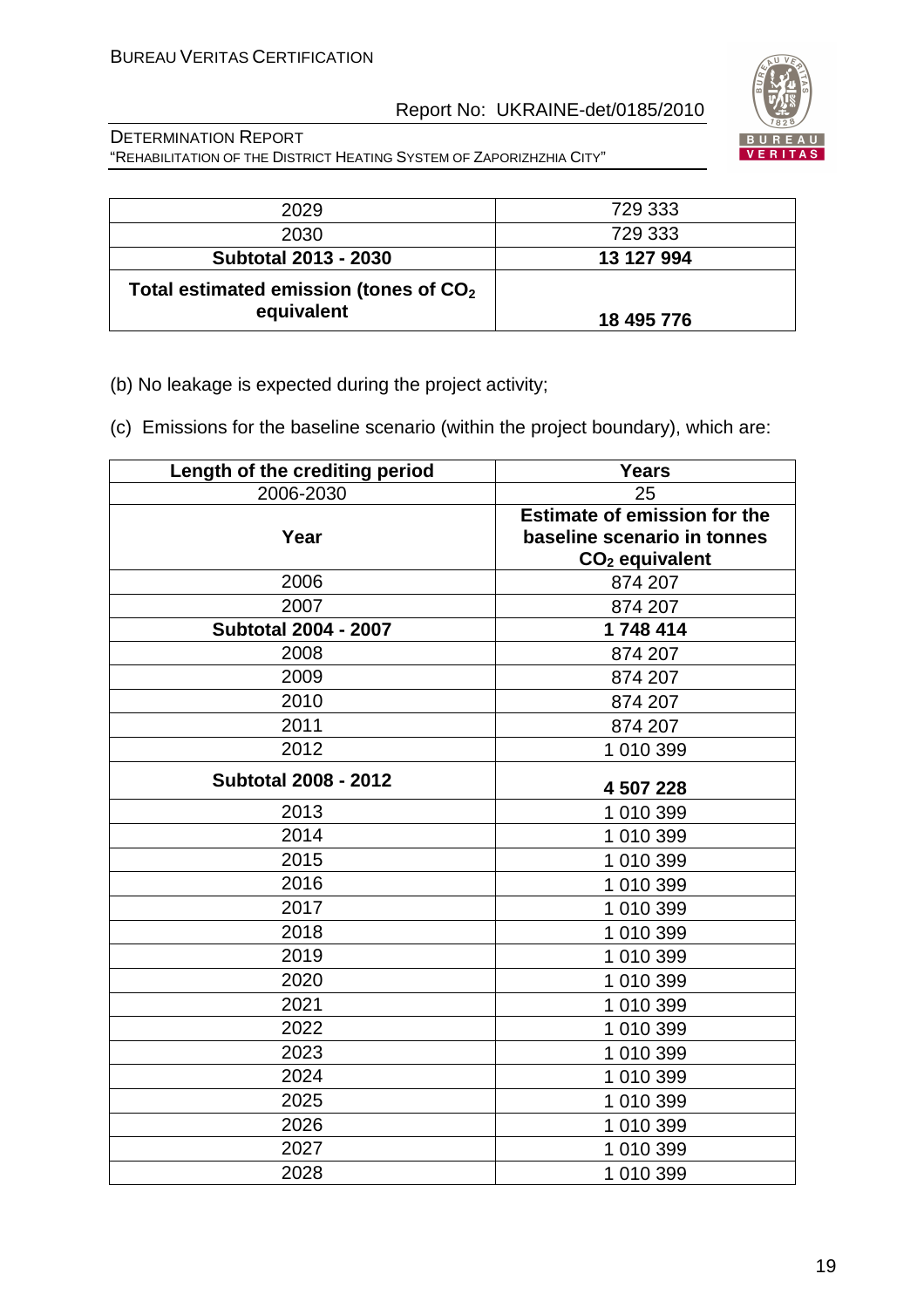

DETERMINATION REPORT "REHABILITATION OF THE DISTRICT HEATING SYSTEM OF ZAPORIZHZHIA CITY"

| 2029                                                   | 1 010 399  |
|--------------------------------------------------------|------------|
| 2030                                                   | 1 010 399  |
| <b>Subtotal 2013 - 2030</b>                            | 18 187 182 |
| Total estimated emission (tones of $CO2$<br>equivalent | 24 442 824 |

# (d) Emission reductions adjusted by leakage (based on (a)-(c) above), which are:

| Length of the crediting period | <b>Years</b>                          |  |
|--------------------------------|---------------------------------------|--|
| 2006-2030                      | 25                                    |  |
| Year                           | <b>Estimate of emission reduction</b> |  |
|                                | in tonnes CO <sub>2</sub> equivalent  |  |
| 2006                           | 39 456                                |  |
| 2007                           | 61724                                 |  |
| <b>Subtotal 2004 - 2007</b>    | 101 180                               |  |
| 2008                           | 85 558                                |  |
| 2009                           | 103 180                               |  |
| 2010                           | 127 562                               |  |
| 2011                           | 189 315                               |  |
| 2012                           | 281 066                               |  |
| <b>Subtotal 2008 - 2012</b>    | 786 681                               |  |
| 2013                           | 281 066                               |  |
| 2014                           | 281 066                               |  |
| 2015                           | 281 066                               |  |
| 2016                           | 281 066                               |  |
| 2017                           | 281 066                               |  |
| 2018                           | 281 066                               |  |
| 2019                           | 281 066                               |  |
| 2020                           | 281 066                               |  |
| 2021                           | 281 066                               |  |
| 2022                           | 281 066                               |  |
| 2023                           | 281 066                               |  |
| 2024                           | 281 066                               |  |
| 2025                           | 281 066                               |  |
| 2026                           | 281 066                               |  |
| 2027                           | 281 066                               |  |
| 2028                           | 281 066                               |  |
| 2029                           | 281 066                               |  |
| 2030                           | 281 066                               |  |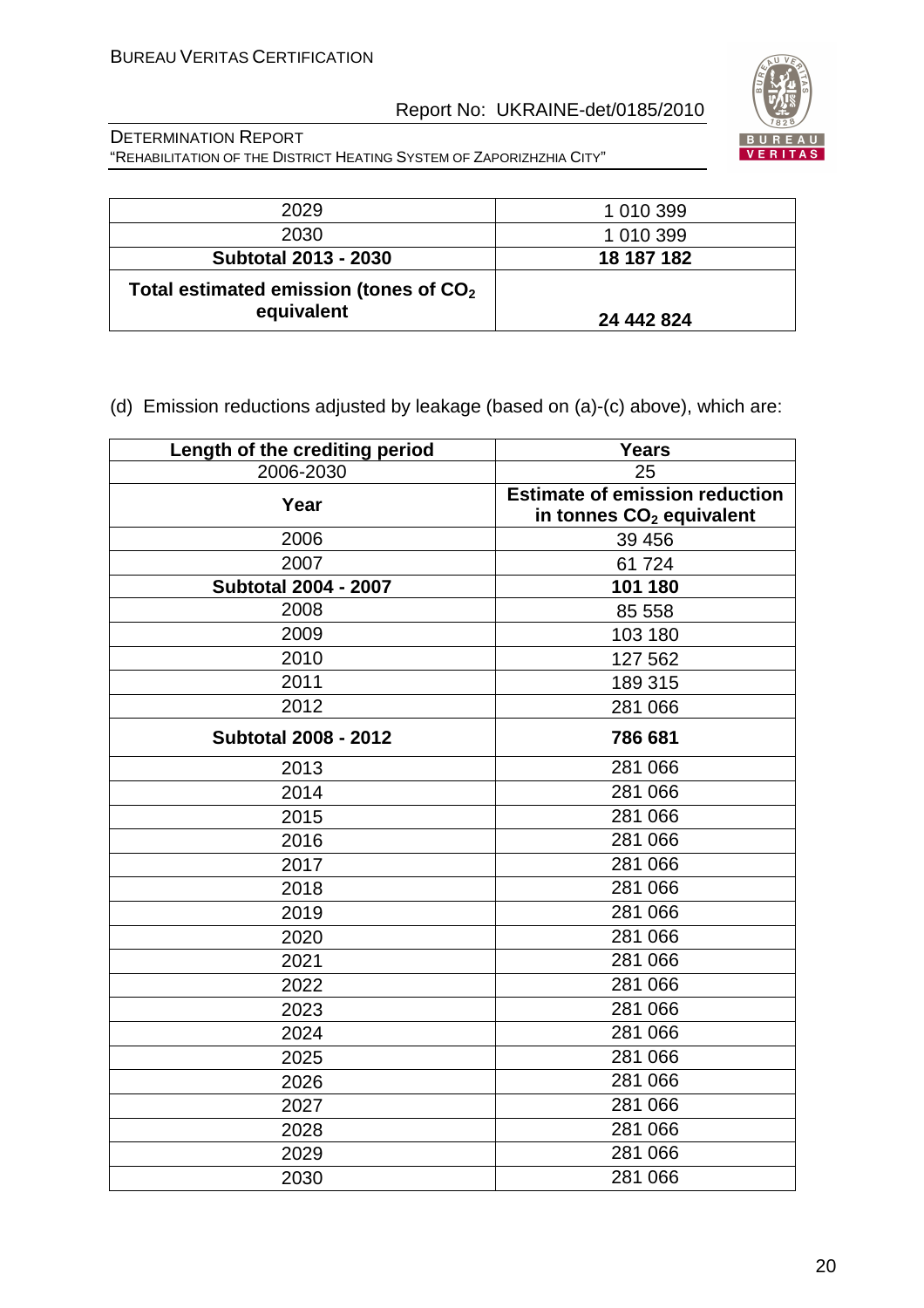

DETERMINATION REPORT "REHABILITATION OF THE DISTRICT HEATING SYSTEM OF ZAPORIZHZHIA CITY"

| <b>Subtotal 2013 - 2030</b>             | 5 059 188 |
|-----------------------------------------|-----------|
| Total estimated emission reduction over |           |
| the crediting period (tones of $CO2$    |           |
| equivalent                              | 5 947 049 |

Emission reductions estimation after the first commitment period

The estimates referred to above are given:

- (a) On a periodic basis;
- (b) From 01/01/2006 to 31/12/2030, covering the whole crediting period;
- (c) On a source-by-source basis;
- (d) For CO2

(e) In tonnes of CO2 equivalent, using global warming potentials defined by decision 2/CP.3 or as subsequently revised in accordance with Article 5 of the Kyoto Protocol;

The formula used for calculating the estimates referred above, which is

$$
ERUs = \sum [E_i^b - E_i^r]; \quad [t \text{ CO}_2e]
$$

where:

ERUs - Total annual emission reduction  $[t CO<sub>2</sub>el]$  $E^{\text{b}}$  - Baseline CO<sub>2</sub> emissions [t CO<sub>2</sub>e]  $E_i^r$  - CO<sub>2</sub> emissions in the reported year [t CO<sub>2</sub>e].

[i] index - boiler-house; [b] index – relates to base year;

[r] index – relates to reporting year

is consistent throughout the PDD.

Data sources used for calculating the estimates referred to above, such as:

- Guidance "Standardized emission factors for Ukrainian electrical grid"; (version 5, February 02 2007), executed by Global Carbon B.V.;
- Supplier's report/analytical report of chemical laboratory ;
- Report of metrological service;
- State Building Standards (B.2.6-31:2006);
- Intergovernmental Panel on Climate Change, IPCC, 2006 Volume 2, Table 2.2, page 2.17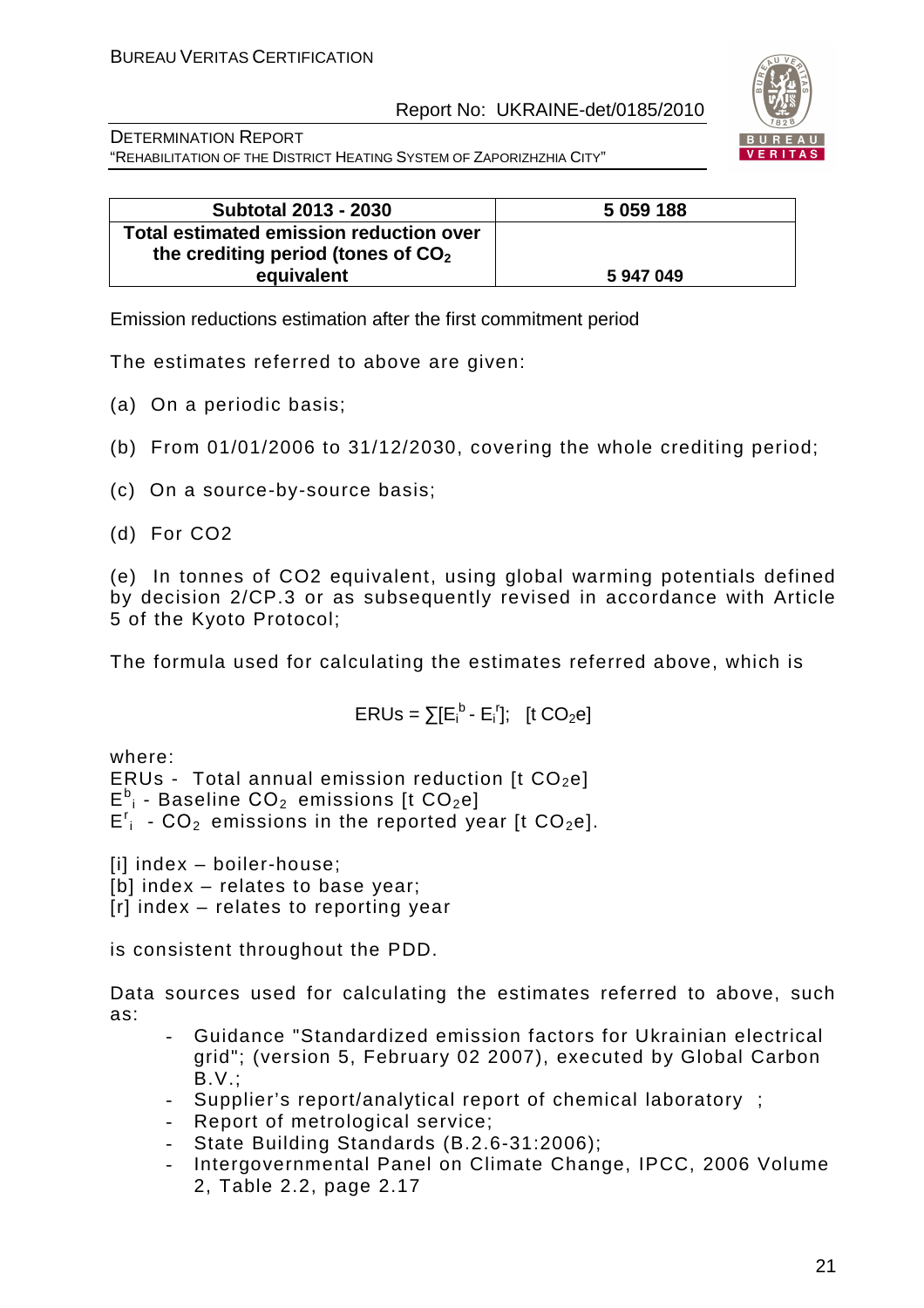

DETERMINATION REPORT "REHABILITATION OF THE DISTRICT HEATING SYSTEM OF ZAPORIZHZHIA CITY"

are clearly identified, reliable and transparent.

Emission factors, such as EF (carbon emission factor for Ukrainian electrical grid), Cef (carbon emission factor for natural gas) were selected by carefully balancing accuracy and reasonableness, and appropriately justified of the choice.

The estimation referred to above is based on conservative assumptions and the most plausible scenarios in a transparent manner.

The estimates referred to above are consistent throughout the PDD.

#### **3.10 Environmental impacts (48)**

The PDD lists and attaches documentation on the analysis of the environmental impacts of the project, including transboundary impacts, in accordance with procedures as determined by the host Party, such as

- Environmental Impact Assessment;
- Water Code of Ukraine;
- State Standard 28.74-82 "Hygiene Rules and Quality Control";
- Building Standards and Rules 4630-92;
- Land Code of Ukraine;
- State Standard 17.4.1.02.-83 "Protection of Nature, Soils. Classification of chemical substances for pollution control";
- Law of Ukraine "On wastes».

The enterprise also provides reports by the following official annual statistical forms:

- Data on protection of atmospheric air, which contains information on amounts of

trapped and neutralized atmospheric pollutants, itemized emissions of specific pollutants, number of emission sources, measures on reduction of emissions into the atmosphere, emissions from particular groups of pollution sources;

- Data on water use, which presents information on consumption of water, discharge of waste water, and content of pollutants in it, capacity of treatment facilities, etc.;

- Data on formation, use, neutralization, transportation and placement of industrial

and household waste, which presents the annual balance of waste flow, by waste types and hazard classes.

The PDD provides conclusion and all references to supporting documentation of an environmental impact assessment undertaken in accordance with the procedures as required by the host Party, if the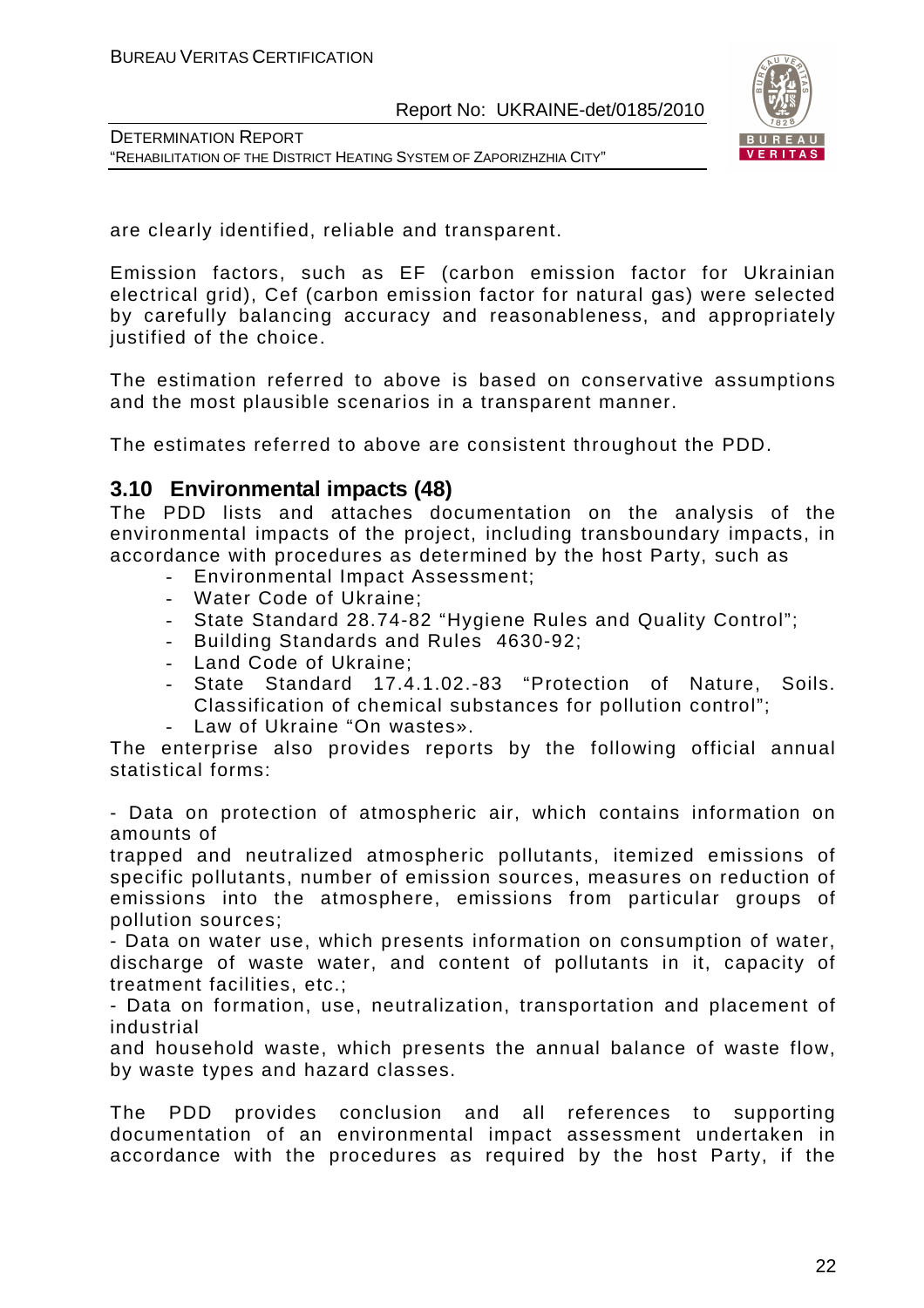

DETERMINATION REPORT "REHABILITATION OF THE DISTRICT HEATING SYSTEM OF ZAPORIZHZHIA CITY"

analysis referred to above indicates that the environmental impacts are considered significant by the project participants or the host Party.

#### **3.11 Stakeholder consultation (49)**

No stakeholders' comments were received.

# **4 SUMMARY AND REPORT OF HOW DUE ACCOUNT WAS TAKEN OF COMMENTS RECEIVED PURSUANT TO PARAGRAPH 32 OF THE JI GUIDELINES**

No comments, pursuant to paragraph 32 of the JI Guidelines, were received.

# **5 DETERMINATION OPINION**

Bureau Veritas Certification has performed a determination of the»Rehabilitation of the District Heating System of Zaporizhzhia City" project of OJSC "Oblteplokomunenergo" located in Zaporizhzhia city, Ukraine. The determination was performed on the basis of UNFCCC criteria and host country criteria and also on the criteria given to provide for consistent project operations, monitoring and reporting.

The determination consisted of the following three phases: i) a desk review of the project design and the baseline and monitoring plan; ii) follow-up interviews with project stakeholders; iii) the resolution of outstanding issues and the issuance of the final Determination report and opinion.

Project participant/s used the latest tool for demonstration of the additionality. In line with this tool, the PDD provides analysis of investment, technological and other barriers to determine that the project activity itself is not the baseline scenario.

By synthetic description of the project, the project is likely to result in reductions of GHG emissions partially. An analysis of the investment and technological barriers and investment analisys demonstrates that the proposed project activity is not a likely baseline scenario. Emission reductions attributable to the project are hence additional to any that would occur in the absence of the project activity. Given that the project is implemented and maintained as designed, the project is likely to achieve the estimated amount of emission reductions.

The review of the project design documentation «Rehabilitation of the District Heating System of Zaporizhzhia City" versions 01, 03 and the subsequent follow-up interviews during site-visit have provided Bureau Veritas Certification with sufficient evidence to determine the fulfillment of stated criteria. In our opinion, the project correctly applies and meets the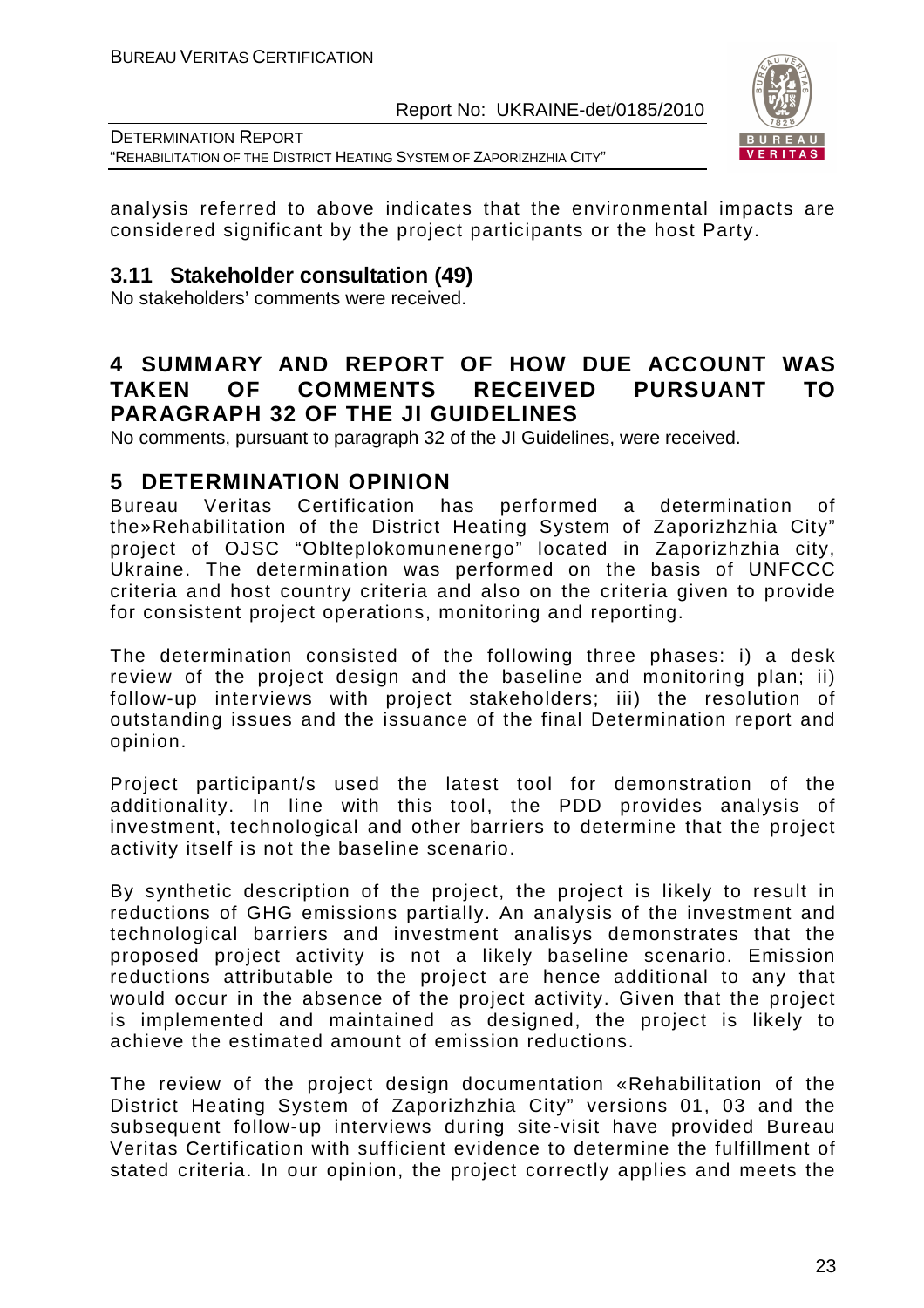

DETERMINATION REPORT "REHABILITATION OF THE DISTRICT HEATING SYSTEM OF ZAPORIZHZHIA CITY"

relevant UNFCCC requirements for the JI and the relevant host country criteria.

The determination is based on the information made available to us and the engagement conditions detailed in this report.

# **6 REFERENCES**

#### **Category 1 Documents:**

Documents provided by OJSC "Oblteplokomunenergo" that relate directly to the GHG components of the project.

- /1/ PDD «Rehabilitation of the District Heating System of Zaporizhzhia City" project of OJSC "Oblteplokomunenergo" version 01 dated 10/11/2010
- /2/ PDD «Rehabilitation of the District Heating System of Zaporizhzhia City" project of OJSC "Oblteplokomunenergo" version 03 dated 10/12/2010
- /3/ Zpr\_Appendix\_1 excel file
- /4/ Zpr\_Appendix\_2 excel file
- /5/ Zpr\_Appendix\_3-7 excel file
- /6/ Zpr\_Appendix\_3-7v2 excel file
- /7/ Zpr Appendix 8 NPV IRR– excel file
- $/8/$  Zpr Appendix 1-2-8 excel file
- /9/ Letter of Endorsement #1900/23/7 dated 16/11/2010 issued by National Environmental Investment Agency of Ukraine.
- /10/ Guidelines for Users of the Joint Implementation Project Design Document Form/Version 04, JISC.
- /11/ JISC Guidance on criteria for baseline setting and monitoring. Version 02.
- /12/ Tool for the demonstration and assessment of additionality, Version 05.2.
- /13/ Glossary of Joint Implementation Terms, Version 03.

### **Category 2 Documents:**

Background documents related to the design and/or methodologies employed in the design or other reference documents.

- /1/ Contract # 553, Kyiv, from 11.04.2005, Institute of industrial ecology, Execution of works on revision, manufacturing, starting up and adjusting and putting into operation two heatutilized gas-purifying installations to boilers
- /2/ Zaporizhzhya, Zaporizhzhyan heat engineers have to refuse from gas purchase
- /3/ Environment of habitation, Zaporizhzhya, battle for the heat
- /4/ Ukrainian academy of architecture, Energy Saving in buildings, # 5-2009 (#48), Kyiv, october 2009
- /5/ Center of Energy Saving of Ukraine is transferred to Zaporszhzhya
- /6/ Concern "Mis'ki teplovi merezhi", Zaporizhzhya, Head Layterman Igor Abramovych, Diploma for successful work on raising economic efficiency…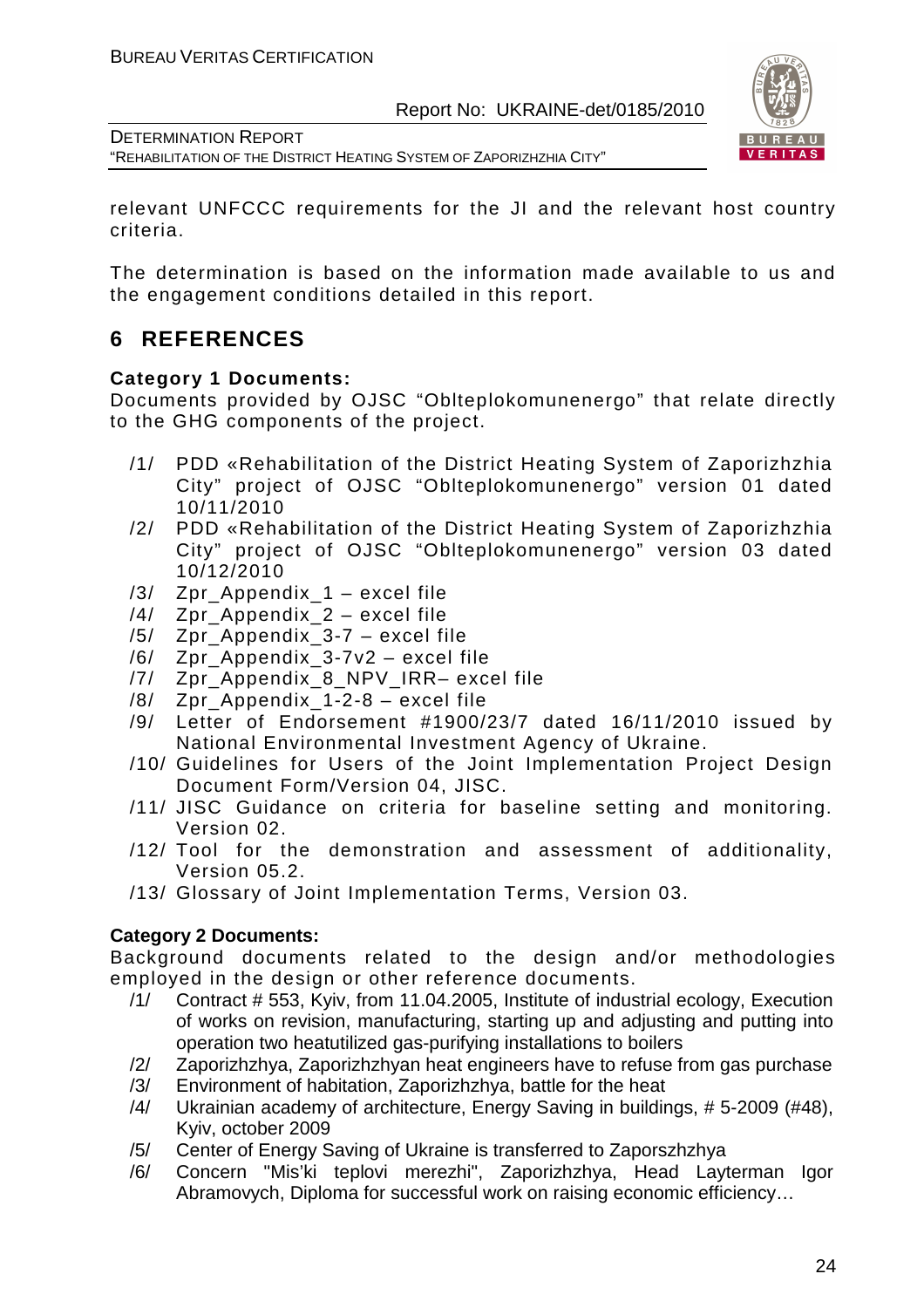

- /7/ Concern «Mis'ki teplovi merezhi», Zaporizhzhya, Head Layterman Igor Abramovych,Diploma for 3rd place in competition for status "The best enterprice of communal heat energy of Ukraine" in the 1st quarter 2006
- /8/ Concern «Mis'ki teplovi merezhi», Zaporizhzhya, Head Layterman Igor Abramovych,Diploma for 1st place in competition for status "The best enterprice of communal heat energy of Ukraine" in the 1st half year 2006
- /9/ Concern «Mis'ki teplovi merezhi», Zaporizhzhya, Head Layterman Igor Abramovych,Diploma for 3rd place in competition for status "The best enterprice of communal heat energy of Ukraine" during 2006
- /10/ Concern «Mis'ki teplovi merezhi», Zaporizhzhya, Head Layterman Igor Abramovych,Diploma for 3rd place in competition for status "The best enterprice of communal heat energy of Ukraine" in the 1st quarter 2007
- /11/ Concern «Mis'ki teplovi merezhi», Zaporizhzhya, Head Layterman Igor Abramovych,Diploma for 1st place in competition for status "The best enterprice of communal heat energy of Ukraine" in the 1st half year 2007
- /12/ Concern «Mis'ki teplovi merezhi», Zaporizhzhya, Head Layterman Igor Abramovych,Diploma for 1st place in competition for status "The best enterprice of communal heat energy of Ukraine" during 9 months 2007
- /13/ Concern «Mis'ki teplovi merezhi», Zaporizhzhya, Head Layterman Igor Abramovych, Diploma for successful work on raising economic efficiency…
- /14/ Concern «Mis'ki teplovi merezhi», Zaporizhzhya, Head Fomich Sergiy Volodymyrovych,Diploma for 2nd place in competition for status "The best enterprice of communal heat energy of Ukraine" in the 1st quarter 2010
- /15/ Kozak palace, Diploma of participant of 7th specialized exhibition Energy, november 10-12, 2010, Zaporizhzhya, Concern «Mis'ki teplovi merezhi»
- /16/ Ulrasonic gas meter, "Курс 01", G 1000Б, Manufactured in Ukraine in 2007, № 02197
- /17/ Gas volume corrector, Manufactured in Ukraine, 1ExibIIAT4XIP66
- /18/ Converter РАДМІР
- /19/ Statement of working commision on acceptance of complited construction equipment, Zaporizhzhya, 30.12.2009
- /20/ Statement of working commision on acceptance of complited construction buildings, facilities, Zaporizhzhya, 31.12.2008
- /21/ Statement of working commision on acceptance of complited construction building, facility, Zaporizhzhya, 24.12.2008
- /22/ Statement of working commision on acceptance of complited construction building, facility, Zaporizhzhya, 24.12.2008
- /23/ Statement of working commision on acceptance of complited construction objects, Zaporizhzhya, 30.11.2006
- /24/ Direction # 82\1 from 30.11.2006, Zaporizhzhya "On setting into operation MF"
- /25/ Statement of working commision on acceptance of complited construction buildings, facilities, Zaporizhzhya, 21.08.2006
- /26/ Statement # 2 acceptance of execution of contract works in september 2010, customer - Concern «Mis'ki teplovi merezhi»
- /27/ Inspection of State Architectural and Construction Control in Zaporizhzhyan region, Permit on building works execution from 25.06.2010, # 353-10, Concern «Mis'ki teplovi merezhi»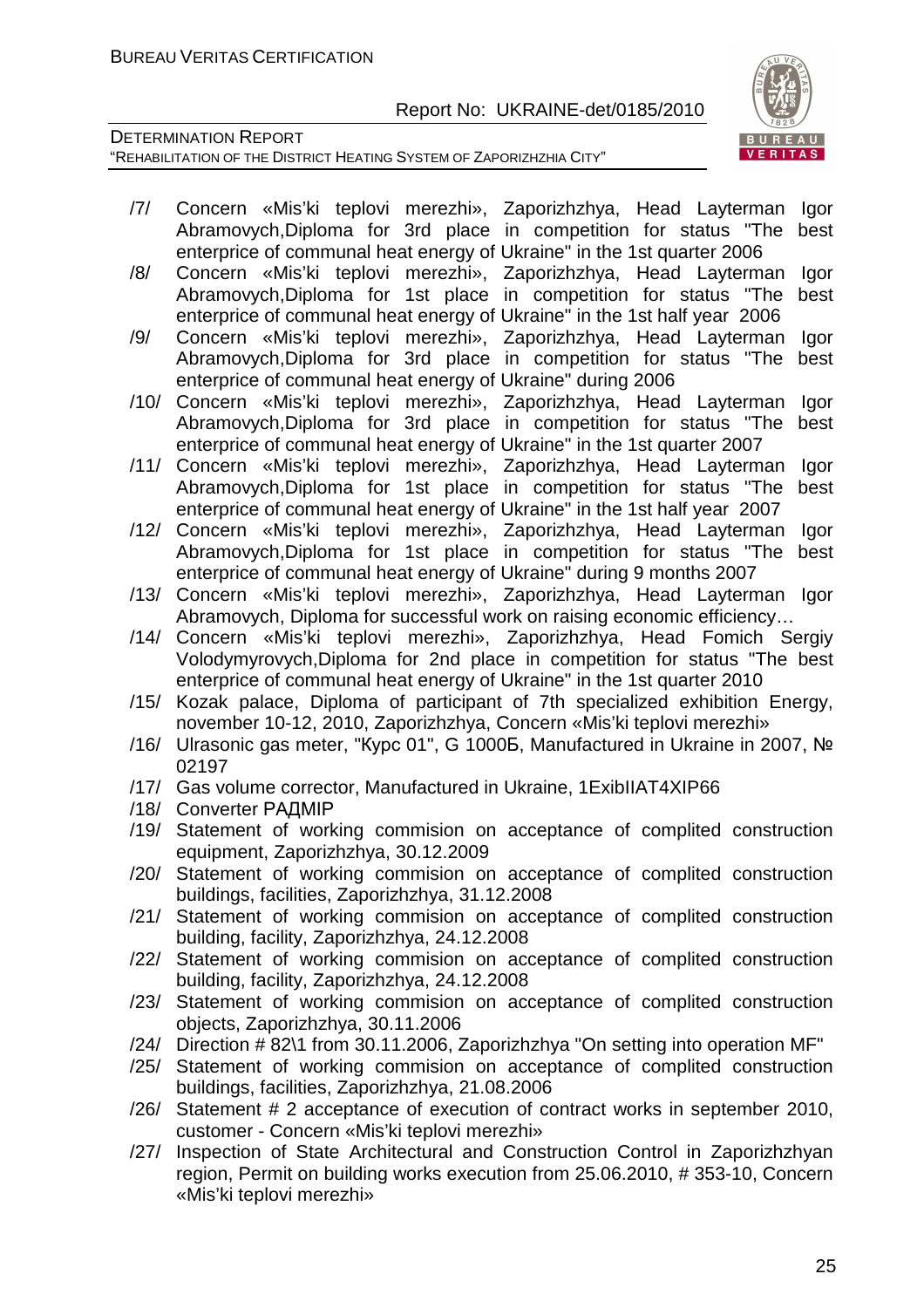

- /28/ Statement of working commision on acceptance of complited construction buildings, facilities, Zaporizhzhya,10.12.2008, Concern «Mis'ki teplovi merezhi»
- /29/ Statement of working commision on acceptance of complited construction equipment, Zaporizhzhya, 29.12.2009, Concern «Mis'ki teplovi merezhi»
- /30/ Statement of working commision on acceptance of complited construction buildings, facilities, Zaporizhzhya,31.12.2007, Concern «Mis'ki teplovi merezhi»
- /31/ Statement of working commision on acceptance of complited construction building, facility, Zaporizhzhya,25.12.2006, Concern «Mis'ki teplovi merezhi»
- /32/ Statement of State Admission committee on acceptance of complited construction object, Zaporizhzhya, 2006
- /33/ Statement of State Admission committee on acceptance of complited construction object, Zaporizhzhya, 2006, Registered 16.04.2006, # 445
- /34/ Statement of State Admission committee on acceptance of complited construction object, Zaporizhzhya, 2006
- /35/ Statement of State Admission committee on acceptance of complited construction object, Zaporizhzhya, 2007, Registered 30.01.2007, # 13
- /36/ Statement of working commision on acceptance of complited construction equipment, Zaporizhzhya, 29.10.2009, Concern «Mis'ki teplovi merezhi»
- /37/ Form 2, Statement of working commision on readiness of reconstructed and modernized object for presentation to State Admission committee, Zaporizhzhya, 23.10.2006, Concern «Mis'ki teplovi merezhi»
- /38/ Form 2, Statement of working commision on readiness of complited constructed object for presentation to State Admission committee, Zaporizhzhya, 18.12.2008, Concern «Mis'ki teplovi merezhi»
- /39/ Statement of working commision on acceptance of complited construction building, facility, Zaporizhzhya,26.12.2006, Concern «Mis'ki teplovi merezhi»
- /40/ Statement of State Admission committee on acceptance of complited construction object, Zaporizhzhya, 2009
- /41/ Statement of State Admission committee on acceptance of complited construction object, Zaporizhzhya, 2009, Registered 11.07.2009, # 125
- /42/ Head of Zaporizhzhya, Direction # 79p, 09.02.2009, Zaporizhzhya, On approval of statement of State Admission Committee on object operation admission "Systems of heat supply Ordzhonikidze, Zhovtnevyi regions, Zaporizhzhya reconstructio of heat network in Gagarina, Yatsenko, Geroiv Stalingradu str."
- /43/ Statement of working commision on acceptance of complited construction building, facility, Zaporizhzhya,26.12.2006, Concern «Mis'ki teplovi merezhi»
- /44/ Utility "Heat network of Komunarskiy region", Design and construction bureau, License # 178031 from 16.06.2005
- /45/ Statement on ecological consequenses
- /46/ Statement on intentions
- /47/ Form 2, Statement of working commision on readiness of complited constructed object for presentation to State Admission committee, Zaporizhzhya, 02.07.2008, Concern «Mis'ki teplovi merezhi»
- /48/ Contract # 32121458/1/10/2 on heat energy usage, Zaporizhzhya, 21.04.2010
- /49/ Scheme of heating main, that is on the account of consumer
- /50/ Statement on gas expenditure according to indications of counter devices Concern «Mis'ki teplovi merezhi» in november 2004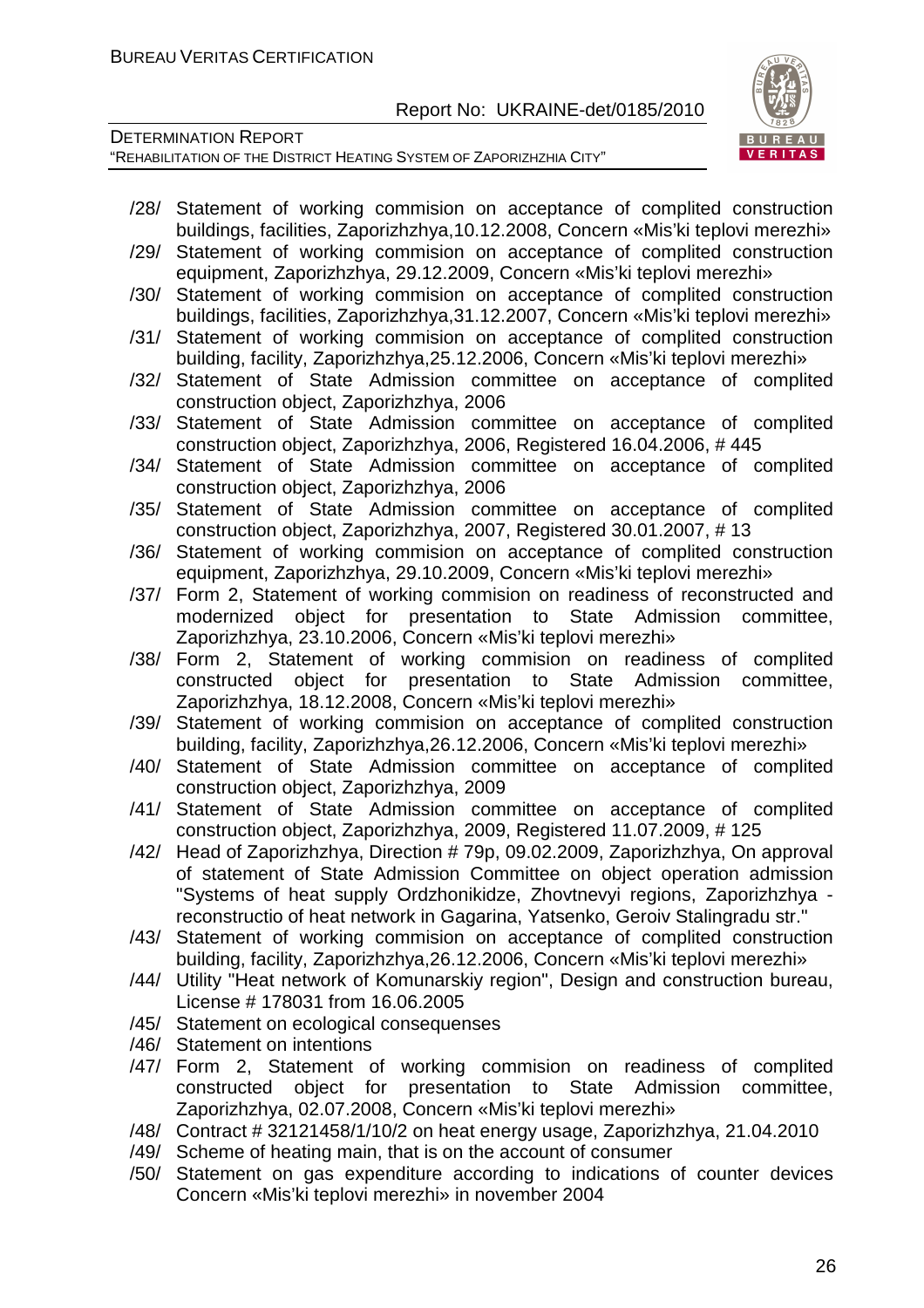

- /51/ Statement on gas expenditure according to indications of counter devices Concern «Mis'ki teplovi merezhi» in december 2004
- /52/ Statement on gas expenditure according to indications of counter devices Concern «Mis'ki teplovi merezhi» in october 2004
- /53/ Statement on gas expenditure according to indications of counter devices Concern «Mis'ki teplovi merezhi» in september 2004
- /54/ Statement on gas expenditure according to indications of counter devices Concern «Mis'ki teplovi merezhi» in august 2004
- /55/ Statement on gas expenditure according to indications of counter devices Concern «Mis'ki teplovi merezhi» in august 2004
- /56/ Statement on gas expenditure according to indications of counter devices Concern «Mis'ki teplovi merezhi» in july 2004
- /57/ Statement on gas expenditure according to indications of counter devices Concern «Mis'ki teplovi merezhi» in juny 2004
- /58/ Statement on gas expenditure according to indications of counter devices Concern «Mis'ki teplovi merezhi» in may 2004
- /59/ Statement on gas expenditure according to indications of counter devices Concern «Mis'ki teplovi merezhi» in april 2004
- /60/ Statement on gas expenditure according to indications of counter devices Concern «Mis'ki teplovi merezhi» in february 2004
- /61/ Statement on gas expenditure according to indications of counter devices Concern «Mis'ki teplovi merezhi» in january 2004
- /62/ National Agency of ukraine on assurance of effective usage of energy resourses. Conclusion of effective recognition of the project regarding the introduction of advanced energy technologies to produce alternative fuel sources,# 23 from 28.08.2009
- /63/ Annex to Conclusion # 23, # 745-01/14/3-0 from 31.08.2009
- /64/ Contract of admission and transferring of natural gas, Kyiv, 31.05.2004
- /65/ Concern «Mis'ki teplovi merezhi», Average temperature of external air during heating period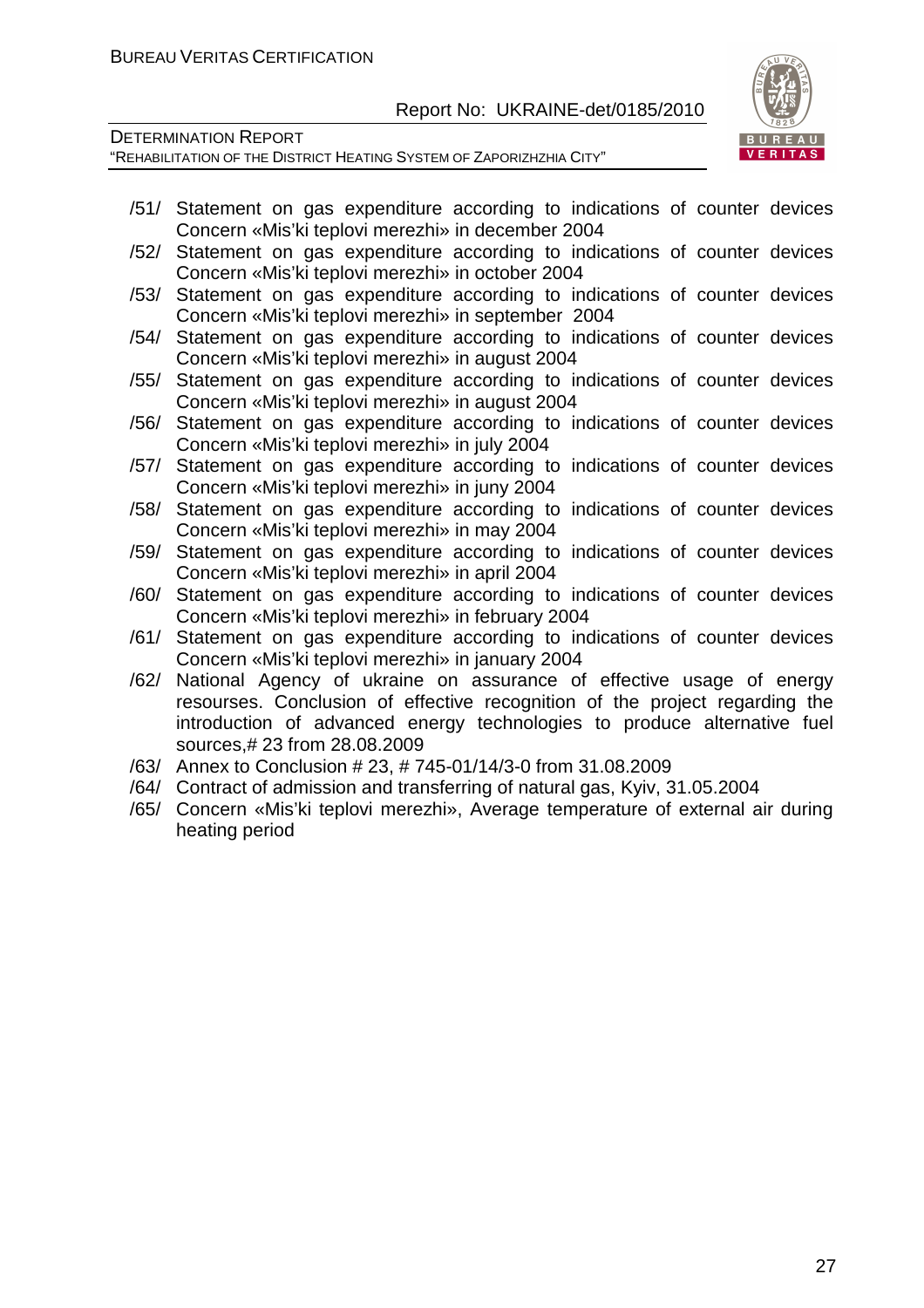

DETERMINATION REPORT "REHABILITATION OF THE DISTRICT HEATING SYSTEM OF ZAPORIZHZHIA CITY"

#### **Persons interviewed:**

List persons interviewed during the determination or persons that contributed with other information that are not included in the documents listed above.

- /1/ Igor Laiterman - Deputy Director General for Development of heating systems and energy saving of Concern "Mis'ki teplovi merezhi"
- /2/ Ludmyla Roganchuk Head of Production Department of Concern "Mis'ki teplovi merezhi"
- $/3/$  Natalia Konareva Head of the Technical Department of Concern "Mis'ki teplovi merezhi"
- $/4/$  Natalia Kara Head of the Sales Department of Concern "Mis'ki teplovi merezhi"
- /5/ Nonna Pawluk Institute of Engineering Ecology representative

o0o -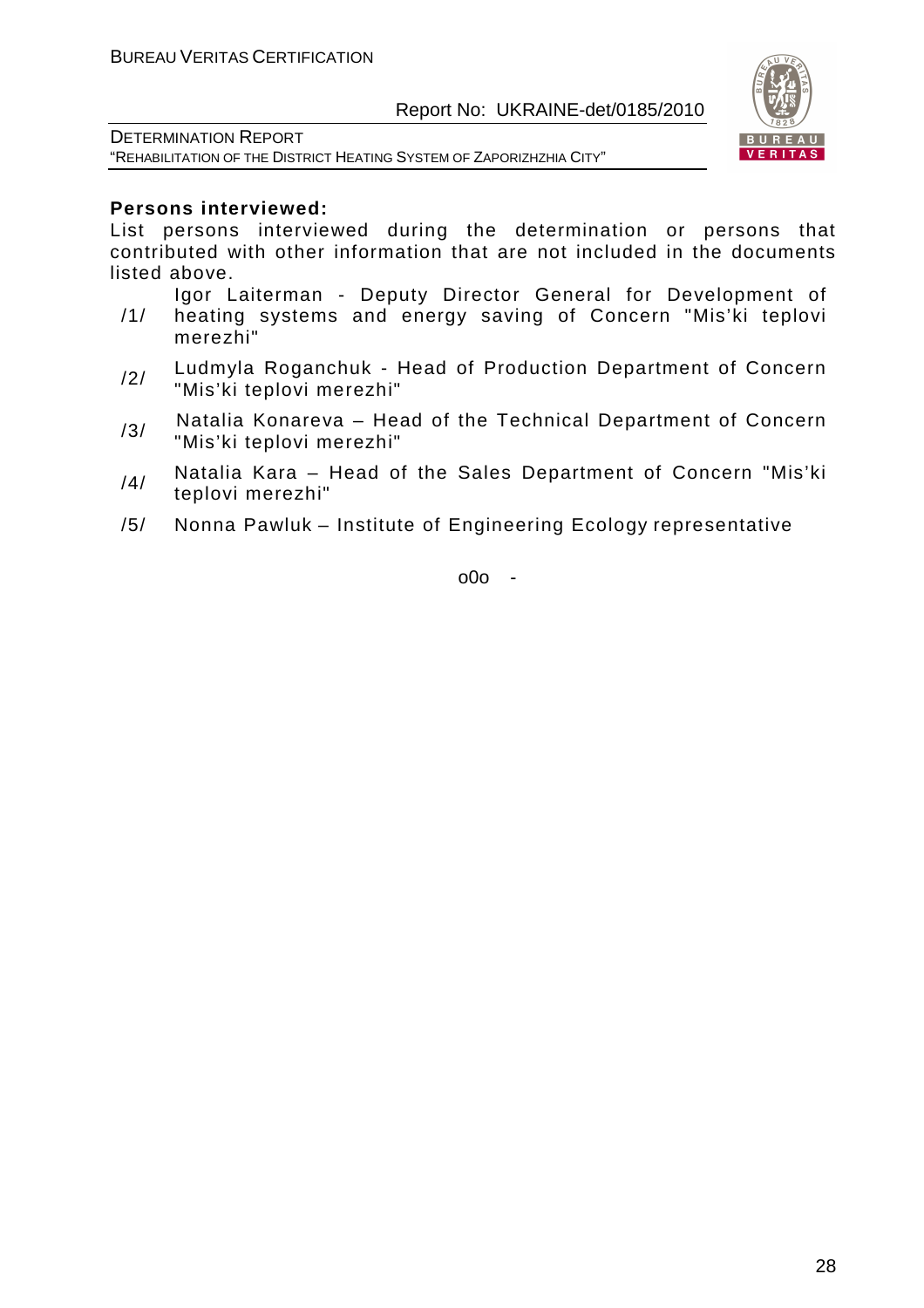DETERMINATION REPORT "REHABILITATION OF THE DISTRICT HEATING SYSTEM OF ZAPORIZHZHIA CITY" BUREAU VERITAS CERTIFICATION

Report No: UKRAINE-det/0185/2010

Determination Report on JI project "Rehabilitation of the District Heating System of Zaporizhzhia City"

## APPENDIX A: DETERMINATION PROTOCOL

#### **BUREAU VERITAS CERTIFICATION HOLDING SAS**

#### **DETERMINATION PROTOCOL**

**Check list for verification, according to the JOINT IMPLEMENTATION DETERMINATION AND VERIFICATION MANUAL (Version 02)** 

| <b>Guidelines</b><br>for JI PDD<br><b>Form Users</b><br><b>or</b><br><b>DVM</b><br>Paragraph | <b>Check Item</b>                | <b>Initial finding</b>       | <b>Response from project</b><br>participants | <b>Review of project</b><br><b>Participants' action</b> | <b>Conclusion</b> |  |  |
|----------------------------------------------------------------------------------------------|----------------------------------|------------------------------|----------------------------------------------|---------------------------------------------------------|-------------------|--|--|
| <b>Guidelines for JI PDD Form Users</b><br>Section A General description of the project      |                                  |                              |                                              |                                                         |                   |  |  |
| A.1. Title of the project                                                                    |                                  |                              |                                              |                                                         |                   |  |  |
| A.1                                                                                          | the<br>title<br>of<br>the<br>Is. | Reconstruction of<br>project | N/A<br>Rehabilitation                        | N/A                                                     | OK                |  |  |

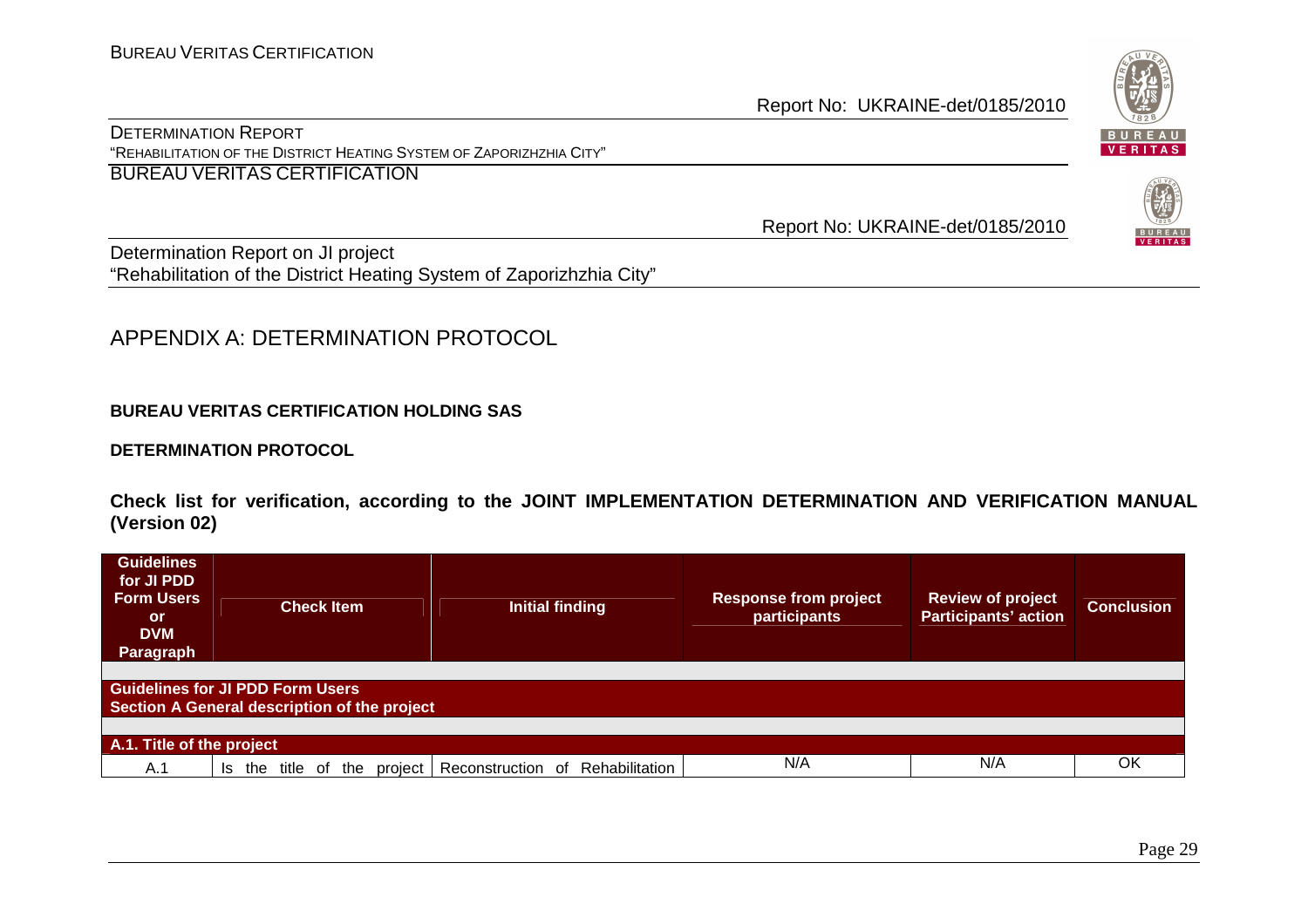

| <b>DETERMINATION REPORT</b><br>"REHABILITATION OF THE DISTRICT HEATING SYSTEM OF ZAPORIZHZHIA CITY" |                                                                                                                                                                                                                                                                                                                                                                                                       |                                                                                                                                                                                                                                                              |                                              |                                                         | ごじょン<br>BUREAL<br><b>VERITAS</b> |
|-----------------------------------------------------------------------------------------------------|-------------------------------------------------------------------------------------------------------------------------------------------------------------------------------------------------------------------------------------------------------------------------------------------------------------------------------------------------------------------------------------------------------|--------------------------------------------------------------------------------------------------------------------------------------------------------------------------------------------------------------------------------------------------------------|----------------------------------------------|---------------------------------------------------------|----------------------------------|
| <b>Guidelines</b><br>for JI PDD<br><b>Form Users</b><br><b>or</b><br><b>DVM</b><br><b>Paragraph</b> | <b>Check Item</b>                                                                                                                                                                                                                                                                                                                                                                                     | <b>Initial finding</b>                                                                                                                                                                                                                                       | <b>Response from project</b><br>participants | <b>Review of project</b><br><b>Participants' action</b> | <b>Conclusion</b>                |
|                                                                                                     | presented?<br>Is the sectoral scope to<br>which<br>pertains<br>project<br>presented?<br>Is the current version number<br>of the document presented?<br>the<br>date when the<br>ls.<br>completed<br>document was<br>presented?                                                                                                                                                                         | of the District Heating System of<br>Zaporizhzhia City<br>Sectoral scopes:<br>• 1. Energy industries (renewable<br>/ non-renewable sources);<br>• 2. Energy distribution;<br>• 3. Energy demand.<br>PDD version number: 03<br>Data of Completion: 10/12/2010 |                                              |                                                         |                                  |
|                                                                                                     | A.2 Description of the project                                                                                                                                                                                                                                                                                                                                                                        |                                                                                                                                                                                                                                                              |                                              |                                                         |                                  |
| A.2<br><b>A.3 Project participants</b>                                                              | Is the purpose of the project<br>included with a concise,<br>summarizing explanation<br>(max. 1-2 pages) of the:<br>a) Situation existing prior to<br>the starting date of the<br>project;<br>b) Baseline scenario; and<br>c) Project scenario (expected<br>outcome,<br>including<br>a<br>technical description).<br>Is the history of the project<br>(incl. its JI component) briefly<br>summarized? | explanation<br>Yes, summarizing<br>provided.                                                                                                                                                                                                                 | N/A                                          | N/A                                                     | OK                               |
|                                                                                                     |                                                                                                                                                                                                                                                                                                                                                                                                       |                                                                                                                                                                                                                                                              |                                              |                                                         |                                  |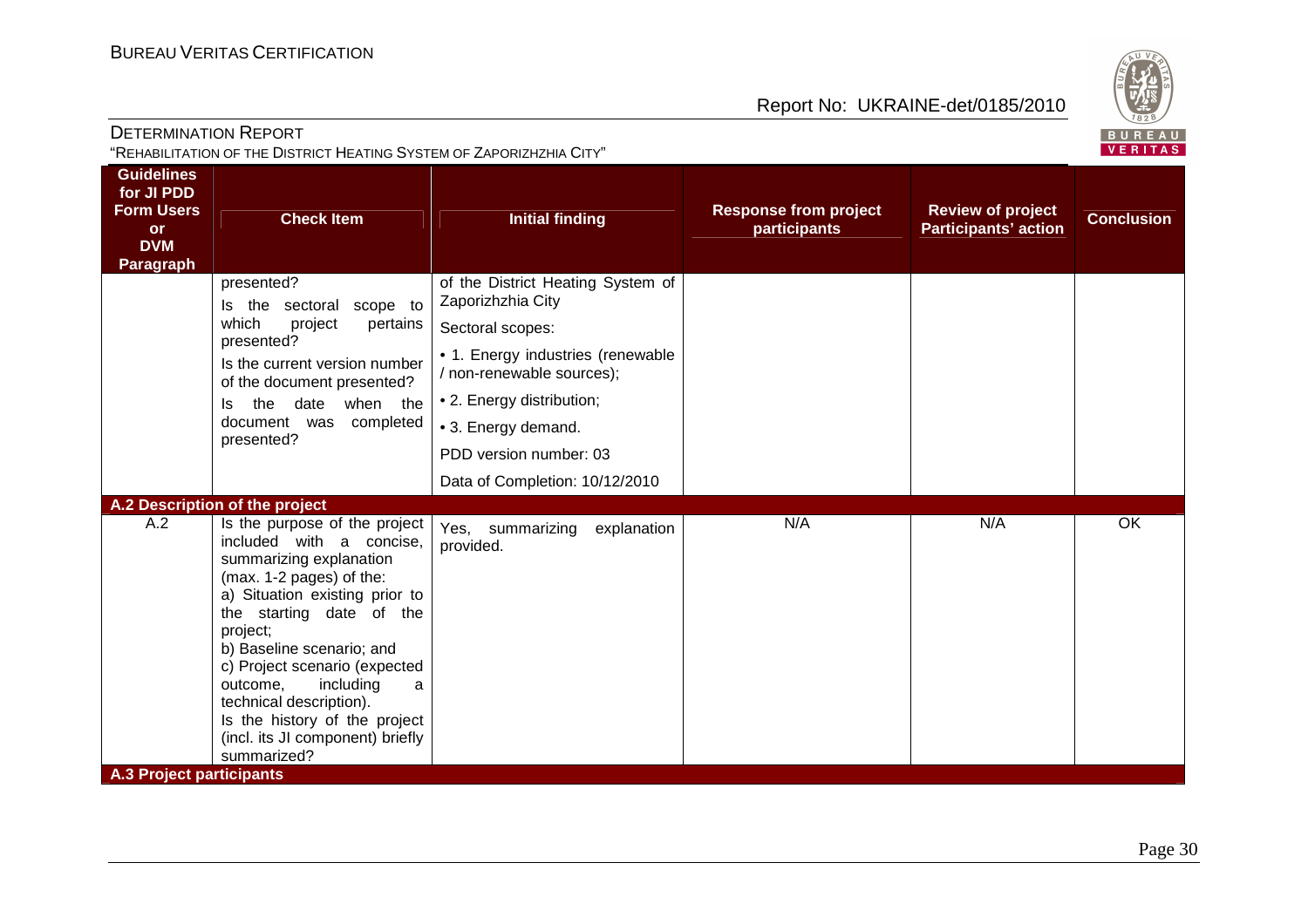

| <b>DETERMINATION REPORT</b>                                                           | "REHABILITATION OF THE DISTRICT HEATING SYSTEM OF ZAPORIZHZHIA CITY"                                                                                                                                                                 |                                                                                                                                                  |                                              |                                                         | $\sim$ $\sim$<br>BUREAU<br>VERITAS |
|---------------------------------------------------------------------------------------|--------------------------------------------------------------------------------------------------------------------------------------------------------------------------------------------------------------------------------------|--------------------------------------------------------------------------------------------------------------------------------------------------|----------------------------------------------|---------------------------------------------------------|------------------------------------|
| <b>Guidelines</b><br>for JI PDD<br><b>Form Users</b><br>or<br><b>DVM</b><br>Paragraph | <b>Check Item</b>                                                                                                                                                                                                                    | <b>Initial finding</b>                                                                                                                           | <b>Response from project</b><br>participants | <b>Review of project</b><br><b>Participants' action</b> | <b>Conclusion</b>                  |
| A.3                                                                                   | Are project participants and<br>Party(ies) involved in the<br>project listed?<br>information<br>contact<br>ls.<br>provided in Annex 1 of the<br>PDD?                                                                                 | Yes,<br>project<br>participants,<br>Party(ies) and contact information<br>provided.                                                              | N/A                                          | N/A                                                     | OK                                 |
|                                                                                       | A.4 Technical description of the project                                                                                                                                                                                             |                                                                                                                                                  |                                              |                                                         |                                    |
| A.4.1                                                                                 | Location of the project                                                                                                                                                                                                              | Provided.                                                                                                                                        | N/A                                          | N/A                                                     | OK                                 |
| A.4.1.1                                                                               | Host Party(ies)                                                                                                                                                                                                                      | Ukraine                                                                                                                                          | N/A                                          | N/A                                                     | $\overline{OK}$                    |
| A.4.1.2                                                                               | Region/State/Province etc.                                                                                                                                                                                                           | Zaporizhzhia region.                                                                                                                             | N/A                                          | N/A                                                     | OK                                 |
| A.4.1.3                                                                               | City/Town/Community etc.                                                                                                                                                                                                             | Zaporizhzhia city.                                                                                                                               | N/A                                          | N/A                                                     | OK                                 |
| A.4.1.4                                                                               | Detail of<br>the<br>physical<br>location,<br>including<br>information<br>allowing<br>the<br>unique identification of the<br>project. (This section should<br>not exceed one page)                                                    | Provided.                                                                                                                                        | N/A                                          | N/A                                                     | OK                                 |
|                                                                                       |                                                                                                                                                                                                                                      | A.4.2. Technologies to be employed, or measures, operations or actions to be implemented by the project                                          |                                              |                                                         |                                    |
| A.4.2                                                                                 | Are the technology(ies) to be<br>employed, or measures,<br>operations or actions to be<br>implemented by the project,<br>including<br>relevant<br>all<br>technical<br>data<br>the<br>and<br>implementation<br>schedule<br>described? | technologies<br>to<br>Yes,<br>be<br>employed,<br>or<br>measures,<br>operations or actions to be<br>implemented by the project were<br>described. | N/A                                          | N/A                                                     | $\overline{OK}$                    |
|                                                                                       |                                                                                                                                                                                                                                      | A.4.3. Brief explanation of how the anthropogenic emissions of greenhouse gases by sources are to be reduced by the proposed JI project,         |                                              |                                                         |                                    |
|                                                                                       |                                                                                                                                                                                                                                      | including why the emission reductions would not occur in the absence of the proposed project, taking into account national and/or sectoral       |                                              |                                                         |                                    |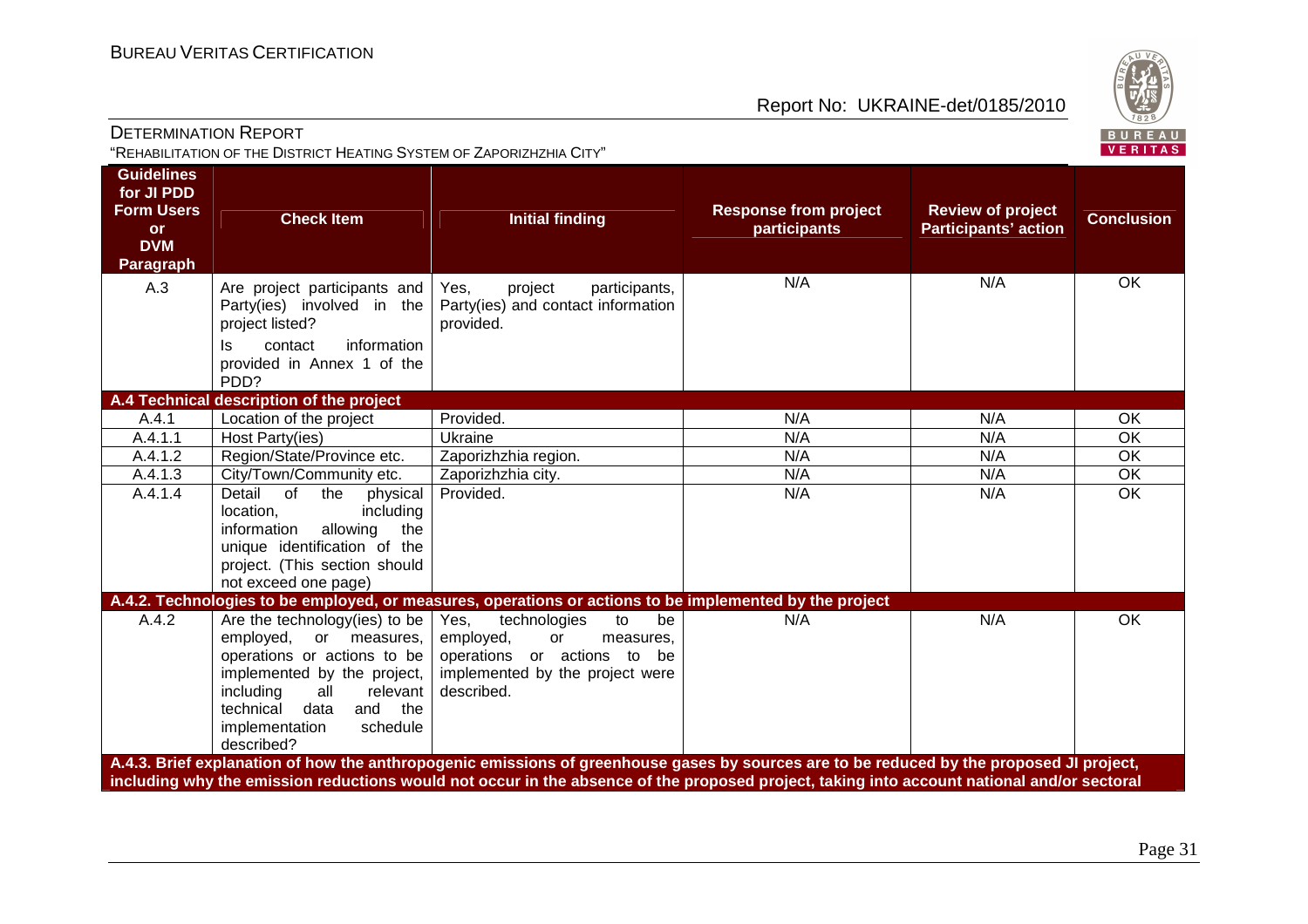

| <b>DETERMINATION REPORT</b><br>"REHABILITATION OF THE DISTRICT HEATING SYSTEM OF ZAPORIZHZHIA CITY" |                                                                                                                                                              |                                                                                                                                                                                                                                                                                          |                                                                                                                                                                                                      |                                                         | $\sim$<br>BUREAL<br><b>VERITAS</b> |
|-----------------------------------------------------------------------------------------------------|--------------------------------------------------------------------------------------------------------------------------------------------------------------|------------------------------------------------------------------------------------------------------------------------------------------------------------------------------------------------------------------------------------------------------------------------------------------|------------------------------------------------------------------------------------------------------------------------------------------------------------------------------------------------------|---------------------------------------------------------|------------------------------------|
| <b>Guidelines</b><br>for JI PDD<br><b>Form Users</b><br><b>or</b><br><b>DVM</b><br><b>Paragraph</b> | <b>Check Item</b>                                                                                                                                            | <b>Initial finding</b>                                                                                                                                                                                                                                                                   | <b>Response from project</b><br>participants                                                                                                                                                         | <b>Review of project</b><br><b>Participants' action</b> | <b>Conclusion</b>                  |
|                                                                                                     | policies and circumstances                                                                                                                                   |                                                                                                                                                                                                                                                                                          |                                                                                                                                                                                                      |                                                         |                                    |
| A.4.3                                                                                               | Is it explained briefly how<br>anthropogenic<br><b>GHG</b><br>emission reductions are to<br>be achieved? (This section<br>should<br>not exceed one<br>page.) | Emissions of GHG will be<br>reduced by increasing of fossil<br>(mainly<br>natural<br>fuel<br>gas)<br>consumption efficiency and heat<br>distributing efficiency at District<br>Heating System of Zaporizhzhia<br>City (Concern "Mis'ki teplovi<br>merezhi").                             | N/A                                                                                                                                                                                                  | N/A                                                     | OK                                 |
|                                                                                                     |                                                                                                                                                              | A.4.3.1. Estimated amount of emission reductions over the crediting period                                                                                                                                                                                                               |                                                                                                                                                                                                      |                                                         |                                    |
| A.4.3.1                                                                                             | period Indicated?<br>Are estimates of total as well<br>annual and average<br>as.<br>annual emission reductions<br>in tonnes of CO2 equivalent<br>provided?   | Is the length of the crediting $\vert$ CAR1: Please provide Table A.2<br>in line with GUIDELINES FOR<br>USERS OF THE JI PDD FORM<br>04. Please provide<br>Version<br>reduction<br>early<br>emission<br>for<br>crediting<br>and<br>crediting,<br>post<br>crediting periods in separately. | CAR1: This is provided in the<br>PDD version 03.                                                                                                                                                     | The issue is closed.                                    | OK                                 |
|                                                                                                     | A.5. Project approval by the Parties involved                                                                                                                |                                                                                                                                                                                                                                                                                          |                                                                                                                                                                                                      |                                                         |                                    |
| A.5                                                                                                 | Is written project approvals<br>Parties<br>by the<br>involved<br>attached?                                                                                   | CL1: Please, provide in PDD<br>number and date of Letter of<br>Endorsement.                                                                                                                                                                                                              | CL1: Ukrainian DFP<br>(the<br>National<br>Environmental<br>Investment<br>Agency<br>0f<br>Ukraine) has issued the Letter<br>of Endorsement for this JI<br>project (#1900/23/7<br>dated<br>16.11.2010) | The issue is closed.                                    | OK                                 |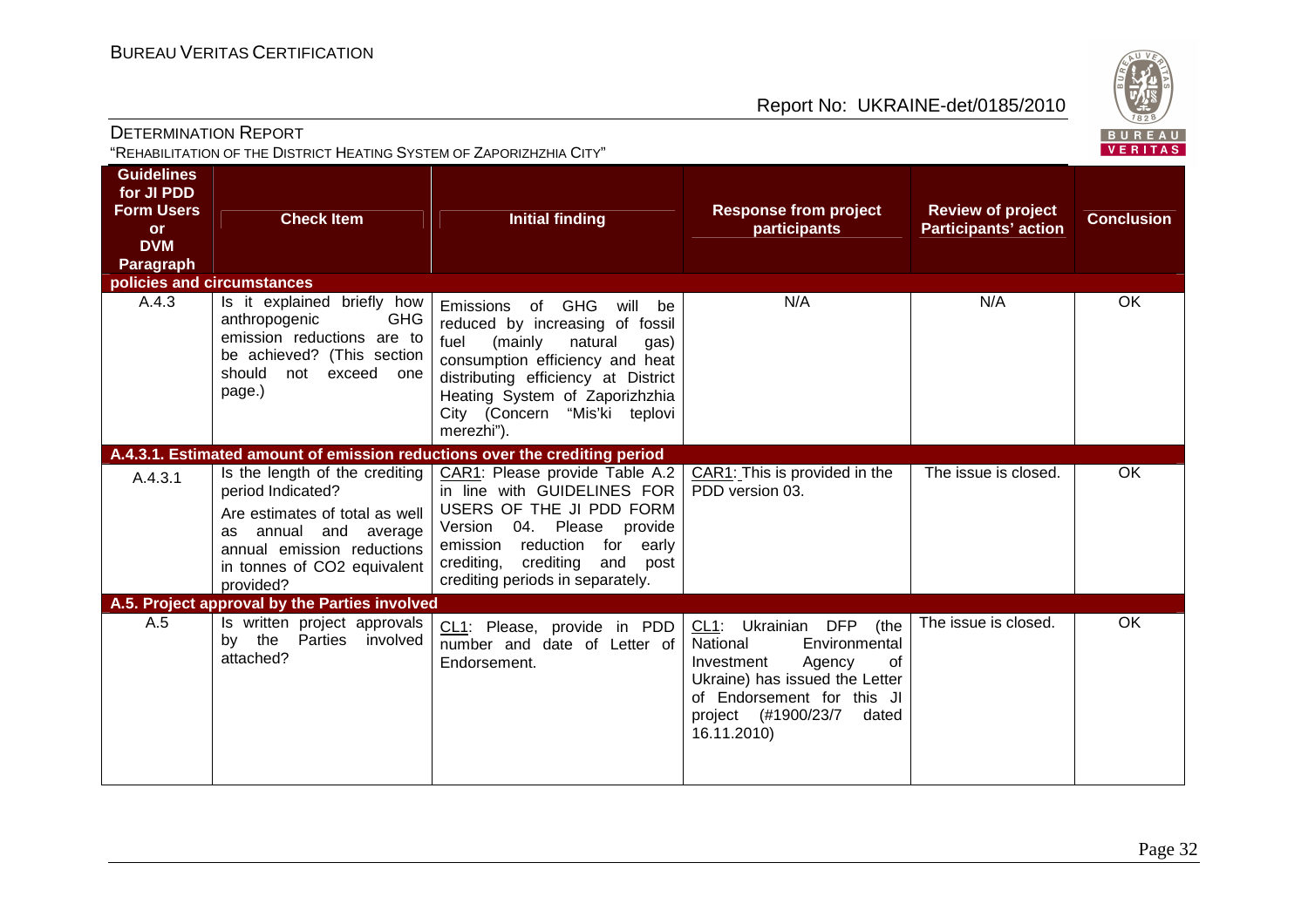

|                                                                                              | DETERMINATION REPORT<br>"REHABILITATION OF THE DISTRICT HEATING SYSTEM OF ZAPORIZHZHIA CITY"                      |                                                                                                                             |                                                                                                                                                                                                                                                                                                                                                                                                  |                                                         | BUREAU<br><b>VERITAS</b> |
|----------------------------------------------------------------------------------------------|-------------------------------------------------------------------------------------------------------------------|-----------------------------------------------------------------------------------------------------------------------------|--------------------------------------------------------------------------------------------------------------------------------------------------------------------------------------------------------------------------------------------------------------------------------------------------------------------------------------------------------------------------------------------------|---------------------------------------------------------|--------------------------|
| <b>Guidelines</b><br>for JI PDD<br><b>Form Users</b><br><b>or</b><br><b>DVM</b><br>Paragraph | <b>Check Item</b>                                                                                                 | <b>Initial finding</b>                                                                                                      | <b>Response from project</b><br>participants                                                                                                                                                                                                                                                                                                                                                     | <b>Review of project</b><br><b>Participants' action</b> | <b>Conclusion</b>        |
|                                                                                              |                                                                                                                   | CL2: Please provide contract<br><b>OJSC</b><br>between<br>"Oblteplocomunenergo"<br>and<br>Institute of Engineering Ecology. | CL2: Agreement # 733/497<br>dated 01.10.2010 between<br>OJSC "Oblteplokomunenergo"<br>and Institute of Engineering<br>Ecology on development of<br>Implementation<br>Joint<br>the<br>Project on Green House Gas<br>Emissions Reduction due to<br>fuel<br>saving<br>through<br>rehabilitation of the district<br>of<br>heating<br>system<br>Zaporizhzhia<br>city<br>is<br>referenced in PDD v.03. | The issue is closed.                                    | OK.                      |
| <b>DVM</b>                                                                                   |                                                                                                                   |                                                                                                                             |                                                                                                                                                                                                                                                                                                                                                                                                  |                                                         |                          |
|                                                                                              | <b>Project approvals by Parties</b>                                                                               |                                                                                                                             |                                                                                                                                                                                                                                                                                                                                                                                                  |                                                         |                          |
| 19                                                                                           | Have the DFPs of all Parties<br>listed as "Parties involved" in<br>the PDD provided written<br>project approvals? | CAR2: The project has no<br>approval of the host Party and<br>sponsor Party. Please provide<br>Letters of Approval.         | CAR2: After finishing project<br>determination report, the PDD<br>and Determination Report will<br>be submitted to the National<br>Environmental<br>Investment<br>Ukraine<br>Agency<br>of<br>for<br>receiving<br>of<br>the<br>Letter<br>The<br>Approval.<br>Letter<br>of<br>Approval from the country -<br>investor will be provided after<br>approval<br>of<br>project<br>by<br>Ukraine.        | The issue is closed.                                    | <b>OK</b>                |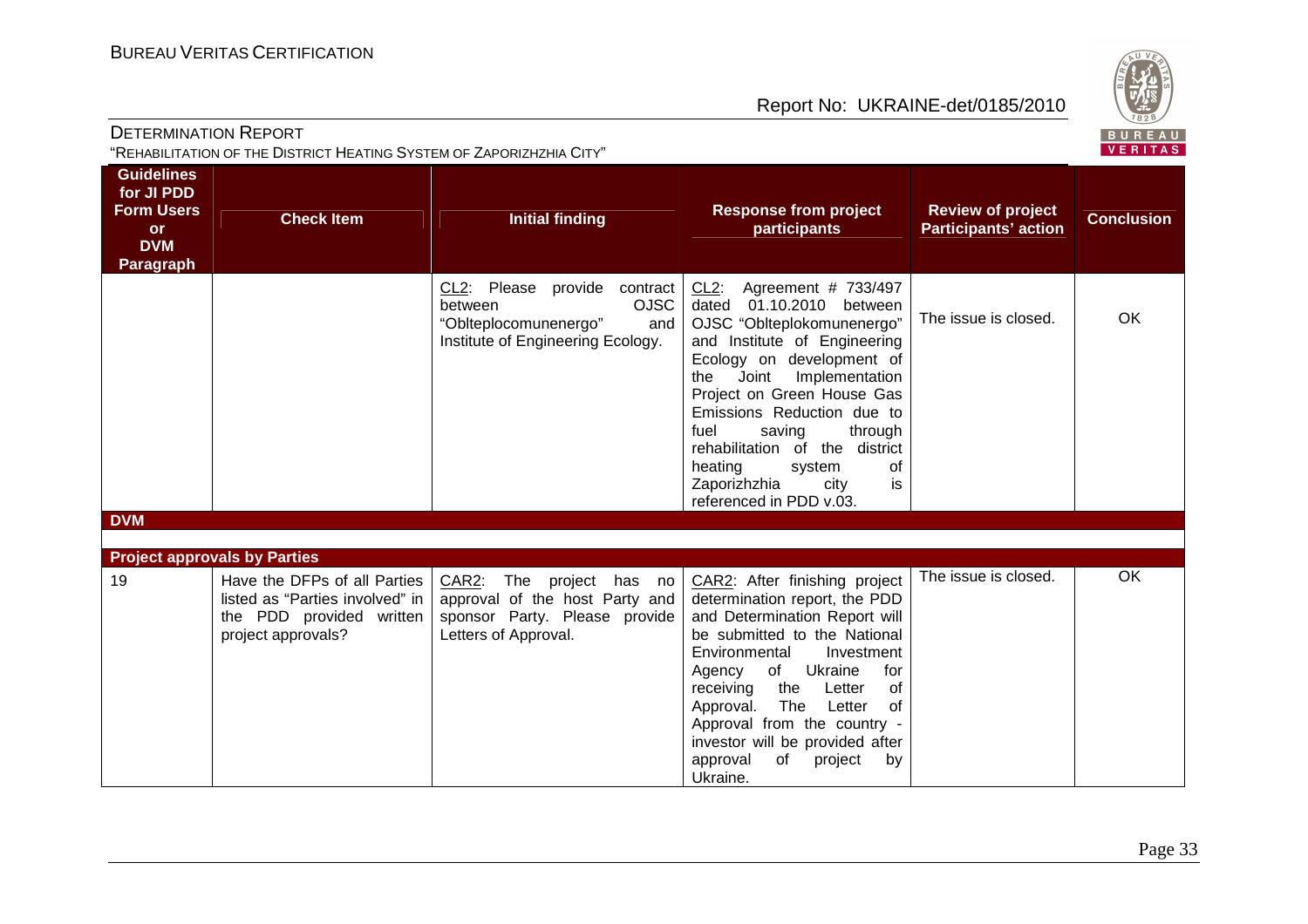

| <b>Guidelines</b><br>for JI PDD<br><b>Form Users</b><br>or<br><b>DVM</b><br><b>Paragraph</b> | <b>Check Item</b>                                                                                                                                                                                                                                                                                                                                                                                                                                                                 | <b>Initial finding</b>                                                                            | <b>Response from project</b><br>participants | <b>Review of project</b><br><b>Participants' action</b> | <b>Conclusion</b> |
|----------------------------------------------------------------------------------------------|-----------------------------------------------------------------------------------------------------------------------------------------------------------------------------------------------------------------------------------------------------------------------------------------------------------------------------------------------------------------------------------------------------------------------------------------------------------------------------------|---------------------------------------------------------------------------------------------------|----------------------------------------------|---------------------------------------------------------|-------------------|
| 19                                                                                           | Does the PDD identify at<br>least the host Party as a<br>"Party involved"?                                                                                                                                                                                                                                                                                                                                                                                                        | Ukraine is the Host Party.                                                                        | N/A                                          | N/A                                                     | OK                |
| 19                                                                                           | Has the DFP of the host<br>Party issued a written project<br>approval?                                                                                                                                                                                                                                                                                                                                                                                                            | See CAR2 above.                                                                                   |                                              |                                                         |                   |
| 20                                                                                           | Are all the written project<br>approvals by Parties involved<br>unconditional?                                                                                                                                                                                                                                                                                                                                                                                                    | See CAR2 above.                                                                                   |                                              |                                                         |                   |
| 21                                                                                           | Authorization of project participants by Parties involved<br>Is each of the legal entities<br>listed as project participants<br>in the PDD authorized by a<br>Party involved, which is also<br>listed in the PDD, through:<br>- A written project approval<br>by a Party involved, explicitly<br>indicating the name of the<br>legal entity? or<br>- Any other form of project<br>participant authorization in<br>writing, explicitly indicating<br>the name of the legal entity? | Yes, National Agency of the<br>Ecological Investments of Ukraine<br>issued Letter of Endorsement. | N/A                                          | N/A                                                     | OK                |
| <b>Baseline setting</b><br>22                                                                | the<br><b>PDD</b><br>explicitly<br><b>Does</b><br>which<br>of<br>the<br>indicate<br>following approaches is used                                                                                                                                                                                                                                                                                                                                                                  | Own development methodology is<br>used for identifying the baseline.                              | N/A                                          | N/A                                                     | OK                |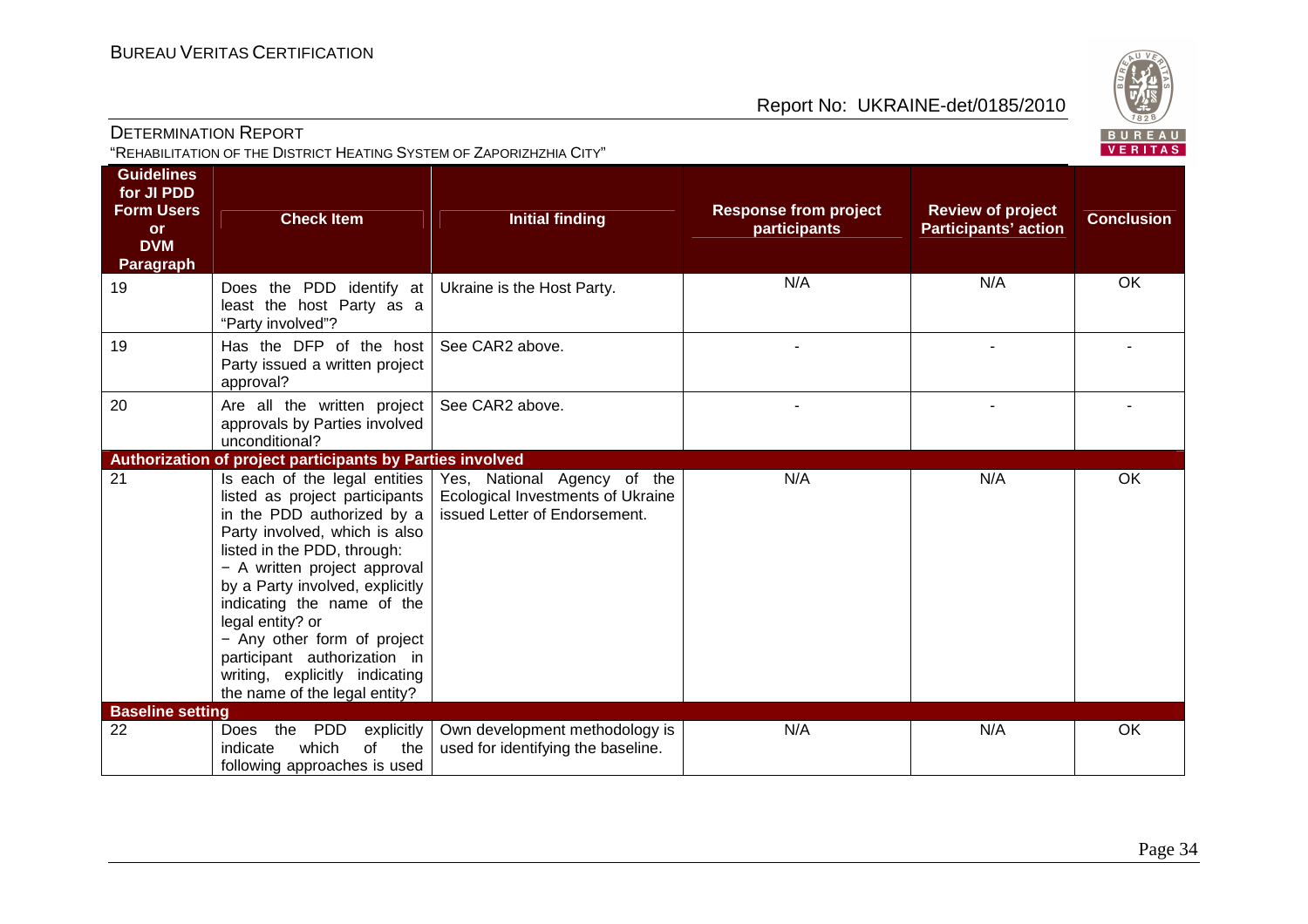

| <b>Guidelines</b><br>for JI PDD<br><b>Form Users</b><br><b>or</b><br><b>DVM</b><br><b>Paragraph</b> | <b>Check Item</b>                                                                                                                                                                                                                                                                                                                                       | <b>Initial finding</b>                                                                                                                                           | <b>Response from project</b><br>participants                                                                                                                                                                                                                                                                    | <b>Review of project</b><br><b>Participants' action</b>                       | <b>Conclusion</b> |
|-----------------------------------------------------------------------------------------------------|---------------------------------------------------------------------------------------------------------------------------------------------------------------------------------------------------------------------------------------------------------------------------------------------------------------------------------------------------------|------------------------------------------------------------------------------------------------------------------------------------------------------------------|-----------------------------------------------------------------------------------------------------------------------------------------------------------------------------------------------------------------------------------------------------------------------------------------------------------------|-------------------------------------------------------------------------------|-------------------|
|                                                                                                     | for identifying the baseline?<br>- JI specific approach<br>- Approved CDM<br>methodology approach                                                                                                                                                                                                                                                       |                                                                                                                                                                  |                                                                                                                                                                                                                                                                                                                 |                                                                               |                   |
| JI specific approach only                                                                           |                                                                                                                                                                                                                                                                                                                                                         |                                                                                                                                                                  |                                                                                                                                                                                                                                                                                                                 |                                                                               |                   |
| 23                                                                                                  | Does the PDD provide a<br>theoretical<br>detailed<br>description in a complete and<br>transparent manner?                                                                                                                                                                                                                                               | Yes, the PDD provide a detailed<br>in a<br>theoretical<br>description<br>complete<br>and<br>transparent<br>manner.                                               | N/A                                                                                                                                                                                                                                                                                                             | N/A                                                                           | OK                |
| 23                                                                                                  | the PDD<br>provide<br>Does<br>justification that the baseline<br>is established:<br>(a) By listing and describing<br>plausible future scenarios on<br>the basis of conservative<br>assumptions and selecting                                                                                                                                            | CAR3:<br>Please<br>key<br>provide<br>parameters and information in<br>section B.1. of PDD in line with<br>GUIDELINES FOR USERS OF<br>THE JI PDD FORM Version 04. | CAR3: This is provided in the<br>PDD v.03.                                                                                                                                                                                                                                                                      | PDD version 03 was<br>checked. The issue<br>is closed.                        | OK                |
|                                                                                                     | the most plausible one?<br>Taking into<br>(b)<br>account  <br>relevant<br>national<br>and/or<br>sectoral<br>policies<br>and<br>circumstance?<br>- Are key factors that affect<br>baseline<br>taken<br>into<br>a<br>account?<br>(c) In a transparent manner<br>with regard to the choice of<br>approaches,<br>assumptions,<br>methodologies, parameters, | CAR4: Please provide statistic<br>data and evidences of monthly<br>natural gas NCV for 2004.                                                                     | CAR4: Data on the natural<br>gas NCV for 2004 are not<br>used in the project PDD<br>version 01 since the base<br>year is 2005.<br>The averaged per each month<br>and year values of natural gas<br>NCV for 2005 - 2009 provided<br>by Concern "MTM"<br>are<br>presented in Appendix 1-2-8<br>to PDD version 03. | PDD version 03 and<br>Appendix 1-2-8 were<br>checked. The issue<br>is closed. | <b>OK</b>         |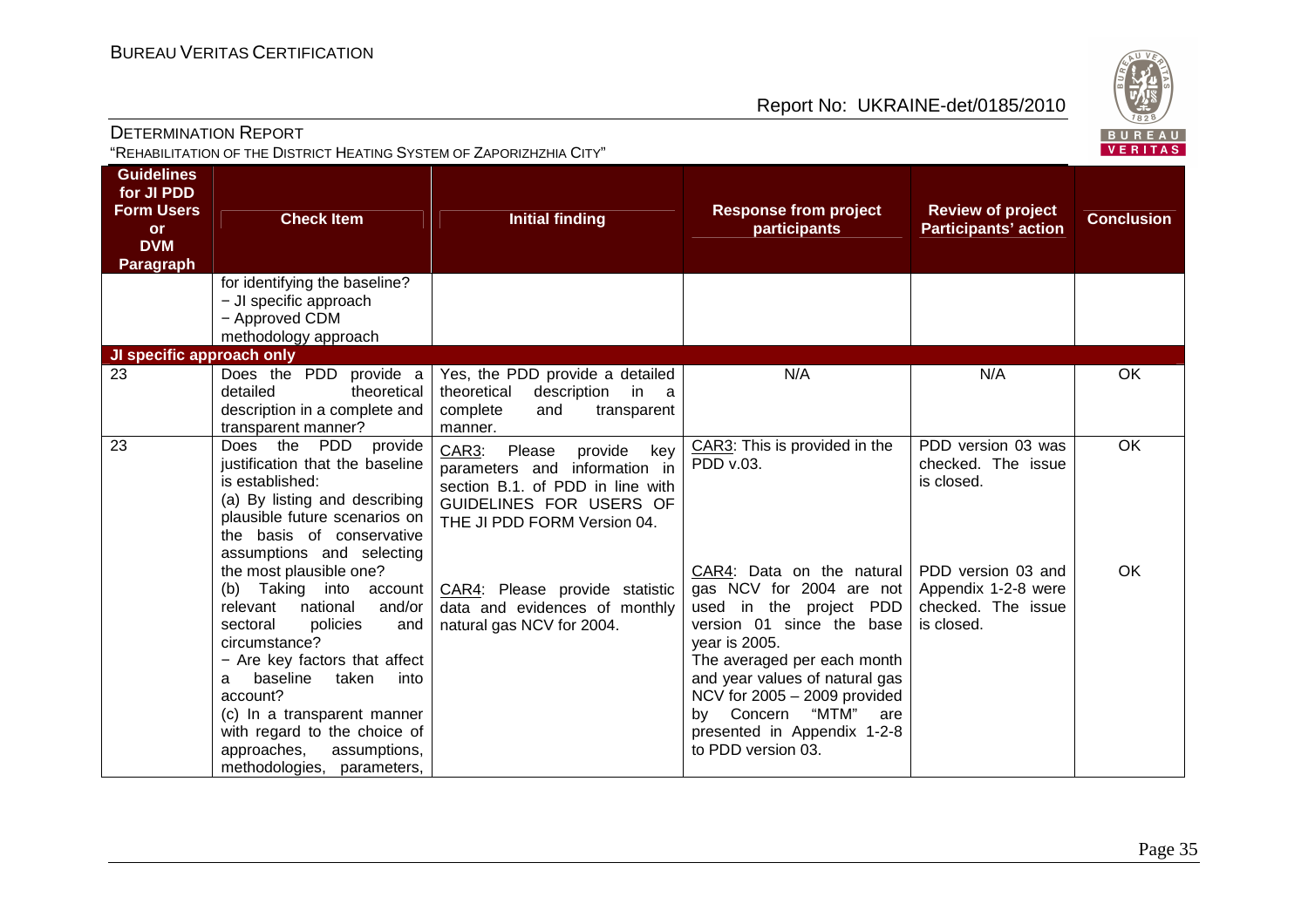

| <b>DETERMINATION REPORT</b><br>"REHABILITATION OF THE DISTRICT HEATING SYSTEM OF ZAPORIZHZHIA CITY" |                                                                                                                                                                                                                                                                                                                                                                                                                                                              |                                                                            |                                              |                                                         |                   |
|-----------------------------------------------------------------------------------------------------|--------------------------------------------------------------------------------------------------------------------------------------------------------------------------------------------------------------------------------------------------------------------------------------------------------------------------------------------------------------------------------------------------------------------------------------------------------------|----------------------------------------------------------------------------|----------------------------------------------|---------------------------------------------------------|-------------------|
| <b>Guidelines</b><br>for JI PDD<br><b>Form Users</b><br><b>or</b><br><b>DVM</b><br><b>Paragraph</b> | <b>Check Item</b>                                                                                                                                                                                                                                                                                                                                                                                                                                            | <b>Initial finding</b>                                                     | <b>Response from project</b><br>participants | <b>Review of project</b><br><b>Participants' action</b> | <b>Conclusion</b> |
|                                                                                                     | and<br>date<br>sources<br>key<br>factors?<br>(d) Taking into account of<br>uncertainties<br>and<br>using<br>conservative assumptions?<br>(e) In such a way that ERUs<br>cannot be earned<br>for<br>decreases in activity levels<br>outside the project or due to<br>force majeure?<br>(f) By drawing on the list of<br>standard variables contained<br>in appendix B to "Guidance<br>on criteria for baseline<br>setting and monitoring", as<br>appropriate? |                                                                            |                                              |                                                         |                   |
| 24                                                                                                  | If selected elements<br>or<br>combinations of approved<br><b>CDM</b><br>methodologies<br>or<br>methodological<br>for<br>tools<br>baseline setting are used,<br>are the selected elements or<br>combinations together with<br>the elements supplementary<br>developed by the project<br>participants in line with 23<br>above?                                                                                                                                | No elements or combinations of<br>approved CDM methodologies<br>were used. | N/A                                          | N/A                                                     | <b>OK</b>         |
| 25                                                                                                  | If a multi-project emission                                                                                                                                                                                                                                                                                                                                                                                                                                  | Yes, used multi-project emission                                           | N/A                                          | N/A                                                     | OK                |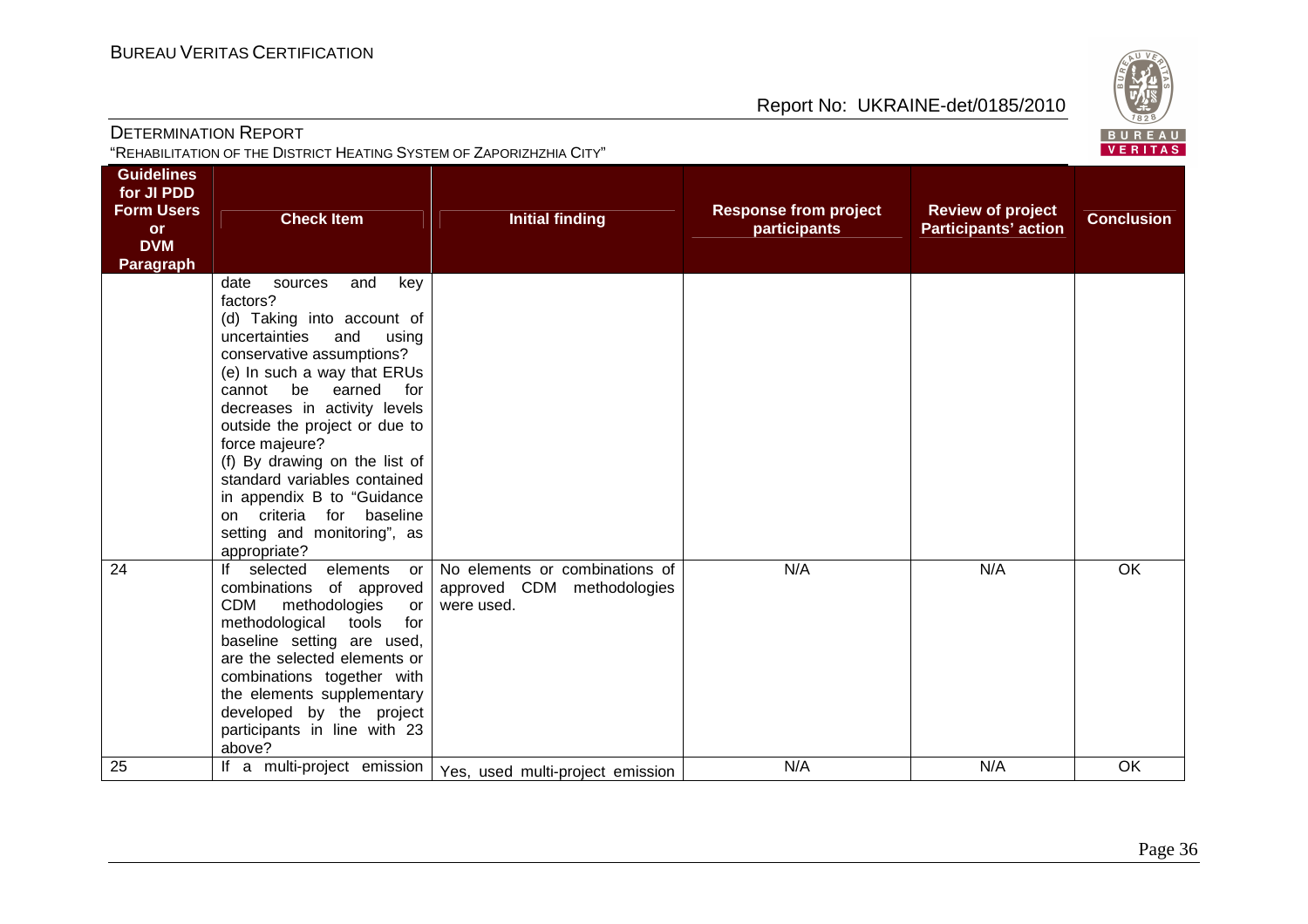

| <b>DETERMINATION REPORT</b>                                                                  | "REHABILITATION OF THE DISTRICT HEATING SYSTEM OF ZAPORIZHZHIA CITY"                                                                                                                                                                                                               |                        |                                              |                                                         | $\sim$<br>BUREAU<br>VERITAS |
|----------------------------------------------------------------------------------------------|------------------------------------------------------------------------------------------------------------------------------------------------------------------------------------------------------------------------------------------------------------------------------------|------------------------|----------------------------------------------|---------------------------------------------------------|-----------------------------|
| <b>Guidelines</b><br>for JI PDD<br><b>Form Users</b><br>or<br><b>DVM</b><br><b>Paragraph</b> | <b>Check Item</b>                                                                                                                                                                                                                                                                  | <b>Initial finding</b> | <b>Response from project</b><br>participants | <b>Review of project</b><br><b>Participants' action</b> | <b>Conclusion</b>           |
|                                                                                              | factor is used, does the PDD<br>provide<br>appropriate<br>justification?                                                                                                                                                                                                           | factor justified.      |                                              |                                                         |                             |
|                                                                                              | Approved CDM methodology approach only                                                                                                                                                                                                                                             |                        |                                              |                                                         |                             |
| 26(a)                                                                                        | Does the PDD provide the<br>title, reference number and<br>version of the approved CDM<br>methodology used?                                                                                                                                                                        | N/A                    | N/A                                          | N/A                                                     | OK                          |
| 26(a)                                                                                        | <b>CDM</b><br>the<br>approved<br>Is<br>methodology the most recent<br>valid version when the PDD<br>is submitted for publication?<br>If not, is the methodology still<br>within the grace period (was<br>the methodology revised to a<br>newer version in the past two<br>months)? | N/A                    | N/A                                          | N/A                                                     | $\overline{OK}$             |
| 26(b)                                                                                        | Does the PDD provide a<br>description of why the<br>approved CDM methodology<br>is applicable to the project?                                                                                                                                                                      | N/A                    | N/A                                          | N/A                                                     | OK                          |
| $\overline{26}$ (c)                                                                          | all<br>explanations,<br>Are<br>descriptions and analyses<br>pertaining to the baseline in<br><b>PDD</b><br>the<br>made<br>in<br>with<br>the<br>accordance<br>referenced approved<br><b>CDM</b><br>methodology?                                                                     | N/A                    | N/A                                          | N/A                                                     | $\overline{OK}$             |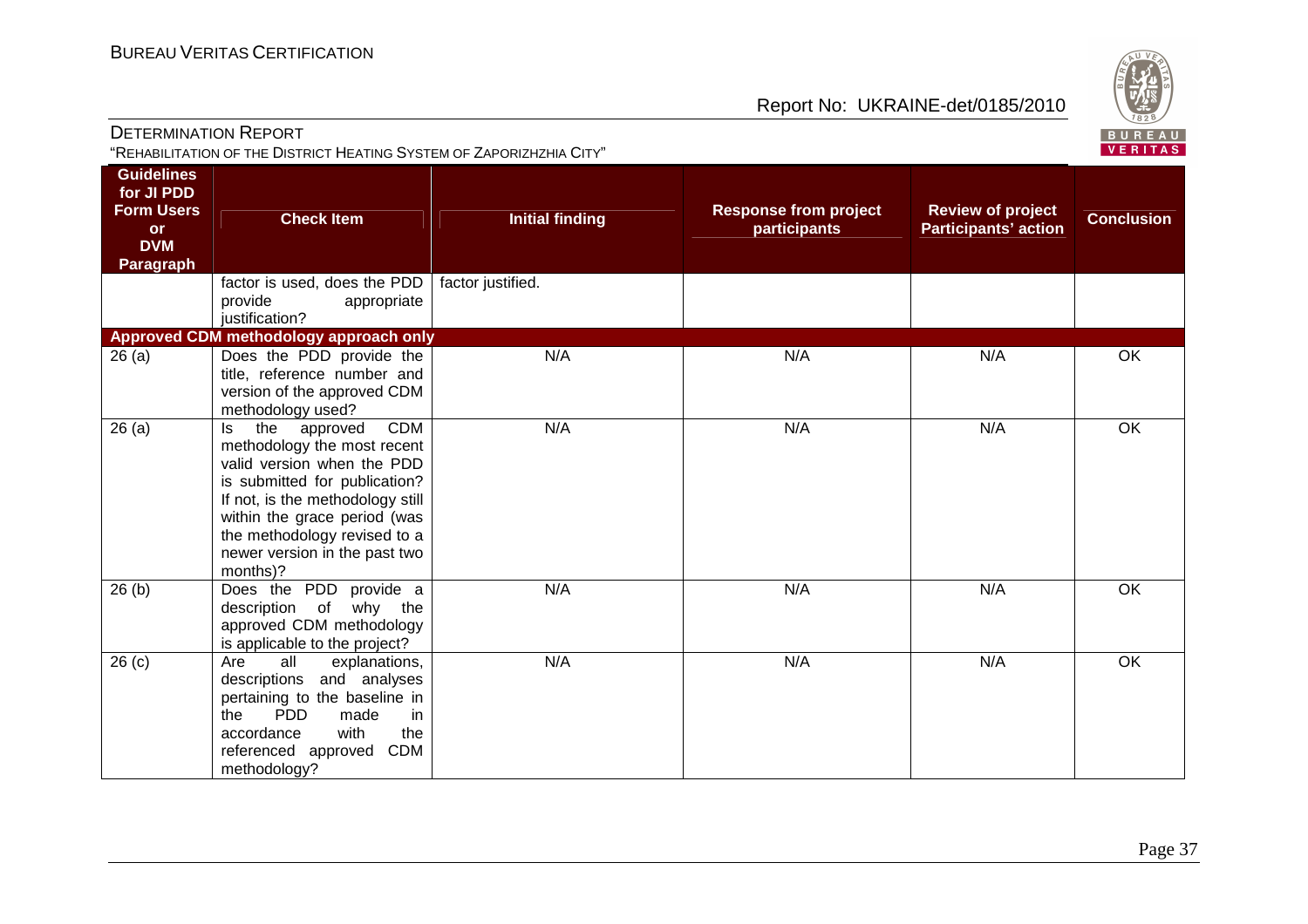

| DETERMINATION REPORT                                                                         | "REHABILITATION OF THE DISTRICT HEATING SYSTEM OF ZAPORIZHZHIA CITY"                                                                                                                                                                                                                                                                                                                                                                                                                                                                                                                                                                                                                                                       |                                                                                                                                                                                                                                                                                                                                                                                                                                                                                                                         |                                              |                                                         | BUREAL<br><b>VERITAS</b> |
|----------------------------------------------------------------------------------------------|----------------------------------------------------------------------------------------------------------------------------------------------------------------------------------------------------------------------------------------------------------------------------------------------------------------------------------------------------------------------------------------------------------------------------------------------------------------------------------------------------------------------------------------------------------------------------------------------------------------------------------------------------------------------------------------------------------------------------|-------------------------------------------------------------------------------------------------------------------------------------------------------------------------------------------------------------------------------------------------------------------------------------------------------------------------------------------------------------------------------------------------------------------------------------------------------------------------------------------------------------------------|----------------------------------------------|---------------------------------------------------------|--------------------------|
| <b>Guidelines</b><br>for JI PDD<br><b>Form Users</b><br><b>or</b><br><b>DVM</b><br>Paragraph | <b>Check Item</b>                                                                                                                                                                                                                                                                                                                                                                                                                                                                                                                                                                                                                                                                                                          | <b>Initial finding</b>                                                                                                                                                                                                                                                                                                                                                                                                                                                                                                  | <b>Response from project</b><br>participants | <b>Review of project</b><br><b>Participants' action</b> | <b>Conclusion</b>        |
| 26 <sub>(d)</sub>                                                                            | baseline identified<br>the<br>ls.<br>appropriately as a result?                                                                                                                                                                                                                                                                                                                                                                                                                                                                                                                                                                                                                                                            | N/A                                                                                                                                                                                                                                                                                                                                                                                                                                                                                                                     | N/A                                          | N/A                                                     | <b>OK</b>                |
| <b>Additionality</b>                                                                         |                                                                                                                                                                                                                                                                                                                                                                                                                                                                                                                                                                                                                                                                                                                            |                                                                                                                                                                                                                                                                                                                                                                                                                                                                                                                         |                                              |                                                         |                          |
| JI specific approach only<br>$\overline{28}$                                                 | Does the PDD indicate which<br>of the following approaches<br>demonstrating<br>for<br>additionality is used?<br>(a) Provision of traceable<br>and transparent information<br>showing the baseline was<br>identified on the basis of<br>conservative<br>assumptions,<br>that the project scenario is<br>not part of the identified<br>baseline scenario and that<br>the project will lead to<br>emission<br>reductions<br>or<br>enhancements of removals;<br>(b) Provision of traceable<br>and transparent information<br>that an AIE has already<br>positively determined that a<br>comparable project (to be)<br>implemented<br>under<br>comparable<br>circumstances<br>has additionality;<br>(c) Application of the most | Barriers analysis and common<br>practice analysis were used to<br>demonstrate additionality of the<br>project activity.<br>The developer does not conduct<br>investment<br>analysis<br>thereby<br>bypassing step 2 as allowed by<br>the Tool. Among the barriers<br>identified at the Step3 the<br>Developer is referring to the<br>investment barrier as one of the<br>key factors preventing the project<br>from implementation in absence<br>of JI activity providing extensive<br>justification for this statement. | N/A                                          | N/A                                                     | OK                       |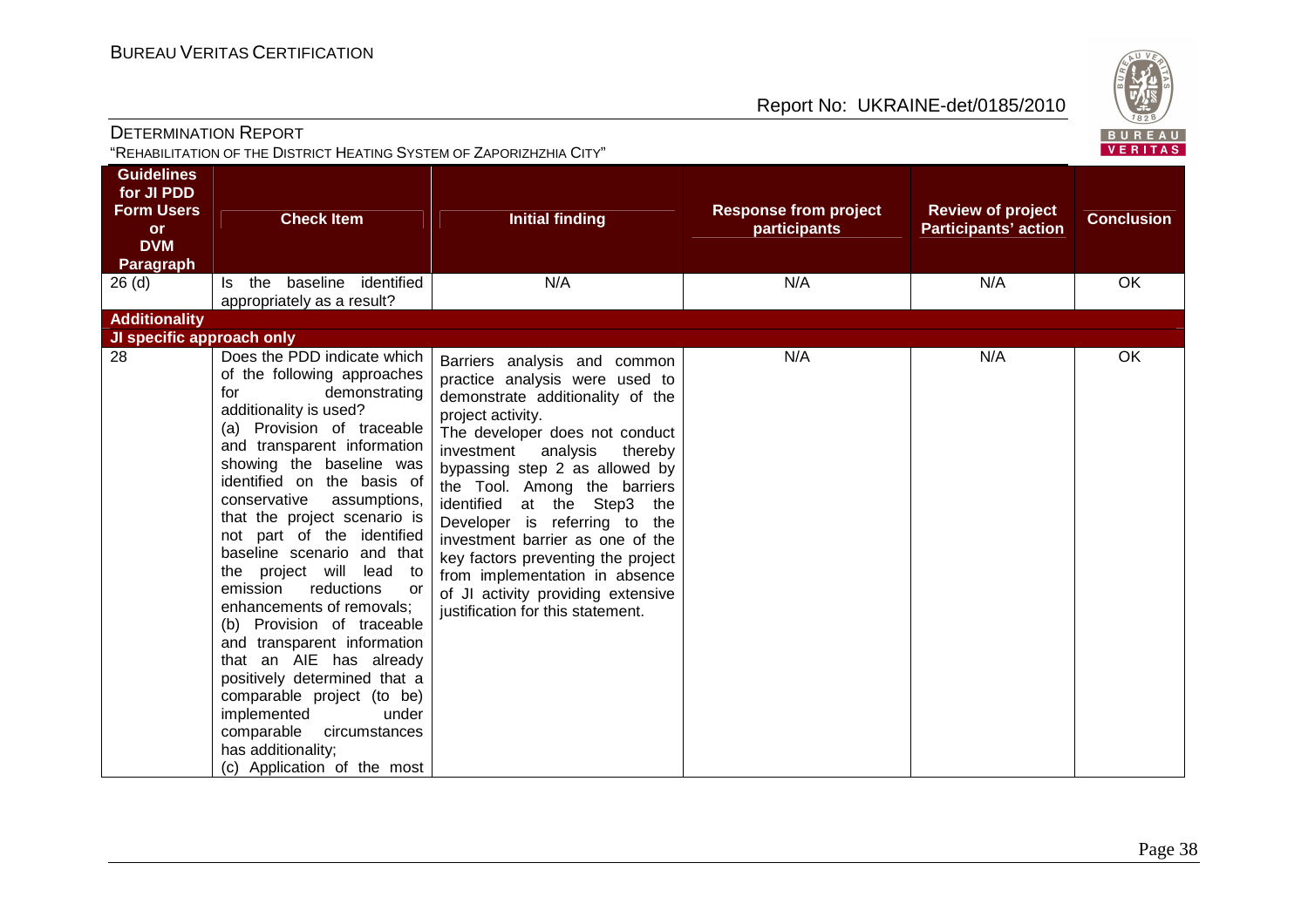

**Conclusion** 

| <b>DETERMINATION REPORT</b><br>"REHABILITATION OF THE DISTRICT HEATING SYSTEM OF ZAPORIZHZHIA CITY" |                                                                                                                                                                                                                                                   |                                                                                                                                                                                                                            |                                              |                                                         |                |
|-----------------------------------------------------------------------------------------------------|---------------------------------------------------------------------------------------------------------------------------------------------------------------------------------------------------------------------------------------------------|----------------------------------------------------------------------------------------------------------------------------------------------------------------------------------------------------------------------------|----------------------------------------------|---------------------------------------------------------|----------------|
| <b>Guidelines</b><br>for JI PDD<br><b>Form Users</b><br><b>or</b><br><b>DVM</b><br><b>Paragraph</b> | <b>Check Item</b>                                                                                                                                                                                                                                 | <b>Initial finding</b>                                                                                                                                                                                                     | <b>Response from project</b><br>participants | <b>Review of project</b><br><b>Participants' action</b> | <b>Conclus</b> |
|                                                                                                     | recent version of the "Tool"<br>for the demonstration and<br>assessment of additionality.<br>(allowing for a two-month<br>grace period) or any other<br>method<br>for<br>proving<br>additionality approved by the<br><b>CDM Executive Board".</b> |                                                                                                                                                                                                                            |                                              |                                                         |                |
| 29(a)                                                                                               | Does the PDD provide a<br>justification<br>of<br>the<br>applicability of the approach<br>with a clear and transparent<br>description?                                                                                                             | The developer used Tool for<br>demonstration and assessment of<br>additionality ver 05.2. It is a good<br>practice<br>of<br>additionality<br>justification.                                                                | N/A                                          | N/A                                                     | OK             |
| 29(b)                                                                                               | additionality<br>Are<br>proofs<br>provided?                                                                                                                                                                                                       | Yes, additionality proofs provided.                                                                                                                                                                                        | N/A                                          | N/A                                                     | OK             |
| 29 <sub>(c)</sub>                                                                                   | additionality<br>ls<br>the<br>demonstrated<br>appropriately<br>as a result?                                                                                                                                                                       | Yes.                                                                                                                                                                                                                       | N/A                                          | N/A                                                     | OK             |
| 30                                                                                                  | If the approach 28 (c) is<br>chosen, are all explanations,<br>descriptions and analyses<br>made in accordance with the<br>selected tool or method?                                                                                                | When proving the additionality of<br>the project the developer is using<br>latest version of the Tool for the<br>demonstration and assessment of<br>additionality<br>05.2<br>version<br>(hereinafter referred as the Tool) |                                              |                                                         |                |

 but there is minor deviation from the form prescribed by the

CAR14: The developer omitted  $\vert$  CAR14: This is corrected in  $\vert$  PDD version 03 was  $\vert$  OK

document: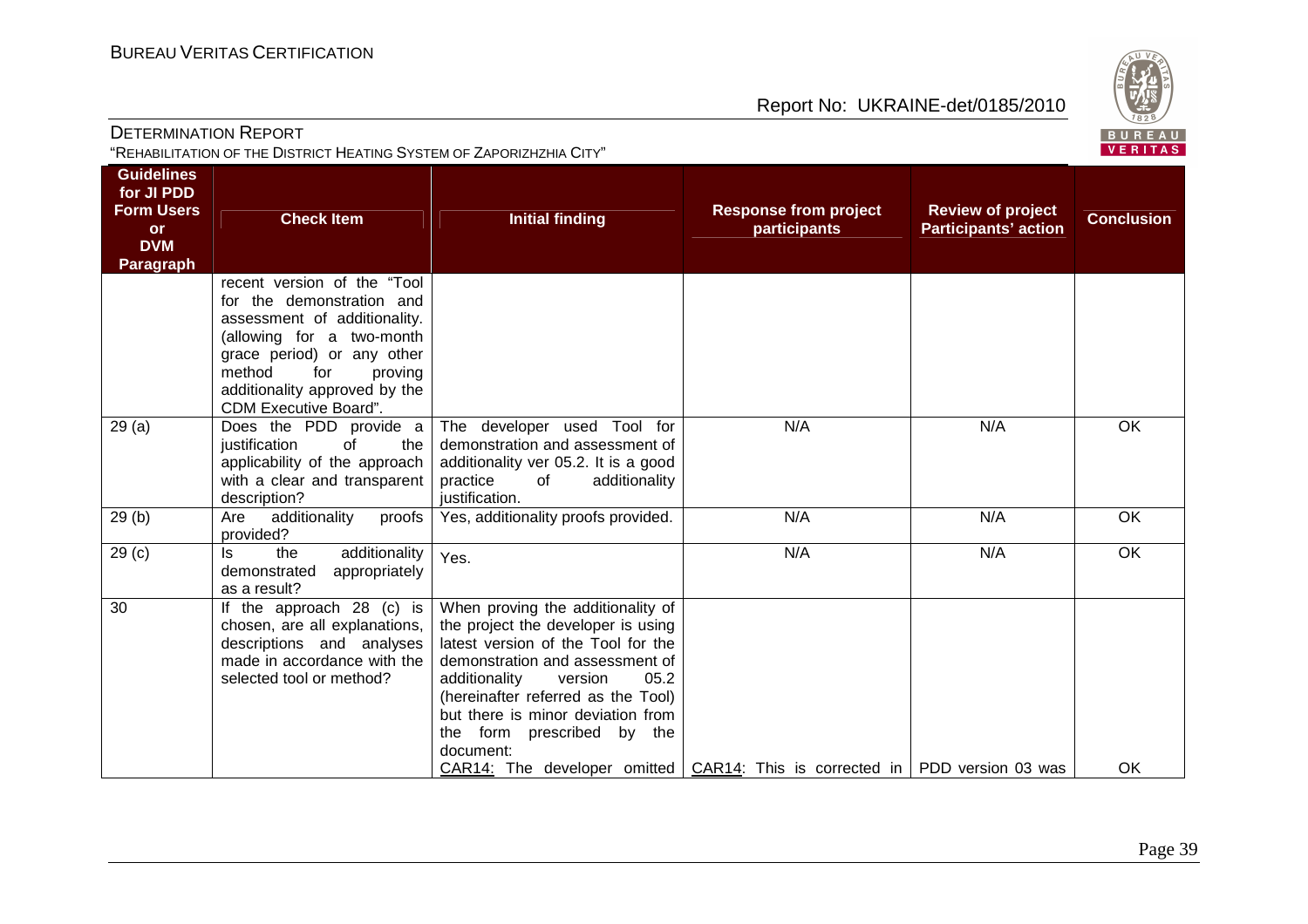

| VERITAS<br>"REHABILITATION OF THE DISTRICT HEATING SYSTEM OF ZAPORIZHZHIA CITY"                     |                   |                                                                                                                                                                                                                                                                                                                                                                                                                                                                                 |                                                                                                                                      |                                                                                                               |                   |  |  |
|-----------------------------------------------------------------------------------------------------|-------------------|---------------------------------------------------------------------------------------------------------------------------------------------------------------------------------------------------------------------------------------------------------------------------------------------------------------------------------------------------------------------------------------------------------------------------------------------------------------------------------|--------------------------------------------------------------------------------------------------------------------------------------|---------------------------------------------------------------------------------------------------------------|-------------------|--|--|
| <b>Guidelines</b><br>for JI PDD<br><b>Form Users</b><br><b>or</b><br><b>DVM</b><br><b>Paragraph</b> | <b>Check Item</b> | <b>Initial finding</b>                                                                                                                                                                                                                                                                                                                                                                                                                                                          | <b>Response from project</b><br>participants                                                                                         | <b>Review of project</b><br><b>Participants' action</b>                                                       | <b>Conclusion</b> |  |  |
|                                                                                                     |                   | sub-step 4b where the relevant   the PDD v.03.<br>statement regarding similar JI<br>projects shall be moved from sub-<br>step 4a.<br>$CL10$ : On page 22 of the PDD the $ CL10$ : All project activities<br>Developer states that all project require EUR 105.235 mln as<br>activities require EUR 29 mln.,   in Appendix 8.<br>while the figures available from<br>Appendix 8 clearly show the<br>amount of investment as EUR<br>109.447<br>Please<br>mln.<br>clarify/correct. | This mistake is corrected in<br>PDD v.03.                                                                                            | checked. The issue<br>is closed.<br>PDD version 03 and<br>Appendix 8 were<br>checked. The issue<br>is closed. | OK                |  |  |
|                                                                                                     |                   | CL11: Please recheck EUR/UAH  <br>exchange<br>rates<br>used<br>for<br>calculations in Appendixes as<br>they do not match actual historic<br>values. For example exchange<br>rate for 2006 is indicated as 6,1<br>while in fact the weighted average<br>exchange rate for 2006 was<br>6.3567 (source: bank.gov.ua).<br>The same applies to other periods<br>as well.                                                                                                             | CL11: The exchange rate   PDD version 03 was<br>values<br>corrected<br>are<br>according<br>to<br>www.bank.gov.ua<br>in the PDD v.03. | checked. The issue<br>is closed.                                                                              | <b>OK</b>         |  |  |
|                                                                                                     |                   | CL12: Please pay attention that $ CL12$ :<br>the common practice of the development of the PDD for<br>investment analysis requires the $\vert$ this project,                                                                                                                                                                                                                                                                                                                    | In<br>course<br>we did not is closed.                                                                                                | of   PDD version 03 was<br>checked. The issue                                                                 | <b>OK</b>         |  |  |

## DETERMINATION REPORT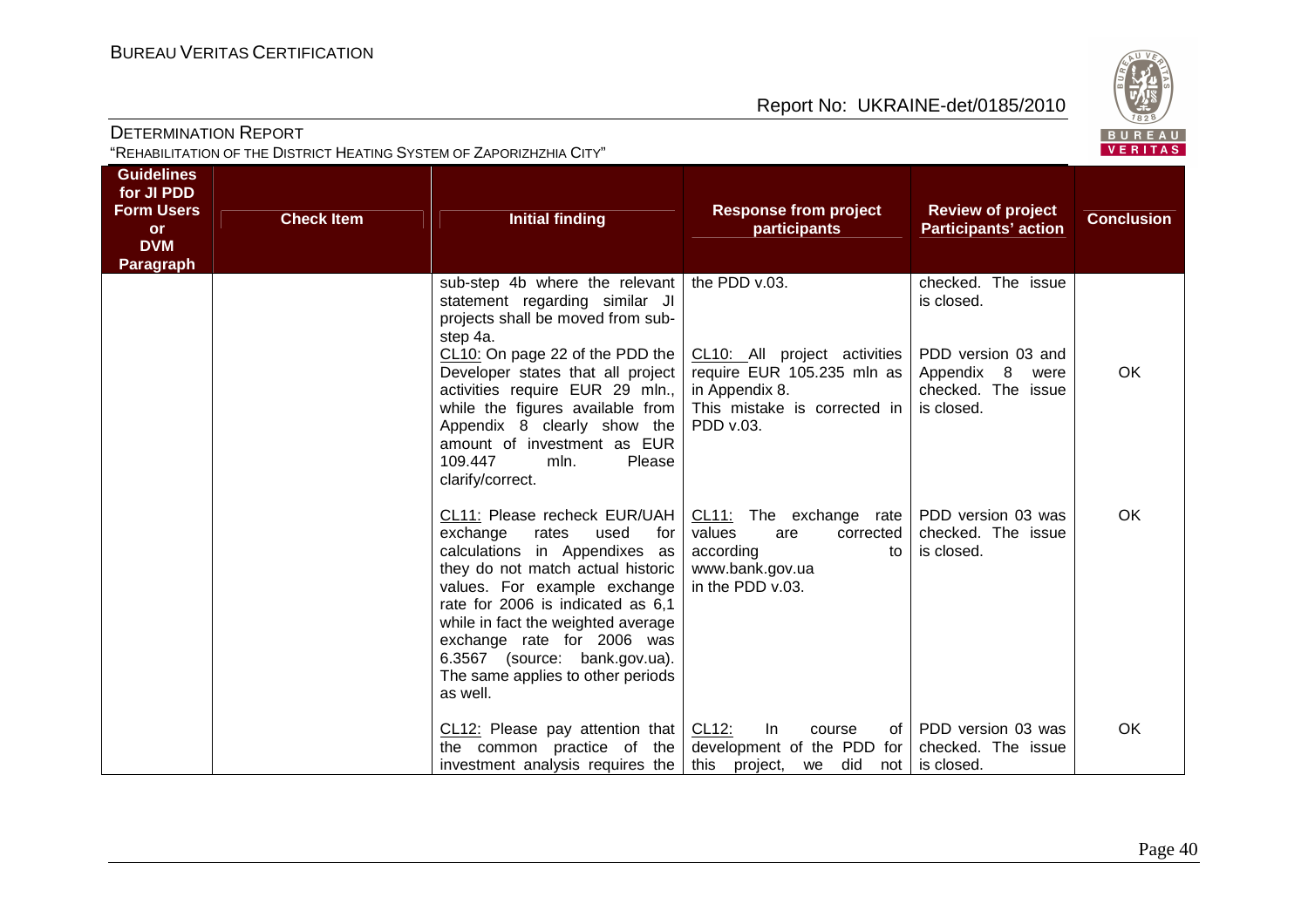

| <b>DETERMINATION REPORT</b><br>"REHABILITATION OF THE DISTRICT HEATING SYSTEM OF ZAPORIZHZHIA CITY" |                   |                                                                                                                                                                                                                                                                                                                                                                                                                                                                                                           |                                                                                                                                                                                                                                                                                                                                                                                                                                                                                         |                                                         |                   |  |
|-----------------------------------------------------------------------------------------------------|-------------------|-----------------------------------------------------------------------------------------------------------------------------------------------------------------------------------------------------------------------------------------------------------------------------------------------------------------------------------------------------------------------------------------------------------------------------------------------------------------------------------------------------------|-----------------------------------------------------------------------------------------------------------------------------------------------------------------------------------------------------------------------------------------------------------------------------------------------------------------------------------------------------------------------------------------------------------------------------------------------------------------------------------------|---------------------------------------------------------|-------------------|--|
| <b>Guidelines</b><br>for JI PDD<br><b>Form Users</b><br><b>or</b><br><b>DVM</b><br><b>Paragraph</b> | <b>Check Item</b> | <b>Initial finding</b>                                                                                                                                                                                                                                                                                                                                                                                                                                                                                    | <b>Response from project</b><br>participants                                                                                                                                                                                                                                                                                                                                                                                                                                            | <b>Review of project</b><br><b>Participants' action</b> | <b>Conclusion</b> |  |
|                                                                                                     |                   | fair value of the assets at the end<br>of the end of assessment period<br>to be included to the cash flow for<br>the final year of the financial<br>model. It can be calculated as the<br>residual value of the project<br>assets. For the present project<br>the operational lifespan of the<br>assets is indicated to be 25 years<br>(page 45 of the<br>PDD),<br>consequently for example after 15<br>years of operation the value of<br>the assets may be determined as<br>40% of their initial value. | conduct<br>investment<br>an<br>analysis which is allowed by<br>the Additionality Tool. For the<br>approximate<br>investment<br>barrier analysis provided in<br>the PDD such deep study<br>seems to be not necessary.<br>From the other side, the<br>proposed<br>example<br>0f<br>evaluation of the residual<br>value of the project assets<br>seems to be very rough and<br>such method unlikely would<br>improve the<br>accuracy of<br>calculations,<br>thus<br>seems<br>unreasonable. |                                                         |                   |  |
|                                                                                                     |                   | CL13: Please indicate whether<br>tariffs, costs and investment<br>values are indicated with VAT<br>included or not. Please note that<br>the general approach is to make<br>calculations using all input values<br>(investment costs, tariffs and<br>prices) with VAT excluded. In<br>case if the company is not VAT<br>payer calculations shall include<br>VAT.                                                                                                                                           | CL13: The main investment<br>and other values are indicated<br>without VAT.                                                                                                                                                                                                                                                                                                                                                                                                             | The issue is closed.                                    | OK                |  |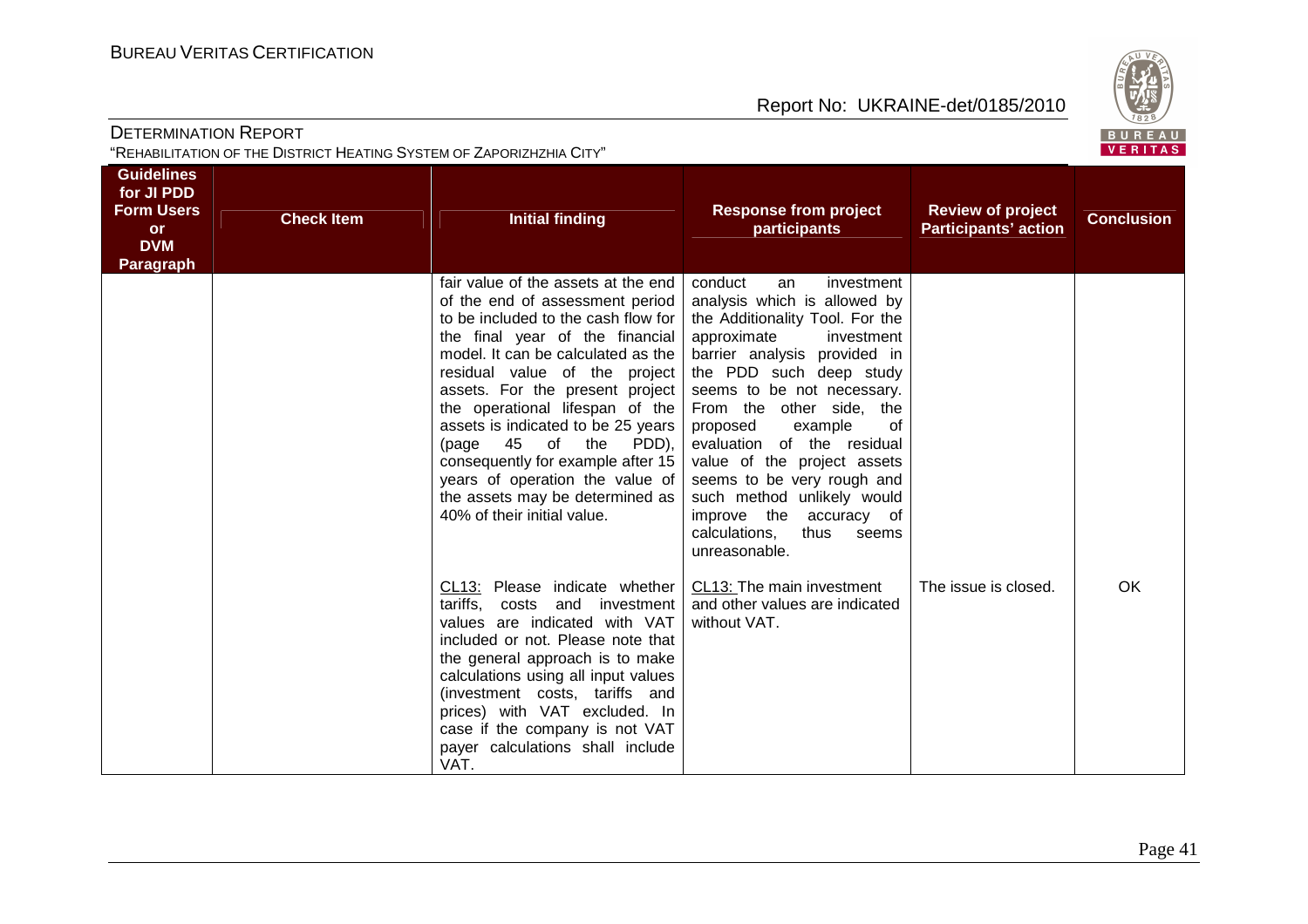

| <b>DETERMINATION REPORT</b><br>"REHABILITATION OF THE DISTRICT HEATING SYSTEM OF ZAPORIZHZHIA CITY" |                   |                                                                                                                                                                                                                                                                                                  |                                                                                                                                                              |                                                         |                   |  |
|-----------------------------------------------------------------------------------------------------|-------------------|--------------------------------------------------------------------------------------------------------------------------------------------------------------------------------------------------------------------------------------------------------------------------------------------------|--------------------------------------------------------------------------------------------------------------------------------------------------------------|---------------------------------------------------------|-------------------|--|
| <b>Guidelines</b><br>for JI PDD<br><b>Form Users</b><br><b>or</b><br><b>DVM</b><br><b>Paragraph</b> | <b>Check Item</b> | <b>Initial finding</b>                                                                                                                                                                                                                                                                           | <b>Response from project</b><br>participants                                                                                                                 | <b>Review of project</b><br><b>Participants' action</b> | <b>Conclusion</b> |  |
|                                                                                                     |                   | CL14:<br>Please<br>provide<br>the I<br>reference for the source of<br>electricity and natural gas tariff<br>data.                                                                                                                                                                                | CL14: Electricity and natural<br>gas tariff data are taken from<br>history information of Concern<br>"MTM".<br>The reference is provided in<br>the PDD v.03. | PDD version 03 was<br>checked. The issue<br>is closed.  | OK                |  |
|                                                                                                     |                   | $CAR15$ : The amounts of the $CAR15$ : This is corrected in<br>natural gas savings from SER<br>utilization<br>indicated<br>in<br>Zpr_Appenix_1.xls<br>file<br>sheet<br>"Total" for the years 2007 and<br>2008 do not match those<br>calculated in Zpr_Appendix_3-<br>7.xls file. Please correct. | the PDD v.03.                                                                                                                                                | PDD version 03 was<br>checked. The issue<br>is closed.  | <b>OK</b>         |  |
|                                                                                                     |                   | $CAR16$ : Zpr_Appenix_2.xls sheet $\overline{CAR16}$ : This is corrected in<br>"total" shows natural gas savings<br>of 5222 thous. m3 in 2005, while<br>Appendixes 1 and 8 clearly do not<br>account for any savings during<br>2005. Please correct.                                             | the PDD v.03.                                                                                                                                                | PDD version 03 was<br>checked. The issue<br>is closed.  | <b>OK</b>         |  |
|                                                                                                     |                   | <b>CAR17:</b><br>Zpr_Appenix_8_NPV_IRR.xls<br>shows<br>"total"<br>the<br>sheet<br>investment costs for rehabilitation                                                                                                                                                                            | CAR17: This is corrected in<br>the PDD v.03.                                                                                                                 | PDD version 03 was<br>checked. The issue<br>is closed.  | OK                |  |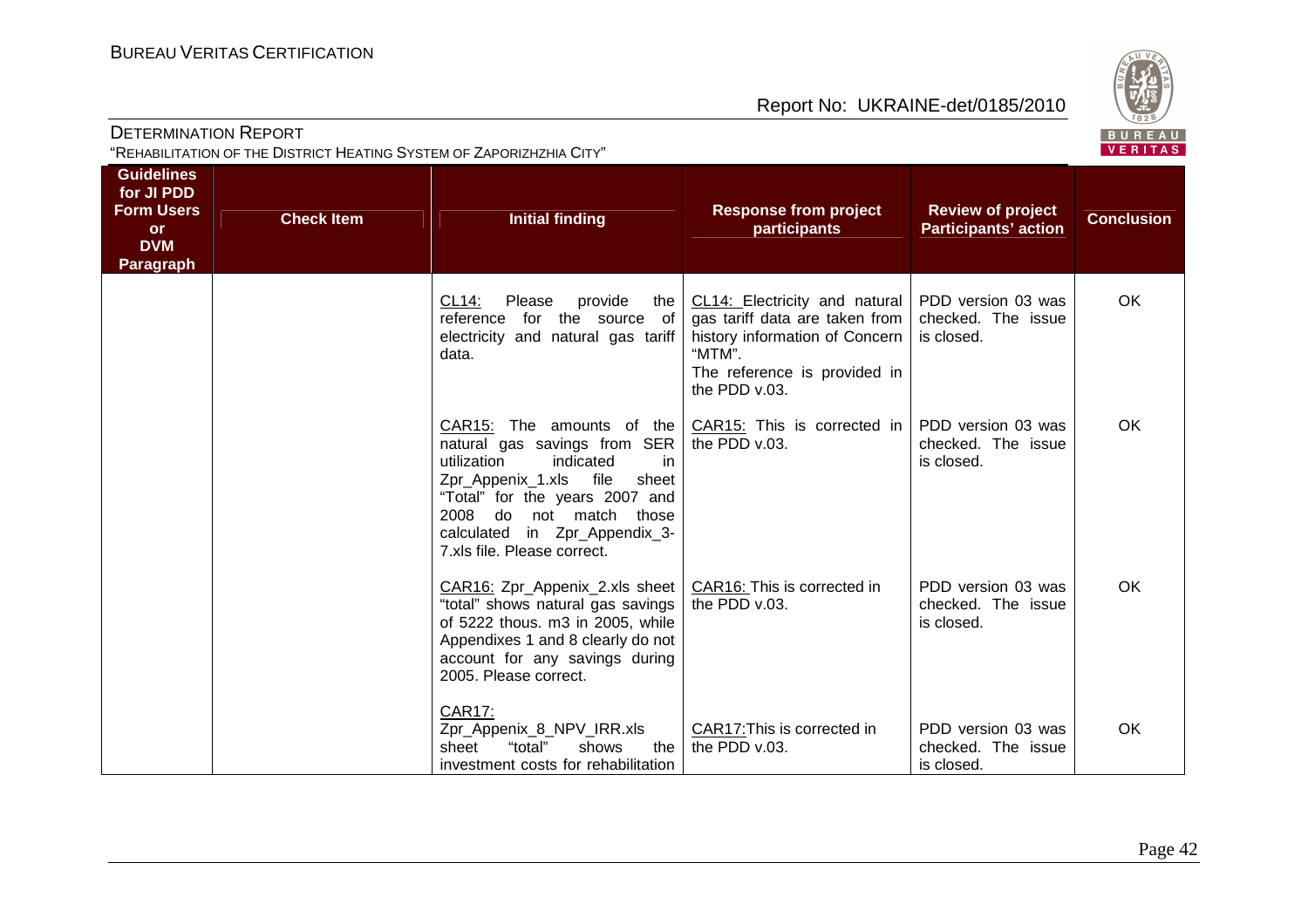

| "REHABILITATION OF THE DISTRICT HEATING SYSTEM OF ZAPORIZHZHIA CITY"                                |                   |                                                                                                                                                                                                                                                                                                                                                                                                                                                                                                                                                                                                                                                                                                                      |                                                                                                                                                                    |                                                                                   |                   |
|-----------------------------------------------------------------------------------------------------|-------------------|----------------------------------------------------------------------------------------------------------------------------------------------------------------------------------------------------------------------------------------------------------------------------------------------------------------------------------------------------------------------------------------------------------------------------------------------------------------------------------------------------------------------------------------------------------------------------------------------------------------------------------------------------------------------------------------------------------------------|--------------------------------------------------------------------------------------------------------------------------------------------------------------------|-----------------------------------------------------------------------------------|-------------------|
| <b>Guidelines</b><br>for JI PDD<br><b>Form Users</b><br><b>or</b><br><b>DVM</b><br><b>Paragraph</b> | <b>Check Item</b> | <b>Initial finding</b>                                                                                                                                                                                                                                                                                                                                                                                                                                                                                                                                                                                                                                                                                               | <b>Response from project</b><br><b>participants</b>                                                                                                                | <b>Review of project</b><br><b>Participants' action</b>                           | <b>Conclusion</b> |
|                                                                                                     |                   | of the heat network different from<br>those indicated in Appendix 2.<br>Please correct.<br>CAR18: IRR calculations in the<br>present financial model currently<br>account for the period of 2005-<br>2016. Taking into account the fact<br>that major components of the<br>project assets are commissioned<br>as late as 2011 and 2012 it<br>means that the model account for<br>only 4-5 years of operation of the<br>major part of the equipment. This<br>period is obviously to short for the<br>proper financial analysis. I would<br>recommend extending this period<br>until 2022 which is quite easily<br>attainable as the necessary<br>inputs are already present in<br>Zpr_Appendix_8_NPV_IRR.xls<br>file. | CAR18: IRR calculations in<br>Zpr_Appendix_1-2-8<br>file<br>account for the period of<br>2005-2016 since in 2016 the<br>current<br>balance<br>becomes<br>positive. | PDD version 03 and<br>Zpr_Appendix_1-2-8<br>were checked. The<br>issue is closed. | <b>OK</b>         |
|                                                                                                     |                   | CAR19: Financial model currently<br>does not account for inflation<br>during the future periods, which is<br>not acceptable for development of<br>the long term financial model. For                                                                                                                                                                                                                                                                                                                                                                                                                                                                                                                                 | CAR19: Since in the future<br>periods (after 2012) only<br>incomes are expected and no<br>investments, not accounting of                                           | The issue is closed.                                                              | OK                |

## **DETERMINATION REPORT**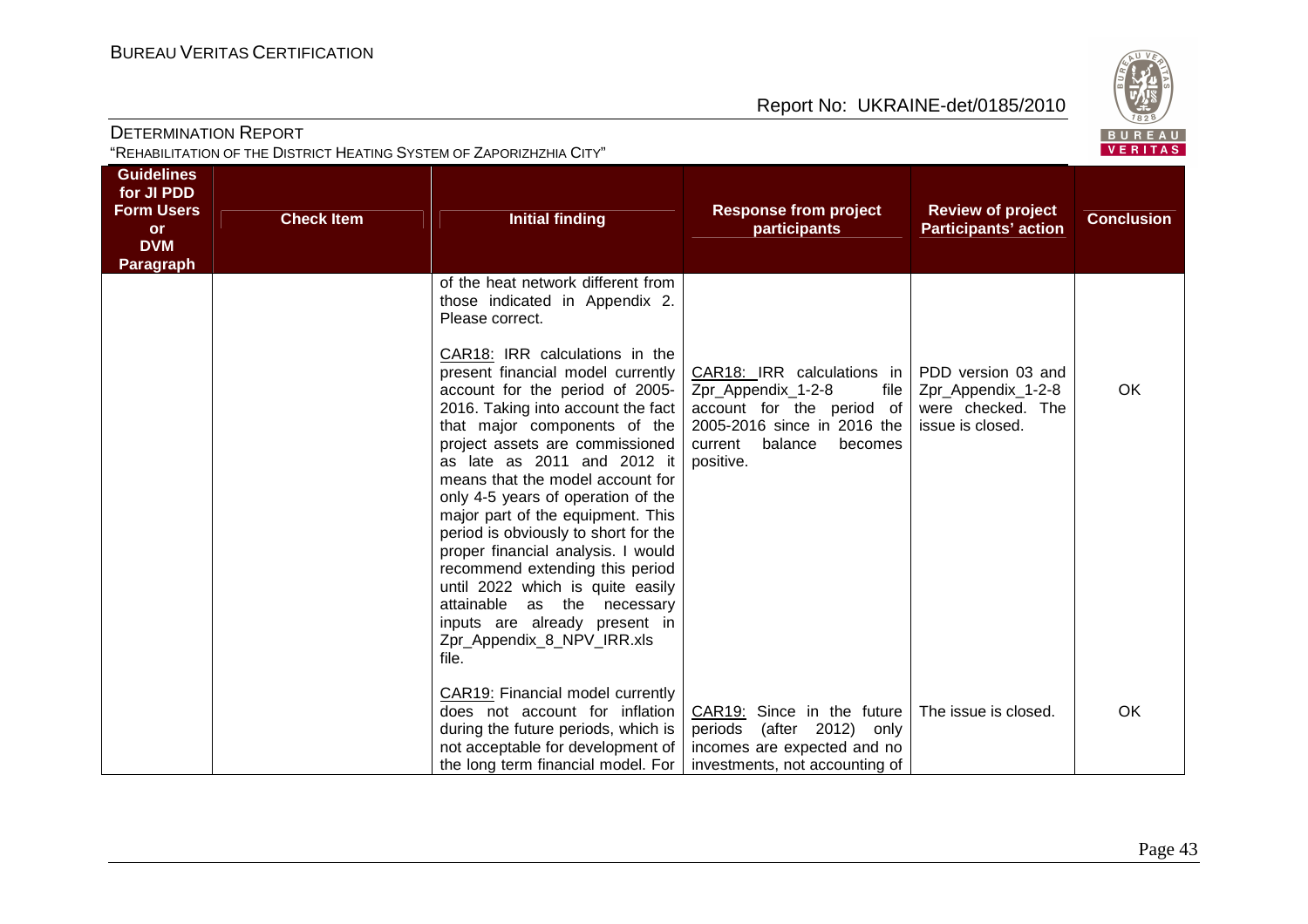

| <b>DETERMINATION REPORT</b><br>"REHABILITATION OF THE DISTRICT HEATING SYSTEM OF ZAPORIZHZHIA CITY" |                   |                                                                                                                                                                                                                                                                                                                                                                                                                                                                                                  |                                                        |                                                         |                   |  |
|-----------------------------------------------------------------------------------------------------|-------------------|--------------------------------------------------------------------------------------------------------------------------------------------------------------------------------------------------------------------------------------------------------------------------------------------------------------------------------------------------------------------------------------------------------------------------------------------------------------------------------------------------|--------------------------------------------------------|---------------------------------------------------------|-------------------|--|
| <b>Guidelines</b><br>for JI PDD<br><b>Form Users</b><br><b>or</b><br><b>DVM</b><br><b>Paragraph</b> | <b>Check Item</b> | <b>Initial finding</b>                                                                                                                                                                                                                                                                                                                                                                                                                                                                           | <b>Response from project</b><br>participants           | <b>Review of project</b><br><b>Participants' action</b> | <b>Conclusion</b> |  |
|                                                                                                     |                   | example for proper adjustment of<br>the future cash flows we may use<br>expected inflation rate derived<br>from 10 years average inflation<br>index for EuroZone (we apply<br>inflation<br>EuroZone<br>because<br>financial calculations are made in<br>Euros). For the period of 2000-<br>2009 it is 2,1%. Source is<br>Eurostat<br>http://epp.eurostat.ec.europa.eu/t<br>gm/table.do?tab=table&language<br>=en&pcode=tsieb060&tableSelect<br>ion=1&footnotes=yes&labeling=la<br>bels&plugin=1. | inflation corresponds to the<br>conservative approach. |                                                         |                   |  |
|                                                                                                     |                   | CL15: The benchmark used for<br>comparison of the IRR calculated<br>and discounting of the cash flows<br>is overly conservative. I would<br>suggest the employment of the<br>benchmark<br>(discount<br>rate)<br>derived from the average interest<br>rates for the loans in foreign<br>Ukraine.<br>currencies<br>in in<br>For<br>example during November 2010 it<br>fluctuated between 9,4 and 9,8%<br>which is much more realistic                                                              | CL15: This is corrected in the<br>PDD v.03.            | PDD version 03 was<br>checked. The issue<br>is closed.  | OK                |  |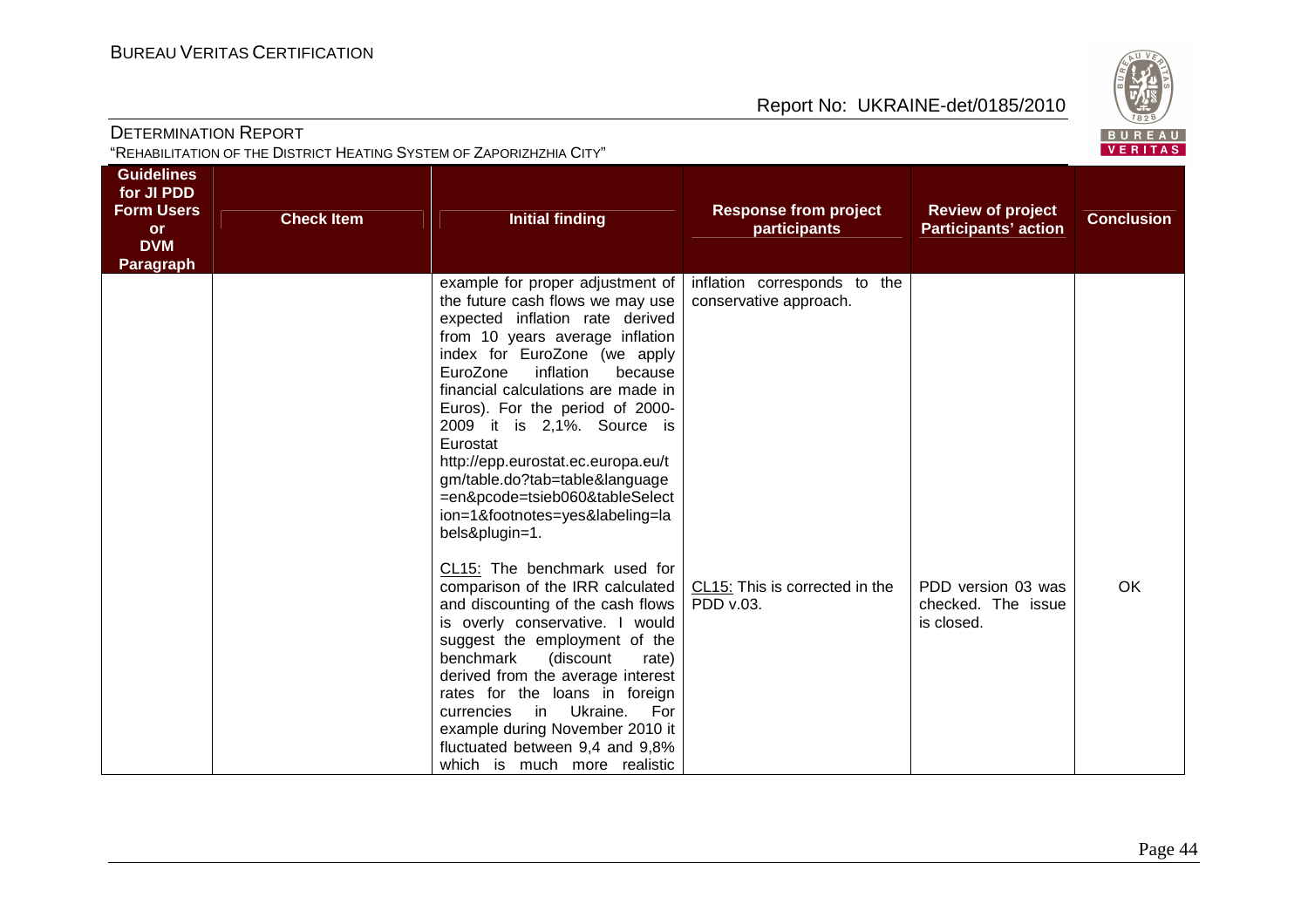

|                                                                                              | 'REHABILITATION OF THE DISTRICT HEATING SYSTEM OF ZAPORIZHZHIA CITY''                                                                               |                                                                                                                          |                                              |                                                         | <u>VENIIA</u> S   |
|----------------------------------------------------------------------------------------------|-----------------------------------------------------------------------------------------------------------------------------------------------------|--------------------------------------------------------------------------------------------------------------------------|----------------------------------------------|---------------------------------------------------------|-------------------|
| <b>Guidelines</b><br>for JI PDD<br><b>Form Users</b><br><b>or</b><br><b>DVM</b><br>Paragraph | <b>Check Item</b>                                                                                                                                   | <b>Initial finding</b>                                                                                                   | <b>Response from project</b><br>participants | <b>Review of project</b><br><b>Participants' action</b> | <b>Conclusion</b> |
|                                                                                              |                                                                                                                                                     | value than 7,75% introduced by<br>Developer.<br>Source:<br>the<br>http://bank.gov.ua/Fin_ryn/Pot_te<br>nd/2010/11.10.pdf |                                              |                                                         |                   |
|                                                                                              | Approved CDM methodology approach only                                                                                                              |                                                                                                                          |                                              |                                                         |                   |
| 31 (a)                                                                                       | Does the PDD provide the<br>title, reference number and<br>version of the approved CDM<br>methodology used?                                         | N/A                                                                                                                      | N/A                                          | N/A                                                     | $\overline{OK}$   |
| 31 <sub>(b)</sub>                                                                            | Does the PDD provide a<br>description of why and how<br>referenced approved<br>the<br><b>CDM</b><br>methodology<br>is<br>applicable to the project? | N/A                                                                                                                      | N/A                                          | N/A                                                     | <b>OK</b>         |
| 31 <sub>(c)</sub>                                                                            | Are<br>all<br>explanations,<br>descriptions and analyses<br>with regard to additionality<br>made in accordance with the<br>selected methodology?    | N/A                                                                                                                      | N/A                                          | N/A                                                     | $\overline{OK}$   |
| 31 <sub>(d)</sub>                                                                            | additionality<br>Are<br>proofs<br>provided?                                                                                                         | N/A                                                                                                                      | N/A                                          | N/A                                                     | OK                |
| 31 <sub>(e)</sub>                                                                            | additionality<br>the<br>ls.<br>demonstrated<br>appropriately<br>as a result?                                                                        | N/A                                                                                                                      | N/A                                          | N/A                                                     | OK                |
|                                                                                              | Project boundary (applicable except for JI LULUCF projects                                                                                          |                                                                                                                          |                                              |                                                         |                   |
| JI specific approach only                                                                    |                                                                                                                                                     |                                                                                                                          |                                              |                                                         |                   |
| 32 (a)                                                                                       | defined<br>PDD   in<br>the<br>in                                                                                                                    | Does the project boundary   Yes, the project boundary defined<br>line with all<br>presented                              | N/A                                          | N/A                                                     | OK                |

DETERMINATION REPORT "REHABILITATION OF THE DISTRICT HEATING SYSTEM OF ZAPORIZHZHIA CITY"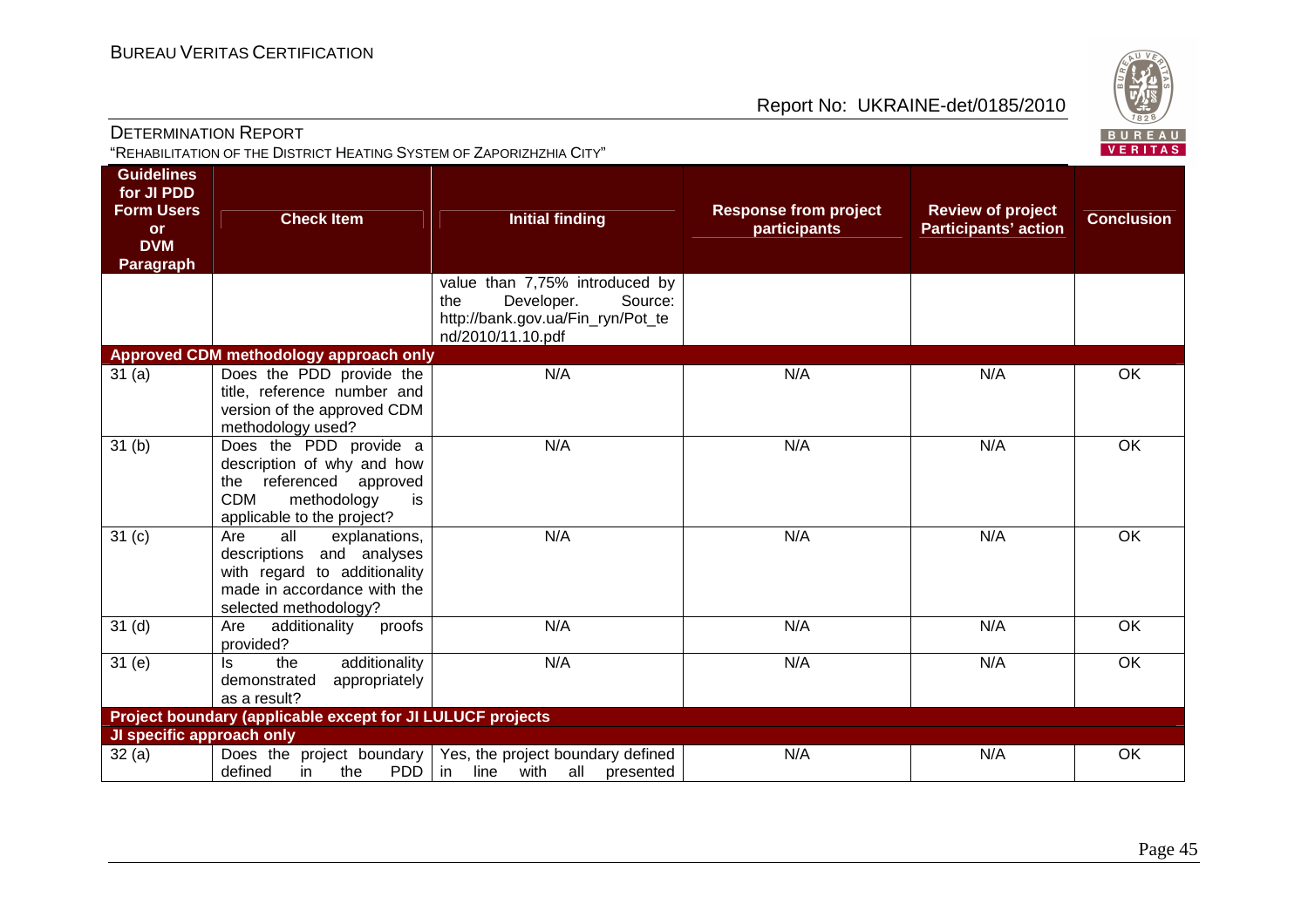

| <b>Guidelines</b><br>for JI PDD<br><b>Form Users</b><br><b>Response from project</b><br><b>Review of project</b><br><b>Check Item</b><br><b>Conclusion</b><br><b>Initial finding</b><br><b>participants</b><br><b>Participants' action</b><br><b>or</b><br><b>DVM</b><br><b>Paragraph</b><br>encompass all anthropogenic<br>requirements.<br>emissions by sources of<br>GHGs that are:<br>(i) Under the control of the<br>project participants?<br>(ii) Reasonably attributable to<br>the project?<br>(iii) Significant?<br>32(b)<br>N/A<br>N/A<br>OK<br>the project<br>boundary<br>Yes, the project boundary defined<br>ls.<br>defined on the basis of a<br>on the basis of a case-by-case<br>assessment with regard to the<br>case-by-case<br>assessment<br>criteria referred to in 32 (a) above.<br>with regard to the criteria<br>referred to in 32 (a) above?<br>OK<br>32(c)<br>Are the delineation of the<br>N/A<br>N/A<br>Yes,<br>project<br>boundary<br>project boundary and the<br>represented Fig.B.4 and Fig.B.5.<br>The scheme of project boundaries<br>gases and sources included<br>and in tabular form in Table B.4.<br>appropriately described and<br>justified in the PDD by using<br>Sources of emissions included in<br>a figure or flow chart as<br>consideration or excluded of it.<br>appropriate?<br>32(d)<br>Are all gases and sources<br>N/A<br>N/A<br>OK<br>Yes. All emissions sources are<br>included explicitly stated, and<br>CO <sub>2</sub><br>clearly justified.<br>Only<br>exclusions<br>of<br>the<br>emissions<br>were<br>taken<br>into<br>any<br>related<br>to<br>account in project.<br>the<br>sources<br>baseline or the project are<br>appropriately justified?<br>Approved CDM methodology approach only<br>N/A<br>33<br>project boundary<br>N/A<br>N/A<br>OK<br>the<br>Is | <b>DETERMINATION REPORT</b><br>"REHABILITATION OF THE DISTRICT HEATING SYSTEM OF ZAPORIZHZHIA CITY" |  |  |  |  |  |
|-------------------------------------------------------------------------------------------------------------------------------------------------------------------------------------------------------------------------------------------------------------------------------------------------------------------------------------------------------------------------------------------------------------------------------------------------------------------------------------------------------------------------------------------------------------------------------------------------------------------------------------------------------------------------------------------------------------------------------------------------------------------------------------------------------------------------------------------------------------------------------------------------------------------------------------------------------------------------------------------------------------------------------------------------------------------------------------------------------------------------------------------------------------------------------------------------------------------------------------------------------------------------------------------------------------------------------------------------------------------------------------------------------------------------------------------------------------------------------------------------------------------------------------------------------------------------------------------------------------------------------------------------------------------------------------------------------------------------------------------------------------------------------------------------------------------|-----------------------------------------------------------------------------------------------------|--|--|--|--|--|
|                                                                                                                                                                                                                                                                                                                                                                                                                                                                                                                                                                                                                                                                                                                                                                                                                                                                                                                                                                                                                                                                                                                                                                                                                                                                                                                                                                                                                                                                                                                                                                                                                                                                                                                                                                                                                   |                                                                                                     |  |  |  |  |  |
|                                                                                                                                                                                                                                                                                                                                                                                                                                                                                                                                                                                                                                                                                                                                                                                                                                                                                                                                                                                                                                                                                                                                                                                                                                                                                                                                                                                                                                                                                                                                                                                                                                                                                                                                                                                                                   |                                                                                                     |  |  |  |  |  |
|                                                                                                                                                                                                                                                                                                                                                                                                                                                                                                                                                                                                                                                                                                                                                                                                                                                                                                                                                                                                                                                                                                                                                                                                                                                                                                                                                                                                                                                                                                                                                                                                                                                                                                                                                                                                                   |                                                                                                     |  |  |  |  |  |
|                                                                                                                                                                                                                                                                                                                                                                                                                                                                                                                                                                                                                                                                                                                                                                                                                                                                                                                                                                                                                                                                                                                                                                                                                                                                                                                                                                                                                                                                                                                                                                                                                                                                                                                                                                                                                   |                                                                                                     |  |  |  |  |  |
|                                                                                                                                                                                                                                                                                                                                                                                                                                                                                                                                                                                                                                                                                                                                                                                                                                                                                                                                                                                                                                                                                                                                                                                                                                                                                                                                                                                                                                                                                                                                                                                                                                                                                                                                                                                                                   |                                                                                                     |  |  |  |  |  |
|                                                                                                                                                                                                                                                                                                                                                                                                                                                                                                                                                                                                                                                                                                                                                                                                                                                                                                                                                                                                                                                                                                                                                                                                                                                                                                                                                                                                                                                                                                                                                                                                                                                                                                                                                                                                                   |                                                                                                     |  |  |  |  |  |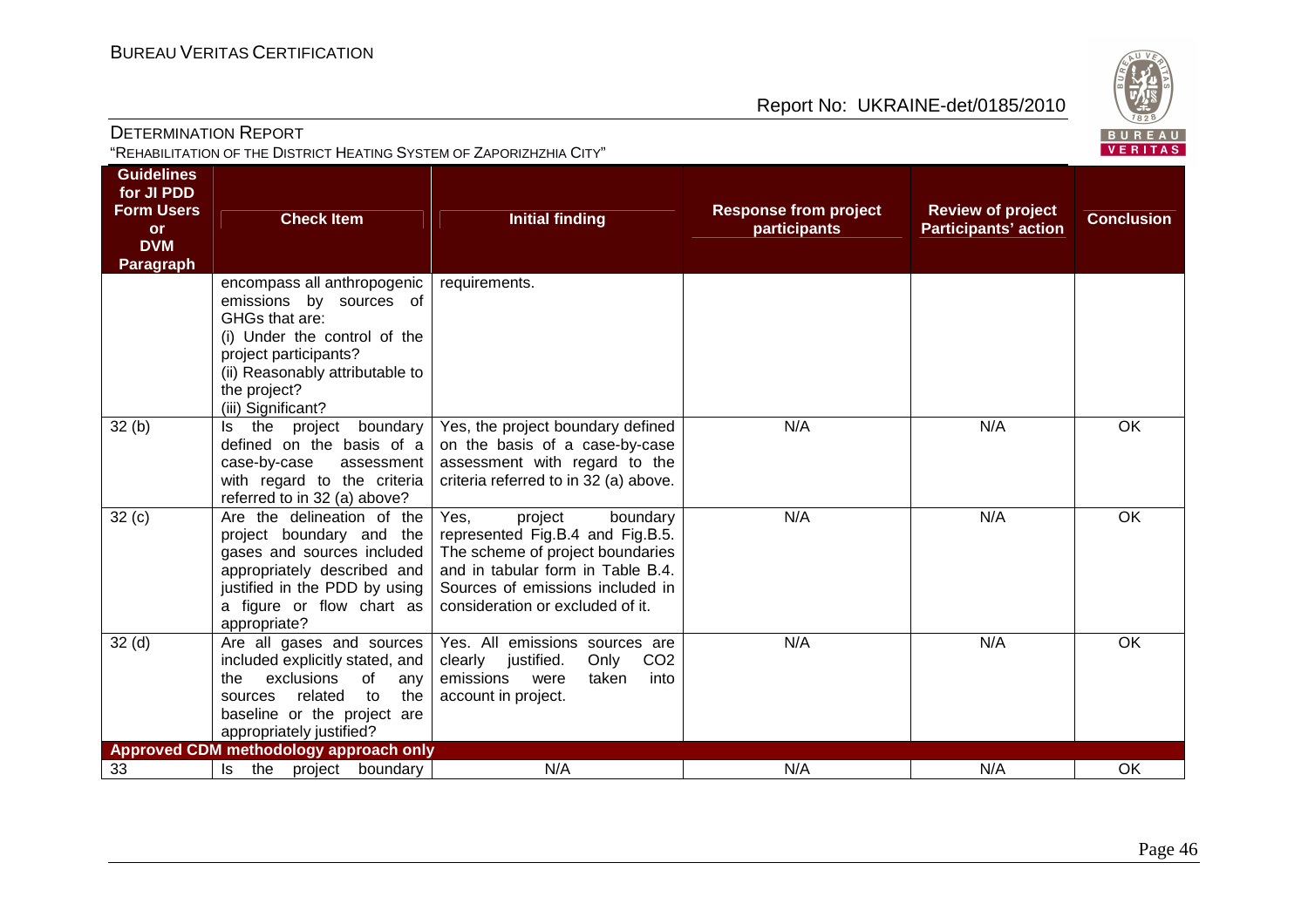

| <b>DETERMINATION REPORT</b><br>"REHABILITATION OF THE DISTRICT HEATING SYSTEM OF ZAPORIZHZHIA CITY" |                                                                                                                                                                                     |                                                                                                                                                                            |                                                                                                                                                                                                                                                                                                                                                                                                         |                                                                                              |                   |  |
|-----------------------------------------------------------------------------------------------------|-------------------------------------------------------------------------------------------------------------------------------------------------------------------------------------|----------------------------------------------------------------------------------------------------------------------------------------------------------------------------|---------------------------------------------------------------------------------------------------------------------------------------------------------------------------------------------------------------------------------------------------------------------------------------------------------------------------------------------------------------------------------------------------------|----------------------------------------------------------------------------------------------|-------------------|--|
| <b>Guidelines</b><br>for JI PDD<br><b>Form Users</b><br><b>or</b><br><b>DVM</b><br><b>Paragraph</b> | <b>Check Item</b>                                                                                                                                                                   | <b>Initial finding</b>                                                                                                                                                     | <b>Response from project</b><br>participants                                                                                                                                                                                                                                                                                                                                                            | <b>Review of project</b><br><b>Participants' action</b>                                      | <b>Conclusion</b> |  |
|                                                                                                     | defined in accordance with<br><b>CDM</b><br>the<br>approved<br>methodology?                                                                                                         |                                                                                                                                                                            |                                                                                                                                                                                                                                                                                                                                                                                                         |                                                                                              |                   |  |
| <b>Crediting period</b><br>34(a)                                                                    | Does the PDD state the<br>starting date of the project as<br>the date on which the<br>implementation<br>or<br>construction or real action of<br>the project will begin or<br>began? | CAR5: Please provide justification<br>of starting date of the project<br>(11/04/2005). Explain what action<br>was in this date and provide<br>documents that justified it. | this<br><b>CAR5:</b><br>On<br>date<br>11/04/2005 the Agreement<br>was signed between Concern<br>"Miski teplovi merezhi" and<br>Institute<br>of<br>Engineering<br>(#533<br>dated<br>Ecology<br>11/04/2005) as the first stage<br>of the joint implementation<br>well as<br>project, as<br>the<br>requirement specification for<br>manufacturing of two heat<br>utilizers was signed on the<br>same date. | PDD version 03 and<br>supporting<br>documents<br>were<br>checked. The<br>issue<br>is closed. | OK                |  |
| 34(a)                                                                                               | Is the starting date after the<br>beginning of 2000?                                                                                                                                | Yes.                                                                                                                                                                       | N/A                                                                                                                                                                                                                                                                                                                                                                                                     | N/A                                                                                          | OK                |  |
| 34(b)                                                                                               | Does the PDD state the<br>expected operational lifetime<br>of the project in years and<br>months?                                                                                   | CAR6:<br>Please<br>provide<br>the<br>expected operational lifetime of<br>the project in years and months.                                                                  | CAR 6: This is corrected in<br>the PDD v.03.                                                                                                                                                                                                                                                                                                                                                            | PDD version 03 was<br>checked. The issue<br>is closed.                                       | OK                |  |
| 34(c)                                                                                               | Does the PDD state the<br>length of the crediting period<br>in years and months?                                                                                                    | CAR7:<br>Please<br>provide<br>the<br>expected crediting period of the<br>project in years and months.                                                                      | CAR 7: This is corrected in<br>the PDD v.03.                                                                                                                                                                                                                                                                                                                                                            | PDD version 03 was<br>checked. The issue<br>is closed.                                       | $\overline{OK}$   |  |
| 34(c)                                                                                               | Is the starting date of the<br>crediting period on or after                                                                                                                         | Yes, starting date of the crediting<br>period is on the date the first                                                                                                     | N/A                                                                                                                                                                                                                                                                                                                                                                                                     | N/A                                                                                          | OK                |  |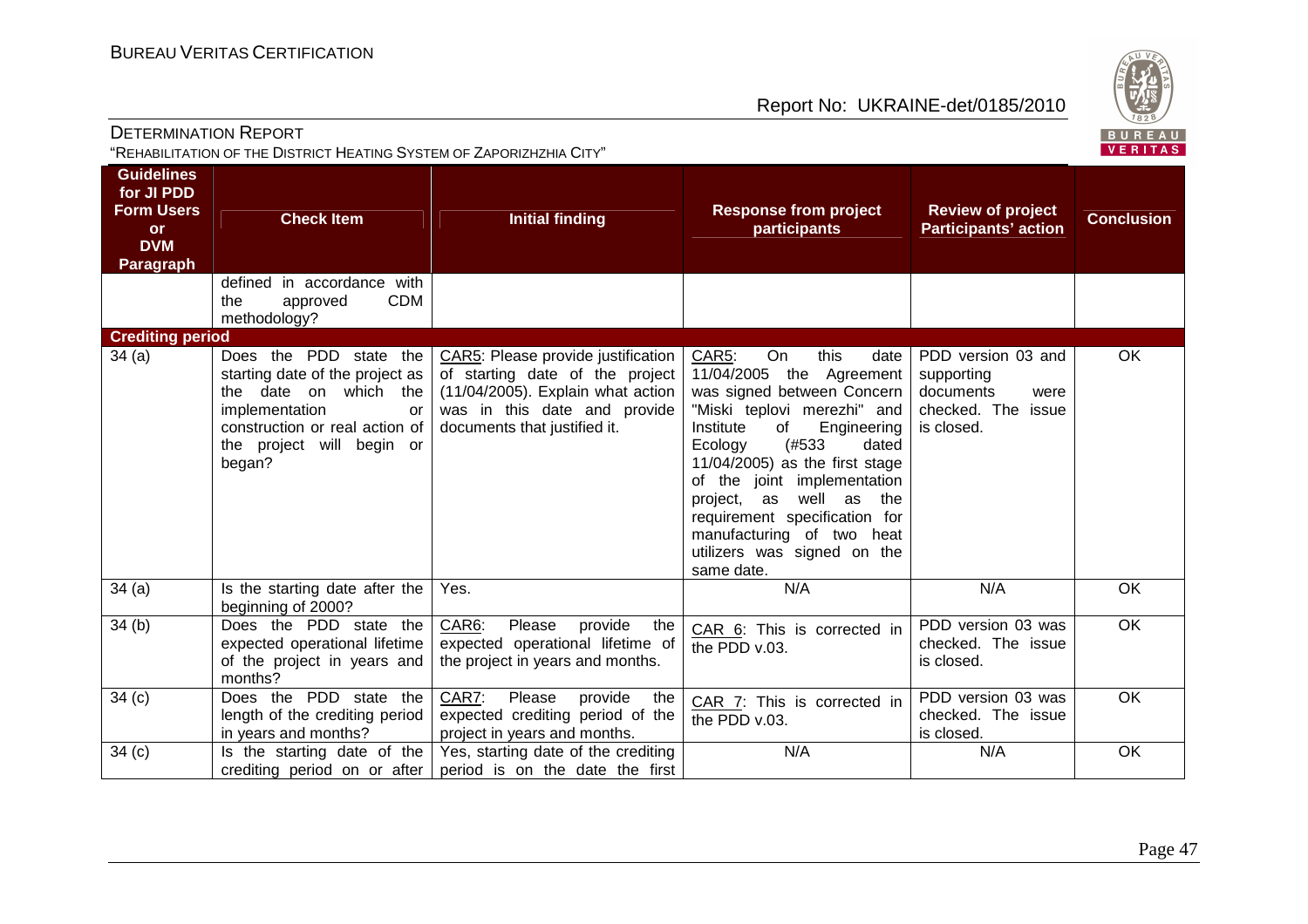

| <b>DETERMINATION REPORT</b><br>BUREAU<br>VERITAS<br>"REHABILITATION OF THE DISTRICT HEATING SYSTEM OF ZAPORIZHZHIA CITY" |                                                                                                                                                                                                                                                                                                                                   |                                                                                                                                           |                                                                                                                                             |                                                                                   |                   |
|--------------------------------------------------------------------------------------------------------------------------|-----------------------------------------------------------------------------------------------------------------------------------------------------------------------------------------------------------------------------------------------------------------------------------------------------------------------------------|-------------------------------------------------------------------------------------------------------------------------------------------|---------------------------------------------------------------------------------------------------------------------------------------------|-----------------------------------------------------------------------------------|-------------------|
| <b>Guidelines</b><br>for JI PDD<br><b>Form Users</b><br><b>or</b><br><b>DVM</b><br>Paragraph                             | <b>Check Item</b>                                                                                                                                                                                                                                                                                                                 | <b>Initial finding</b>                                                                                                                    | <b>Response from project</b><br>participants                                                                                                | <b>Review of project</b><br><b>Participants' action</b>                           | <b>Conclusion</b> |
|                                                                                                                          | the date of the first emission<br>reductions or enhancements<br>of net removals generated by<br>the project?                                                                                                                                                                                                                      | emission<br>reductions<br>are<br>generated.                                                                                               |                                                                                                                                             |                                                                                   |                   |
| 34 <sub>(d)</sub>                                                                                                        | Does the PDD state that the<br>crediting period for issuance<br>of ERUs starts only after the<br>beginning of 2008 and does<br>beyond<br>not extend<br>the<br>operational lifetime of the<br>project?                                                                                                                             | Yes, ERUs generation starts only<br>after the beginning of 2008 and<br>does not extend beyond the<br>operational lifetime of the project. | N/A                                                                                                                                         | N/A                                                                               | OK                |
| 34 <sub>(d)</sub>                                                                                                        | lf<br>crediting<br>the<br>period<br>extends beyond 2012, does<br>the PDD state that the<br>extension is subject to the<br>host Party approval?<br>the<br>Are<br>estimates<br>of<br>emission<br>reductions<br>or<br>enhancements<br>of<br>net<br>removals<br>presented<br>separately for those until<br>2012 and those after 2012? | CAR8: Please provide estimation<br>of emission reduction for period<br>beyond 2012                                                        | CAR8:<br>The estimation<br>of<br>emission reduction for period<br>beyond 2012 is provided in<br>text and Zpr_Appendix_1-2-8<br>to PDD v.03. | PDD version 03 and<br>Zpr_Appendix_1-2-8<br>were checked. The<br>issue is closed. | OK                |
| <b>Monitoring plan</b><br>35                                                                                             | Does the<br>PDD<br>explicitly<br>which<br>of<br>indicate<br>the<br>following<br>approaches<br>is<br>used?<br>-JI specific approach                                                                                                                                                                                                | Own development<br>monitoring<br>methodology was used.                                                                                    | N/A                                                                                                                                         | N/A                                                                               | OK                |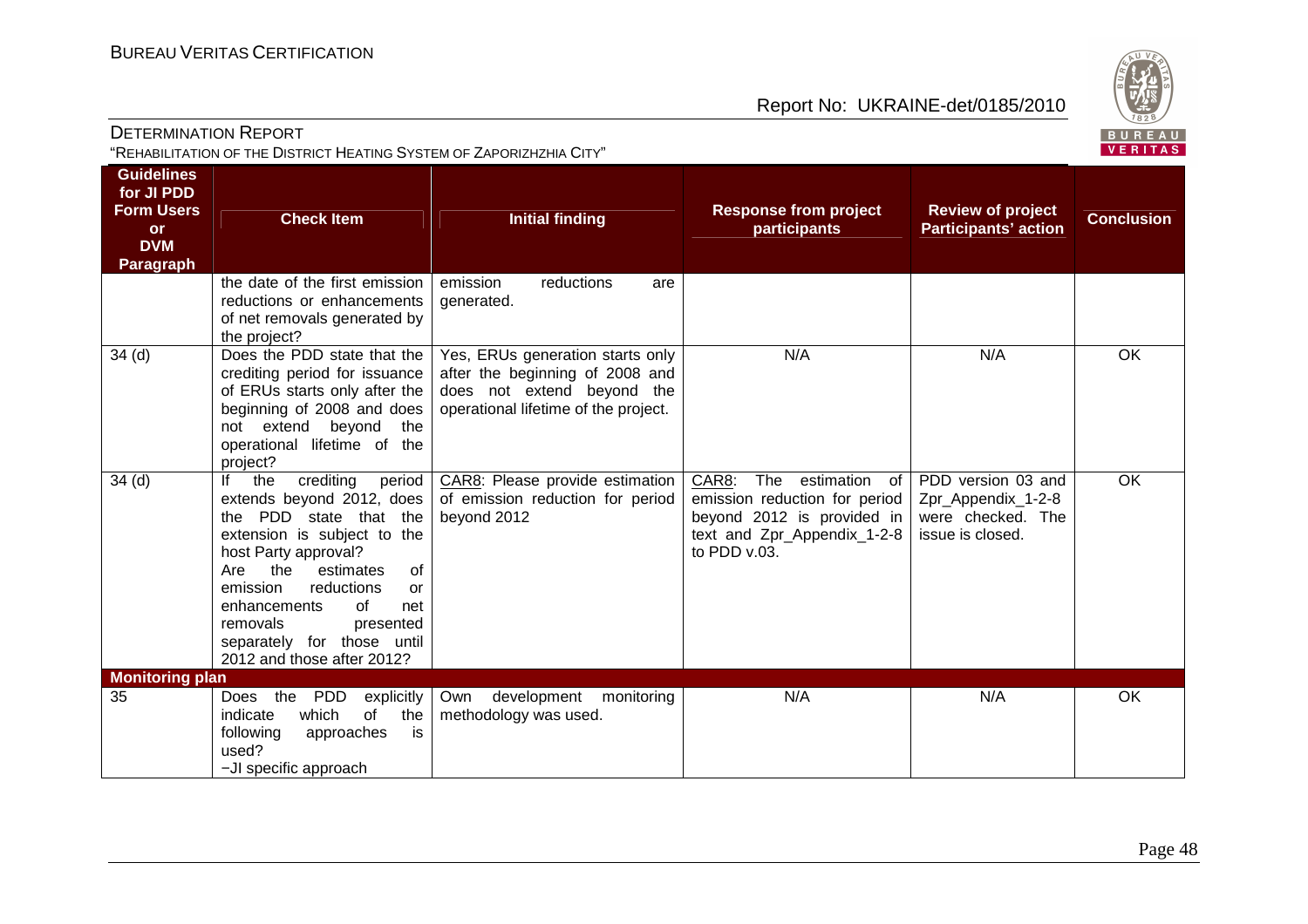sources?

Report No: UKRAINE-det/0185/2010



| $\sim$ $\sim$ $\sim$ $\sim$ $\sim$<br><b>VERITAS</b><br>"REHABILITATION OF THE DISTRICT HEATING SYSTEM OF ZAPORIZHZHIA CITY" |                                                                                                                                                                                                                                                                    |                        |                                              |                                                         |                   |
|------------------------------------------------------------------------------------------------------------------------------|--------------------------------------------------------------------------------------------------------------------------------------------------------------------------------------------------------------------------------------------------------------------|------------------------|----------------------------------------------|---------------------------------------------------------|-------------------|
| <b>Guidelines</b><br>for JI PDD<br><b>Form Users</b><br><b>or</b><br><b>DVM</b><br>Paragraph                                 | <b>Check Item</b>                                                                                                                                                                                                                                                  | <b>Initial finding</b> | <b>Response from project</b><br>participants | <b>Review of project</b><br><b>Participants' action</b> | <b>Conclusion</b> |
|                                                                                                                              | <b>CDM</b><br>-Approved<br>methodology approach                                                                                                                                                                                                                    |                        |                                              |                                                         |                   |
| JI specific approach only                                                                                                    |                                                                                                                                                                                                                                                                    |                        |                                              |                                                         |                   |
| 36 (a)                                                                                                                       | Does the monitoring plan<br>describe:<br>- All relevant factors and key<br>characteristics that will be<br>monitored?<br>- The period in which they<br>will be monitored?<br>- All decisive factors for the<br>control and reporting<br>of<br>project performance? | Yes.                   | N/A                                          | N/A                                                     | OK                |
| 36 <sub>(b)</sub>                                                                                                            | Does the monitoring plan<br>specify the indicators,<br>constants and variables used<br>that are reliable, valid and<br>provide transparent picture of<br>the emission reductions or<br>enhancements<br>0f<br>net<br>removals to be monitored?                      | See CAR4 above.        |                                              |                                                         |                   |
| 36 (b)                                                                                                                       | If default values are used:<br>Are<br>accuracy<br>and<br>reasonableness<br>carefully<br>balanced in their selection?<br>- Do the default values<br>originate from recognized                                                                                       | Yes.                   | N/A                                          | N/A                                                     | OK                |

DETERMINATION REPORT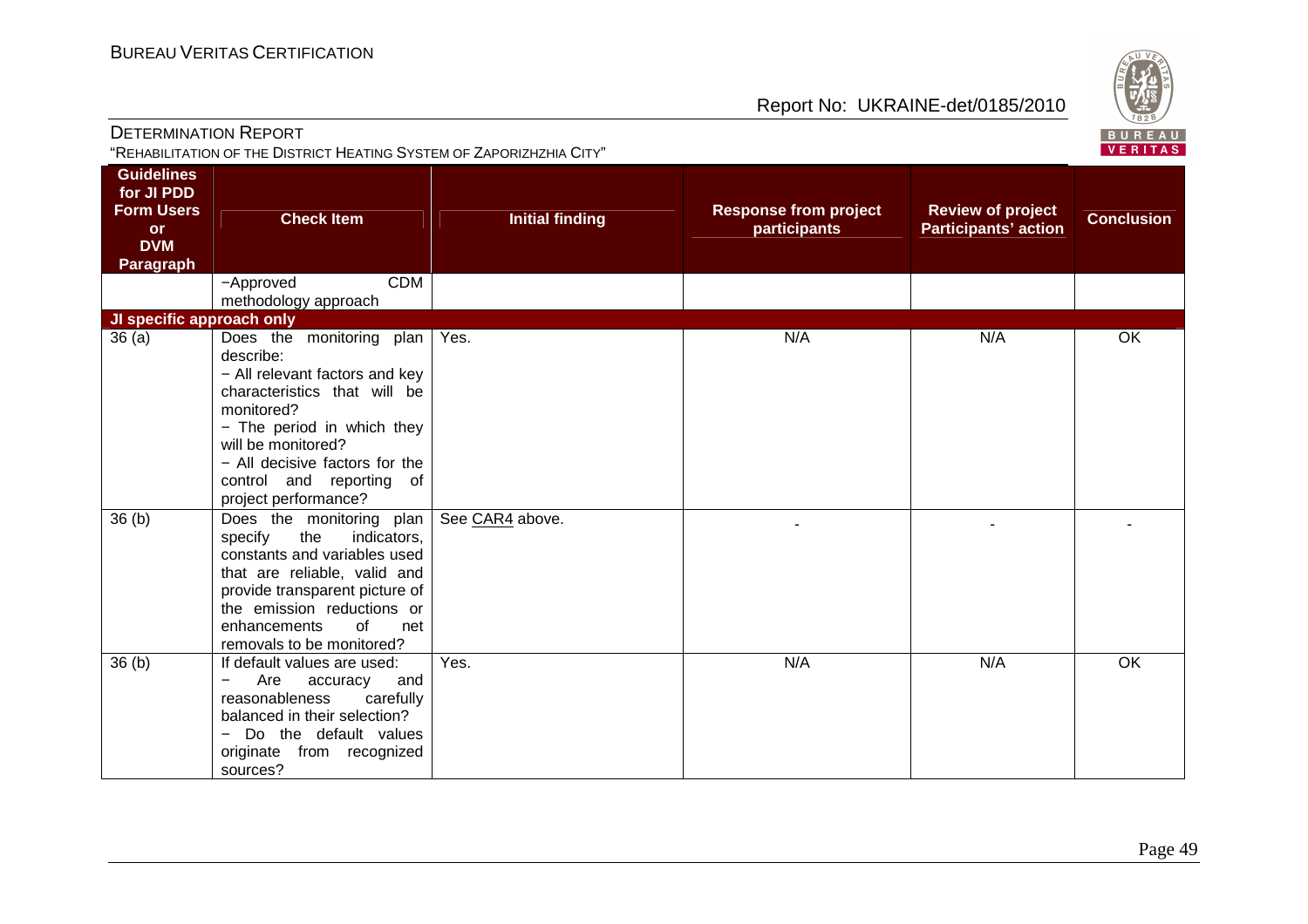unavailable? 36 (b) (iv) Are International System Unit (SI units) used? Report No: UKRAINE-det/0185/2010

No. N/A N/A OK



| DETERMINATION REPORT<br>"REHABILITATION OF THE DISTRICT HEATING SYSTEM OF ZAPORIZHZHIA CITY" |                                                                                                                                                                                                       |                                                                                                                   |                                                       |                                                         | BUREAL<br><b>VERITAS</b> |
|----------------------------------------------------------------------------------------------|-------------------------------------------------------------------------------------------------------------------------------------------------------------------------------------------------------|-------------------------------------------------------------------------------------------------------------------|-------------------------------------------------------|---------------------------------------------------------|--------------------------|
| <b>Guidelines</b><br>for JI PDD<br><b>Form Users</b><br><b>or</b><br><b>DVM</b><br>Paragraph | <b>Check Item</b>                                                                                                                                                                                     | <b>Initial finding</b>                                                                                            | <b>Response from project</b><br>participants          | <b>Review of project</b><br><b>Participants' action</b> | <b>Conclusion</b>        |
|                                                                                              | $-$ Are the<br>default values<br>statistical<br>supported<br>by<br>analyses<br>providing<br>reasonable<br>confidence<br>levels?<br>- Are the default values<br>presented in a transparent<br>manner?  |                                                                                                                   |                                                       |                                                         |                          |
| $36$ (b) (i)                                                                                 | For those values that are to<br>be provided by the project<br>participants,<br>does<br>the<br>monitoring<br>plan<br>clearly<br>indicate how the values are<br>to be selected and justified?           | Yes. Default carbon emission<br>factors for fuels are same during<br>all crediting period.                        | N/A                                                   | N/A                                                     | OK                       |
| 36 (b) (ii)                                                                                  | For other values,<br>- Does the monitoring plan<br>clearly indicate the precise<br>references from which these<br>values are taken?<br>- Is the conservativeness of<br>the values provided justified? | all<br>Yes.<br>values<br>in<br>used<br>calculations<br>line<br>with<br>are in<br>presented requirements.          | N/A                                                   | N/A                                                     | OK                       |
| 36 (b) (iii)                                                                                 | For all data sources, does<br>the monitoring plan specify<br>procedures to<br>the<br>be<br>followed if expected data are                                                                              | CAR9: Please specify in PDD the<br>procedures to be followed if<br>expected monitored<br>data are<br>unavailable. | CAR 9: This information is<br>added into the PDD v.03 | PDD version 03 was<br>checked. The issue<br>is closed.  | OK                       |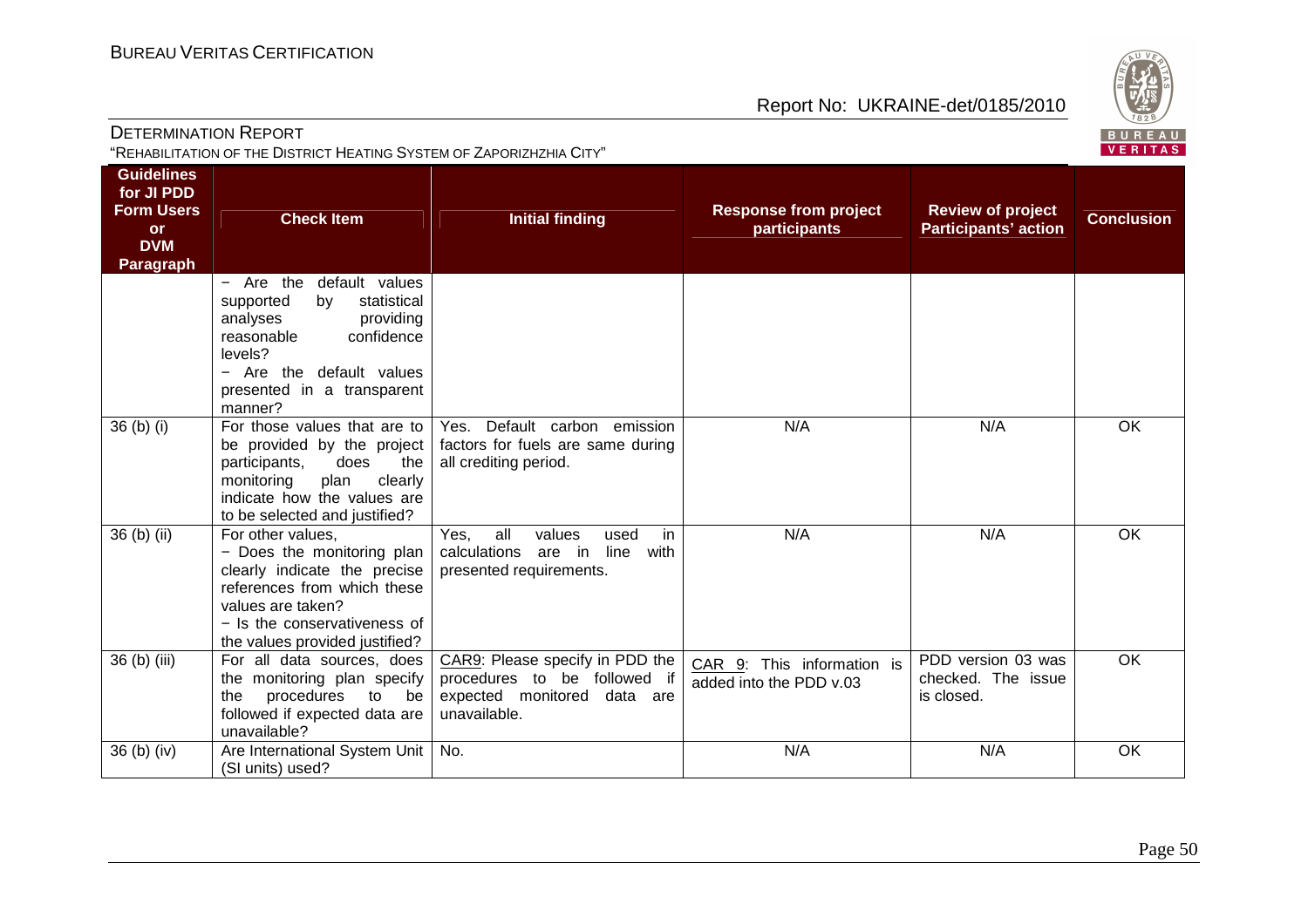

| <b>DETERMINATION REPORT</b>                                          |
|----------------------------------------------------------------------|
| "REHABILITATION OF THE DISTRICT HEATING SYSTEM OF ZAPORIZHZHIA CITY" |

| <b>Guidelines</b><br>for JI PDD<br><b>Form Users</b><br>or<br><b>DVM</b><br><b>Paragraph</b> | <b>Check Item</b>                                                                                                                                                                                         | <b>Initial finding</b>                                                                                                                                             | <b>Response from project</b><br>participants | <b>Review of project</b><br><b>Participants' action</b> | <b>Conclusion</b> |
|----------------------------------------------------------------------------------------------|-----------------------------------------------------------------------------------------------------------------------------------------------------------------------------------------------------------|--------------------------------------------------------------------------------------------------------------------------------------------------------------------|----------------------------------------------|---------------------------------------------------------|-------------------|
| 36 <sub>(b)</sub> <sub>(v)</sub>                                                             | the monitoring plan<br>Does<br>note<br>any<br>parameters,<br>coefficients, variables, etc.<br>that are used to calculate<br>baseline emissions or net<br>removals but are obtained<br>through monitoring? | Yes.                                                                                                                                                               | N/A                                          | N/A                                                     | OK                |
| 36 (b) (v)                                                                                   | Is the use of parameters,<br>coefficients, variables, etc.<br>consistent<br>the<br>between<br>baseline<br>and monitoring<br>plan?                                                                         | Yes,<br>of<br>use<br>parameters,<br>coefficients, variables, etc. is<br>consistent between the baseline<br>and monitoring plan.                                    | N/A                                          | N/A                                                     | OK                |
| 36 <sub>(c)</sub>                                                                            | the monitoring plan<br>Does<br>draw on the list of standard<br>variables<br>contained<br>in.<br>appendix B of "Guidance on<br>criteria for baseline setting<br>and monitoring"?                           | Yes, the monitoring plan draw on<br>the list of standard variables<br>contained in appendix B of<br>"Guidance on criteria for baseline<br>setting and monitoring". | N/A                                          | N/A                                                     | OK                |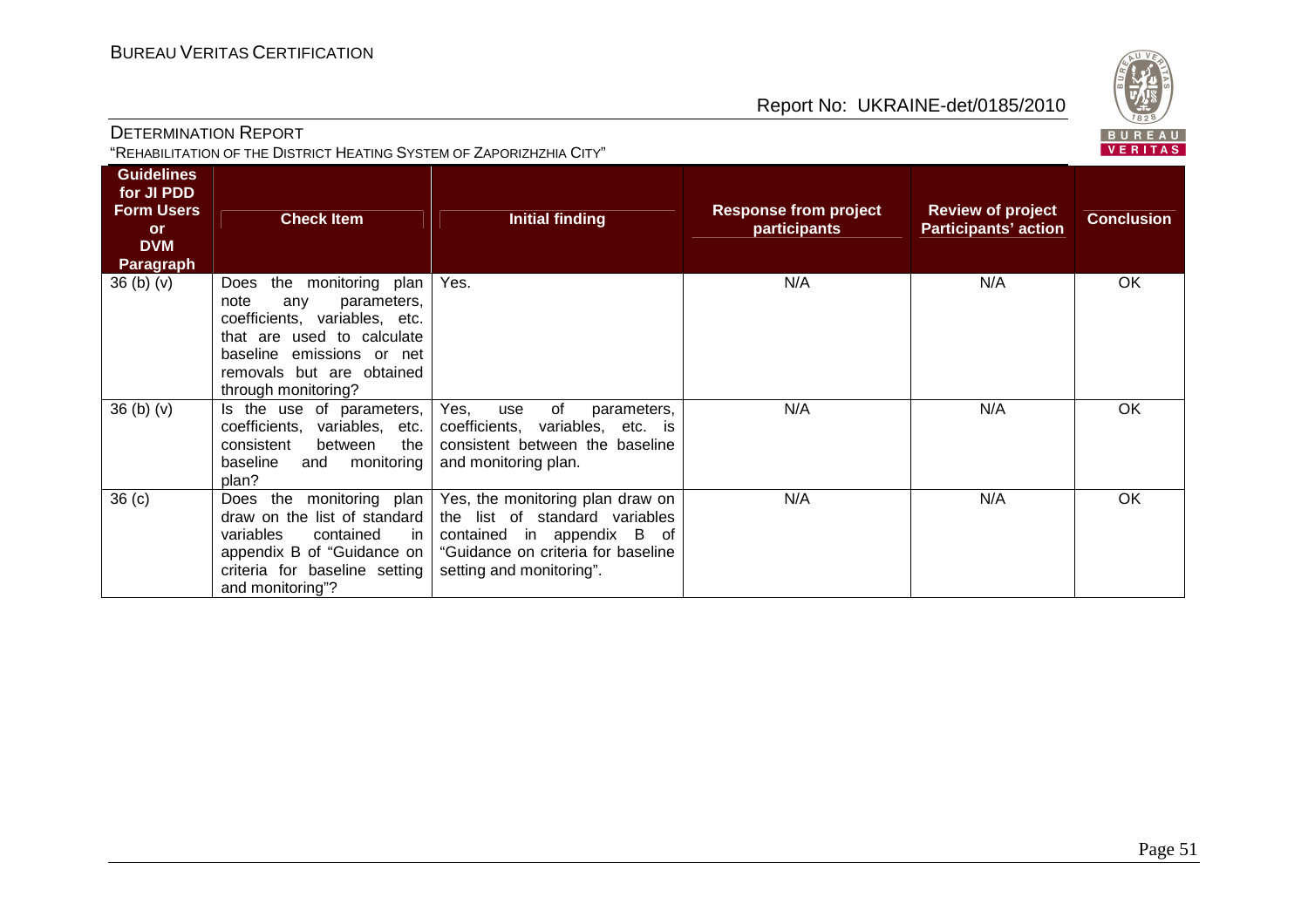

| <b>DETERMINATION REPORT</b><br>"REHABILITATION OF THE DISTRICT HEATING SYSTEM OF ZAPORIZHZHIA CITY" |                                                                                                                                                                                                                                                                                                                                                                                                                                                                                                                                                                                                                                                                                                |                                                                                                       |                                              |                                                         | ごじょン<br>BUREAL<br>VERITAS |
|-----------------------------------------------------------------------------------------------------|------------------------------------------------------------------------------------------------------------------------------------------------------------------------------------------------------------------------------------------------------------------------------------------------------------------------------------------------------------------------------------------------------------------------------------------------------------------------------------------------------------------------------------------------------------------------------------------------------------------------------------------------------------------------------------------------|-------------------------------------------------------------------------------------------------------|----------------------------------------------|---------------------------------------------------------|---------------------------|
| <b>Guidelines</b><br>for JI PDD<br><b>Form Users</b><br><b>or</b><br><b>DVM</b><br>Paragraph        | <b>Check Item</b>                                                                                                                                                                                                                                                                                                                                                                                                                                                                                                                                                                                                                                                                              | <b>Initial finding</b>                                                                                | <b>Response from project</b><br>participants | <b>Review of project</b><br><b>Participants' action</b> | <b>Conclusion</b>         |
| 36(d)                                                                                               | Does the monitoring plan  <br>explicitly<br>and<br>clearly<br>distinguish:<br>(i) Data and parameters that<br>are not monitored throughout<br>the crediting period, but are<br>determined only once (and<br>thus remain fixed throughout<br>the crediting period), and that<br>are available already at the<br>stage of determination?<br>(ii) Data and parameters that<br>are not monitored throughout<br>the crediting period, but are<br>determined only once (and<br>thus remain fixed throughout<br>the crediting period), but that<br>are not already available at<br>the stage of determination?<br>(iii) Data and parameters that<br>are monitored throughout the<br>crediting period? | Yes, the monitoring plan explicitly<br>and clearly distinguishes all<br>relevant data and parameters. | N/A                                          | N/A                                                     | OK                        |
| 36(e)                                                                                               | Does the monitoring plan<br>describe<br>the<br>methods<br>employed for data monitoring<br>(including its frequency) and<br>recording?                                                                                                                                                                                                                                                                                                                                                                                                                                                                                                                                                          | Yes.                                                                                                  | N/A                                          | N/A                                                     | OK                        |
| 36(f)                                                                                               | Does the monitoring<br>plan                                                                                                                                                                                                                                                                                                                                                                                                                                                                                                                                                                                                                                                                    | Yes, all necessary algorithms and                                                                     | N/A                                          | N/A                                                     | OK                        |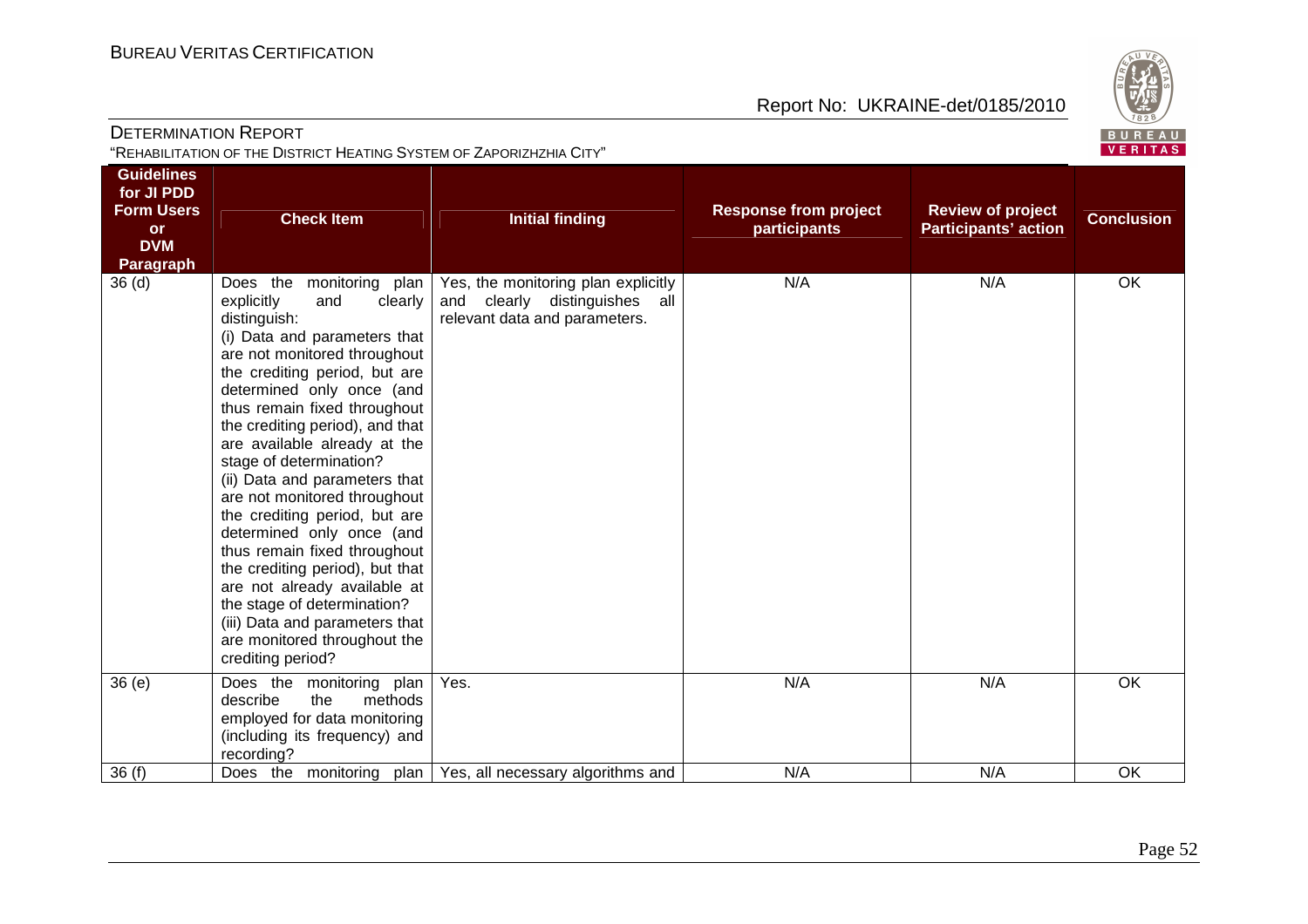

| <b>DETERMINATION REPORT</b><br>"REHABILITATION OF THE DISTRICT HEATING SYSTEM OF ZAPORIZHZHIA CITY" |                                                                                                                                                                                                                                                                              |                                                                                         |                                              |                                                         | $\vee$ 829/<br>BUREAL<br><b>VERITAS</b> |  |
|-----------------------------------------------------------------------------------------------------|------------------------------------------------------------------------------------------------------------------------------------------------------------------------------------------------------------------------------------------------------------------------------|-----------------------------------------------------------------------------------------|----------------------------------------------|---------------------------------------------------------|-----------------------------------------|--|
| <b>Guidelines</b><br>for JI PDD<br><b>Form Users</b><br><b>or</b><br><b>DVM</b><br><b>Paragraph</b> | <b>Check Item</b>                                                                                                                                                                                                                                                            | <b>Initial finding</b>                                                                  | <b>Response from project</b><br>participants | <b>Review of project</b><br><b>Participants' action</b> | <b>Conclusion</b>                       |  |
|                                                                                                     | elaborate all algorithms and<br>formulae<br>used<br>for<br>the<br>estimation/calculation<br>of<br>baseline emissions/removals<br>emissions/<br>and<br>project<br>removals or direct monitoring<br>of emission reductions from<br>project, leakage, as<br>the<br>appropriate? | formulae are provided.                                                                  |                                              |                                                         |                                         |  |
| 36 (f) (i)                                                                                          | Is the underlying rationale for<br>algorithms/formulae<br>the<br>explained?                                                                                                                                                                                                  | Yes, all necessary algorithms and<br>formulae are clearly described.                    | N/A                                          | N/A                                                     | OK                                      |  |
| 36 (f) (ii)                                                                                         | consistent variables,<br>Are<br>equation formats, subscripts<br>etc. used?                                                                                                                                                                                                   | all variables,<br>Yes,<br>equation<br>format, subscripts<br>etc.<br>used<br>consistent. | N/A                                          | N/A                                                     | OK                                      |  |
| 36 (f) (iii)                                                                                        | Are all equations numbered?                                                                                                                                                                                                                                                  | Yes.                                                                                    | N/A                                          | N/A                                                     | OK                                      |  |
| 36 (f) (iv)                                                                                         | Are all variables, with units<br>indicated defined?                                                                                                                                                                                                                          | Yes.                                                                                    | N/A                                          | N/A                                                     | <b>OK</b>                               |  |
| 36 $(f)(v)$                                                                                         | Is the conservativeness of<br>algorithms/procedures<br>the<br>justified?                                                                                                                                                                                                     | Used algorithms/procedures are<br>in line with state norms and are<br>concervative.     | N/A                                          | N/A                                                     | $\overline{OK}$                         |  |
| 36 $(f)(v)$                                                                                         | To the extent possible, are<br>methods to quantitatively<br>account for uncertainty in key<br>parameters included?                                                                                                                                                           | Yes.                                                                                    | N/A                                          | N/A                                                     | OK                                      |  |
| 36 (f) (vi)                                                                                         | Is consistency between the<br>elaboration of the baseline                                                                                                                                                                                                                    | Yes.                                                                                    | N/A                                          | N/A                                                     | OK                                      |  |

scenario and the procedure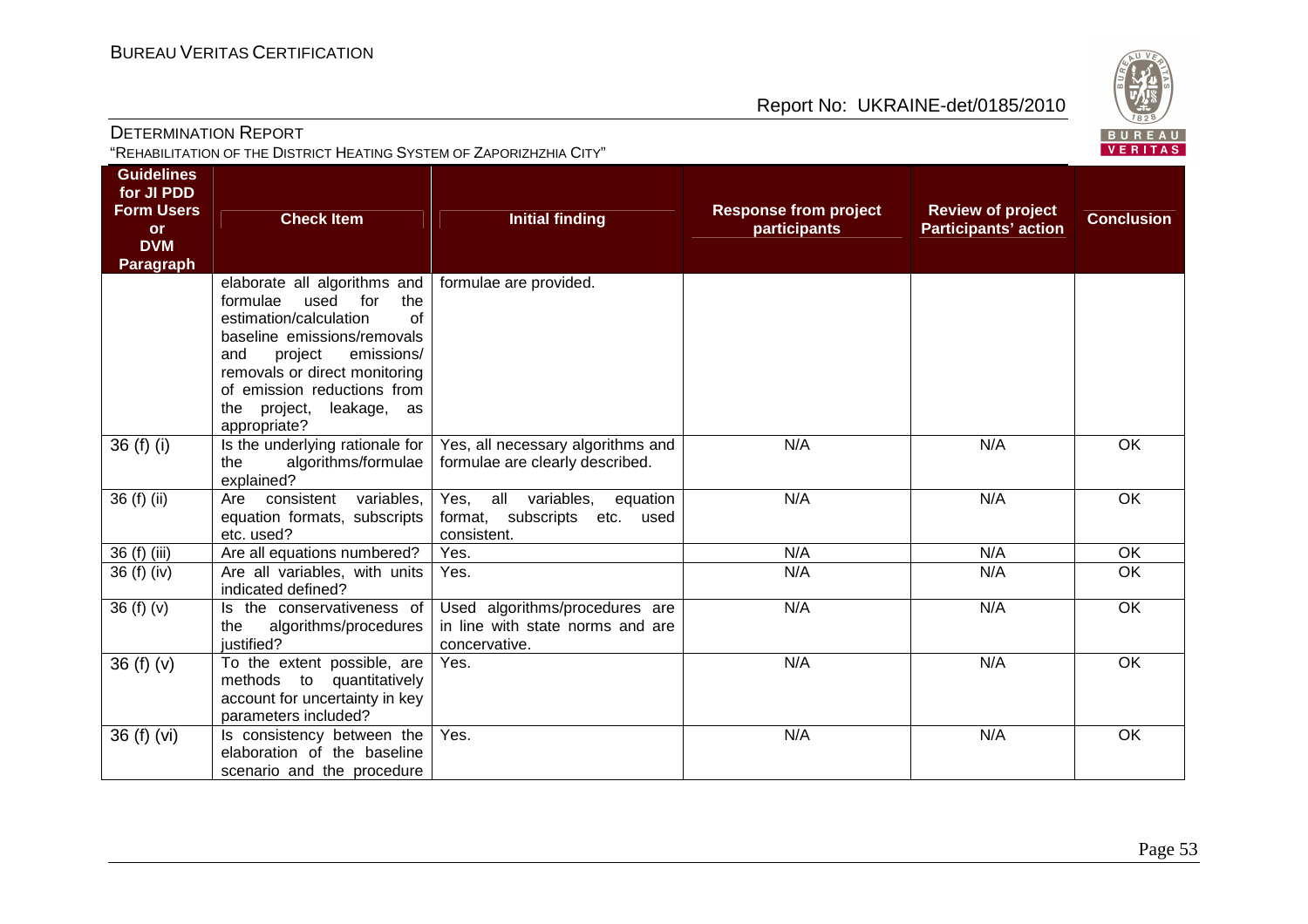

| <b>DETERMINATION REPORT</b>                                          |
|----------------------------------------------------------------------|
| "REHABILITATION OF THE DISTRICT HEATING SYSTEM OF ZAPORIZHZHIA CITY" |

| <b>Guidelines</b><br>for JI PDD<br><b>Form Users</b><br><b>or</b><br><b>DVM</b><br>Paragraph | <b>Check Item</b>                                                                                                                                                    | <b>Initial finding</b>                                                                                                                                                                               | <b>Response from project</b><br>participants                               | <b>Review of project</b><br><b>Participants' action</b> | <b>Conclusion</b> |
|----------------------------------------------------------------------------------------------|----------------------------------------------------------------------------------------------------------------------------------------------------------------------|------------------------------------------------------------------------------------------------------------------------------------------------------------------------------------------------------|----------------------------------------------------------------------------|---------------------------------------------------------|-------------------|
|                                                                                              | for calculating the emissions<br>net removals of the<br>or<br>baseline ensured?                                                                                      |                                                                                                                                                                                                      |                                                                            |                                                         |                   |
| 36 (f) (vii)                                                                                 | of<br>the<br>Are<br>any parts<br>algorithms or formulae that<br>self-evident<br>are<br>not<br>explained?                                                             | No, all algorithms and formulas<br>clearly explained                                                                                                                                                 | N/A                                                                        | N/A                                                     | <b>OK</b>         |
| 36 (f) (vii)                                                                                 | Is it justified<br>that<br>the<br>procedure is consistent with<br>standard<br>technical<br>procedures in the relevant<br>sector?                                     | Yes.                                                                                                                                                                                                 | N/A                                                                        | N/A                                                     | OK                |
| 36 (f) (vii)                                                                                 | Are references provided as<br>necessary?                                                                                                                             | References are not necessary.                                                                                                                                                                        | N/A                                                                        | N/A                                                     | <b>OK</b>         |
| 36 (f) (vii)                                                                                 | Are implicit and explicit key<br>assumptions explained in a<br>transparent manner?                                                                                   | Yes, all implicit and explicit<br>assumptions explained<br>in a<br>transparent manner.                                                                                                               | N/A                                                                        | N/A                                                     | OK                |
| 36 (f) (vii)                                                                                 | Is it clearly stated which<br>assumptions and procedures<br>have significant uncertainty<br>associated with them, and<br>how such uncertainty is to be<br>addressed? | clarify<br>$CL3$ :<br>Please<br>which<br>assumptions<br>procedures<br>and<br>significant<br>uncertainty<br>have<br>associated with them, and how<br>such<br>uncertainty<br>is to<br>be<br>addressed. | This<br>information<br>CL <sub>3</sub> :<br>is<br>added into the PDD v.03. | PDD version 03 was<br>checked. The issue<br>is closed.  | <b>OK</b>         |
| 36 (f) (vii)                                                                                 | Is the uncertainty of key<br>parameters described<br>and.<br>possible,<br>where<br>is<br>an<br>at 95%<br>uncertainty range<br>confidence<br>level for<br>key         | $CL4$ :<br>clarify<br>is<br>Please<br>an<br>95%<br>uncertainty<br>range<br>at<br>confidence<br>for<br>key<br>level<br>parameters for the calculation of<br>emission<br>reductions<br><b>or</b>       | This<br>information<br>$CL4$ :<br>is is<br>added into the PDD v.03.        | PDD version 03 was<br>checked. The issue<br>is closed.  | <b>OK</b>         |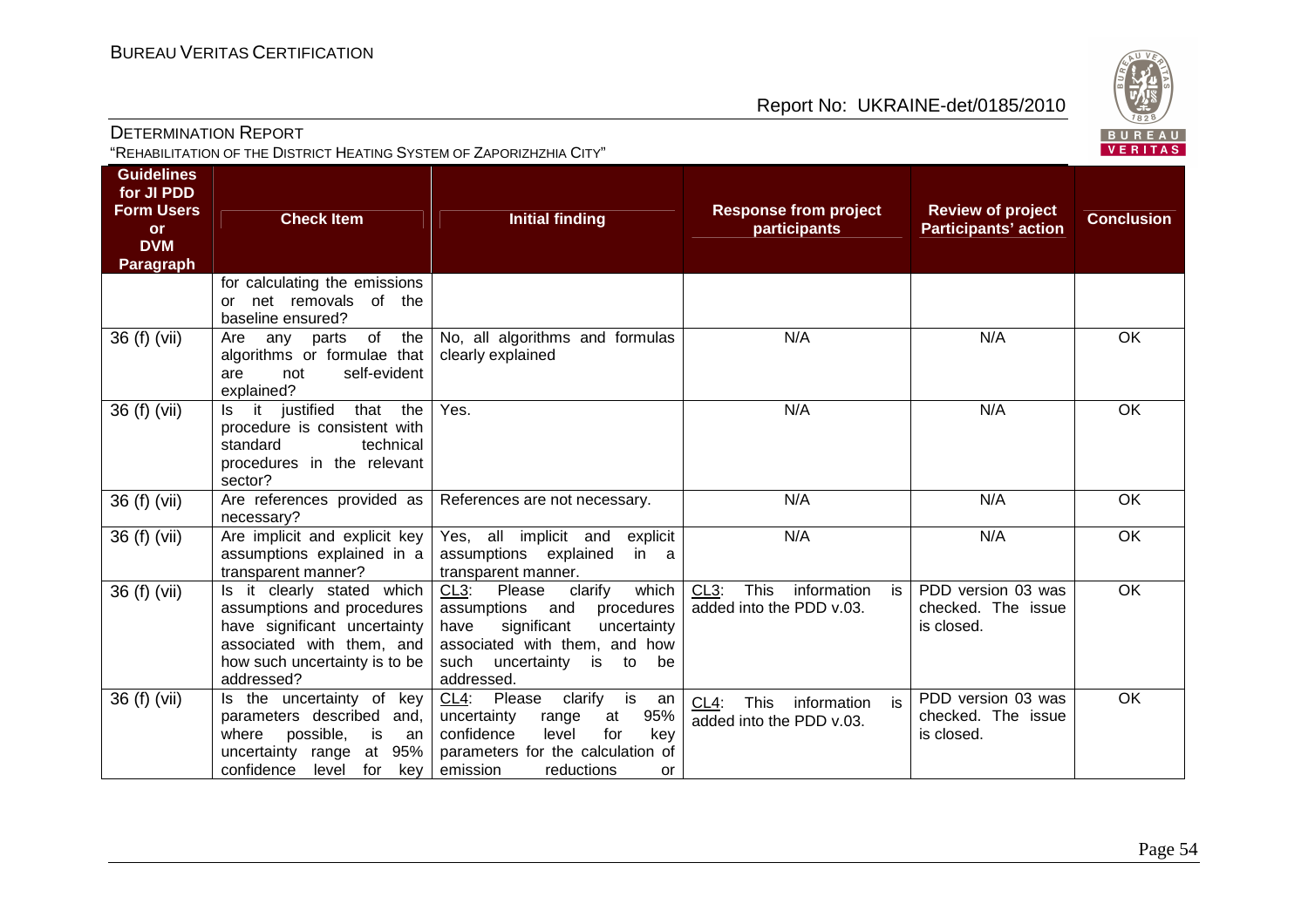

| <b>DETERMINATION REPORT</b><br>"REHABILITATION OF THE DISTRICT HEATING SYSTEM OF ZAPORIZHZHIA CITY" |                                                                                                                                                                                                                                                                                                                                   |                                                                                                                                                                                                                   |                                                                                                                                                        |                                                         | ごご<br>BUREAL<br><b>VERITAS</b> |
|-----------------------------------------------------------------------------------------------------|-----------------------------------------------------------------------------------------------------------------------------------------------------------------------------------------------------------------------------------------------------------------------------------------------------------------------------------|-------------------------------------------------------------------------------------------------------------------------------------------------------------------------------------------------------------------|--------------------------------------------------------------------------------------------------------------------------------------------------------|---------------------------------------------------------|--------------------------------|
| <b>Guidelines</b><br>for JI PDD<br><b>Form Users</b><br><b>or</b><br><b>DVM</b><br><b>Paragraph</b> | <b>Check Item</b>                                                                                                                                                                                                                                                                                                                 | <b>Initial finding</b>                                                                                                                                                                                            | <b>Response from project</b><br>participants                                                                                                           | <b>Review of project</b><br><b>Participants' action</b> | <b>Conclusion</b>              |
|                                                                                                     | for<br>parameters<br>the<br>calculation<br>of<br>emission<br>reductions or enhancements<br>of net removals provided?                                                                                                                                                                                                              | enhancements of net removals<br>provided?                                                                                                                                                                         |                                                                                                                                                        |                                                         |                                |
| 36(9)                                                                                               | Does the monitoring plan<br>identify<br>national<br>a a<br>or<br>international<br>monitoring<br>standard if such standard<br>has to be and/or is applied to<br>certain<br>aspects of the<br>project?<br>Does the monitoring plan<br>provide a reference as to<br>where a detailed description<br>of the standard can be<br>found? | CL5: Please clarify is national or<br>international monitoring standard<br>has to be and/or is applied to<br>certain aspects of the project? If<br>yes, mentioned them in PDD and<br>provide relevant references. | CL5: The developer of this JI<br>project has elaborated the<br>own specific for such type<br>projects approach for baseline<br>setting and monitoring. | PDD version 03 was<br>checked. The issue<br>is closed.  | OK                             |
| 36(h)                                                                                               | Does the monitoring plan<br>document<br>statistical<br>if<br>techniques,<br>used<br>for<br>monitoring, and that they are<br>used in a conservative<br>manner?                                                                                                                                                                     | Statistic data used in line with<br>relevant<br>state<br>industrial<br>and<br>norms.                                                                                                                              | N/A                                                                                                                                                    | N/A                                                     | OK                             |
| 36(i)                                                                                               | Does the<br>monitoring plan<br>the<br>present<br>quality<br>control<br>and<br>assurance<br>the<br>for<br>procedures<br>monitoring<br>process,<br>including,<br>appropriate,<br>as                                                                                                                                                 | Yes.                                                                                                                                                                                                              | N/A                                                                                                                                                    | N/A                                                     | OK                             |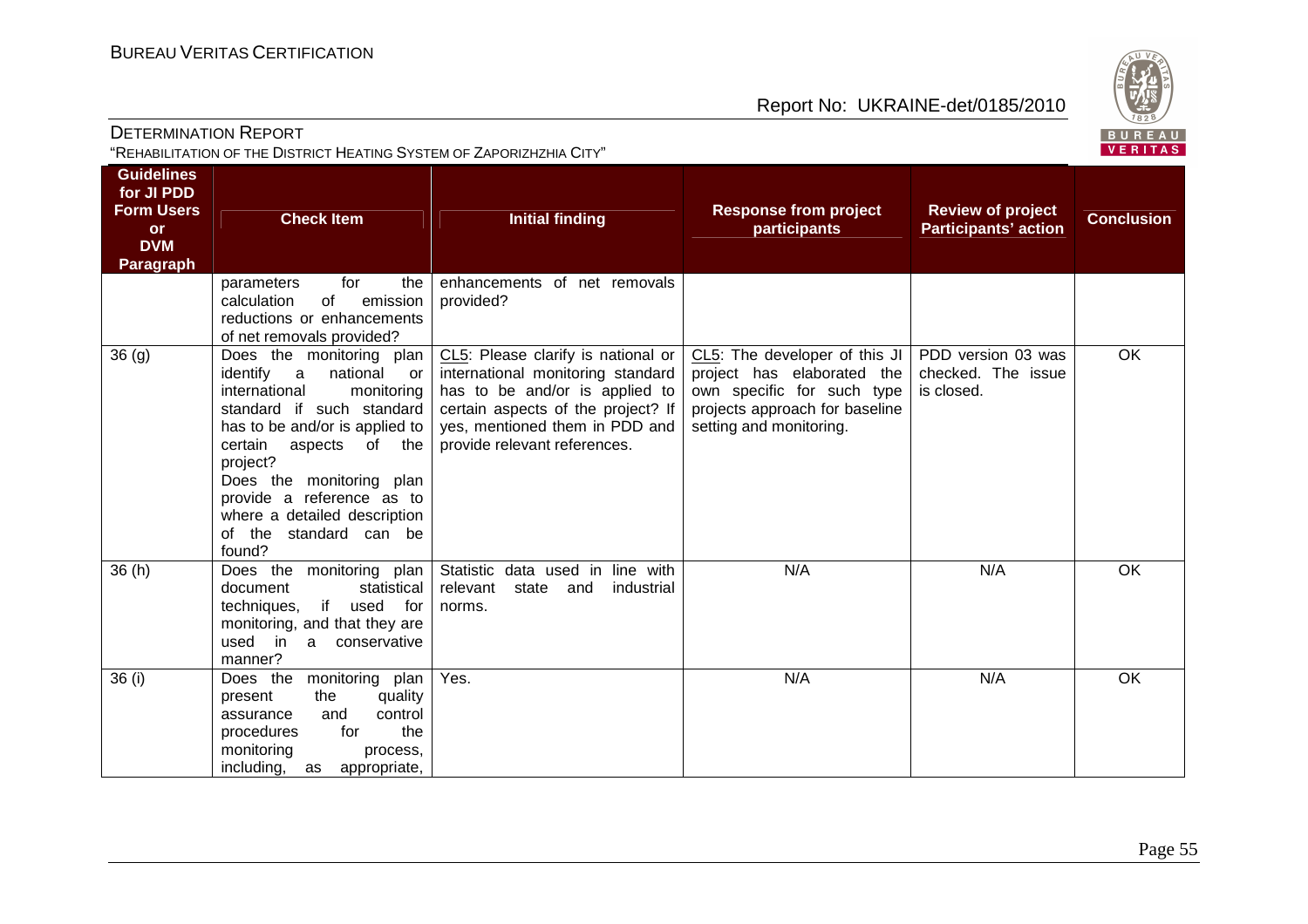

| <b>DETERMINATION REPORT</b>                                          |  |
|----------------------------------------------------------------------|--|
| "REHABILITATION OF THE DISTRICT HEATING SYSTEM OF ZAPORIZHZHIA CITY" |  |

| <b>Guidelines</b><br>for JI PDD<br><b>Form Users</b><br><b>or</b><br><b>DVM</b><br>Paragraph | <b>Check Item</b>                                                                                                                                                                                                                                                              | <b>Initial finding</b>                                                                                                                                                                                     | <b>Response from project</b><br>participants                               | <b>Review of project</b><br><b>Participants' action</b> | <b>Conclusion</b> |
|----------------------------------------------------------------------------------------------|--------------------------------------------------------------------------------------------------------------------------------------------------------------------------------------------------------------------------------------------------------------------------------|------------------------------------------------------------------------------------------------------------------------------------------------------------------------------------------------------------|----------------------------------------------------------------------------|---------------------------------------------------------|-------------------|
|                                                                                              | information<br>on calibration<br>and on how records on data<br>and/or method validity and<br>accuracy are kept and made<br>available upon request?                                                                                                                             |                                                                                                                                                                                                            |                                                                            |                                                         |                   |
| 36(j)                                                                                        | Does the monitoring<br>plan<br>clearly<br>identify<br>the I<br>responsibilities<br>and<br>the<br>authority<br>regarding<br>the<br>monitoring activities?                                                                                                                       | CL6: Please specify in PDD<br>departments of Concern «Mis'ki<br>teplovi merezhi» and Institute of<br>Engineering Ecology that take a<br>part in monitoring activity and<br>what parameters they collected. | information<br>This<br>CL <sub>6</sub> :<br>is.<br>added into the PDD v.03 | PDD version 03 was<br>checked. The issue<br>is closed.  | OK                |
| 36(k)                                                                                        | Does the monitoring plan, on<br>the whole, reflect good<br>monitoring<br>practices<br>appropriate to the project<br>type?<br>If it is a JI LULUCF project, is<br>the good practice guidance<br>developed by IPCC applied?                                                      | Proposed monitoring plan is<br>typical for such project activity.                                                                                                                                          | N/A                                                                        | N/A                                                     | OK                |
| 36 (I)                                                                                       | Does the monitoring plan<br>provide, in tabular form, a<br>complete compilation of the<br>data that need to be<br>collected for its application,<br>including<br>data that<br>are<br>measured or sampled and<br>data that are collected from<br>other<br>sources<br>but<br>not | Yes.                                                                                                                                                                                                       | N/A                                                                        | N/A                                                     | OK                |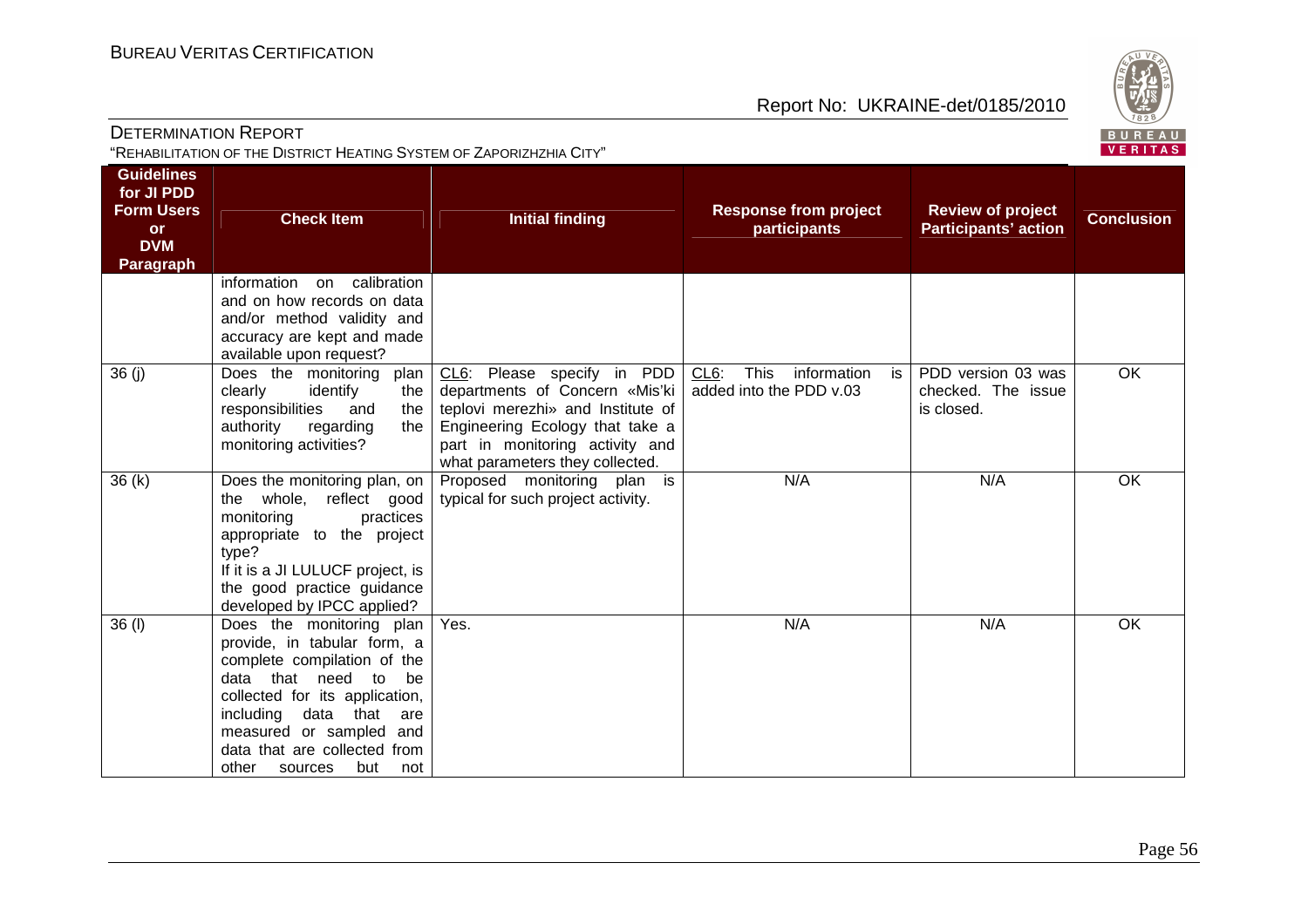

| <b>DETERMINATION REPORT</b>                                          |  |
|----------------------------------------------------------------------|--|
| "REHABILITATION OF THE DISTRICT HEATING SYSTEM OF ZAPORIZHZHIA CITY" |  |

| <b>Guidelines</b><br>for JI PDD<br><b>Form Users</b><br><b>or</b><br><b>DVM</b><br><b>Paragraph</b> | <b>Check Item</b>                                                                                                                                                                                                                                                                                                                                                          | <b>Initial finding</b>                                                                                                                                                                                                  | <b>Response from project</b><br>participants           | <b>Review of project</b><br><b>Participants' action</b> | <b>Conclusion</b> |
|-----------------------------------------------------------------------------------------------------|----------------------------------------------------------------------------------------------------------------------------------------------------------------------------------------------------------------------------------------------------------------------------------------------------------------------------------------------------------------------------|-------------------------------------------------------------------------------------------------------------------------------------------------------------------------------------------------------------------------|--------------------------------------------------------|---------------------------------------------------------|-------------------|
|                                                                                                     | including<br>that<br>data<br>are<br>calculated with equations?                                                                                                                                                                                                                                                                                                             |                                                                                                                                                                                                                         |                                                        |                                                         |                   |
| 36(m)                                                                                               | Does the monitoring<br>plan<br>that<br>the<br>indicate<br>data<br>monitored and required for<br>verification are to be kept for<br>two years after the last<br>transfer of ERUs for the<br>project?                                                                                                                                                                        | <b>CAR10:</b><br>indicate<br>Please<br>- in<br>monitoring plan that the data<br>monitored<br>and<br>required<br>for<br>verification are to be kept for two<br>years after the last transfer of<br>ERUs for the project. | CAR 10: This information is<br>added into the PDD v.03 | PDD version 03 was<br>checked. The issue<br>is closed.  | OK                |
| 37                                                                                                  | selected<br>elements<br>lf<br>or<br>combinations<br>of approved<br><b>CDM</b><br>methodologies<br>or<br>methodological tools<br>are<br>used for establishing<br>the<br>monitoring<br>plan, are<br>the<br>selected<br>elements<br>$\alpha$<br>combination, together with<br>elements<br>supplementary<br>developed by the project<br>participants in line with 36<br>above? | No any selected elements or<br>combinations of approved CDM<br>methodologies or methodological<br>tools used in monitoring plan.                                                                                        | N/A                                                    | N/A                                                     | OK                |
| 38(a)                                                                                               | Approved CDM methodology approach only<br>Does the PDD provide the                                                                                                                                                                                                                                                                                                         | N/A                                                                                                                                                                                                                     | N/A                                                    | N/A                                                     | OK                |
|                                                                                                     | title, reference number and<br>version of the approved CDM<br>methodology used?                                                                                                                                                                                                                                                                                            |                                                                                                                                                                                                                         |                                                        |                                                         |                   |
| 38(a)                                                                                               | <b>CDM</b><br>the<br>approved<br>ls.<br>methodology the most recent                                                                                                                                                                                                                                                                                                        | N/A                                                                                                                                                                                                                     | N/A                                                    | N/A                                                     | OK                |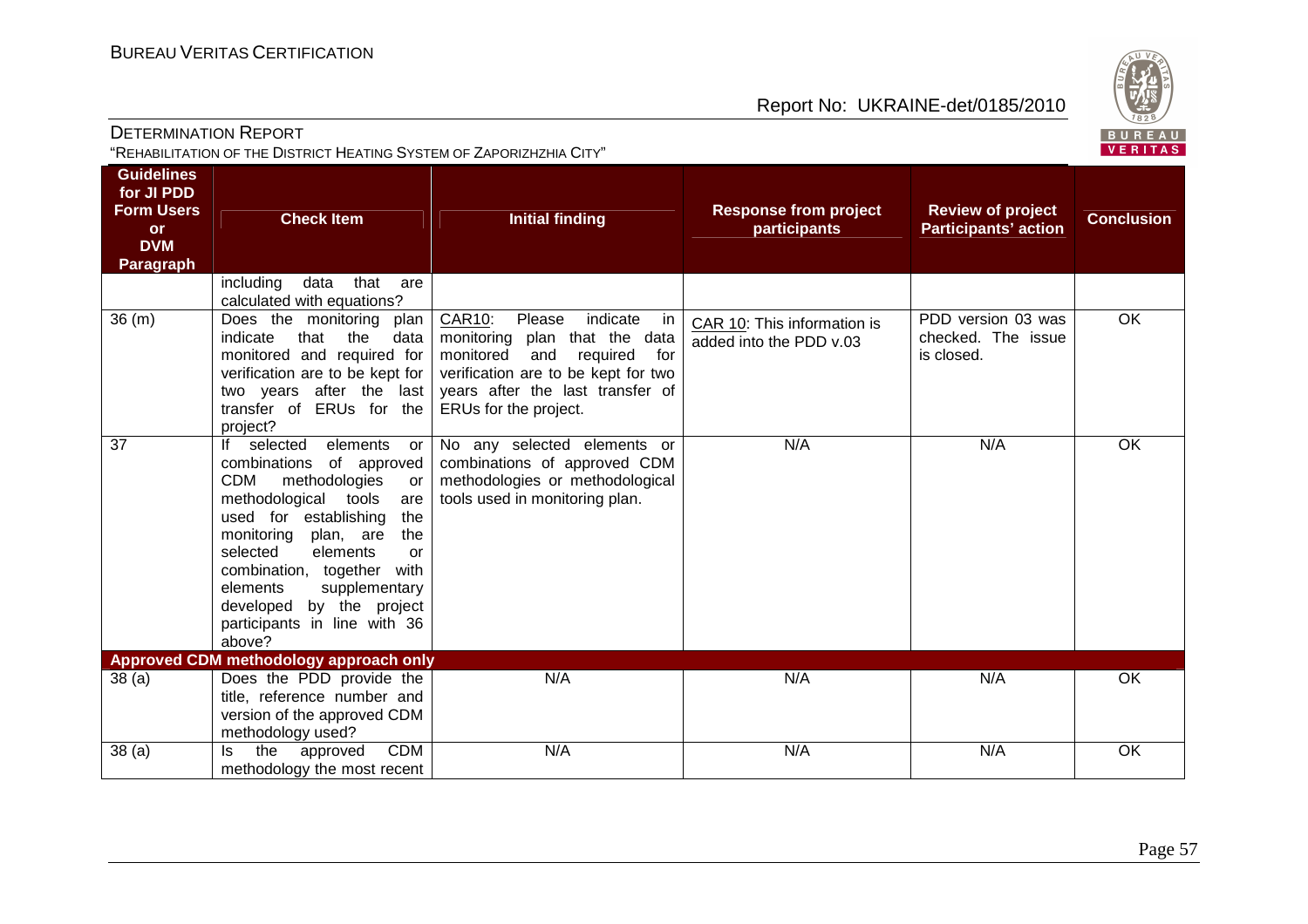

| <b>DETERMINATION REPORT</b>                                                                         | "REHABILITATION OF THE DISTRICT HEATING SYSTEM OF ZAPORIZHZHIA CITY"                                                                                                                                         |                                                                                                                                                                             |                                              |                                                         | ーーー<br>BUREAL<br><b>VERITAS</b> |
|-----------------------------------------------------------------------------------------------------|--------------------------------------------------------------------------------------------------------------------------------------------------------------------------------------------------------------|-----------------------------------------------------------------------------------------------------------------------------------------------------------------------------|----------------------------------------------|---------------------------------------------------------|---------------------------------|
| <b>Guidelines</b><br>for JI PDD<br><b>Form Users</b><br><b>or</b><br><b>DVM</b><br><b>Paragraph</b> | <b>Check Item</b>                                                                                                                                                                                            | <b>Initial finding</b>                                                                                                                                                      | <b>Response from project</b><br>participants | <b>Review of project</b><br><b>Participants' action</b> | <b>Conclusion</b>               |
|                                                                                                     | valid version when the PDD<br>is submitted for publication?<br>If not, is the methodology still<br>within the grace period (was<br>the methodology revised to a<br>newer version in the past two<br>months)? |                                                                                                                                                                             |                                              |                                                         |                                 |
| 38(b)                                                                                               | Does the PDD provide a<br>of why the<br>description<br>approved CDM methodology<br>is applicable to the project?                                                                                             | N/A                                                                                                                                                                         | N/A                                          | N/A                                                     | OK                              |
| 38 <sub>(c)</sub>                                                                                   | Are<br>all<br>explanations,<br>descriptions and analyses<br>pertaining to monitoring in<br><b>PDD</b><br>made<br>the<br>in<br>with<br>accordance<br>the<br><b>CDM</b><br>referenced approved<br>methodology? | N/A                                                                                                                                                                         | N/A                                          | N/A                                                     | OK                              |
| 38 <sub>(d)</sub>                                                                                   | the<br>monitoring<br>plan<br>Is<br>established appropriately as<br>a result?                                                                                                                                 | N/A                                                                                                                                                                         | N/A                                          | N/A                                                     | OK                              |
| 39                                                                                                  | the<br>monitoring<br>lf<br>plan<br>indicates<br>overlapping<br>monitoring periods during the<br>crediting period:<br>(a) Is the underlying project<br>clearly<br>composed<br>0f                              | Applicable to both JI specific approach and approved CDM methodology approach<br>There<br>overlapping<br>are<br>no<br>monitoring periods<br>during the<br>crediting period. | N/A                                          | N/A                                                     | OK                              |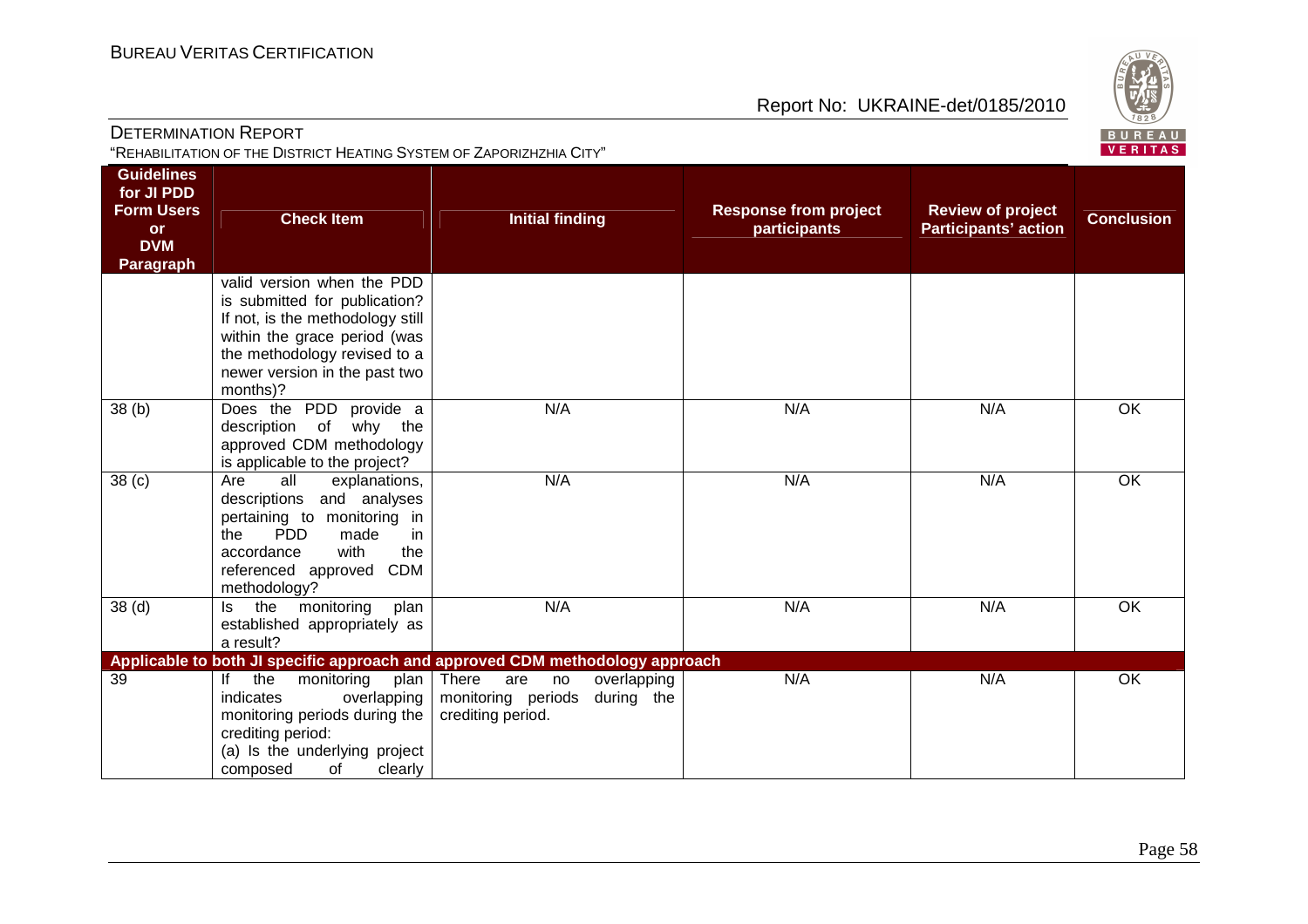

| <b>DETERMINATION REPORT</b>                          |                                                                                                                                                                                                                                                                                                                                                                                                                                                                                                                                                                                                                                                                                                                                                      |                        |                              |                             | BUREAL            |
|------------------------------------------------------|------------------------------------------------------------------------------------------------------------------------------------------------------------------------------------------------------------------------------------------------------------------------------------------------------------------------------------------------------------------------------------------------------------------------------------------------------------------------------------------------------------------------------------------------------------------------------------------------------------------------------------------------------------------------------------------------------------------------------------------------------|------------------------|------------------------------|-----------------------------|-------------------|
|                                                      | "REHABILITATION OF THE DISTRICT HEATING SYSTEM OF ZAPORIZHZHIA CITY"                                                                                                                                                                                                                                                                                                                                                                                                                                                                                                                                                                                                                                                                                 |                        |                              |                             | <b>VERITAS</b>    |
| <b>Guidelines</b><br>for JI PDD<br><b>Form Users</b> |                                                                                                                                                                                                                                                                                                                                                                                                                                                                                                                                                                                                                                                                                                                                                      |                        | <b>Response from project</b> | <b>Review of project</b>    |                   |
| <b>or</b>                                            | <b>Check Item</b>                                                                                                                                                                                                                                                                                                                                                                                                                                                                                                                                                                                                                                                                                                                                    | <b>Initial finding</b> | participants                 | <b>Participants' action</b> | <b>Conclusion</b> |
| <b>DVM</b>                                           |                                                                                                                                                                                                                                                                                                                                                                                                                                                                                                                                                                                                                                                                                                                                                      |                        |                              |                             |                   |
| <b>Paragraph</b>                                     |                                                                                                                                                                                                                                                                                                                                                                                                                                                                                                                                                                                                                                                                                                                                                      |                        |                              |                             |                   |
|                                                      | identifiable components for<br>which emission reductions or<br>enhancements of removals<br>calculated<br>be<br>can<br>independently?<br>(b) Can monitoring<br>be<br>performed independently for<br>each of these components<br>(i.e. the data/parameters<br>monitored<br>for<br>one<br>component<br>not<br>are<br>dependent<br>on/effect<br>be<br>data/parameters<br>to<br>monitored<br>another<br>for<br>component)?<br>(c) Does the monitoring plan<br>ensure that monitoring is<br>performed for all components<br>and that in these cases all<br>the requirements of the JI<br>guidelines<br>further<br>and<br>by the JISC<br>guidance<br>regarding<br>monitoring<br>are<br>met?<br>(d) Does the monitoring plan<br>provide<br>explicitly<br>for |                        |                              |                             |                   |
|                                                      | overlapping<br>monitoring<br>periods of clearly defined                                                                                                                                                                                                                                                                                                                                                                                                                                                                                                                                                                                                                                                                                              |                        |                              |                             |                   |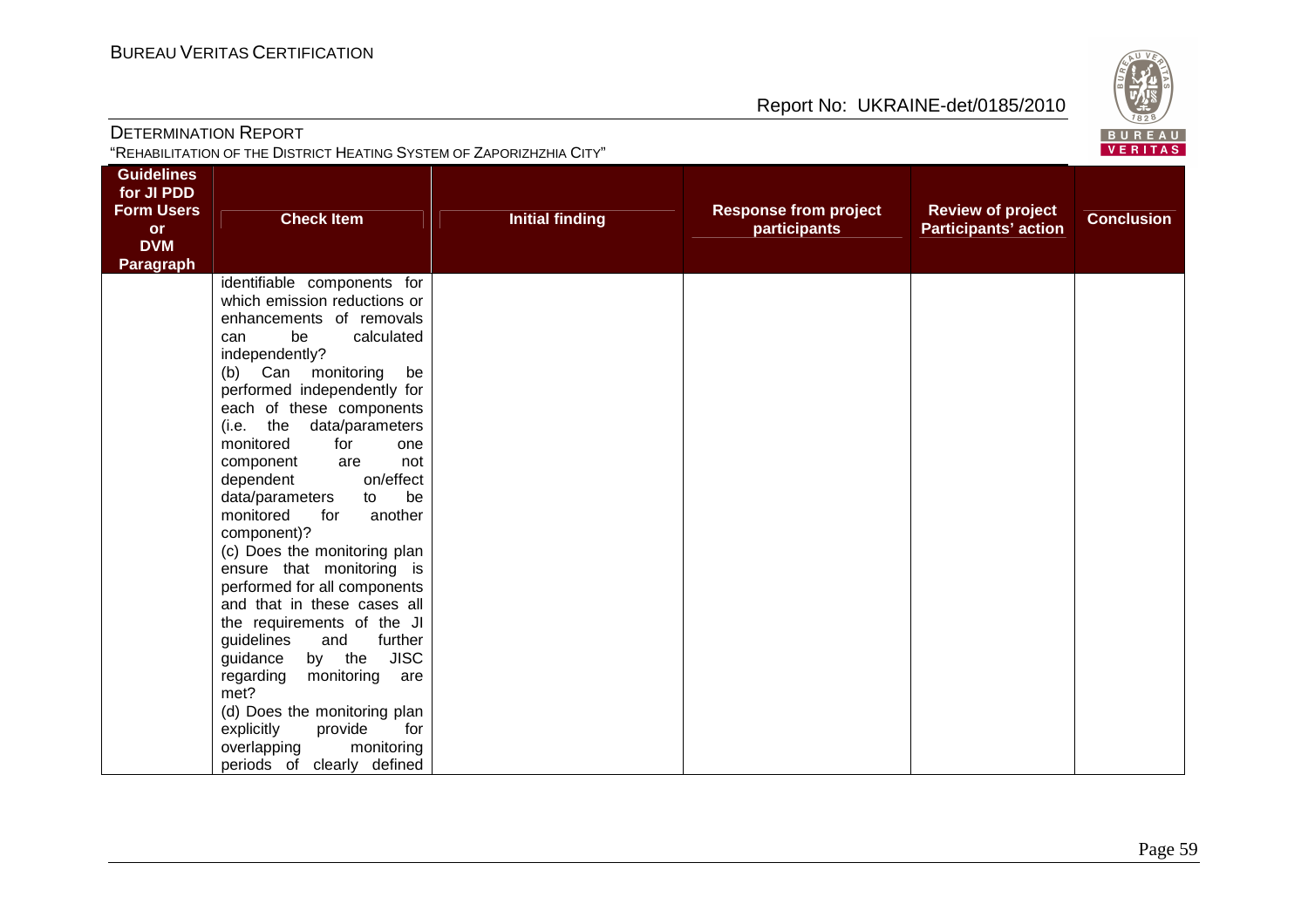

DETERMINATION REPORT"REHABILITATION OF THE DISTRICT HEATING SYSTEM OF ZAPORIZHZHIA CITY"

| <b>Guidelines</b><br>for JI PDD<br><b>Form Users</b><br><b>or</b><br><b>DVM</b><br><b>Paragraph</b> | <b>Check Item</b>                                                                                                                                                                                                  | <b>Initial finding</b>                                                                                          | <b>Response from project</b><br>participants | <b>Review of project</b><br><b>Participants' action</b> | <b>Conclusion</b> |
|-----------------------------------------------------------------------------------------------------|--------------------------------------------------------------------------------------------------------------------------------------------------------------------------------------------------------------------|-----------------------------------------------------------------------------------------------------------------|----------------------------------------------|---------------------------------------------------------|-------------------|
|                                                                                                     | project components, justify<br>its need and state how the<br>conditions mentioned in (a)-<br>(c) are met?                                                                                                          |                                                                                                                 |                                              |                                                         |                   |
| Leakage<br>JI specific approach only                                                                |                                                                                                                                                                                                                    |                                                                                                                 |                                              |                                                         |                   |
| 40(a)                                                                                               | Does the PDD appropriately<br>describe an assessment of<br>the potential leakage of the<br>and appropriately<br>project<br>explain which sources of<br>leakage are to be calculated<br>and which can be neglected? | No<br>leakage is expected<br>in<br>proposed project activity.                                                   | N/A                                          | N/A                                                     | OK                |
| 40(b)                                                                                               | Does the PDD provide a<br>procedure for an ex ante<br>estimate of leakage?                                                                                                                                         | leakage<br>is expected<br>No<br>in<br>proposed project activity.                                                | N/A                                          | N/A                                                     | OK                |
| 41                                                                                                  | Approved CDM methodology approach only<br>Are the leakage and the<br>procedure for its estimation<br>defined in accordance with<br><b>CDM</b><br>the<br>approved<br>methodology?                                   | N/A                                                                                                             | N/A                                          | N/A                                                     | OK.               |
|                                                                                                     | Estimation of emission reductions or enhancements of net removals                                                                                                                                                  |                                                                                                                 |                                              |                                                         |                   |
| 42                                                                                                  | Does the PDD indicate which  <br>of the following approaches it<br>chooses?<br>(a) Assessment of emissions<br>net removals in the<br>or                                                                            | Assessment of emissions or net<br>removals in the baseline scenario<br>and in the project scenario was<br>used. | N/A                                          | N/A                                                     | OK                |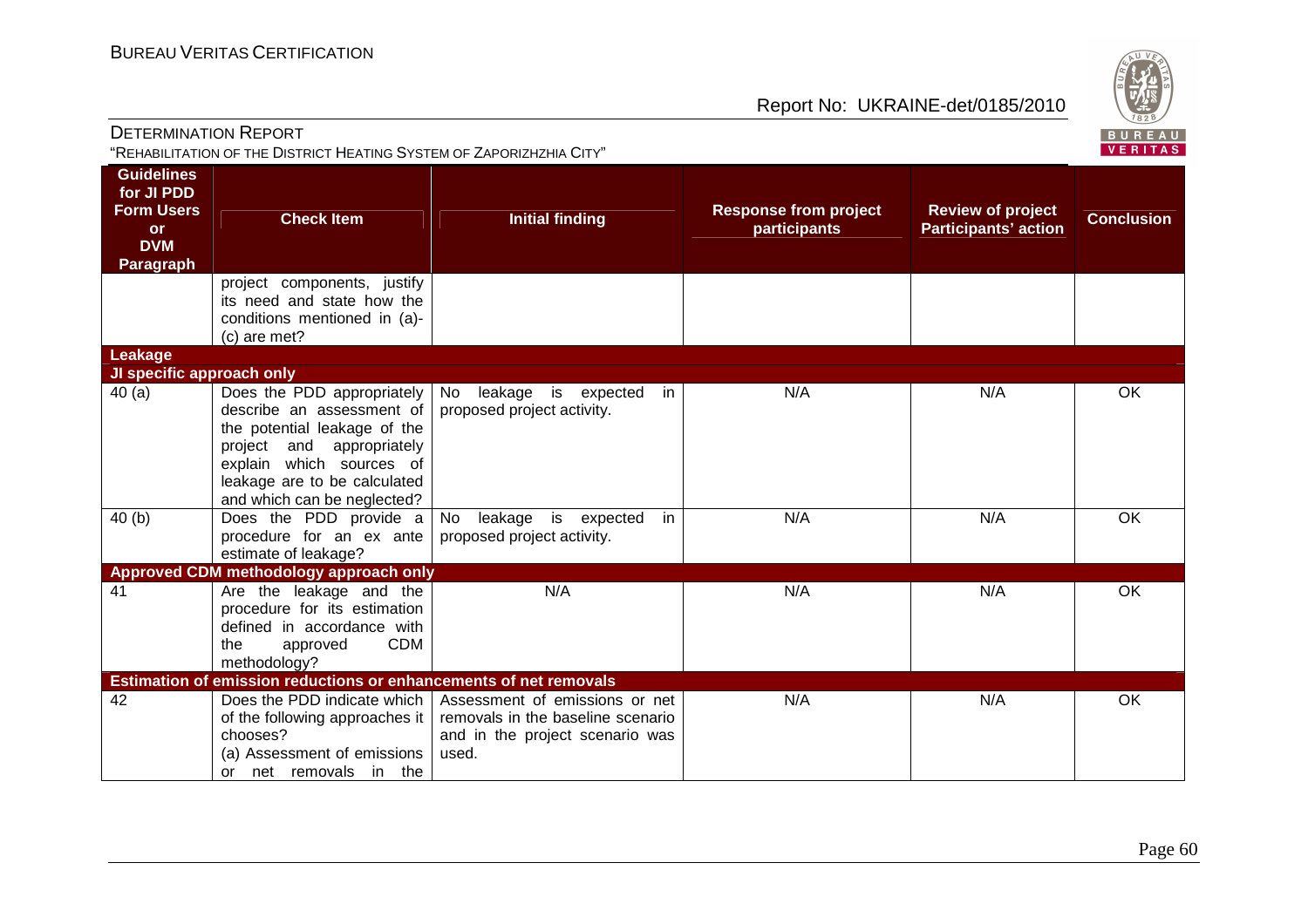

| <b>DETERMINATION REPORT</b><br>"REHABILITATION OF THE DISTRICT HEATING SYSTEM OF ZAPORIZHZHIA CITY" |                                                                                                                                                                                                                                                                                                                                                                                                                                                          |                                                                                                                         |                                              | ごご<br>BUREAL<br><b>VERITAS</b>                          |                   |
|-----------------------------------------------------------------------------------------------------|----------------------------------------------------------------------------------------------------------------------------------------------------------------------------------------------------------------------------------------------------------------------------------------------------------------------------------------------------------------------------------------------------------------------------------------------------------|-------------------------------------------------------------------------------------------------------------------------|----------------------------------------------|---------------------------------------------------------|-------------------|
| <b>Guidelines</b><br>for JI PDD<br><b>Form Users</b><br><b>or</b><br><b>DVM</b><br><b>Paragraph</b> | <b>Check Item</b>                                                                                                                                                                                                                                                                                                                                                                                                                                        | <b>Initial finding</b>                                                                                                  | <b>Response from project</b><br>participants | <b>Review of project</b><br><b>Participants' action</b> | <b>Conclusion</b> |
|                                                                                                     | baseline scenario and in the<br>project scenario<br>(b) Direct assessment of<br>emission reductions                                                                                                                                                                                                                                                                                                                                                      |                                                                                                                         |                                              |                                                         |                   |
| 43                                                                                                  | If the approach (a) in 42 is $\vert$<br>chosen, does the PDD<br>provide ex ante estimates of:<br>Emissions<br>(a)<br>or<br>net<br>removals for the project<br>scenario (within the project<br>boundary)?<br>(b) Leakage, as applicable?<br>Emissions<br>(c)<br>or<br>net<br>removals for the baseline<br>scenario (within the project<br>boundary)?<br>(d) Emission reductions or<br>enhancements<br>0f<br>net<br>removals<br>adjusted<br>by<br>leakage? | Emissions<br>for<br>the<br>project,<br>baseline scenario and emission<br>reductions<br>ex<br>ante<br>were<br>estimated. | N/A                                          | N/A                                                     | OK                |
| 44                                                                                                  | If the approach (b) in $42$ is<br>chosen, does the PDD<br>provide ex ante estimates of:<br>(a) Emission reductions or<br>enhancements<br>of<br>net<br>removals (within the project                                                                                                                                                                                                                                                                       | N/A                                                                                                                     | N/A                                          | N/A                                                     | OK                |

boundary)?<br>(b) Leakage, as applicable?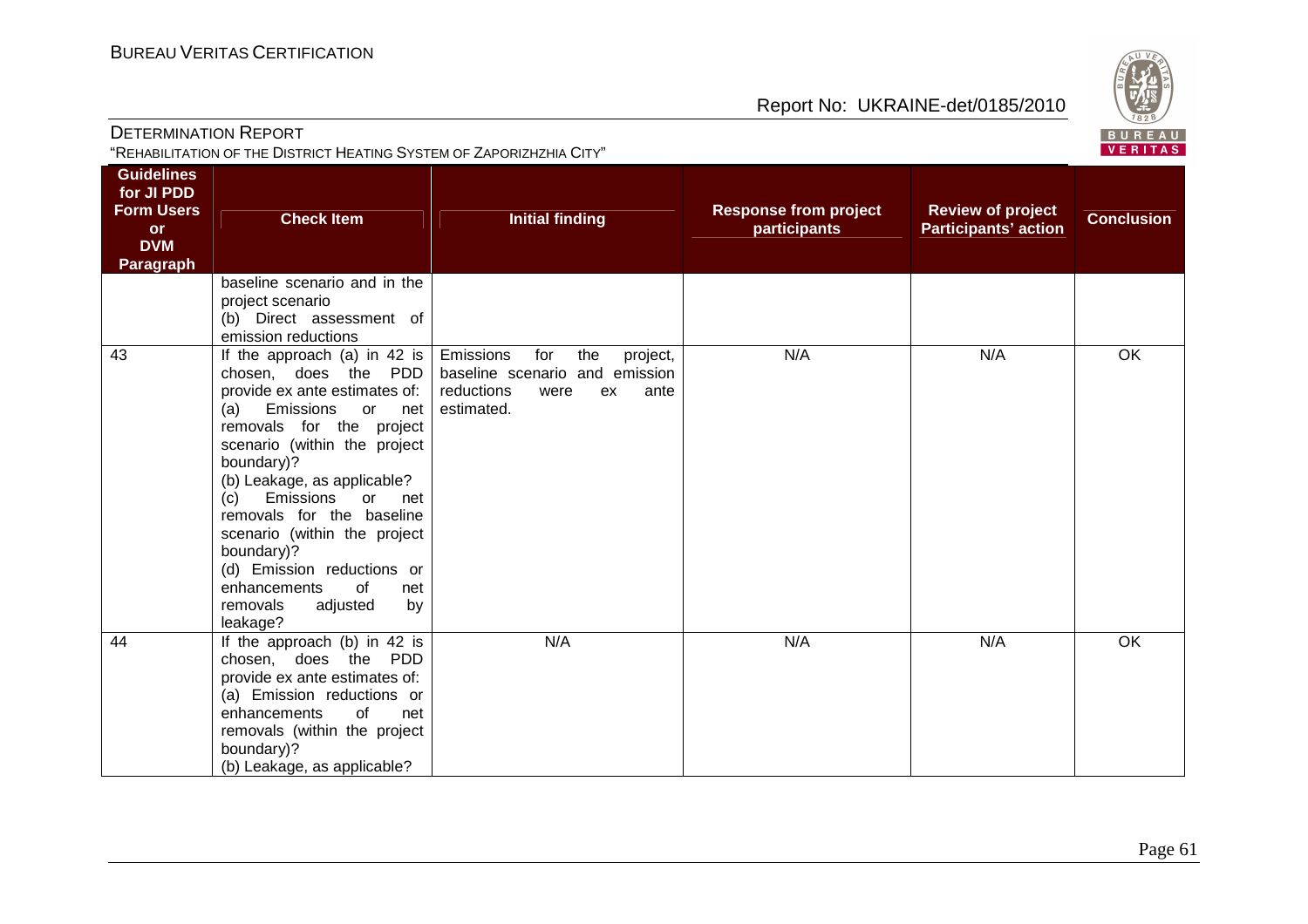

| <b>DETERMINATION REPORT</b>                                          |  |
|----------------------------------------------------------------------|--|
| "REHABILITATION OF THE DISTRICT HEATING SYSTEM OF ZAPORIZHZHIA CITY" |  |

| <b>Guidelines</b><br>for JI PDD<br><b>Form Users</b><br><b>or</b><br><b>DVM</b><br><b>Paragraph</b> | <b>Check Item</b>                                                                                                                                                                                                                                                                                                                                                                                                                                         | <b>Initial finding</b>                                                                                                                                                                                                                                                                                                                                                   | <b>Response from project</b><br>participants                                                                                                                                                                                                                                                                                                                                                                                                                         | <b>Review of project</b><br><b>Participants' action</b>                                                         | <b>Conclusion</b> |
|-----------------------------------------------------------------------------------------------------|-----------------------------------------------------------------------------------------------------------------------------------------------------------------------------------------------------------------------------------------------------------------------------------------------------------------------------------------------------------------------------------------------------------------------------------------------------------|--------------------------------------------------------------------------------------------------------------------------------------------------------------------------------------------------------------------------------------------------------------------------------------------------------------------------------------------------------------------------|----------------------------------------------------------------------------------------------------------------------------------------------------------------------------------------------------------------------------------------------------------------------------------------------------------------------------------------------------------------------------------------------------------------------------------------------------------------------|-----------------------------------------------------------------------------------------------------------------|-------------------|
|                                                                                                     | (c) Emission reductions or<br>enhancements<br>of<br>net                                                                                                                                                                                                                                                                                                                                                                                                   |                                                                                                                                                                                                                                                                                                                                                                          |                                                                                                                                                                                                                                                                                                                                                                                                                                                                      |                                                                                                                 |                   |
|                                                                                                     | removals<br>adjusted<br>by<br>leakage?                                                                                                                                                                                                                                                                                                                                                                                                                    |                                                                                                                                                                                                                                                                                                                                                                          |                                                                                                                                                                                                                                                                                                                                                                                                                                                                      |                                                                                                                 |                   |
| 45                                                                                                  | For both approaches in 42<br>(a) Are the estimates in 43 or<br>44 given:<br>(i) On a periodic basis?<br>At least from the<br>(ii)<br>beginning until the end of<br>the crediting period?<br>On a source-by-<br>(iii)<br>source/sink-by-sink basis?                                                                                                                                                                                                        | CL7: Please calculate the annual<br>average of estimated emission<br>reductions by dividing the total<br>estimated emission reductions or<br>enhancements of net removals<br>over the crediting period by the<br>total months of the crediting<br>period and multiplying by twelve.                                                                                      | CL7: The values are the same $ $<br>since the crediting period<br>according to the PDD v.03<br>consists of the integer number<br>of years                                                                                                                                                                                                                                                                                                                            | PDD version 03 was<br>checked. The issue<br>is closed.                                                          | OK                |
|                                                                                                     | (iv) For each GHG?<br>(v) In tones of CO2<br>equivalent, using<br>global<br>warming potentials defined<br>by decision 2/CP.3 or as<br>subsequently revised<br>in<br>accordance with Article 5 of<br>the Kyoto Protocol?<br>(b) Are the formula used for<br>calculating the estimates in<br>43<br>44<br>$\alpha$ r<br>consistent<br>throughout the PDD?<br>(c) For calculating estimates<br>in 43 or 44, are key factors<br>influencing<br>the<br>baseline | CAR11: Please provide sources<br>of data from:<br>Zpr_Appendix_1-2-8:<br>· columns "Average real<br>before<br>losses<br>$\%$ "<br>rehabilitation,<br>and<br>"Average real losses after<br>rehabilitation, %".<br>Zpr_Appendix_3-7:<br>"Частотники",<br>sheets<br>$\bullet$<br>column "Power saving,<br>ths kWh";<br>"теплопункти",<br>sheets<br>"Power saving,<br>column | <b>CAR11:</b><br>Zpr_Appendix_1-2-8:<br>The calculations of losses in<br>distribution<br>the<br>network  <br>(baseline and project) were<br>made in accordance with<br>methodology «MY 34-70-080-<br>84». Losses in the distribution<br>network are used only for<br>estimation<br>preliminar<br>0f<br>potential emission reductions.<br>For monitoring of<br>actual<br>emission reductions in any<br>reported year, the developed<br>methodology will be used, that | PDD version 03 and<br>Zpr_Appendix_3-<br>$7v2$ ,<br>Zpr_Appendix_1-2-8<br>were checked. The<br>issue is closed. | OK                |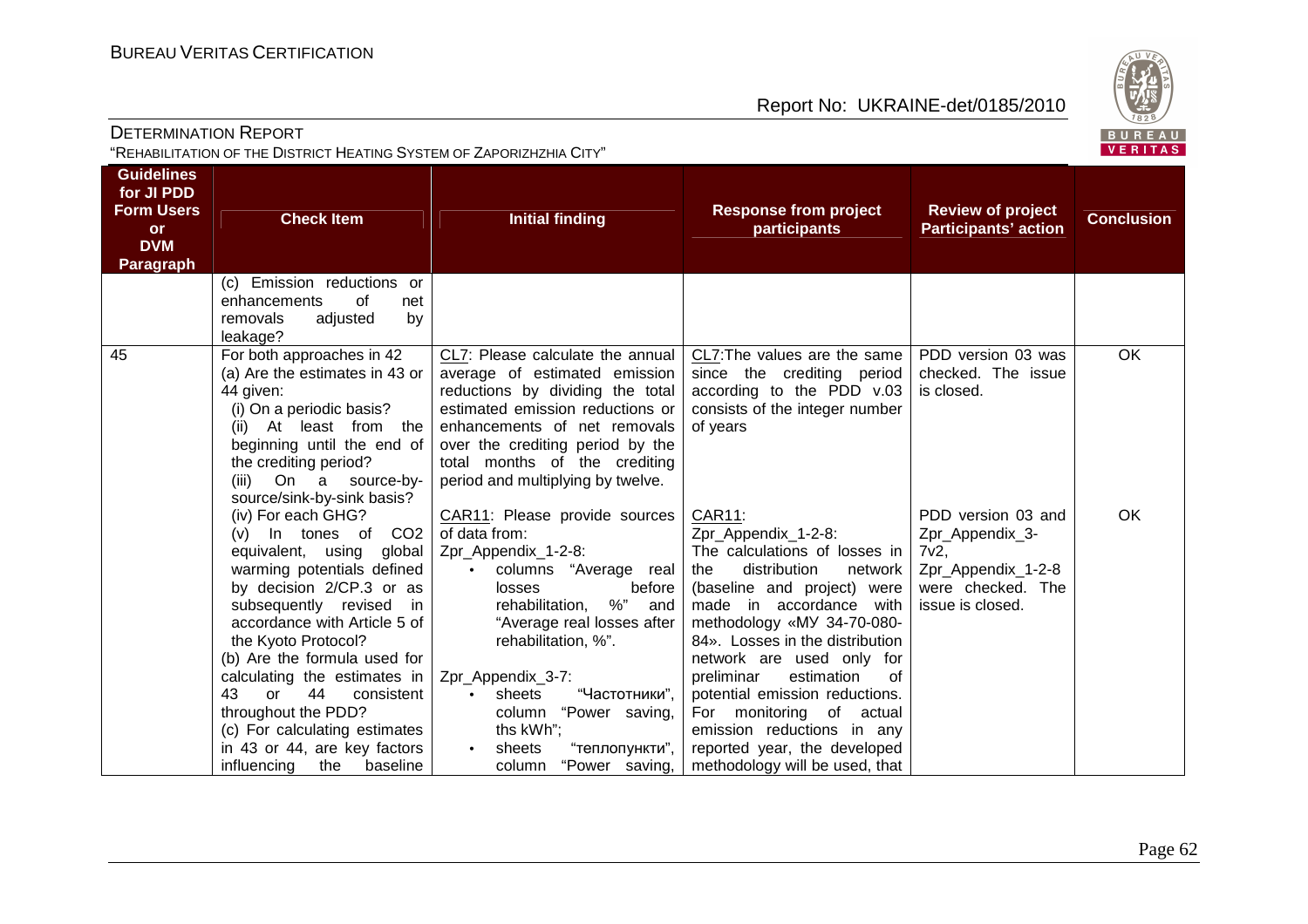

| <b>DETERMINATION REPORT</b>                                          |  |
|----------------------------------------------------------------------|--|
| "REHABILITATION OF THE DISTRICT HEATING SYSTEM OF ZAPORIZHZHIA CITY" |  |

| <b>Guidelines</b><br>for JI PDD<br><b>Form Users</b><br><b>or</b><br><b>DVM</b><br>Paragraph | <b>Check Item</b>                                                                                                                                                                                                                                                                                                                                                                                                                                                                                                                                                                                                                                                                                                                                                                                                               | <b>Initial finding</b>                                                                                                                                                                                                                                                                                | <b>Response from project</b><br>participants                                                                                                                                                                                                                                                                                                                                                                                      | <b>Review of project</b><br><b>Participants' action</b> | <b>Conclusion</b> |
|----------------------------------------------------------------------------------------------|---------------------------------------------------------------------------------------------------------------------------------------------------------------------------------------------------------------------------------------------------------------------------------------------------------------------------------------------------------------------------------------------------------------------------------------------------------------------------------------------------------------------------------------------------------------------------------------------------------------------------------------------------------------------------------------------------------------------------------------------------------------------------------------------------------------------------------|-------------------------------------------------------------------------------------------------------------------------------------------------------------------------------------------------------------------------------------------------------------------------------------------------------|-----------------------------------------------------------------------------------------------------------------------------------------------------------------------------------------------------------------------------------------------------------------------------------------------------------------------------------------------------------------------------------------------------------------------------------|---------------------------------------------------------|-------------------|
|                                                                                              | emissions or removals and<br>the activity level of<br>the<br>project and the emissions or<br>net removals as well as risks<br>associated with the project  <br>taken into<br>account, as<br>appropriate?<br>(d) Are data sources used for<br>calculating the estimates in<br>43 or 44 clearly identified,<br>reliable and transparent?<br>(e) Are emission factors<br>(including default emission<br>factors) if used for calculating<br>the estimates in 43 or 44<br>selected<br>by<br>carefully<br>balancing<br>accuracy<br>and<br>reasonableness,<br>and<br>appropriately justified of the<br>choice?<br>(f) Is the estimation in 43 or<br>44 based on conservative<br>assumptions and the most<br>plausible scenarios in a<br>transparent manner?<br>(g) Are the estimates in 43 or<br>44 consistent throughout the<br>PDD? | Gcal";<br>"BEP", column<br>sheets<br>"SER,<br>Gcal/year"<br>for<br>2011, 190000.<br>If necessary provide relevant<br>calculations.<br>CL8: Please clarify how Average<br>real losses can be "-0,3%" (see<br>Zpr_Appendix_2). Please clarify if<br>it means that the pipeline system<br>generate heat? | does not contain efficiency of<br>rehabilitation<br>οf<br>the<br>distribution networks.<br>Zpr_Appendix_3-7v2:<br>- Program of energy saving of<br>Concern "MTM" - "Collection<br>of investment projects on<br>modernization of the District<br>System<br>Heating<br>οf<br><b>JSC</b><br>City"-<br>Zaporizhzhia<br>ESCO "Ecological Systems. -<br>Zaporizhzhia. - 2010. - 74 p.<br>CL8: This mistake is corrected<br>in PDD v.03. | PDD version 03 was<br>checked. The issue<br>is closed.  | OK                |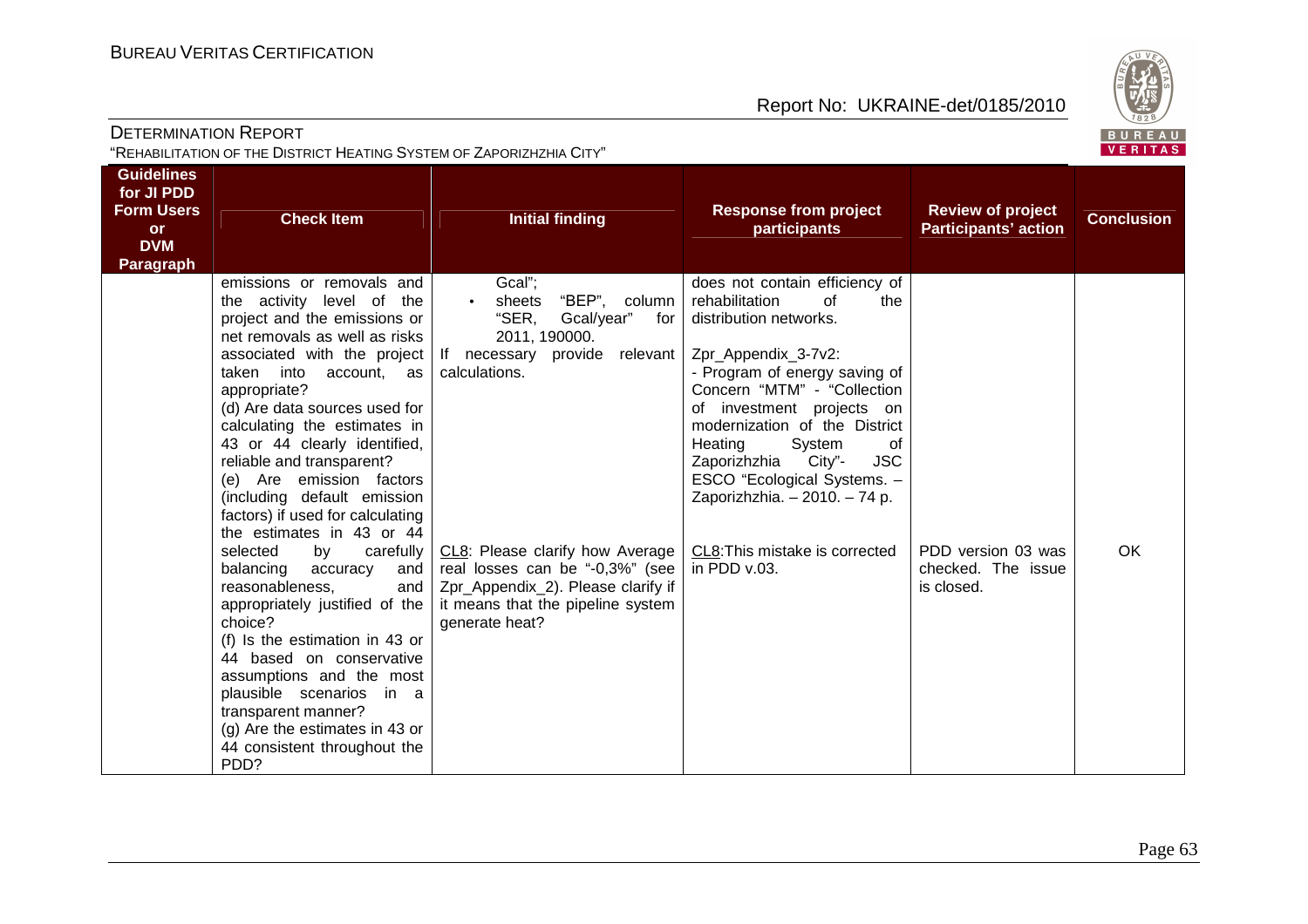

| <b>DETERMINATION REPORT</b><br>"REHABILITATION OF THE DISTRICT HEATING SYSTEM OF ZAPORIZHZHIA CITY" |                                                                                                                                                                                                                                                                                                                                                                         |                                                      |                                              |                                                         | ごご<br>BUREAL<br><b>VERITAS</b> |
|-----------------------------------------------------------------------------------------------------|-------------------------------------------------------------------------------------------------------------------------------------------------------------------------------------------------------------------------------------------------------------------------------------------------------------------------------------------------------------------------|------------------------------------------------------|----------------------------------------------|---------------------------------------------------------|--------------------------------|
| <b>Guidelines</b><br>for JI PDD<br><b>Form Users</b><br><b>or</b><br><b>DVM</b><br>Paragraph        | <b>Check Item</b>                                                                                                                                                                                                                                                                                                                                                       | <b>Initial finding</b>                               | <b>Response from project</b><br>participants | <b>Review of project</b><br><b>Participants' action</b> | <b>Conclusion</b>              |
| 46                                                                                                  | (h) Is the annual average of<br>estimated<br>emission<br>reductions or enhancements<br>of net removals calculated by<br>dividing the total estimated<br>emission<br>reductions<br>or<br>enhancements<br>0f<br>net<br>removals over the crediting<br>period by the total months of<br>the crediting period and<br>multiplying by twelve?<br>If the calculation of<br>the | <b>PDD</b><br>include<br>the<br>Yes,<br>an           | N/A                                          | N/A                                                     | $\overline{OK}$                |
|                                                                                                     | baseline emissions or net<br>removals is to be performed<br>ex post, does the PDD<br>include an illustrative ex ante<br>emissions or net removals<br>calculation?                                                                                                                                                                                                       | illustrative<br>emissions<br>ex ante<br>calculation. |                                              |                                                         |                                |
| 47(a)                                                                                               | Approved CDM methodology approach only<br>Is the estimation of emission<br>reductions or enhancements<br>of net removals made in<br>with<br>accordance<br>the<br><b>CDM</b><br>approved<br>methodology?                                                                                                                                                                 | N/A                                                  | N/A                                          | N/A                                                     | OK                             |
| 47 <sub>(b)</sub>                                                                                   | Is the estimation of emission<br>reductions or enhancements<br>of net removals presented in                                                                                                                                                                                                                                                                             | N/A                                                  | N/A                                          | N/A                                                     | OK                             |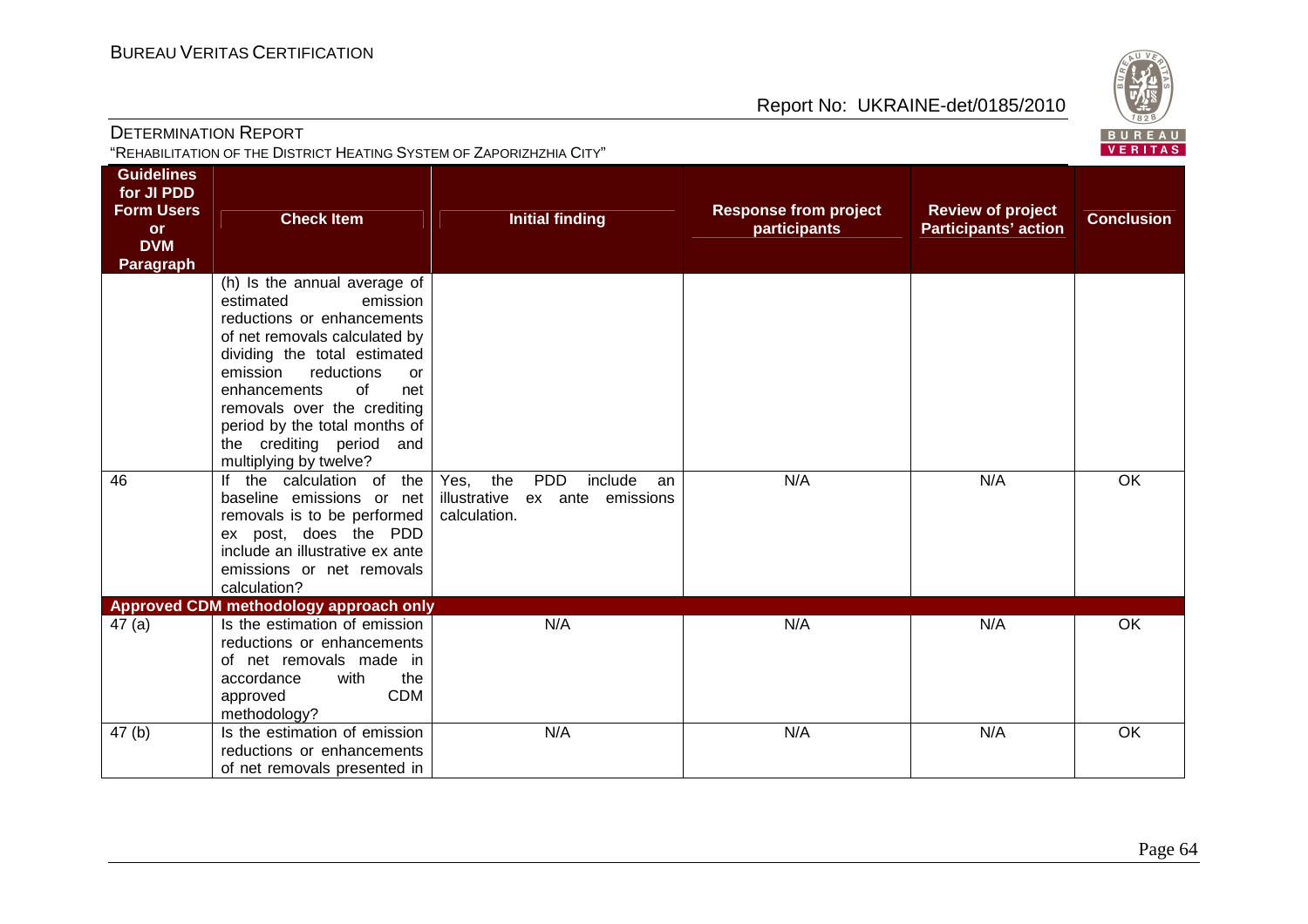

| <b>DETERMINATION REPORT</b><br>"REHABILITATION OF THE DISTRICT HEATING SYSTEM OF ZAPORIZHZHIA CITY" |                                                                                                                                                                                                                                                                                                                                                                                                                                                                                                                                                                                                                                                                                                                                                                                                                                  |                        |                                              |                                                         | BUREAL<br><b>VERITAS</b> |
|-----------------------------------------------------------------------------------------------------|----------------------------------------------------------------------------------------------------------------------------------------------------------------------------------------------------------------------------------------------------------------------------------------------------------------------------------------------------------------------------------------------------------------------------------------------------------------------------------------------------------------------------------------------------------------------------------------------------------------------------------------------------------------------------------------------------------------------------------------------------------------------------------------------------------------------------------|------------------------|----------------------------------------------|---------------------------------------------------------|--------------------------|
| <b>Guidelines</b><br>for JI PDD<br><b>Form Users</b><br><b>or</b><br><b>DVM</b><br>Paragraph        | <b>Check Item</b>                                                                                                                                                                                                                                                                                                                                                                                                                                                                                                                                                                                                                                                                                                                                                                                                                | <b>Initial finding</b> | <b>Response from project</b><br>participants | <b>Review of project</b><br><b>Participants' action</b> | <b>Conclusion</b>        |
|                                                                                                     | the PDD:<br>- On a periodic basis?<br>- At least from the beginning<br>until the end of the crediting<br>period?<br><b>On</b><br>source-by-<br>$\mathsf{a}$<br>$\equiv$<br>source/sink-by-sink basis?<br>- For each GHG?<br>- In tones of CO2 equivalent,<br>global<br>using<br>warming<br>defined<br>potentials<br>by<br>decision 2/CP.3 or<br>as<br>in<br>subsequently revised<br>accordance with Article 5 of<br>the Kyoto Protocol?<br>- Are the formula used for<br>calculating the estimates<br>consistent throughout the<br>PDD?<br>Are<br>estimates<br>the<br>$\overline{\phantom{0}}$<br>consistent throughout the<br>PDD?<br>- Is the annual average of<br>estimated<br>emission<br>reductions or enhancements<br>of net removals calculated by<br>dividing the total estimated<br>emission<br>reductions<br><b>or</b> |                        |                                              |                                                         |                          |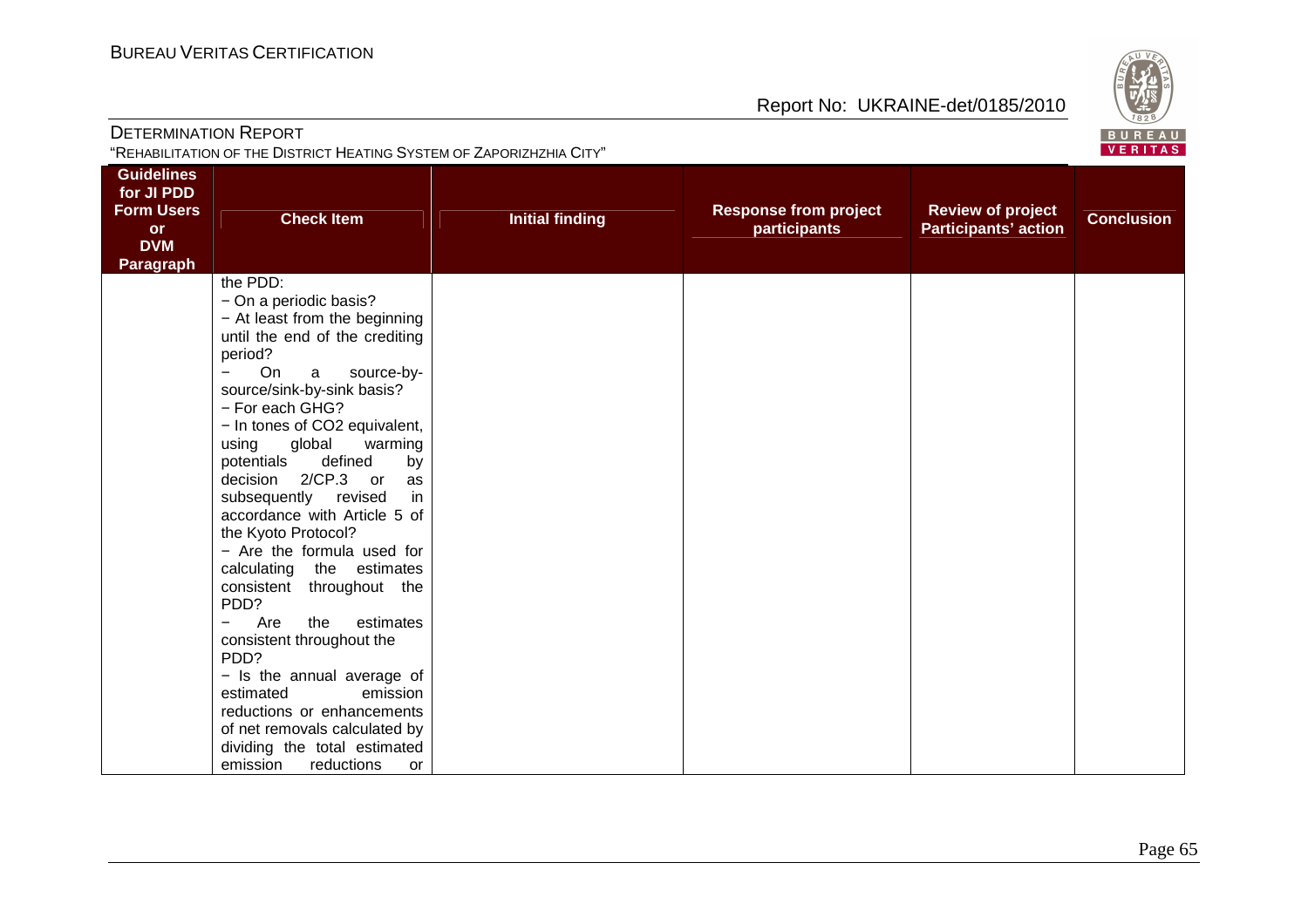

DETERMINATION REPORT"REHABILITATION OF THE DISTRICT HEATING SYSTEM OF ZAPORIZHZHIA CITY"

| <b>Guidelines</b><br>for JI PDD<br><b>Form Users</b><br><b>or</b><br><b>DVM</b><br>Paragraph | <b>Check Item</b>                                                                                                                                                                                                                     | <b>Initial finding</b>                                                                                                            | <b>Response from project</b><br>participants                                                                                                                                                                                                                                                                                                                                                                                | <b>Review of project</b><br><b>Participants' action</b> | <b>Conclusion</b> |
|----------------------------------------------------------------------------------------------|---------------------------------------------------------------------------------------------------------------------------------------------------------------------------------------------------------------------------------------|-----------------------------------------------------------------------------------------------------------------------------------|-----------------------------------------------------------------------------------------------------------------------------------------------------------------------------------------------------------------------------------------------------------------------------------------------------------------------------------------------------------------------------------------------------------------------------|---------------------------------------------------------|-------------------|
|                                                                                              | enhancements<br>of<br>net<br>removals over the crediting<br>period by the total months of<br>the crediting period and<br>multiplying by twelve?                                                                                       |                                                                                                                                   |                                                                                                                                                                                                                                                                                                                                                                                                                             |                                                         |                   |
| <b>Environmental impacts</b><br>48(a)                                                        | Does the PDD list and attach<br>the<br>documentation<br>on<br>analysis of the environmental<br>impacts of the project,<br>including<br>transboundary<br>impacts, in accordance with<br>procedures as determined by<br>the host Party? | CL9: Please clarify in PDD if<br>Environmental<br>Impact<br>Assessment is not needed or<br>provide references on relevant<br>EIA. | According<br>CL9:<br>the<br>to<br>the<br>Ukrainian regulations,<br>design documentation for the<br>new building, reconstruction<br>and technical re-equipment of<br>industrial and civil objects<br>include<br>must<br>the<br>environmental<br>impact<br>assessment.<br>Concern "MTM"<br>has the<br>Environmental<br>necessary<br>Impact Assessments for its<br>activity.<br>An example on EIA is<br>described in PDD v.03. | PDD version 03 was<br>checked. The issue<br>is closed.  | <b>OK</b>         |
| 48 (b)                                                                                       | If the analysis in 48<br>(a)<br>the<br>indicates<br>that<br>environmental impacts<br>are<br>considered significant by the<br>project participants or the<br>host Party, does the PDD<br>provide conclusion and all                    | See CL9 above.                                                                                                                    |                                                                                                                                                                                                                                                                                                                                                                                                                             |                                                         |                   |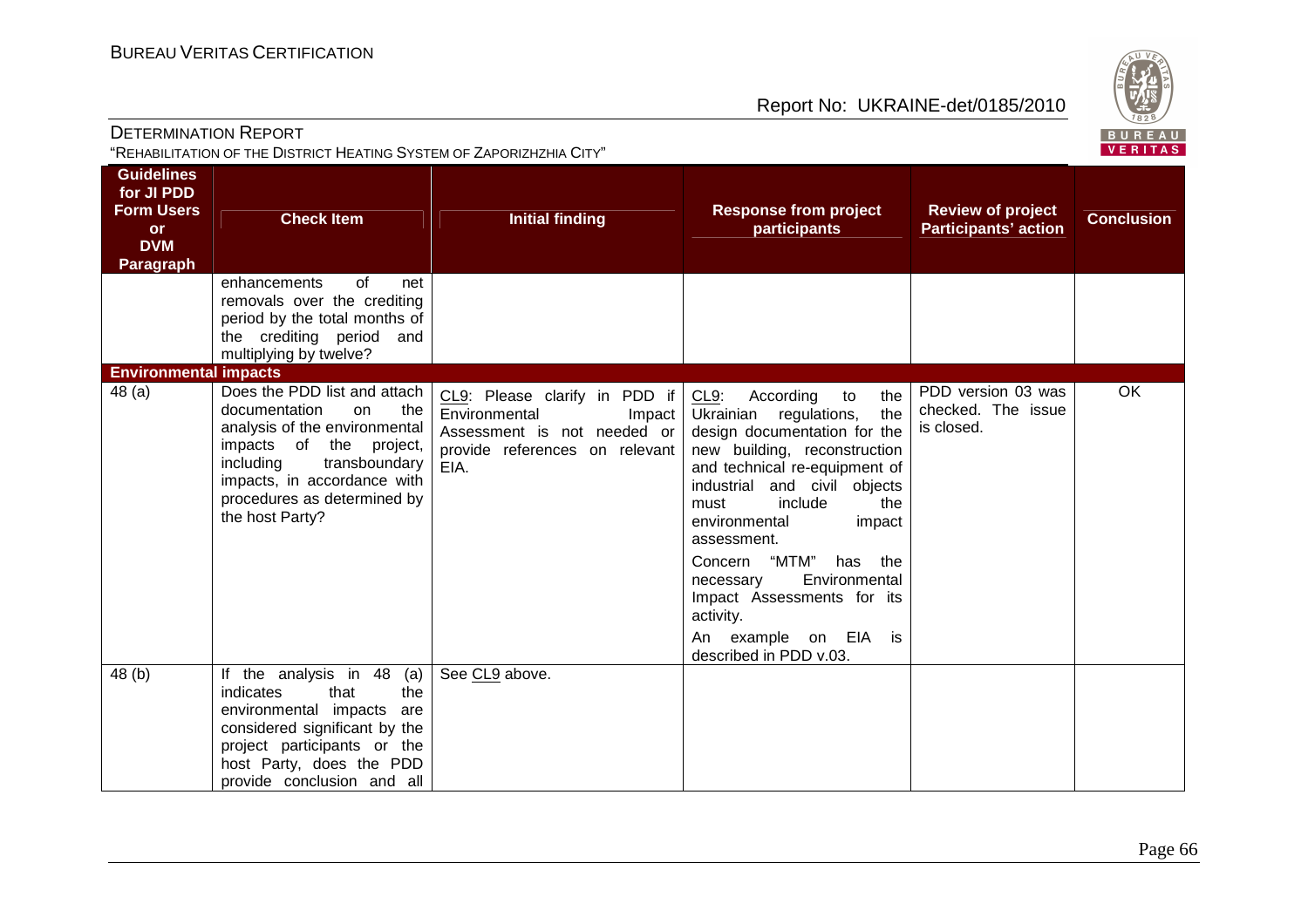

DETERMINATION REPORT"REHABILITATION OF THE DISTRICT HEATING SYSTEM OF ZAPORIZHZHIA CITY"

| <b>Guidelines</b><br>for JI PDD<br><b>Form Users</b><br><b>or</b><br><b>DVM</b><br><b>Paragraph</b> | <b>Check Item</b><br>references<br>to<br>supporting                                                                                                                                                                                                                                                                                                                                      | <b>Initial finding</b>                                                                                                                                                                                                                                                                                                                                             | <b>Response from project</b><br>participants                                                                                                                                                                                                                                                                                                                                                                                           | <b>Review of project</b><br><b>Participants' action</b> | <b>Conclusion</b> |
|-----------------------------------------------------------------------------------------------------|------------------------------------------------------------------------------------------------------------------------------------------------------------------------------------------------------------------------------------------------------------------------------------------------------------------------------------------------------------------------------------------|--------------------------------------------------------------------------------------------------------------------------------------------------------------------------------------------------------------------------------------------------------------------------------------------------------------------------------------------------------------------|----------------------------------------------------------------------------------------------------------------------------------------------------------------------------------------------------------------------------------------------------------------------------------------------------------------------------------------------------------------------------------------------------------------------------------------|---------------------------------------------------------|-------------------|
|                                                                                                     | documentation<br>of<br>an<br>environmental<br>impact<br>assessment undertaken in<br>with<br>accordance<br>the<br>procedures as required by<br>the host Party?                                                                                                                                                                                                                            |                                                                                                                                                                                                                                                                                                                                                                    |                                                                                                                                                                                                                                                                                                                                                                                                                                        |                                                         |                   |
| <b>Stakeholder consultation</b>                                                                     |                                                                                                                                                                                                                                                                                                                                                                                          |                                                                                                                                                                                                                                                                                                                                                                    |                                                                                                                                                                                                                                                                                                                                                                                                                                        |                                                         |                   |
| 49                                                                                                  | If stakeholder consultation<br>undertaken<br>was<br>in.<br>with<br>accordance<br>the<br>procedure as required by the<br>host Party, does the PDD<br>provide:<br>(a) A list of stakeholders from<br>whom comments on the<br>projects have been received,<br>if any?<br>(b) The nature of the<br>comments?<br>(c) A description on whether<br>and how the comments have<br>been addressed? | CAR12: No public stakeholder<br>consultation<br>process<br>was<br>conducted for EIA of proposed<br>project.<br>CAR13: Please provide in PDD:<br>(a) A list of stakeholders from<br>whom comments on the projects<br>have been received, if any?<br>(b) The nature of the comments?<br>(c) A description on whether and<br>how the comments have been<br>addressed? | CAR12: As project activity<br>won't<br>provide<br>negative<br>influence on environment and<br>negative social effect, special<br>public discussion was not<br>conducted.<br>CAR13: The authorities of<br>Zaporizhzhya<br>city<br>have<br>expressed the support for the<br>project by Decision dated<br>31.01.2007 # 46 on approving<br>Program of Concern<br>the<br>"MTM"<br>on<br>energy<br>and<br>resource saving for 2006-<br>2010. | The issue is closed.<br>The issue is closed.            | OK.<br><b>OK</b>  |
|                                                                                                     |                                                                                                                                                                                                                                                                                                                                                                                          | Determination regarding small-scale projects (additional elements for assessment)                                                                                                                                                                                                                                                                                  |                                                                                                                                                                                                                                                                                                                                                                                                                                        |                                                         |                   |
| 50                                                                                                  | Does the PDD appropriately<br>specify and justify the SSC<br>project<br>type(s)<br>and                                                                                                                                                                                                                                                                                                   | N/A                                                                                                                                                                                                                                                                                                                                                                | N/A                                                                                                                                                                                                                                                                                                                                                                                                                                    | N/A                                                     | OK.               |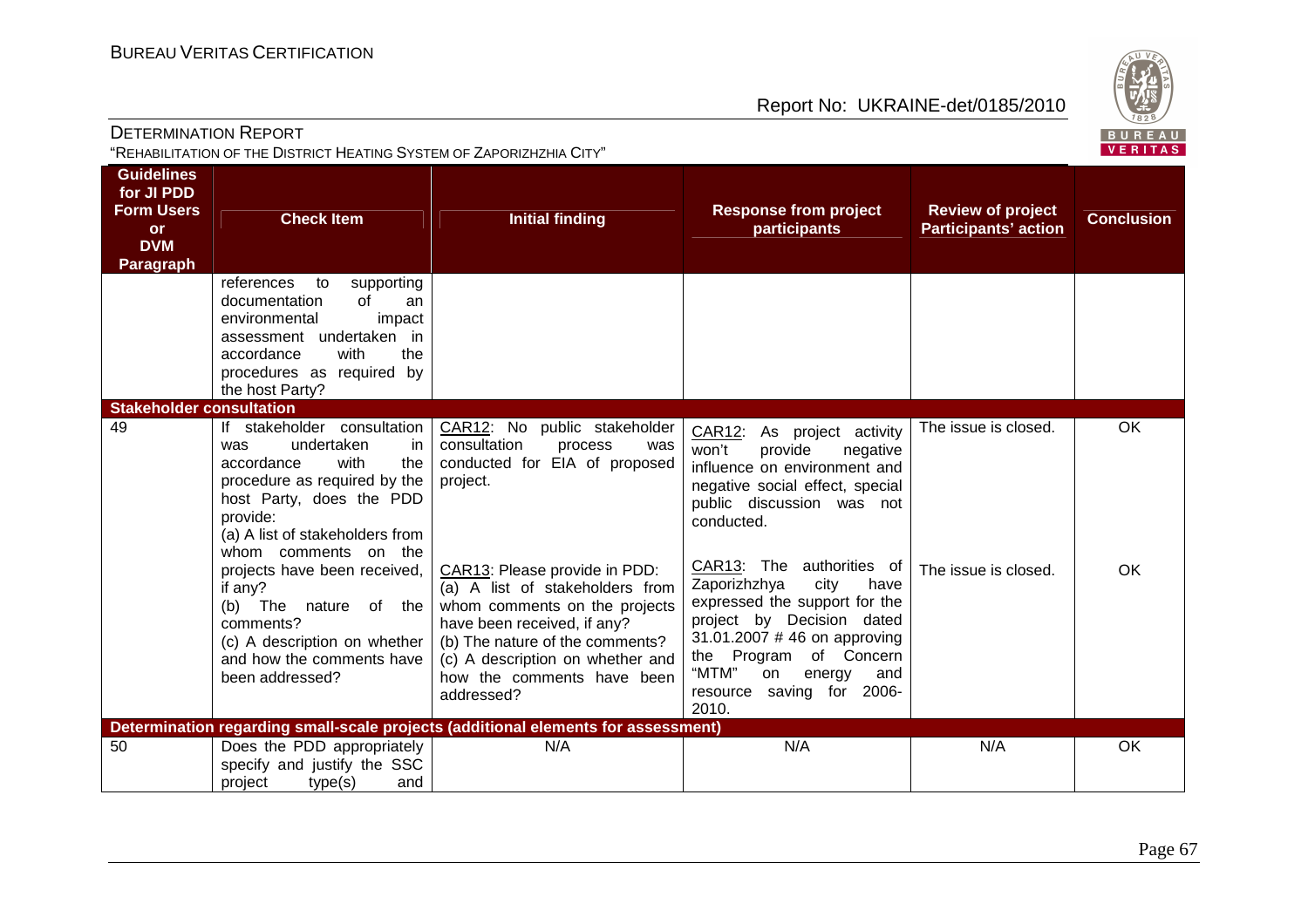

| <b>DETERMINATION REPORT</b><br>"REHABILITATION OF THE DISTRICT HEATING SYSTEM OF ZAPORIZHZHIA CITY" |                                                                                                                                                                                                                                                                                                                                                                                                                                                                                                                                                                                                                                                                        |                        |                                              |                                                         | ごじょン<br>BUREAL<br>VERITAS |
|-----------------------------------------------------------------------------------------------------|------------------------------------------------------------------------------------------------------------------------------------------------------------------------------------------------------------------------------------------------------------------------------------------------------------------------------------------------------------------------------------------------------------------------------------------------------------------------------------------------------------------------------------------------------------------------------------------------------------------------------------------------------------------------|------------------------|----------------------------------------------|---------------------------------------------------------|---------------------------|
| <b>Guidelines</b><br>for JI PDD<br><b>Form Users</b><br><b>or</b><br><b>DVM</b><br>Paragraph        | <b>Check Item</b>                                                                                                                                                                                                                                                                                                                                                                                                                                                                                                                                                                                                                                                      | <b>Initial finding</b> | <b>Response from project</b><br>participants | <b>Review of project</b><br><b>Participants' action</b> | <b>Conclusion</b>         |
|                                                                                                     | category(ies) that fall under:<br>(a) One of the types and<br>thresholds of JI SSC projects<br>as defined in .Provisions for<br>joint implementation small-<br>scale projects.? If the project<br>contains more than one JI<br>SSC project type component,<br>does each component meet<br>relevant<br>the<br>threshold<br>criterion?<br>(b) One of the SSC project<br>categories defined in the<br>most recent version of<br>appendix B of annex II to<br>decision 4/CMP.1, or an<br>additional project category<br>approved by<br>the JISC in accordance with<br>the relevant provision in<br>"Provisions<br>for<br>joint<br>implementation small-scale<br>projects"? |                        |                                              |                                                         |                           |
| $\overline{51}$                                                                                     | Does the PDD appropriately<br>specify and justify the SSC<br>type(s)<br>and<br>project<br>category(ies) that fall under:<br>(a) One of the types and                                                                                                                                                                                                                                                                                                                                                                                                                                                                                                                   | N/A                    | N/A                                          | N/A                                                     | $\overline{OK}$           |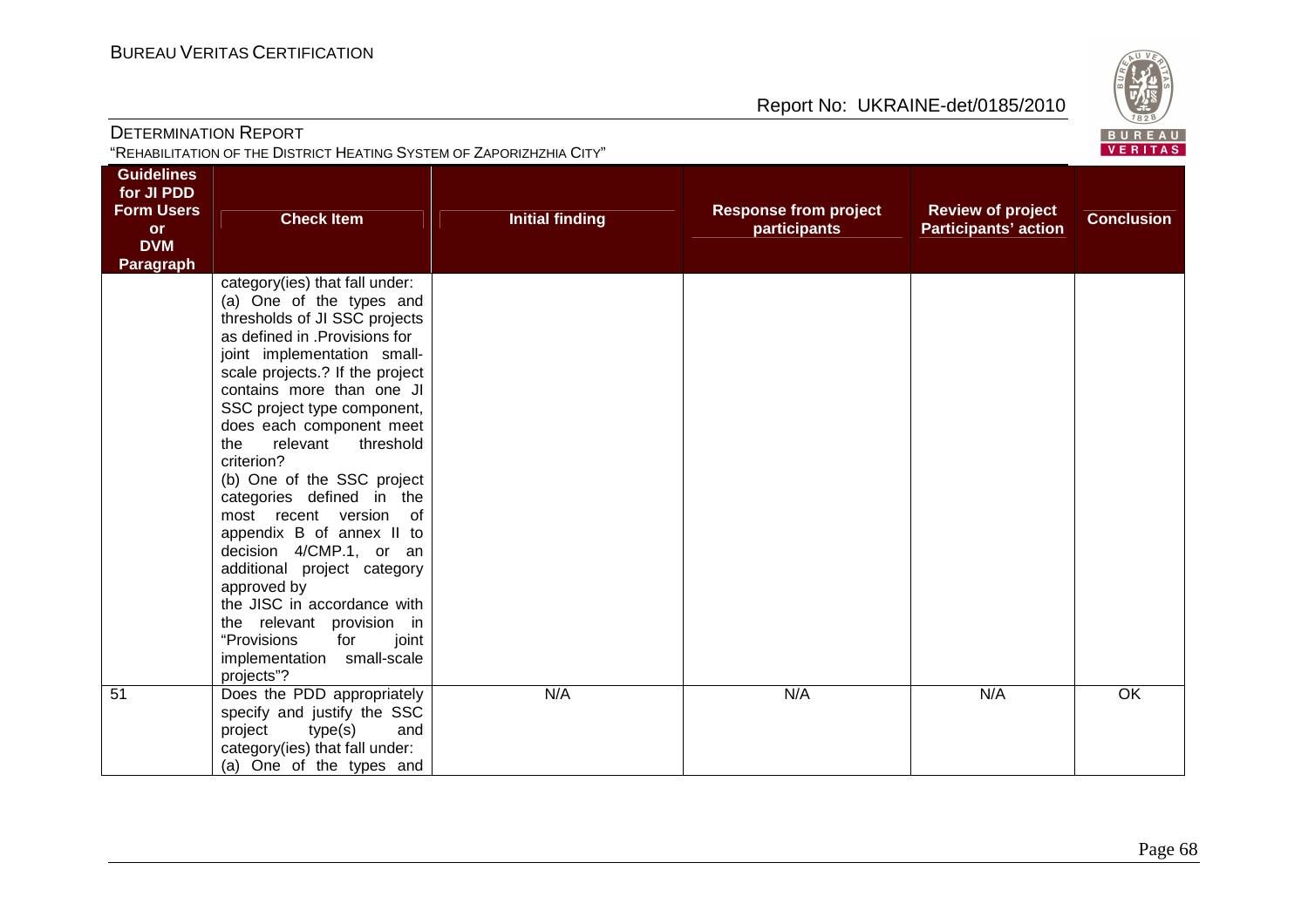

| <b>DETERMINATION REPORT</b><br>"REHABILITATION OF THE DISTRICT HEATING SYSTEM OF ZAPORIZHZHIA CITY" |                                                                                                                                                                                                                                                                                                                                                                                                                                                                                                                                                                                                             |                        |                                              |                                                         |                              |
|-----------------------------------------------------------------------------------------------------|-------------------------------------------------------------------------------------------------------------------------------------------------------------------------------------------------------------------------------------------------------------------------------------------------------------------------------------------------------------------------------------------------------------------------------------------------------------------------------------------------------------------------------------------------------------------------------------------------------------|------------------------|----------------------------------------------|---------------------------------------------------------|------------------------------|
| <b>Guidelines</b><br>for JI PDD<br><b>Form Users</b><br><b>or</b><br><b>DVM</b><br><b>Paragraph</b> | <b>Check Item</b>                                                                                                                                                                                                                                                                                                                                                                                                                                                                                                                                                                                           | <b>Initial finding</b> | <b>Response from project</b><br>participants | <b>Review of project</b><br><b>Participants' action</b> | VERITAS<br><b>Conclusion</b> |
|                                                                                                     | thresholds of JI SSC projects<br>as defined in .Provisions for<br>joint implementation small-<br>scale projects.? If the project<br>contains more than one JI<br>SSC project type component,<br>does each component meet<br>the<br>relevant<br>threshold<br>criterion?<br>(b) One of the SSC project<br>categories defined in the<br>most recent version<br>of<br>appendix B of annex II to<br>decision 4/CMP.1, or an<br>additional project category<br>approved by<br>the JISC in accordance with<br>the relevant provision in<br>.Provisions<br>for<br>joint<br>implementation small-scale<br>projects.? |                        |                                              |                                                         |                              |
| 52(a)                                                                                               | Applicable to bundled JI SSC projects only<br>Do all projects in the bundle:<br>(i) Have the same crediting<br>period?<br>Comply<br>with<br>(ii)<br>the<br><b>SSC</b><br>Jl<br>for<br>provisions<br>defined<br>in<br>projects                                                                                                                                                                                                                                                                                                                                                                               | N/A                    | N/A                                          | N/A                                                     | OK                           |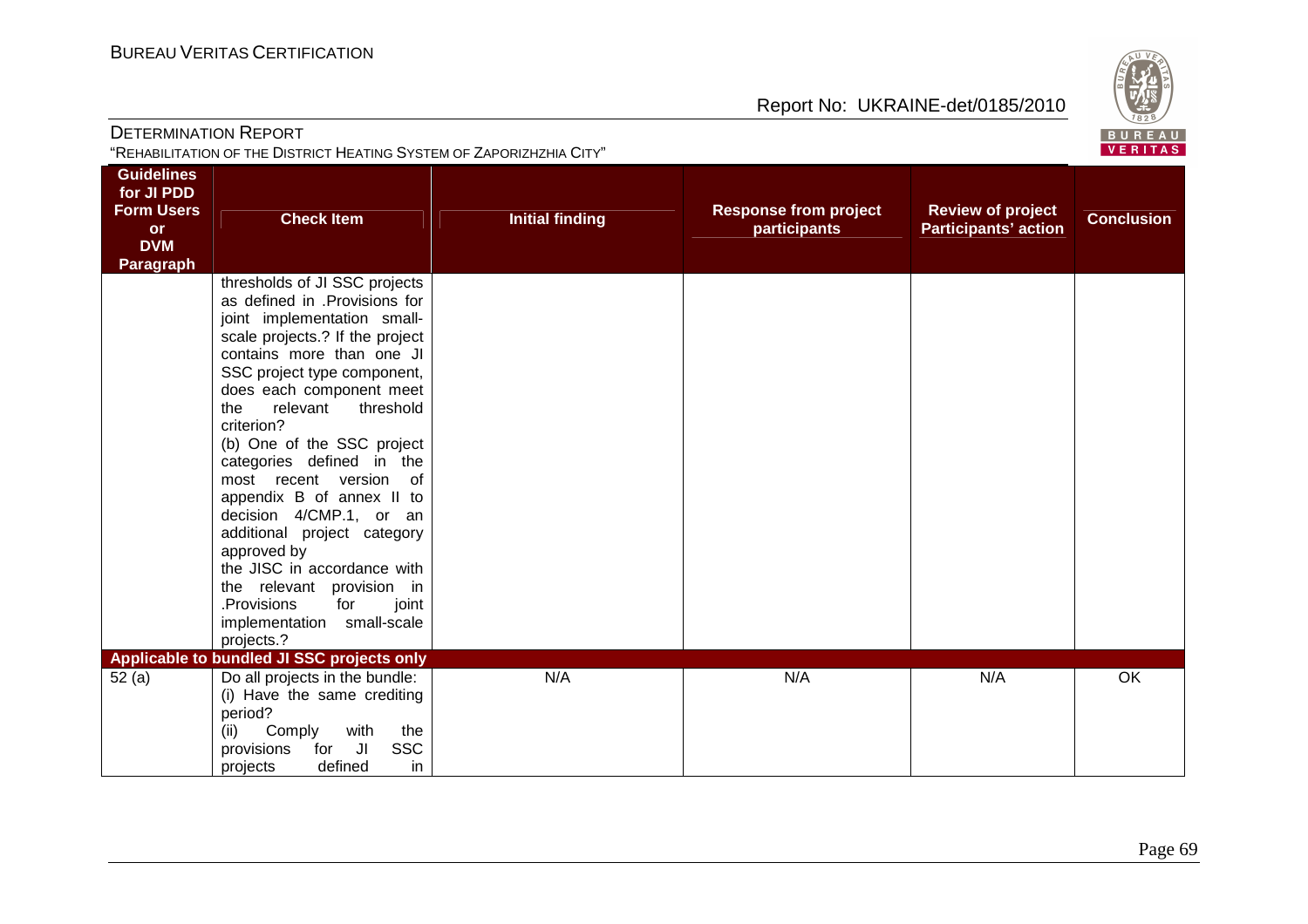

| <b>DETERMINATION REPORT</b><br>"REHABILITATION OF THE DISTRICT HEATING SYSTEM OF ZAPORIZHZHIA CITY" |                                                                                                                                                                                                                                                                                                                                                                                                                                                                                                                                          |                        |                                              |                                                         | ごじょン<br>BUREAL<br>VERITAS |
|-----------------------------------------------------------------------------------------------------|------------------------------------------------------------------------------------------------------------------------------------------------------------------------------------------------------------------------------------------------------------------------------------------------------------------------------------------------------------------------------------------------------------------------------------------------------------------------------------------------------------------------------------------|------------------------|----------------------------------------------|---------------------------------------------------------|---------------------------|
| <b>Guidelines</b><br>for JI PDD<br><b>Form Users</b><br>or<br><b>DVM</b><br>Paragraph               | <b>Check Item</b>                                                                                                                                                                                                                                                                                                                                                                                                                                                                                                                        | <b>Initial finding</b> | <b>Response from project</b><br>participants | <b>Review of project</b><br><b>Participants' action</b> | <b>Conclusion</b>         |
|                                                                                                     | "Provisions<br>for<br>joint<br>implementation small-scale<br>projects", in particular the<br>thresholds referred to in 50<br>(a) above?<br>(iii) Retain their distinctive<br>characteristics (i.e. location,<br>technology/measure etc.)?                                                                                                                                                                                                                                                                                                |                        |                                              |                                                         |                           |
| $\overline{52}$ (b)                                                                                 | Does the composition of the<br>bundle not change over time?                                                                                                                                                                                                                                                                                                                                                                                                                                                                              | N/A                    | N/A                                          | N/A                                                     | OK                        |
| 52(c)                                                                                               | Has the AIE received (from<br>the project participants):<br>(i) Information on the bundle<br>using the form developed by<br>the<br><b>JISC</b><br>$(F-JI)$<br>SSCBUNDLE)?<br>(ii) A written<br>statement<br>by all<br>project<br>signed<br>participants indicating that<br>agree<br>that<br>they<br>their<br>individual projects are part of<br>the bundle and nominating<br>one project participant to<br>represent<br>all<br>project<br>participants<br>in<br>the<br>communicating<br>with<br>JISC?<br>(iii) Indication by the Parties | N/A                    | N/A                                          | N/A                                                     | OK                        |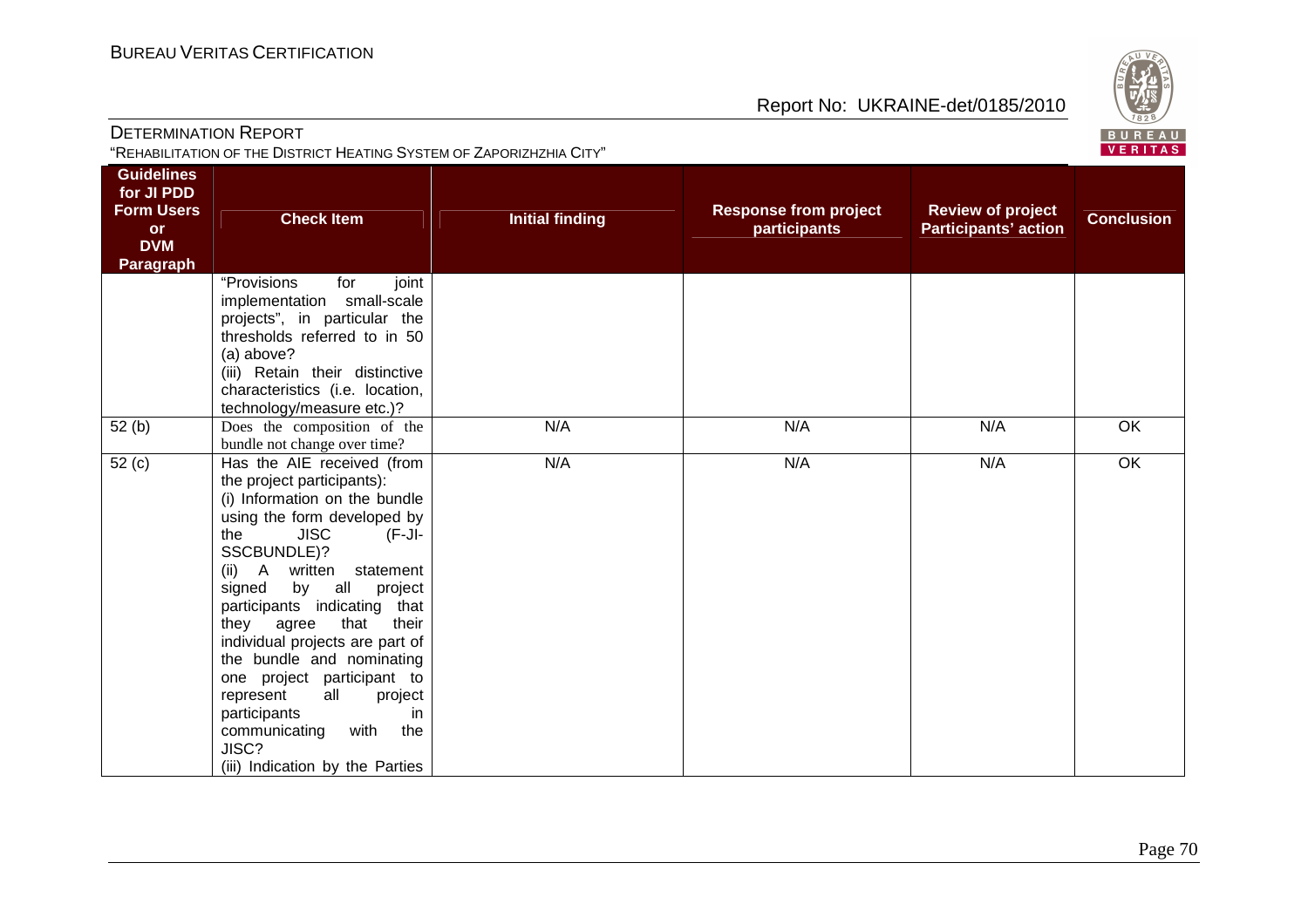

|                                                                                                     | "REHABILITATION OF THE DISTRICT HEATING SYSTEM OF ZAPORIZHZHIA CITY"                                                                                                                                                                                                                                    |                        |                                              |                                                         | <u>in the company of the company of the company of the company of the company of the company of the company of the company of the company of the company of the company of the company of the company of the company of the comp</u><br><b>VERITAS</b> |
|-----------------------------------------------------------------------------------------------------|---------------------------------------------------------------------------------------------------------------------------------------------------------------------------------------------------------------------------------------------------------------------------------------------------------|------------------------|----------------------------------------------|---------------------------------------------------------|--------------------------------------------------------------------------------------------------------------------------------------------------------------------------------------------------------------------------------------------------------|
| <b>Guidelines</b><br>for JI PDD<br><b>Form Users</b><br><b>or</b><br><b>DVM</b><br><b>Paragraph</b> | <b>Check Item</b>                                                                                                                                                                                                                                                                                       | <b>Initial finding</b> | <b>Response from project</b><br>participants | <b>Review of project</b><br><b>Participants' action</b> | <b>Conclusion</b>                                                                                                                                                                                                                                      |
|                                                                                                     | involved that they are aware<br>of the bundle in their project<br>approvals referred to in 19<br>above?                                                                                                                                                                                                 |                        |                                              |                                                         |                                                                                                                                                                                                                                                        |
| 53                                                                                                  | If the project participants<br>prepared a single SSC PDD<br>for the bundled JI SSC<br>projects, do(are) all the<br>projects:<br>(a) Pertain to the same JI<br>SSC project category?<br>Apply<br>the<br>same<br>(b)<br>technology or measure?<br>(c) Located in the territory of<br>the same host Party? | N/A                    | N/A                                          | N/A                                                     | OK                                                                                                                                                                                                                                                     |
| 54                                                                                                  | If the project participants<br>prepared separate<br><b>SSC</b><br>PDDs for the bundled JI SSC<br>projects, do(are) all the<br>projects:<br>(a) Have SSC PDDs been<br>prepared for all JI<br>SSC projects in the bundle?<br>(b) Does each SSC PDD<br>contain a single JI SCC<br>project in the bundle?   | N/A                    | N/A                                          | N/A                                                     | OK                                                                                                                                                                                                                                                     |
| 55                                                                                                  | If the projects in the bundle                                                                                                                                                                                                                                                                           | N/A                    | N/A                                          | N/A                                                     | OK                                                                                                                                                                                                                                                     |

use the same baseline, does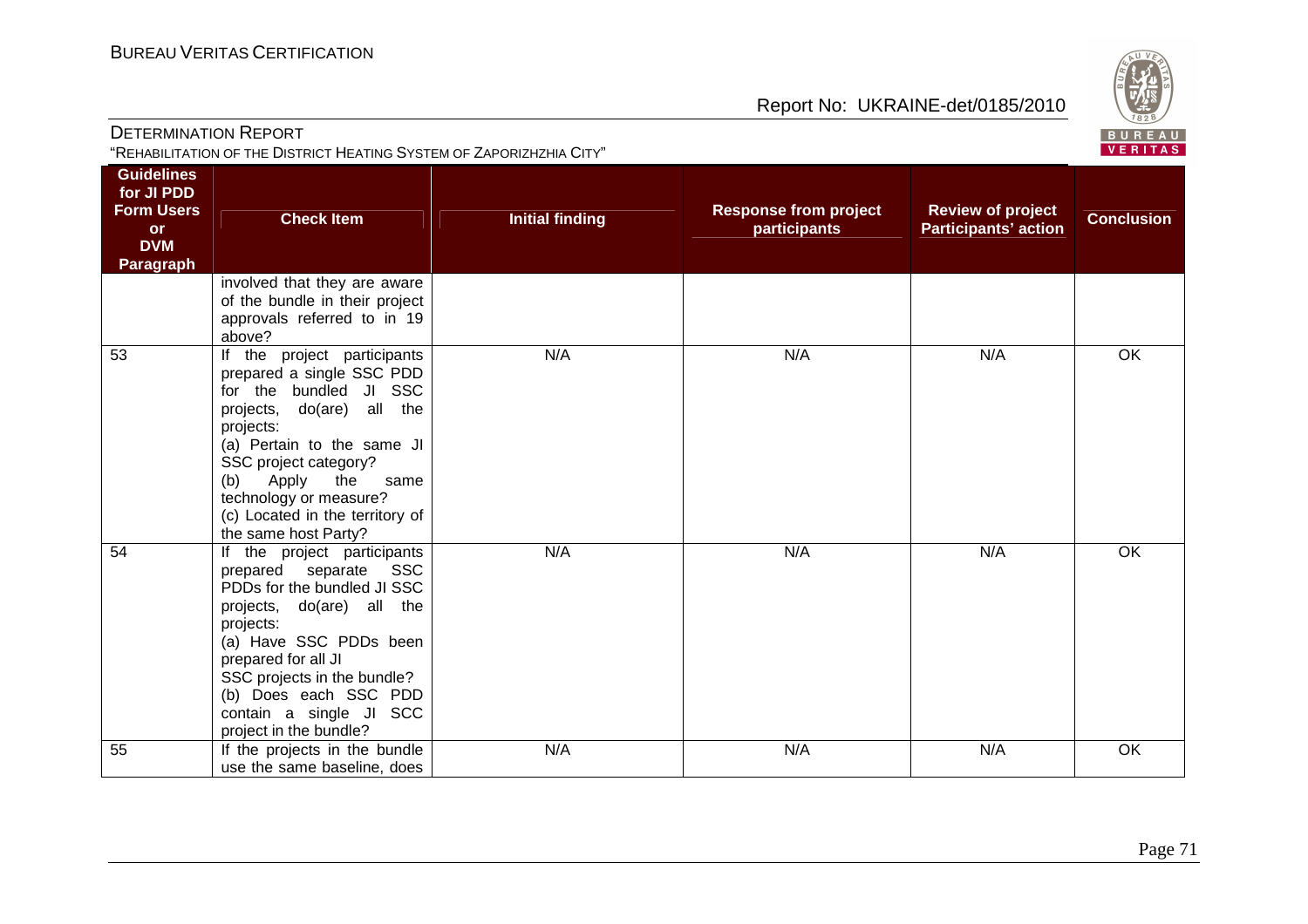

| <b>DETERMINATION REPORT</b><br>"REHABILITATION OF THE DISTRICT HEATING SYSTEM OF ZAPORIZHZHIA CITY" |                                                                                                                                                                                                                                                                                                                                                                                                       |                        |                                              |                                                         | ごじょン<br>BUREAL<br>VERITAS |
|-----------------------------------------------------------------------------------------------------|-------------------------------------------------------------------------------------------------------------------------------------------------------------------------------------------------------------------------------------------------------------------------------------------------------------------------------------------------------------------------------------------------------|------------------------|----------------------------------------------|---------------------------------------------------------|---------------------------|
| <b>Guidelines</b><br>for JI PDD<br><b>Form Users</b><br><b>or</b><br><b>DVM</b><br><b>Paragraph</b> | <b>Check Item</b>                                                                                                                                                                                                                                                                                                                                                                                     | <b>Initial finding</b> | <b>Response from project</b><br>participants | <b>Review of project</b><br><b>Participants' action</b> | <b>Conclusion</b>         |
|                                                                                                     | F-JI-SSC-BUNDLE<br>the<br>provide<br>appropriate<br>an<br>justification for the use of the<br>same baseline considering<br>the particular situation of<br>each project in the bundle?                                                                                                                                                                                                                 |                        |                                              |                                                         |                           |
| 56                                                                                                  | Does the PDD indicate which<br>of the following approaches<br>is used for establishing a<br>monitoring plan?<br>(a) By preparing a separate<br>monitoring plan for each of<br>the constituent projects;<br>(b) By preparing an overall<br>monitoring plan including a<br>proposal of monitoring of<br>performance<br>of<br>the<br>constituent projects on a<br>sample<br>basis,<br>as<br>appropriate. | N/A                    | N/A                                          | N/A                                                     | OK                        |
| 56(b)                                                                                               | If the approach 57 (b) above<br>is used,<br>(i) Are all the JI SSC projects<br>located in the territory of the<br>same host Party?<br>(ii) Do all the JI SSC projects<br>pertain to the same project<br>category?                                                                                                                                                                                     | N/A                    | N/A                                          | N/A                                                     | OK                        |

**BUREAU**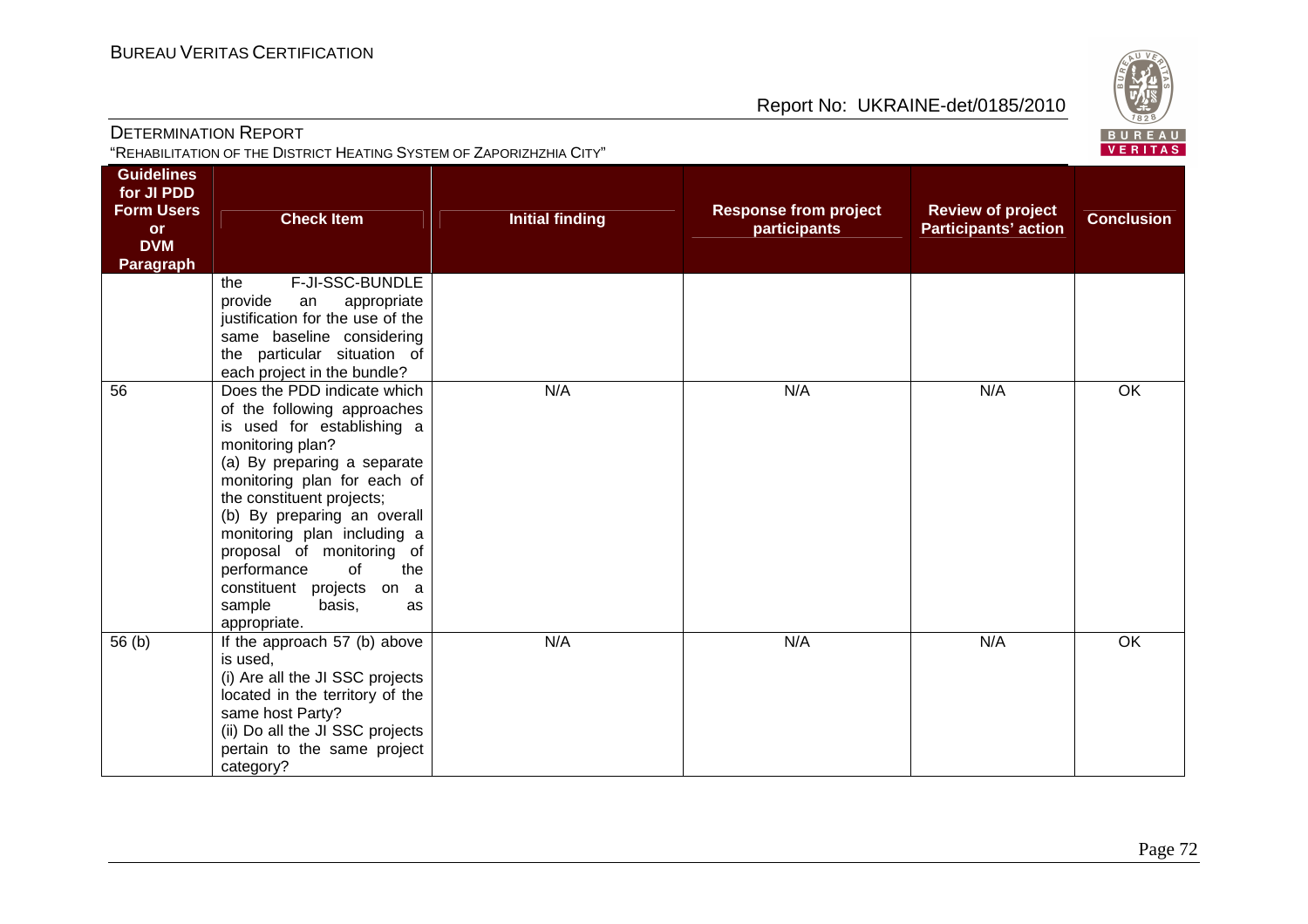

| <b>DETERMINATION REPORT</b><br>"REHABILITATION OF THE DISTRICT HEATING SYSTEM OF ZAPORIZHZHIA CITY" |                                                                                                                                                                                                                                                                                                                                                                                |                                                                                                                          |                                                     |                                                         | ごじょン<br>BUREAL<br>VERITAS |
|-----------------------------------------------------------------------------------------------------|--------------------------------------------------------------------------------------------------------------------------------------------------------------------------------------------------------------------------------------------------------------------------------------------------------------------------------------------------------------------------------|--------------------------------------------------------------------------------------------------------------------------|-----------------------------------------------------|---------------------------------------------------------|---------------------------|
| <b>Guidelines</b><br>for JI PDD<br><b>Form Users</b><br>or<br><b>DVM</b><br><b>Paragraph</b>        | <b>Check Item</b>                                                                                                                                                                                                                                                                                                                                                              | <b>Initial finding</b>                                                                                                   | <b>Response from project</b><br><b>participants</b> | <b>Review of project</b><br><b>Participants' action</b> | <b>Conclusion</b>         |
|                                                                                                     | (iii) Do all the JI SSC projects<br>apply the same technology<br>or measure?<br>(iv)<br>Does<br>the<br>overall<br>monitoring plan reflect good<br>monitoring<br>practice<br>appropriate to the bundled JI<br>SSC projects and provide for<br>collection and archiving of<br>the data needed to calculate<br>emission reductions<br>the<br>achieved by the bundled<br>projects? |                                                                                                                          |                                                     |                                                         |                           |
| 57                                                                                                  | Applicable to all JI SSC projects<br>Is the leakage only within the<br>boundaries of non-Annex I<br>Parties considered?                                                                                                                                                                                                                                                        | N/A                                                                                                                      | N/A                                                 | N/A                                                     | OK                        |
|                                                                                                     |                                                                                                                                                                                                                                                                                                                                                                                | Determination regarding land use, land-use change and forestry projects (additional/alternative elements for assessment) |                                                     |                                                         |                           |
| 58                                                                                                  | Does the PDD appropriately<br>specify how the LULUCF<br>project conforms to:<br>The definitions<br>(a)<br>of<br>LULUCF activities included<br>in paragraph 1 of the annex<br>decision<br>16/CMP.1,<br>to<br>practice<br>applying<br>good<br>guidance for LULUCF as<br>decided by the CMP, as                                                                                   | N/A                                                                                                                      | N/A                                                 | N/A                                                     | OK                        |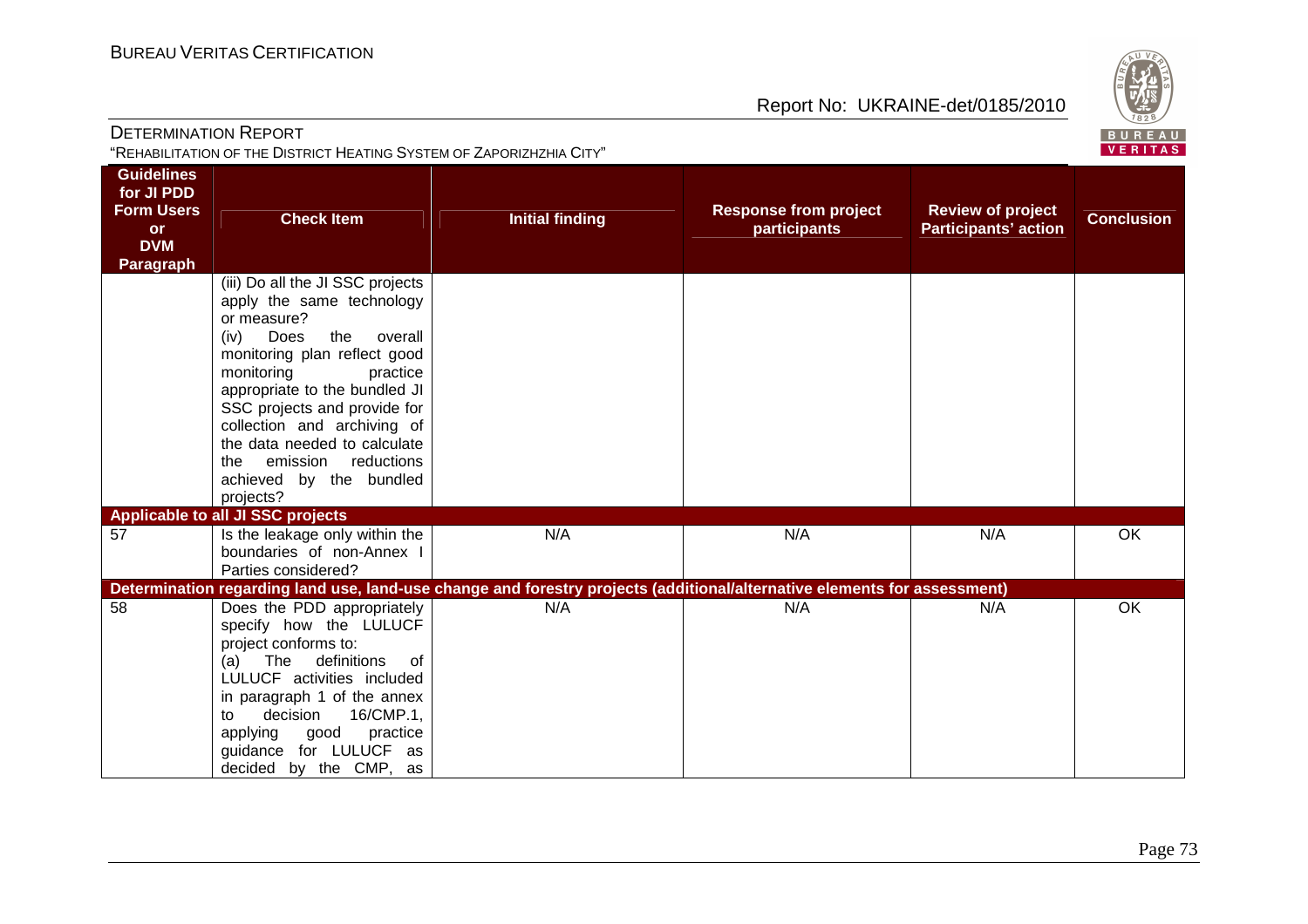

| <b>DETERMINATION REPORT</b><br>"REHABILITATION OF THE DISTRICT HEATING SYSTEM OF ZAPORIZHZHIA CITY" |                                                                                                                                                                                                                                                                                                                                                                                                                                                                 |                        |                                              |                                                         | $\sim$<br>BUREAL<br>VERITAS |
|-----------------------------------------------------------------------------------------------------|-----------------------------------------------------------------------------------------------------------------------------------------------------------------------------------------------------------------------------------------------------------------------------------------------------------------------------------------------------------------------------------------------------------------------------------------------------------------|------------------------|----------------------------------------------|---------------------------------------------------------|-----------------------------|
| <b>Guidelines</b><br>for JI PDD<br><b>Form Users</b><br><b>or</b><br><b>DVM</b><br><b>Paragraph</b> | <b>Check Item</b>                                                                                                                                                                                                                                                                                                                                                                                                                                               | <b>Initial finding</b> | <b>Response from project</b><br>participants | <b>Review of project</b><br><b>Participants' action</b> | <b>Conclusion</b>           |
|                                                                                                     | appropriate?<br>(b)<br>$\ln$<br>the<br>case<br>0f<br>afforestation,<br>reforestation<br>and/or forest management<br>projects, the definition of<br>"forest" selected by the host<br>Party, which specifies:<br>(i) A single minimum tree<br>crown cover value (between<br>10 and 30 per cent)? and<br>(ii) A single minimum land<br>area value (between 0.05<br>and 1 hectare)? and<br>(iii) A single minimum tree<br>height value (between 2 and<br>5 metres)? |                        |                                              |                                                         |                             |
| JI specific approach only<br>$\overline{59}$                                                        | Baseline setting - in addition<br>to 22-26 above Does the<br>PDD provide an explanation<br>how the baseline chosen:<br>- Takes into account the<br>good practice guidance for<br>LULUCF, developed by the<br>IPCC?<br>- Ensures conformity with<br>the definitions, accounting<br>modalities<br>rules,<br>and                                                                                                                                                   | N/A                    | N/A                                          | N/A                                                     | $\overline{OK}$             |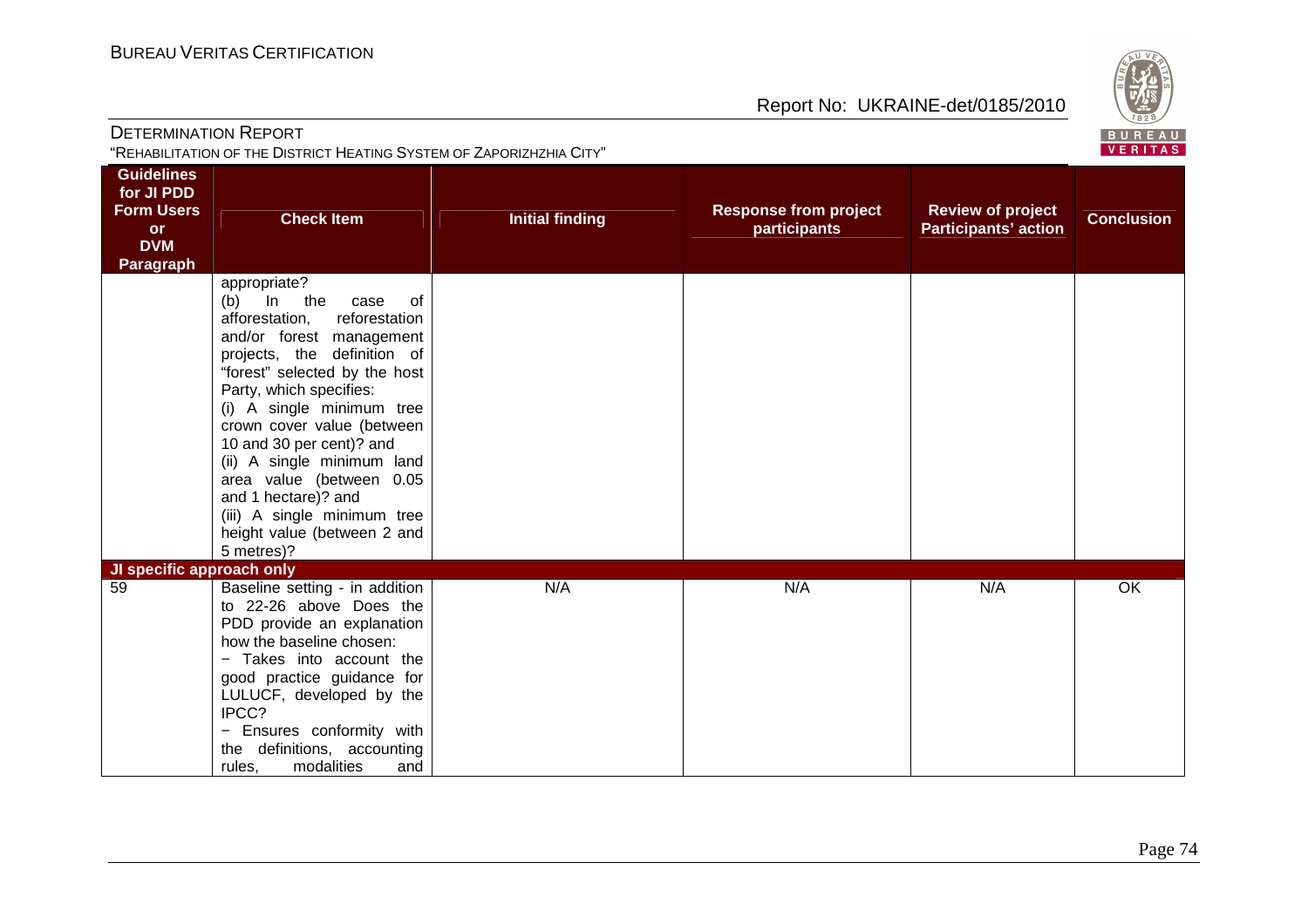

| "REHABILITATION OF THE DISTRICT HEATING SYSTEM OF ZAPORIZHZHIA CITY"                  |                                                                                                                                                                                                                                                                                                                                                                                                                                                                                                                                                                                                                                                                                                                                                               |                        |                                              |                                                         | 10011172<br>VERITAS |
|---------------------------------------------------------------------------------------|---------------------------------------------------------------------------------------------------------------------------------------------------------------------------------------------------------------------------------------------------------------------------------------------------------------------------------------------------------------------------------------------------------------------------------------------------------------------------------------------------------------------------------------------------------------------------------------------------------------------------------------------------------------------------------------------------------------------------------------------------------------|------------------------|----------------------------------------------|---------------------------------------------------------|---------------------|
| <b>Guidelines</b><br>for JI PDD<br><b>Form Users</b><br>or<br><b>DVM</b><br>Paragraph | <b>Check Item</b>                                                                                                                                                                                                                                                                                                                                                                                                                                                                                                                                                                                                                                                                                                                                             | <b>Initial finding</b> | <b>Response from project</b><br>participants | <b>Review of project</b><br><b>Participants' action</b> | <b>Conclusion</b>   |
|                                                                                       | guidelines under Article 3,<br>paragraphs 3 and 4, of the<br>Kyoto Protocol?                                                                                                                                                                                                                                                                                                                                                                                                                                                                                                                                                                                                                                                                                  |                        |                                              |                                                         |                     |
| 60                                                                                    | boundary<br>Project<br>$\blacksquare$<br>alternative to 32-33<br>Does the<br>(a)<br>project<br>boundary<br>geographically<br>delineate the JI LULUCF<br>project under the control of<br>the project participants?<br>(a) If the JI LULUCF project<br>contains more than one<br>discrete area of land,<br>(i) Does each discrete area<br>of land have a unique<br>geographical identification?<br>(ii) Is the boundary defined<br>for each discrete area?<br>(ii) Does the boundary not<br>include the areas in between<br>these discrete areas of land?<br>Does the<br>(b)<br>project<br>boundary encompass all<br>anthropogenic emissions by<br>sources and removals by<br>sinks of GHGs which are:<br>(i) Under the control of the<br>project participants; | N/A                    | N/A                                          | N/A                                                     | <b>OK</b>           |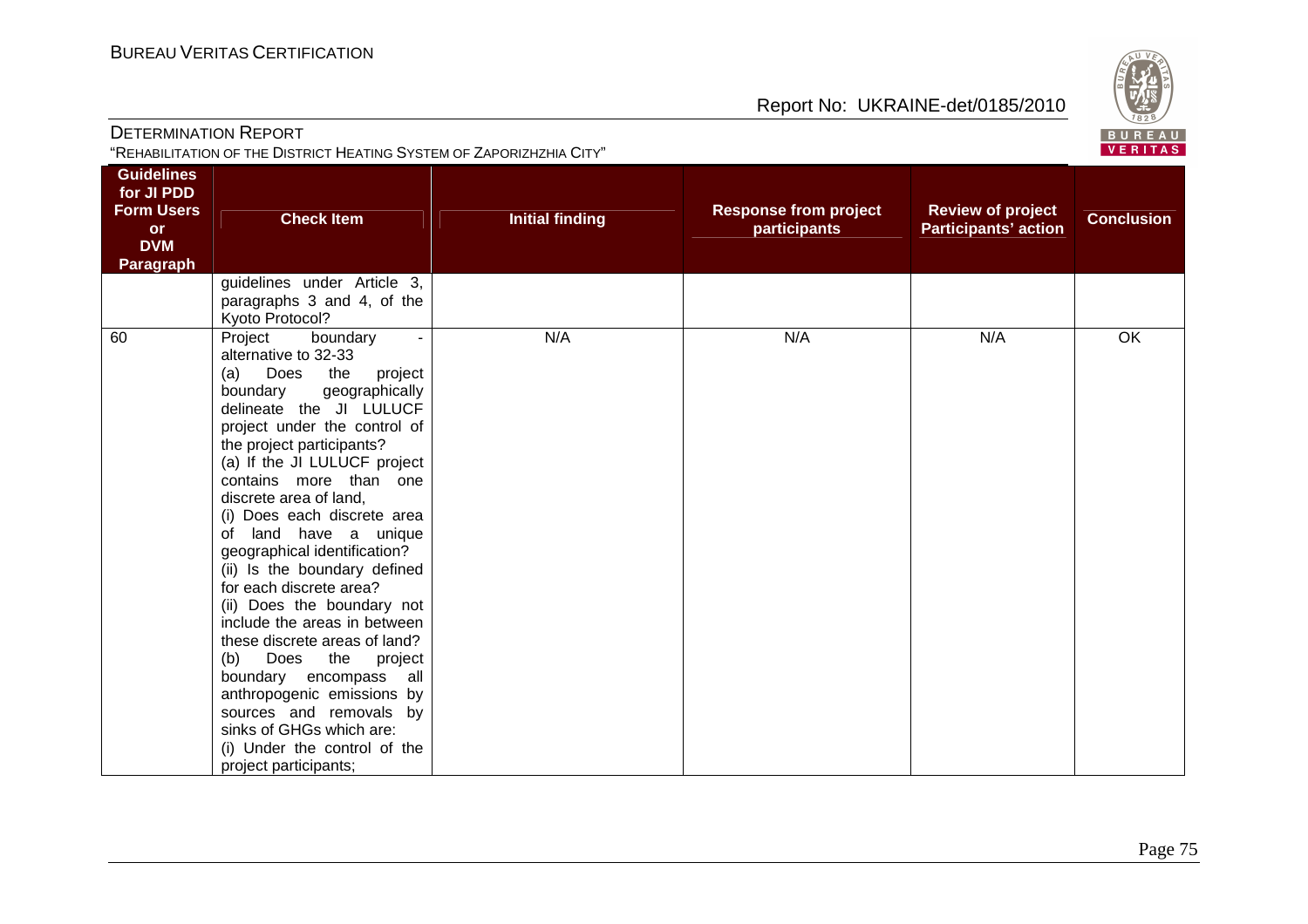

| <b>DETERMINATION REPORT</b><br>"REHABILITATION OF THE DISTRICT HEATING SYSTEM OF ZAPORIZHZHIA CITY" |                                                                                                                                                                                                                                                                                                                                                                                                                                                                                                                                                                                                                                                                                                                                                              |                        |                                              |                                                         |                              |
|-----------------------------------------------------------------------------------------------------|--------------------------------------------------------------------------------------------------------------------------------------------------------------------------------------------------------------------------------------------------------------------------------------------------------------------------------------------------------------------------------------------------------------------------------------------------------------------------------------------------------------------------------------------------------------------------------------------------------------------------------------------------------------------------------------------------------------------------------------------------------------|------------------------|----------------------------------------------|---------------------------------------------------------|------------------------------|
| <b>Guidelines</b><br>for JI PDD<br><b>Form Users</b><br><b>or</b><br><b>DVM</b><br><b>Paragraph</b> | <b>Check Item</b>                                                                                                                                                                                                                                                                                                                                                                                                                                                                                                                                                                                                                                                                                                                                            | <b>Initial finding</b> | <b>Response from project</b><br>participants | <b>Review of project</b><br><b>Participants' action</b> | VERITAS<br><b>Conclusion</b> |
|                                                                                                     | (ii) Reasonably attributable to<br>the project; and<br>(iii) Significant?<br>Does<br>the<br>(c)<br>project<br>boundary account for all<br>changes in the following<br>carbon pools:<br>- Above-ground biomass;<br>- Below-ground biomass;<br>- Litter;<br>- Dead wood; and<br>- Soil organic carbon?<br>(c) Does the PDD provide:<br>(i) The information of which<br>carbon pools are selected?<br>(ii) If one or more carbon<br>pools are not selected,<br>verifiable<br>transparent<br>and<br>indicates,<br>information<br>that<br>conservative<br>based<br>on<br>assumptions, that the pool is<br>not a source?<br>(d) Is the project boundary<br>defined on the basis of a<br>case-by-case<br>assessment<br>with regard to the criteria in<br>(b) above? |                        |                                              |                                                         |                              |
| 61(a)                                                                                               | Project<br>boundary                                                                                                                                                                                                                                                                                                                                                                                                                                                                                                                                                                                                                                                                                                                                          | N/A                    | N/A                                          | N/A                                                     | OK                           |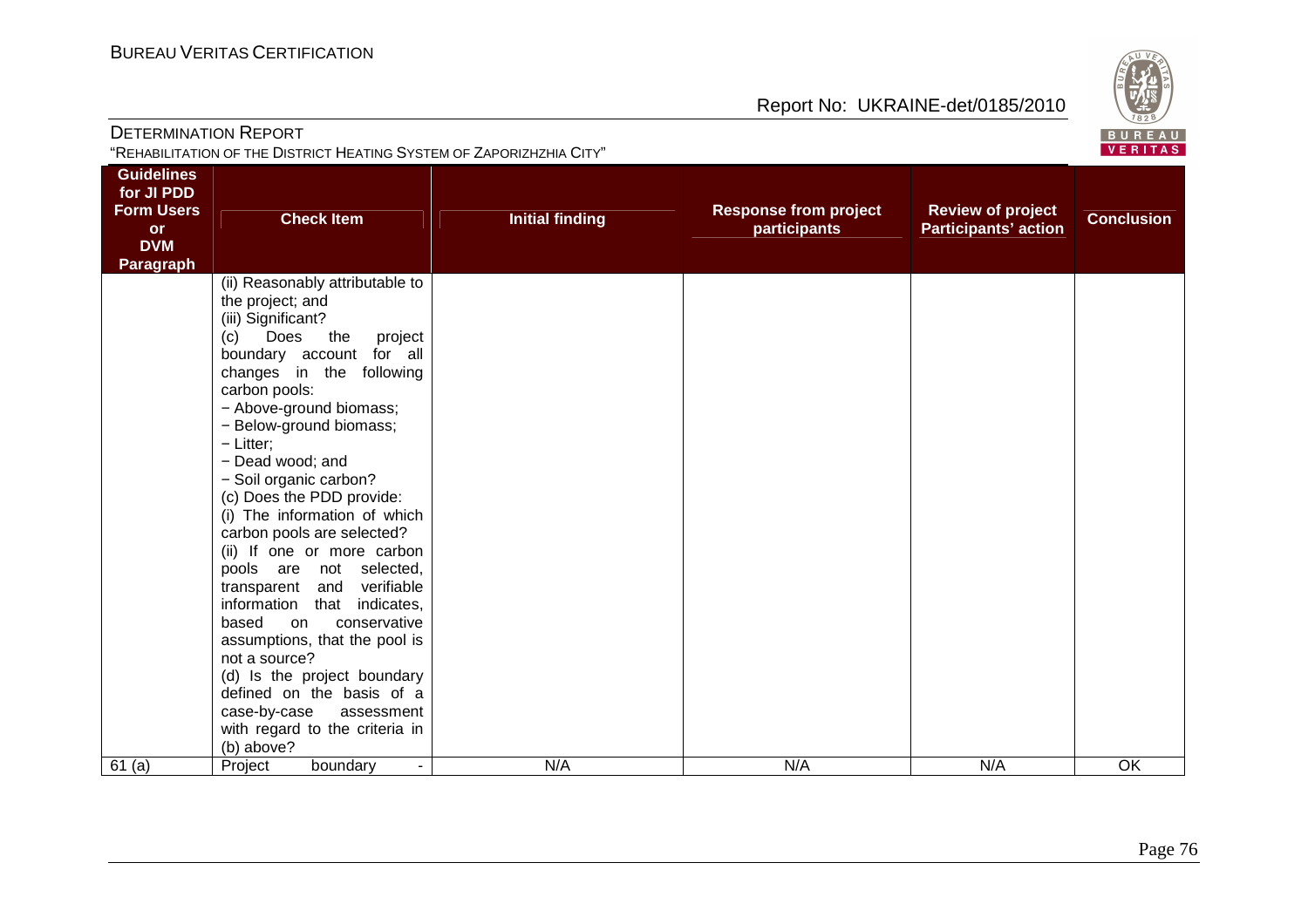

| <b>DETERMINATION REPORT</b><br>"REHABILITATION OF THE DISTRICT HEATING SYSTEM OF ZAPORIZHZHIA CITY" |                                                                                                                                                                                                                                                                                                                                                |                        |                                              |                                                         | ごご<br>BUREAL<br><b>VERITAS</b> |
|-----------------------------------------------------------------------------------------------------|------------------------------------------------------------------------------------------------------------------------------------------------------------------------------------------------------------------------------------------------------------------------------------------------------------------------------------------------|------------------------|----------------------------------------------|---------------------------------------------------------|--------------------------------|
| <b>Guidelines</b><br>for JI PDD<br><b>Form Users</b><br><b>or</b><br><b>DVM</b><br>Paragraph        | <b>Check Item</b>                                                                                                                                                                                                                                                                                                                              | <b>Initial finding</b> | <b>Response from project</b><br>participants | <b>Review of project</b><br><b>Participants' action</b> | <b>Conclusion</b>              |
|                                                                                                     | alternative to 32-33 (cont.)<br>Are the delineation of the<br>project boundary and the<br>gases and sources/sinks<br>included<br>appropriately<br>described and justified in the<br>PDD?                                                                                                                                                       |                        |                                              |                                                         |                                |
| 61 <sub>(b)</sub>                                                                                   | Project<br>boundary<br>alternative to 32-33 (cont.)<br>Are<br>all<br>gases<br>and<br>sources/sinks<br>included<br>explicitly stated, and<br>the<br>exclusions<br>of<br>any<br>sources/sinks related to the<br>baseline or the LULUCF<br>project<br>appropriately<br>justified?                                                                 | N/A                    | N/A                                          | N/A                                                     | OK                             |
| 62                                                                                                  | Monitoring plan - in addition<br>to 35-39 Does the PDD<br>provide<br>appropriate<br>an<br>description of the sampling<br>design that will be used for<br>the calculation of the net<br>anthropogenic removals by<br>sinks occurring within the<br>project boundary in<br>the<br>project scenario and, in case<br>the baseline is monitored, in | N/A                    | N/A                                          | N/A                                                     | $\overline{OK}$                |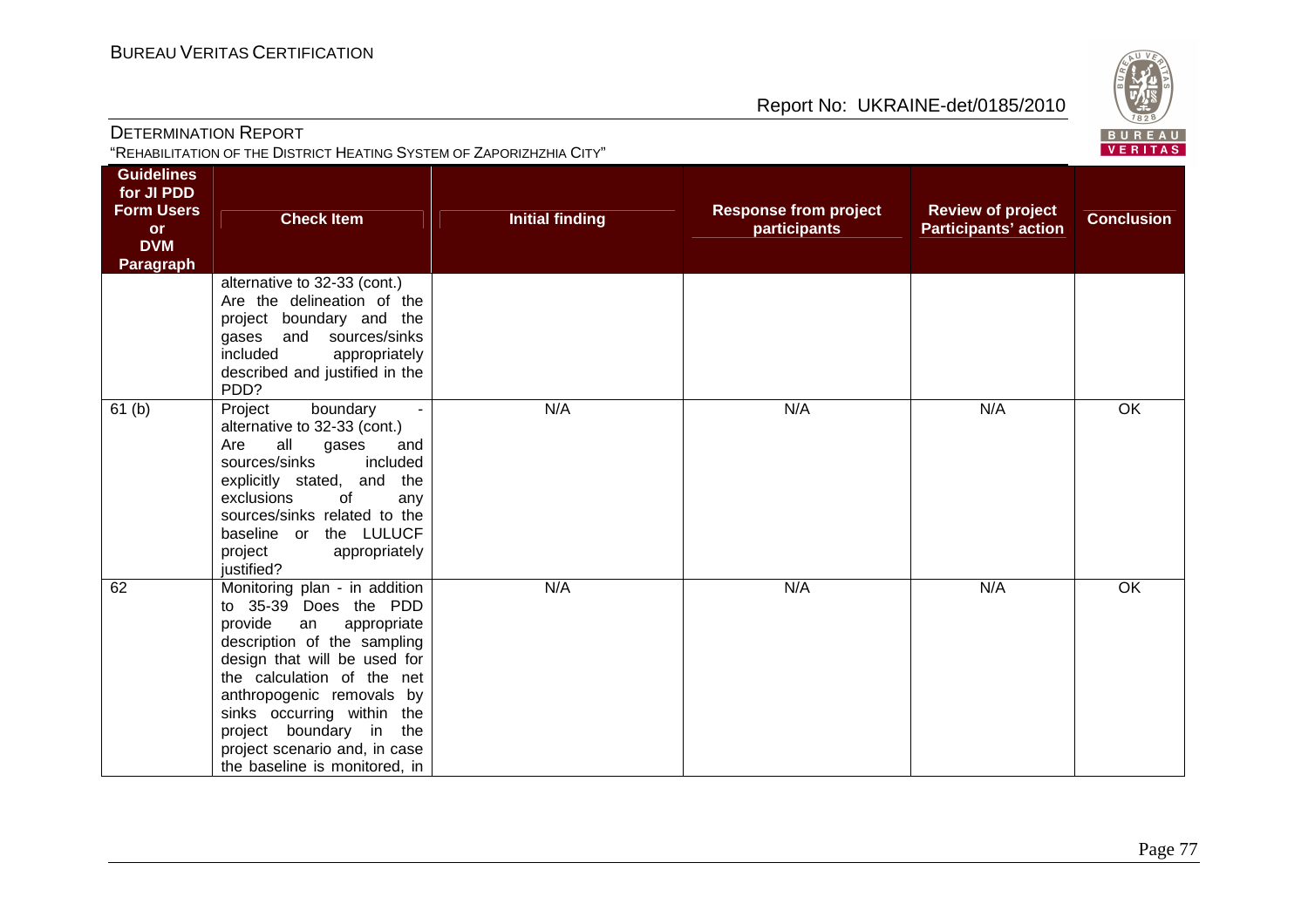

| <b>DETERMINATION REPORT</b>                                                                  | "REHABILITATION OF THE DISTRICT HEATING SYSTEM OF ZAPORIZHZHIA CITY"                                                                                                                                                                                                                |                        |                                              |                                                         | $\smile$<br>BUREAL<br><b>VERITAS</b> |
|----------------------------------------------------------------------------------------------|-------------------------------------------------------------------------------------------------------------------------------------------------------------------------------------------------------------------------------------------------------------------------------------|------------------------|----------------------------------------------|---------------------------------------------------------|--------------------------------------|
| <b>Guidelines</b><br>for JI PDD<br><b>Form Users</b><br>or<br><b>DVM</b><br><b>Paragraph</b> | <b>Check Item</b>                                                                                                                                                                                                                                                                   | <b>Initial finding</b> | <b>Response from project</b><br>participants | <b>Review of project</b><br><b>Participants' action</b> | <b>Conclusion</b>                    |
|                                                                                              | baseline<br>the<br>scenario,<br>alia,<br>including,<br>inter<br>determination<br>stratification,<br>of number of plots and plot<br>distribution etc.?                                                                                                                               |                        |                                              |                                                         |                                      |
| 63                                                                                           | Does the PDD take into<br>account only the increased<br>anthropogenic emissions by<br>and/or<br>sources<br>reduced<br>anthropogenic removals by<br>sinks of GHGs outside the<br>project boundary?                                                                                   | N/A                    | N/A                                          | N/A                                                     | OK                                   |
|                                                                                              | Approved CDM methodology approach only                                                                                                                                                                                                                                              |                        |                                              |                                                         |                                      |
| 64(a)                                                                                        | Does the PDD provide the<br>title, reference number and<br>version of the approved CDM<br>methodology used?                                                                                                                                                                         | N/A                    | N/A                                          | N/A                                                     | OK                                   |
| 64(a)                                                                                        | <b>CDM</b><br>the<br>approved<br>ls.<br>methodology the most recent<br>valid version when the PDD<br>is submitted for publication?<br>If not, is the methodology still<br>within the grace period (was<br>the methodology revised to a<br>newer version in the past two<br>months)? | N/A                    | N/A                                          | N/A                                                     | OK                                   |
| 64 <sub>(b)</sub>                                                                            | Does the PDD provide a                                                                                                                                                                                                                                                              | N/A                    | N/A                                          | N/A                                                     | OK                                   |

description of why the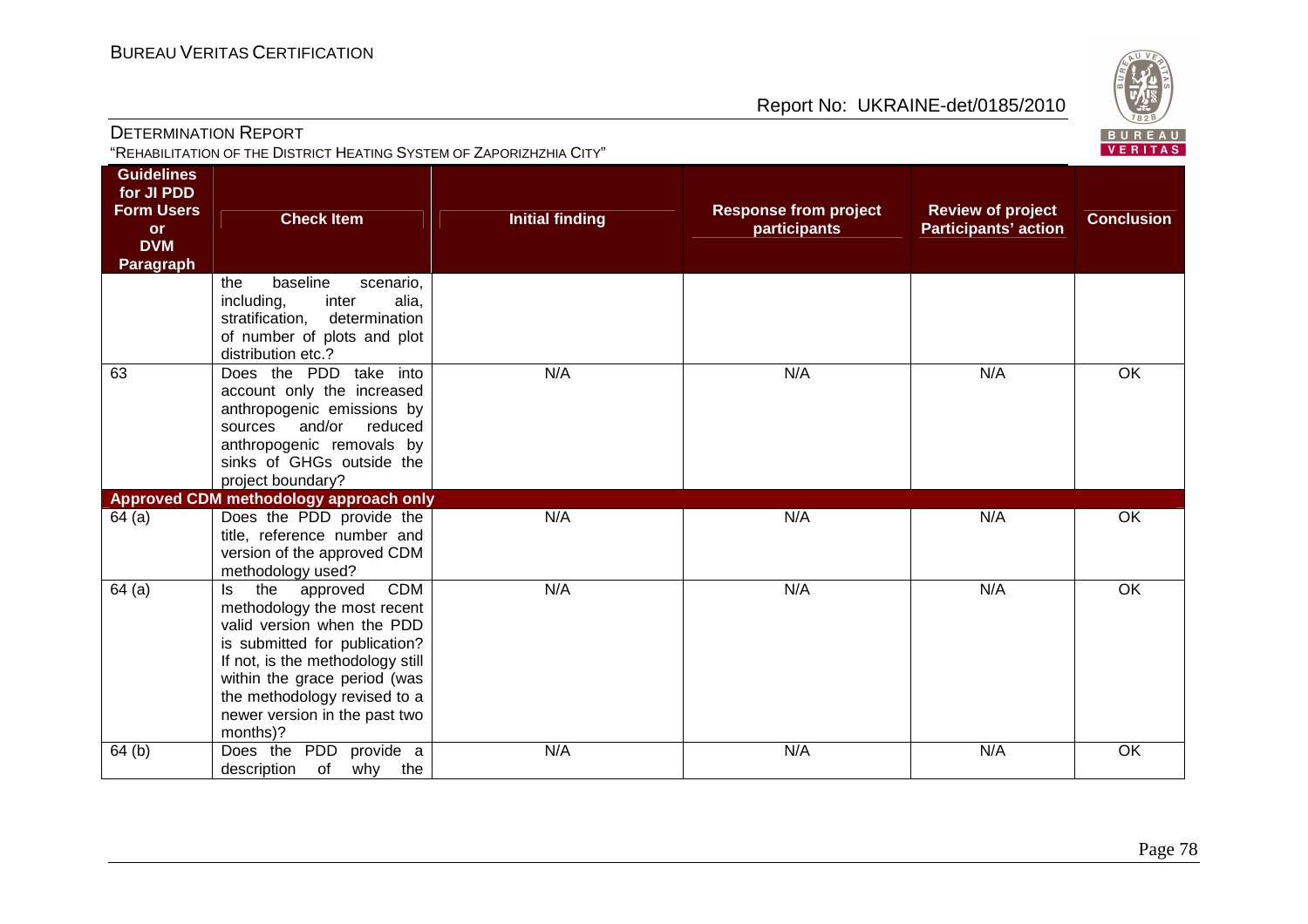

DETERMINATION REPORT"REHABILITATION OF THE DISTRICT HEATING SYSTEM OF ZAPORIZHZHIA CITY"

| <b>Guidelines</b><br>for JI PDD<br><b>Form Users</b><br><b>or</b><br><b>DVM</b><br><b>Paragraph</b> | <b>Check Item</b>                                                                                                                                                                                                                                                                                                                                                                     | <b>Initial finding</b>                                                                            | <b>Response from project</b><br>participants | <b>Review of project</b><br><b>Participants' action</b> | <b>Conclusion</b> |
|-----------------------------------------------------------------------------------------------------|---------------------------------------------------------------------------------------------------------------------------------------------------------------------------------------------------------------------------------------------------------------------------------------------------------------------------------------------------------------------------------------|---------------------------------------------------------------------------------------------------|----------------------------------------------|---------------------------------------------------------|-------------------|
|                                                                                                     | approved CDM methodology<br>is applicable to the project?                                                                                                                                                                                                                                                                                                                             |                                                                                                   |                                              |                                                         |                   |
| 64 (c)                                                                                              | all<br>Are<br>explanations,<br>descriptions and analyses<br>made in accordance with the<br>referenced approved CDM<br>methodology?                                                                                                                                                                                                                                                    | N/A                                                                                               | N/A                                          | N/A                                                     | $\overline{OK}$   |
| $64$ (d)                                                                                            | baseline,<br>the<br>Are<br>additionality,<br>project<br>boundary, monitoring plan,<br>estimation of enhancements<br>of net removals and leakage<br>established appropriately as<br>a result?                                                                                                                                                                                          | N/A                                                                                               | N/A                                          | N/A                                                     | OK                |
|                                                                                                     |                                                                                                                                                                                                                                                                                                                                                                                       | Determination regarding programmes of activities (additional/alternative elements for assessment) |                                              |                                                         |                   |
| 66                                                                                                  | Does the PDD include:<br>(a) A description of the policy<br>or goal that the JI PoA seeks<br>to promote?<br>(b) A geographical boundary<br>the JI PoA (e.g.<br>for<br>municipality, region within a<br>country, country or several<br>countries) within which all<br>JPAs included in the JI PoA<br>will be implemented?<br>A description of the<br>(c)<br>operational and management | N/A                                                                                               | N/A                                          | N/A                                                     | <b>OK</b>         |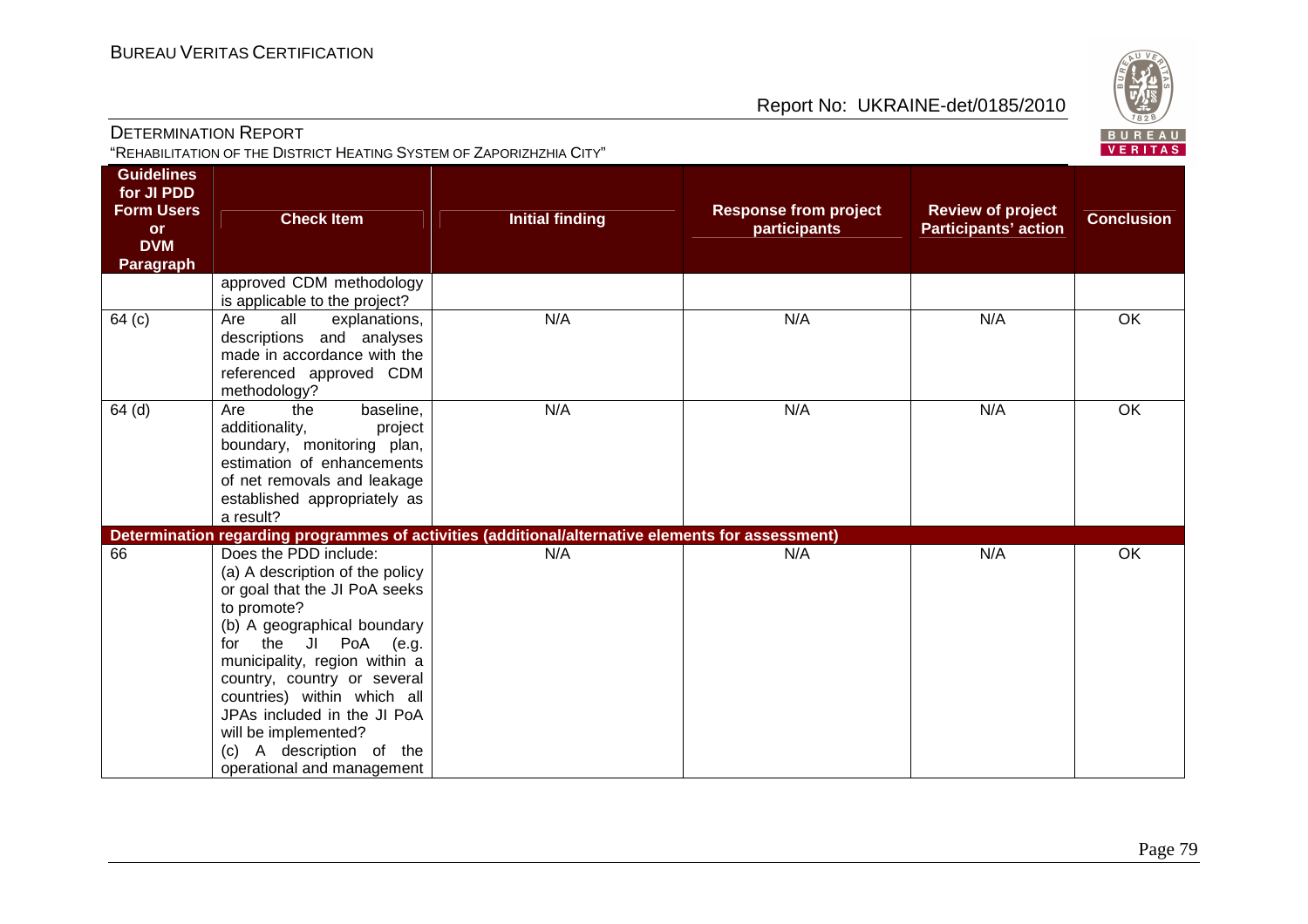

| <b>DETERMINATION REPORT</b>                                                                         | "REHABILITATION OF THE DISTRICT HEATING SYSTEM OF ZAPORIZHZHIA CITY"                                                                                                                                                                                                                                                                                                                                                                                                                                                                                                                                                                                                                                     |                        |                                              |                                                         | $\sim$<br>BUREAL<br><b>VERITAS</b> |
|-----------------------------------------------------------------------------------------------------|----------------------------------------------------------------------------------------------------------------------------------------------------------------------------------------------------------------------------------------------------------------------------------------------------------------------------------------------------------------------------------------------------------------------------------------------------------------------------------------------------------------------------------------------------------------------------------------------------------------------------------------------------------------------------------------------------------|------------------------|----------------------------------------------|---------------------------------------------------------|------------------------------------|
| <b>Guidelines</b><br>for JI PDD<br><b>Form Users</b><br><b>or</b><br><b>DVM</b><br><b>Paragraph</b> | <b>Check Item</b>                                                                                                                                                                                                                                                                                                                                                                                                                                                                                                                                                                                                                                                                                        | <b>Initial finding</b> | <b>Response from project</b><br>participants | <b>Review of project</b><br><b>Participants' action</b> | <b>Conclusion</b>                  |
|                                                                                                     | arrangements established by<br>the coordinating entity for the<br>implementation of the JI<br>PoA, including:<br>The maintenance<br>0f<br>records for each JPA?<br>- A system/procedure to<br>avoid double counting (e.g.<br>to avoid including a new JPA<br>that has already been<br>determined)?<br>- Provisions to ensure that<br>persons operating JPAs are<br>aware and have agreed to<br>their activity being added to<br>the JI PoA?<br>(d) A description of each type<br>of JPAs that will be included<br>in the JI PoA, including the<br>technology or measures to<br>be used?<br>(e) The eligibility criteria for<br>inclusion of JPAs to the JI<br>PoA for each type of JPA in<br>the JI PoA? |                        |                                              |                                                         |                                    |
| 67                                                                                                  | Project approvals by Parties<br>involved - additional to 19-20<br>Are all Parties partly or                                                                                                                                                                                                                                                                                                                                                                                                                                                                                                                                                                                                              | N/A                    | N/A                                          | N/A                                                     | OK                                 |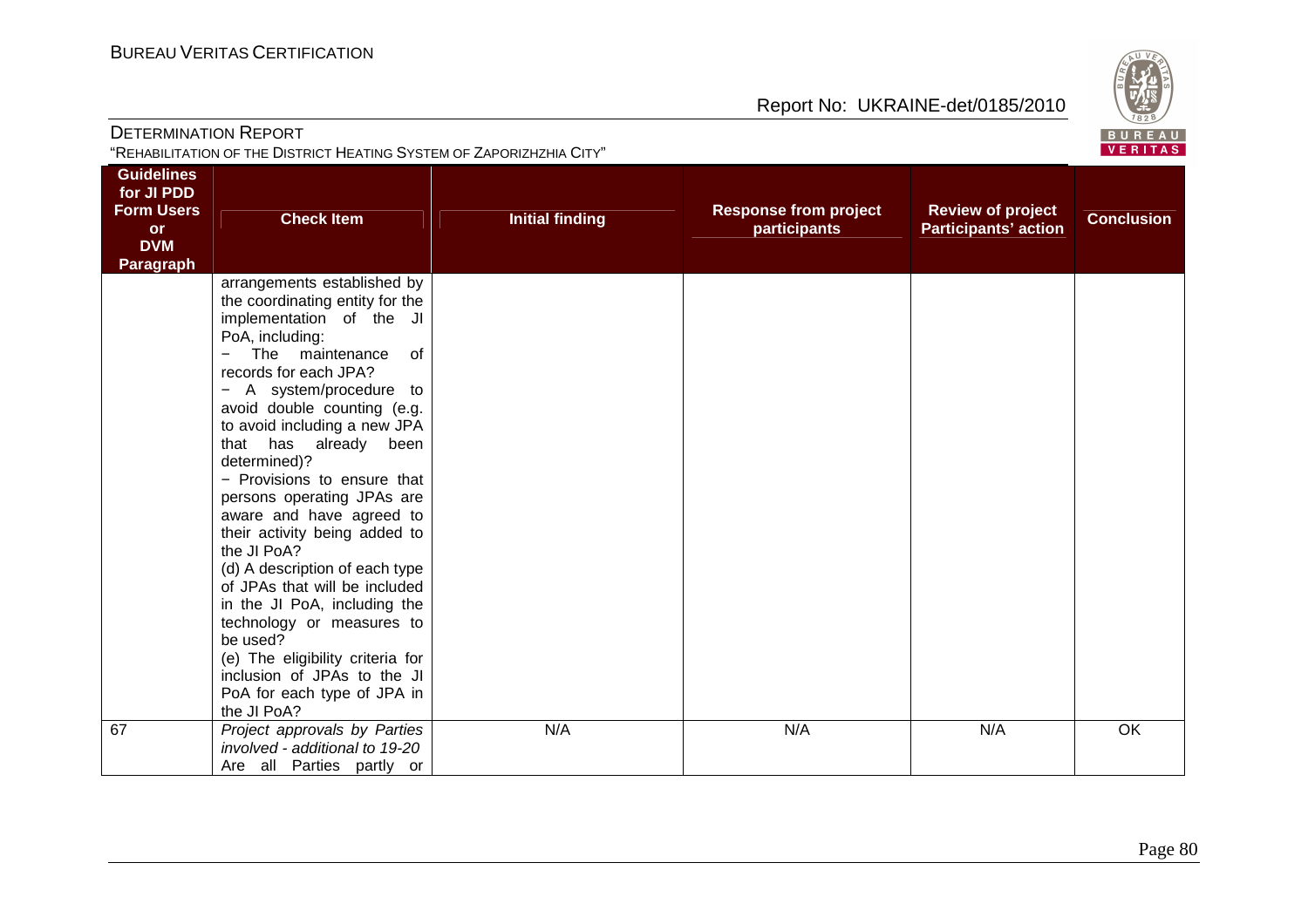Does the PDD indicate at which of the following levels

Is the starting date of the JI

that additionality demonstrated? (a) For the JI PoA

(b) For each type of JPA<br>
71 Crediting period - additional

to 34

is

Report No: UKRAINE-det/0185/2010



|                                                                                              | <b>DETERMINATION REPORT</b><br>"REHABILITATION OF THE DISTRICT HEATING SYSTEM OF ZAPORIZHZHIA CITY"                                                                                                                                                       |                        |                                              |                                                         |                   |  |
|----------------------------------------------------------------------------------------------|-----------------------------------------------------------------------------------------------------------------------------------------------------------------------------------------------------------------------------------------------------------|------------------------|----------------------------------------------|---------------------------------------------------------|-------------------|--|
| <b>Guidelines</b><br>for JI PDD<br><b>Form Users</b><br><b>or</b><br><b>DVM</b><br>Paragraph | <b>Check Item</b>                                                                                                                                                                                                                                         | <b>Initial finding</b> | <b>Response from project</b><br>participants | <b>Review of project</b><br><b>Participants' action</b> | <b>Conclusion</b> |  |
|                                                                                              | within<br>entirely<br>the<br>geographical boundary<br>for<br>the JI PoA listed as "Parties<br>involved" and indicated as<br>host Parties in the PDD?                                                                                                      |                        |                                              |                                                         |                   |  |
| 68                                                                                           | Authorization<br>$\circ f$<br>project<br>participants by Parties involved<br>- additional to 21<br>the coordinating<br>entity<br>Is.<br><b>PDD</b><br>the<br>in<br>presented<br>authorized by all host Parties to<br>coordinate and manage the JI<br>PoA? | N/A                    | N/A                                          | N/A                                                     | OK                |  |
| 69                                                                                           | Baseline setting - additional<br>to 22-26<br>Is the baseline established<br>for each type of JPA?                                                                                                                                                         | N/A                    | N/A                                          | N/A                                                     | OK                |  |
| 70                                                                                           | Additionality - additional to<br>27-31                                                                                                                                                                                                                    | N/A                    | N/A                                          | N/A                                                     | OK                |  |

N/A N/A N/A OK

## Page 81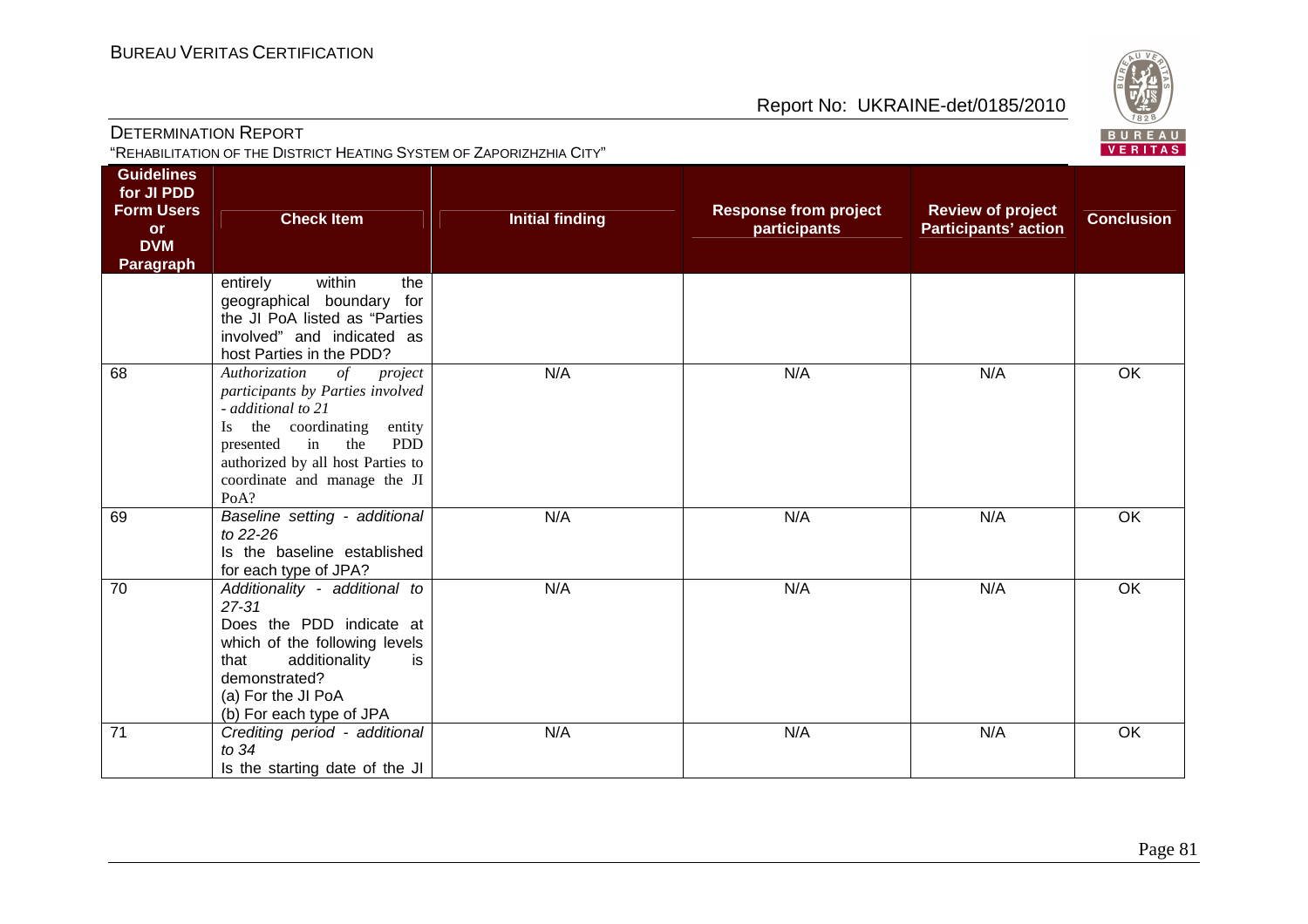

| DETERMINATION REPORT            |                                                                      |                 |                                    |
|---------------------------------|----------------------------------------------------------------------|-----------------|------------------------------------|
|                                 | "REHABILITATION OF THE DISTRICT HEATING SYSTEM OF ZAPORIZHZHIA CITY" |                 |                                    |
| <b>Guidelines</b><br>for JI PDD |                                                                      |                 |                                    |
| <b>Form Users</b><br>Ωr         | <b>Check Item</b>                                                    | Initial finding | <b>Response from</b><br>narticinar |

| <b>Form Users</b><br><b>or</b><br><b>DVM</b><br><b>Paragraph</b> | <b>Check Item</b>                                                                                                                                                                                                                                                                                                                                                                                                        | <b>Initial finding</b> | <b>Response from project</b><br>participants | <b>Review of project</b><br><b>Participants' action</b> | <b>Conclusion</b> |
|------------------------------------------------------------------|--------------------------------------------------------------------------------------------------------------------------------------------------------------------------------------------------------------------------------------------------------------------------------------------------------------------------------------------------------------------------------------------------------------------------|------------------------|----------------------------------------------|---------------------------------------------------------|-------------------|
|                                                                  | PoA after the beginning of<br>2006 (instead of 2000)?                                                                                                                                                                                                                                                                                                                                                                    |                        |                                              |                                                         |                   |
| 72                                                               | Monitoring plan - additional<br>to 35-39<br>the<br>monitoring<br>plan<br>ls.<br>established<br>for<br>each<br>technology and/or measure<br>under each type of JPA<br>included in the JI PoA?                                                                                                                                                                                                                             | N/A                    | N/A                                          | N/A                                                     | OK                |
| 73                                                               | Does the PDD include a<br>table listing at least one real<br>JPA for each type of JPA?                                                                                                                                                                                                                                                                                                                                   | N/A                    | N/A                                          | N/A                                                     | OK                |
| 73                                                               | For each real JPA listed,<br>does the PDD provide the<br>information of:<br>(a) Name and brief summary<br>of the JPA?<br>(b) The type of JPA?<br>(c) A geographical reference<br>other<br>of<br>means<br>$\alpha$<br>identification?<br>(d) The name and contact<br>details of the entity/individual<br>responsible for the operation<br>of the JPA?<br>(e) The host Party(ies)?<br>(f) The starting date of the<br>JPA? | N/A                    | N/A                                          | N/A                                                     | OK                |